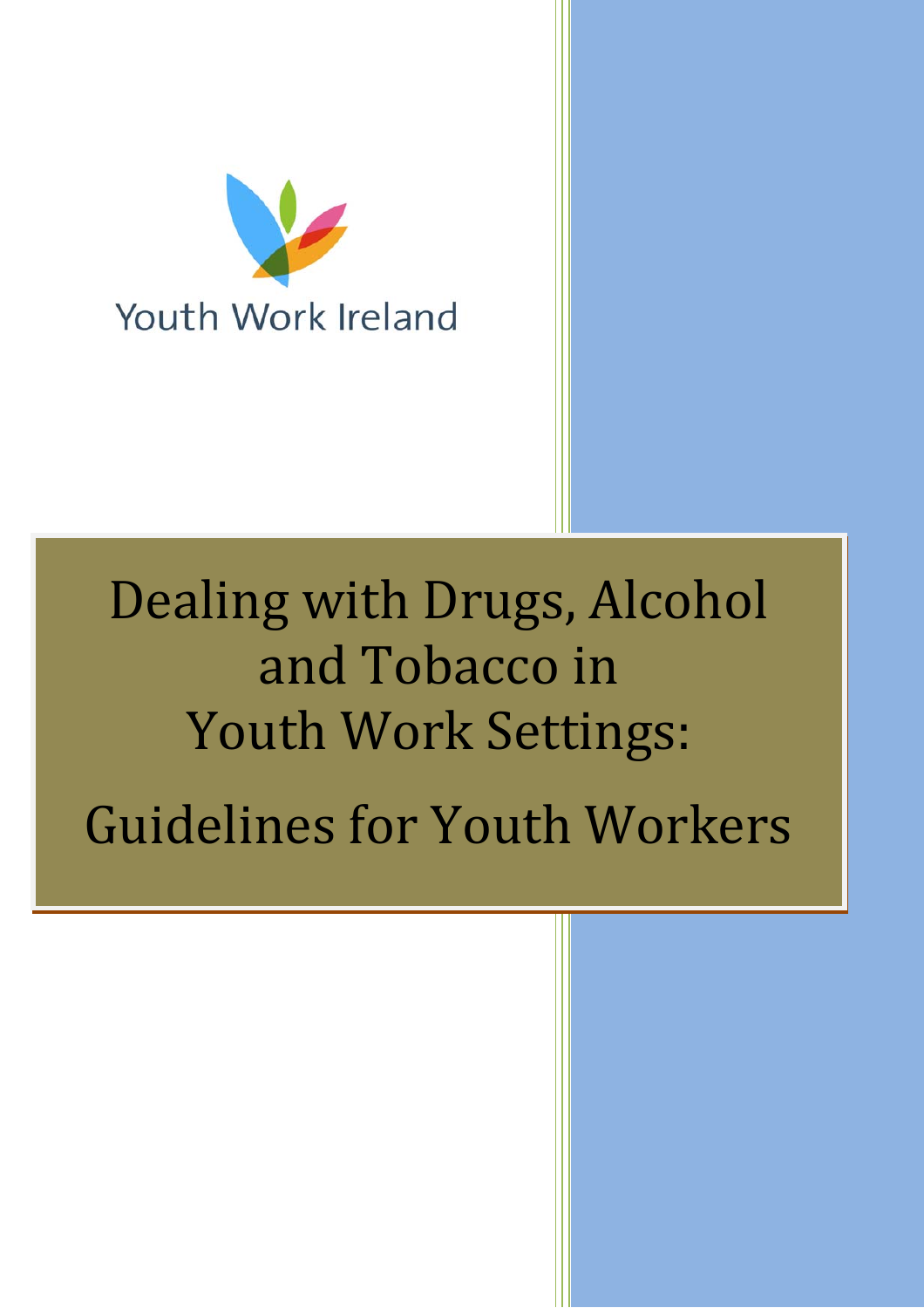## **DEALING WITH DRUGS, ALCOHOL AND TOBACCO IN YOUTH WORK SETTINGS: GUIDELINES FOR YOUTH WORKERS**

### **By Youth Work Ireland Drafted & Edited by Fran Bissett**



Published by the Irish YouthWork Press 20 Lower Dominick Street, Dublin 1.

© Youth Work Ireland, 2010

ISBN: 978-1-900416-74-0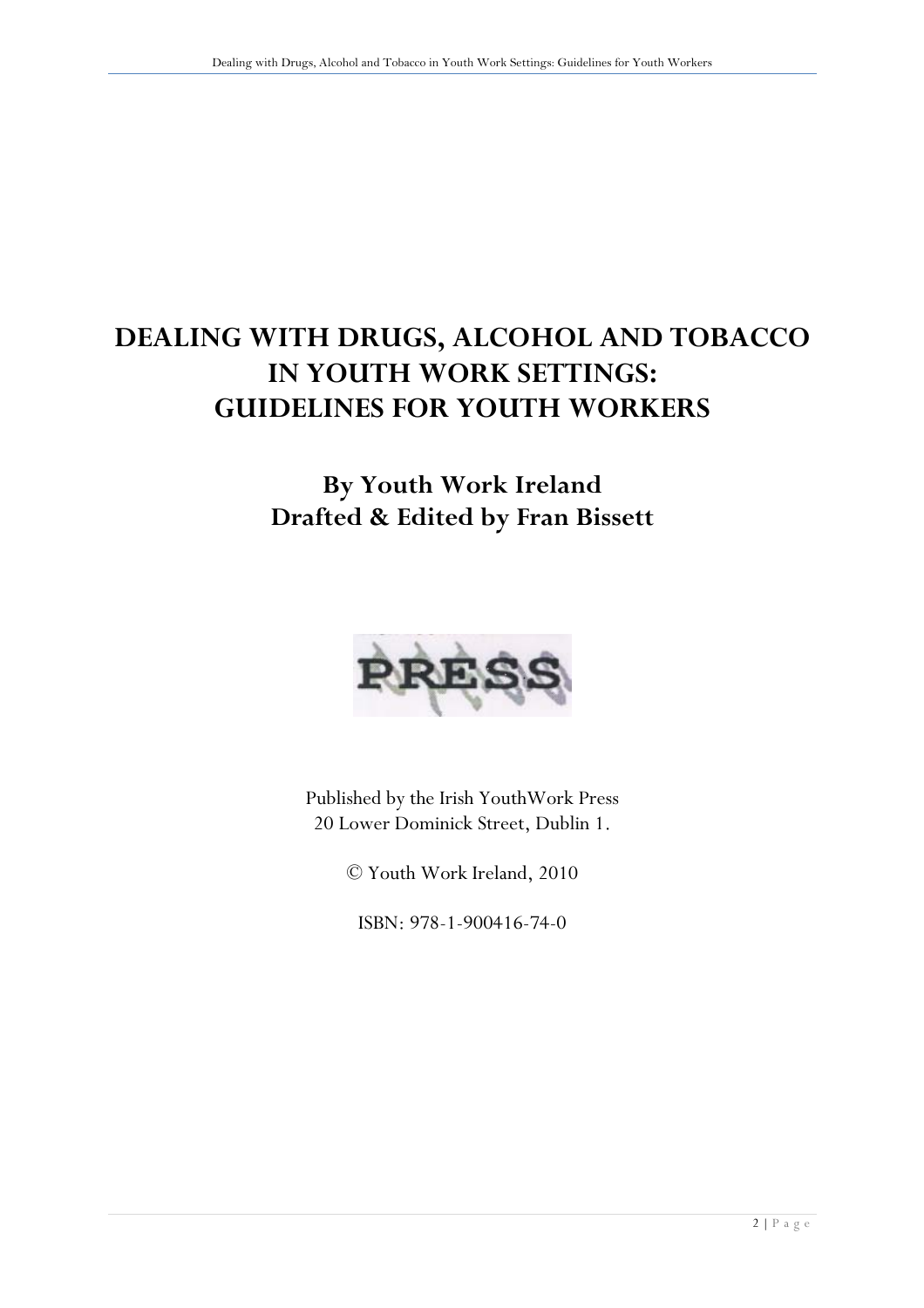## **CONTENTS**

| a)<br>b)<br>$\mathcal{C}$ )                       |                                                                            | 6<br>6<br>7                       |
|---------------------------------------------------|----------------------------------------------------------------------------|-----------------------------------|
| <b>SECTION 1:</b>                                 | Guidelines for Youth Workers on Managing Illegal Drug-Related Incidents 10 |                                   |
| a)<br>b)<br>$\mathcal{C}$ )<br>$\mathbf{d}$<br>e) |                                                                            | <b>10</b><br>11<br>11<br>12<br>12 |
| f<br>$\mathbf{g}$<br>h)                           |                                                                            | 13                                |

| $\mathbf{d}$ |                                                                |  |
|--------------|----------------------------------------------------------------|--|
| e)           |                                                                |  |
| $\pm$        |                                                                |  |
| $\zeta$      |                                                                |  |
| h)           |                                                                |  |
| 1)           |                                                                |  |
| $_{1}$       |                                                                |  |
| $\bf k$      |                                                                |  |
| $_{1}$       | Dealing with Drug & Alcohol Related Incidents on Residentials/ |  |
|              |                                                                |  |
|              |                                                                |  |
|              |                                                                |  |

#### **SECTION 2:**

#### **SECTION 3:**

| . |  |
|---|--|
|   |  |
|   |  |
|   |  |
|   |  |
|   |  |
|   |  |
|   |  |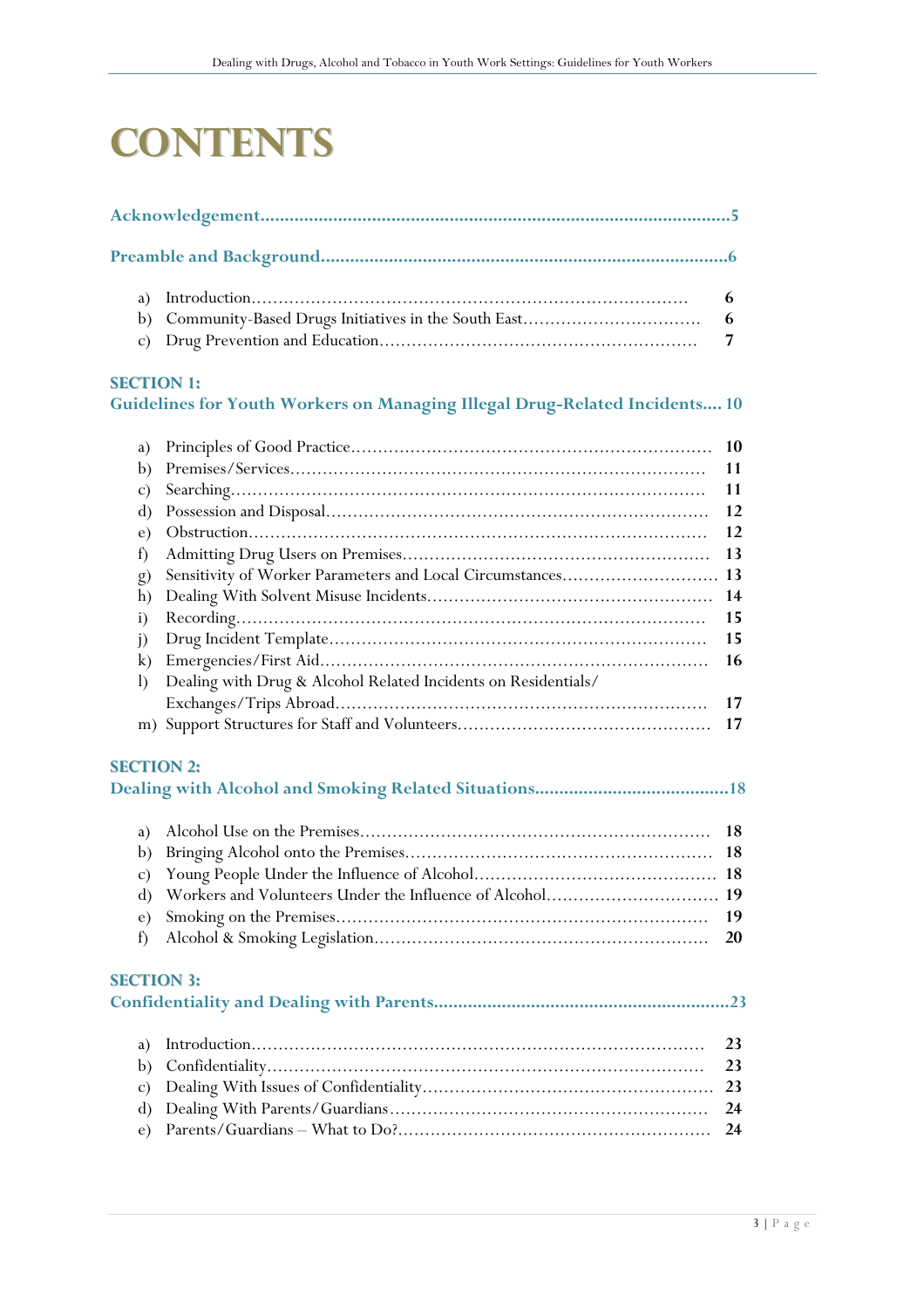## **SECTION 4:**

|--|--|

### **Appendices**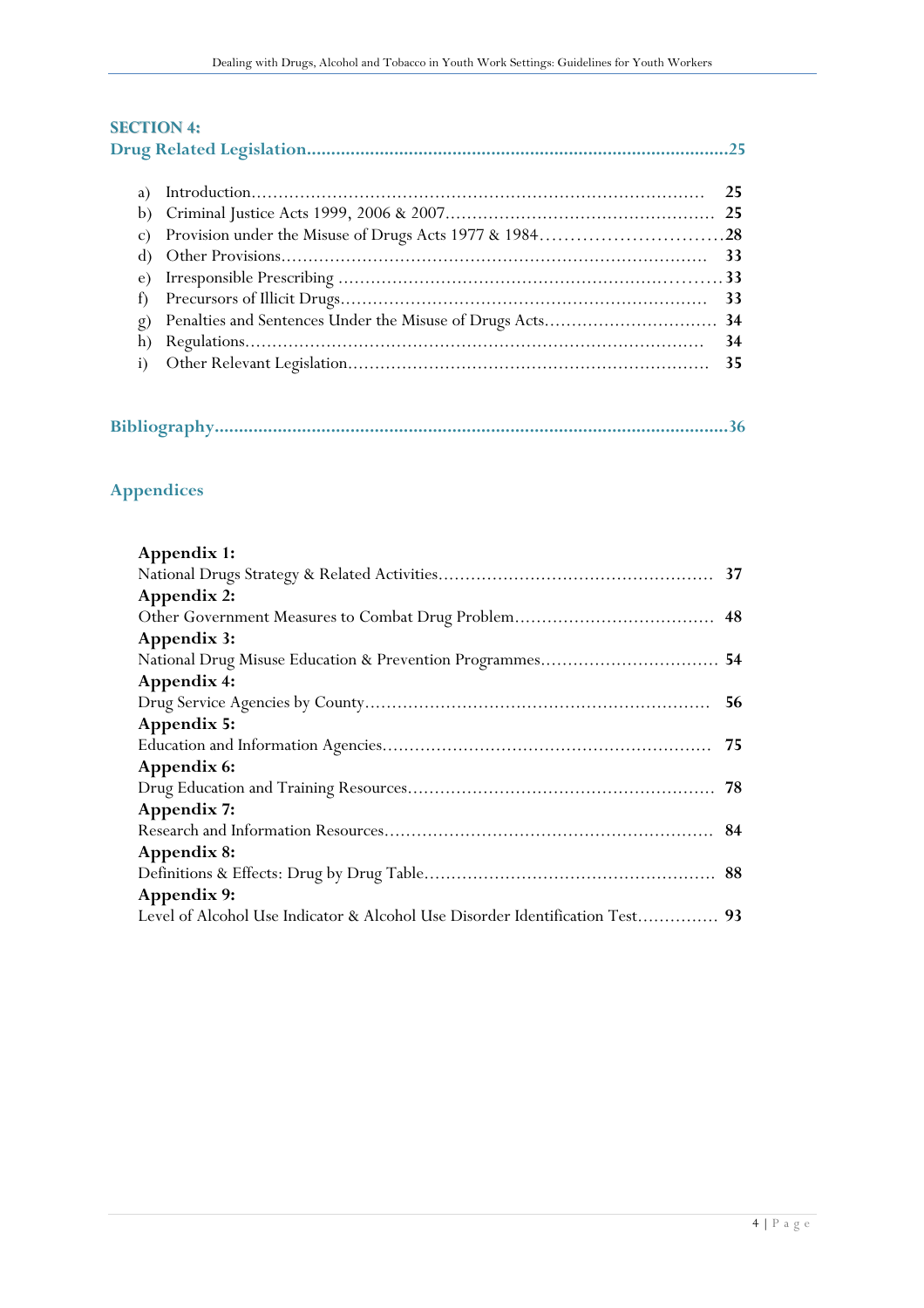## **ACKNOWLEDGEMENTS**

Youth Work Ireland would like to offer their sincere thanks and appreciation to the following:

- ¾ Members of the Working Group from five Youth Work Ireland Member Youth Service Community Based Drugs Initiatives in the South East who developed the original guidelines in 2002 - 2004, and staff, volunteers and young people from those five Youth Work Ireland Member Youth Services who participated in the original consultation processes at regional level namely: Carlow Regional Youth Service, Ferns Diocesan Youth Service in Wexford (now FDYS Youth Work Ireland), Ossory Youth in Kilkenny, Tipperary Regional Youth Service and Waterford Regional Youth Service (now Waterford & South Tipperary Community Youth Service.)
- ¾ Staff in Youth Work Ireland Member Youth Services who provided feedback, comment and critique on these revised guidelines in 2009.
- ¾ Staff in Youth Work Ireland National Office Fran Bissett for drafting and editing, Gina Halpin for research assistance and design & layout work and Geraldine Moore for proofing.

## **COPYRIGHT PERMISSION**

Permission is granted to photocopy and/or reproduce the content and/or sections from this publication providing it is not being reproduced for another publication or for commercial purposes and is cited. The handbook should be cited as follows:

**Youth Work Ireland,** (2010), *Dealing with Drugs, Alcohol and Tobacco in Youth Work Settings: Guidelines for Youth Workers*, (Dublin: Irish Youth Work Press)

## **DISCLAIMER**

Although every effort has been made to ensure that the information in these guidelines as accurate and up to date as is possible, at the time of going to print, Youth Work Ireland cannot accept responsibility or liability for any errors or omissions.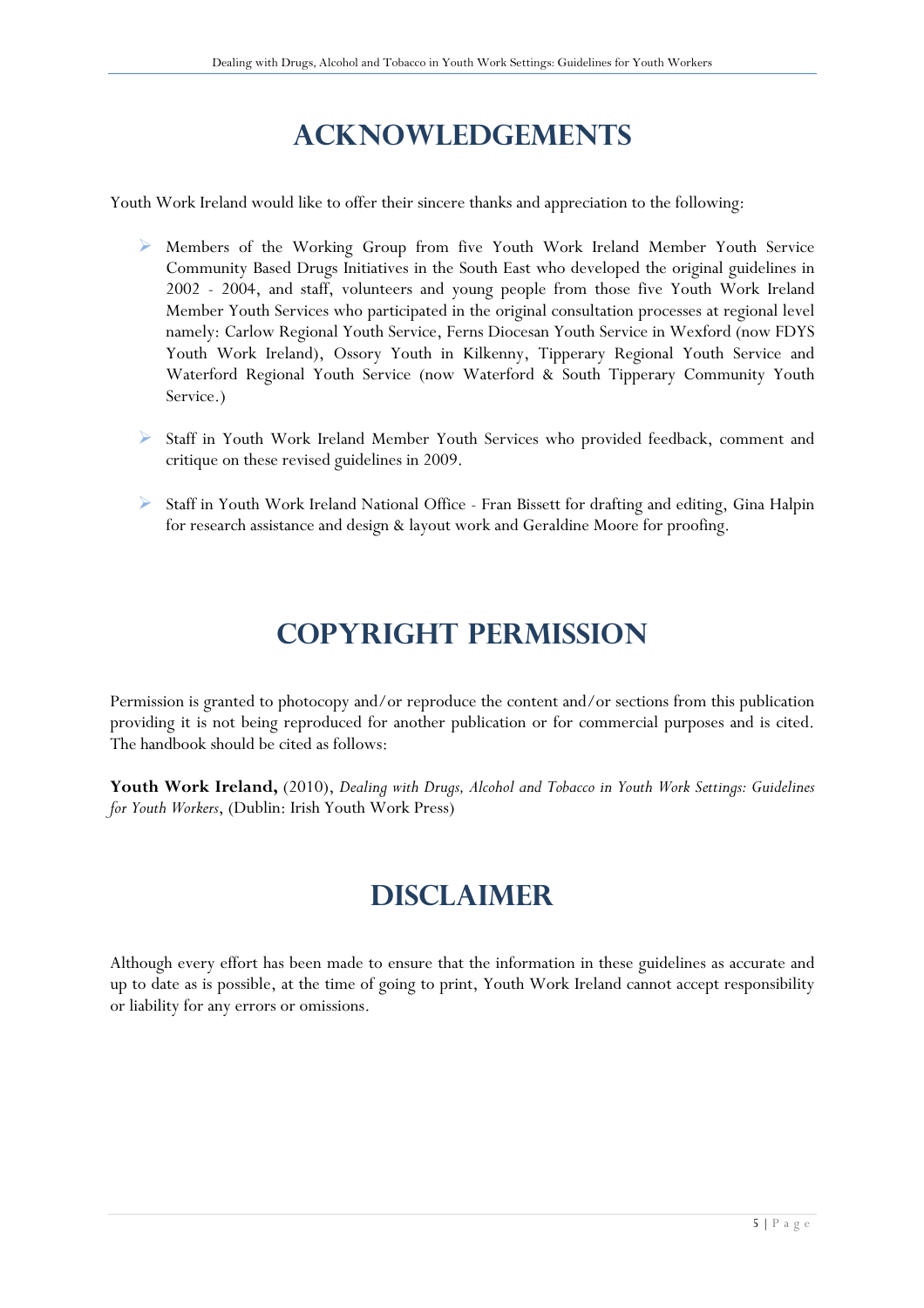## **PREAMBLE AND BACKGROUND**

#### **INTRODUCTION**

The original guidelines, of which this document is an updated and revised version, were developed over a series of meetings and discussions by a Working Group drawn from 10 drugs workers involved in the Community Based Drugs Initiatives in the five Youth Work Ireland Member Youth Services in the South East: - Carlow Regional Youth Service, Ferns Diocesan Youth Service in Wexford (now FDYS Youth Work Ireland), Ossory Youth in Kilkenny, Tipperary Regional Youth Service and Waterford Regional Youth Service (now Waterford & South Tipperary Community Youth Service). The guidelines were developed via an extensive local consultation process involving staff, volunteers and young people from these local youth services. The document also underwent a national consultation process involving both internal and external agencies and was first published in 2004. This document has been revised and updated following a consultation process with Member Youth Services.

This document does not claim to have all the answers. Drug related legislation has frequently changed as have state services and structures over the past decade. It is a complex area and provides challenges and dilemmas for any worker faced with dealing with such issues on the ground. However, the document does endeavour to provide a framework for developing good practice in dealing with drug related issues on the ground and via the Appendices that are included provide the additional source materials, legal information and contacts required to respond in as effective a manner as is possible when faced with dealing with issues of drug use by young people.

#### **COMMUNITY-BASED DRUGS INITIATIVES IN THE SOUTH EAST**

The Community Based Drugs initiatives offer a range of responses to issues of substance misuse in communities. Local people for the community work in each CBDI committed to making a difference in their area by liaising with the community to develop area-based responses and to co-ordinate the delivery of a range of community based programmes.

The core aims of CBDI are to:

- ¾ Increase awareness of drugs and related issues
- ¾ Help local communities identify and response to local needs
- ¾ Implement and develop community-based responses
- ¾ Support communities in responding to local substance misuse issues
- ¾ Improve the quality of life for people affected by substance misuse
- ¾ Develop strategies to reduce demand
- ¾ Inform national and regional agencies of local needs and issues.

These aims are achieved by a variety of methods including:

- ¾ Family Support Groups
- ¾ Talks, Workshops and Drug Awareness Programmes Delivered to Parents; Young People; Community Groups; Professional Groups; Voluntary Groups
- ¾ Supports for Individuals, Families, Groups and Agencies
- ¾ Outreach Provision to Rural Areas
- ¾ Information and Referral Services
- ¾ Research into the Nature and Extent of Substance Misuse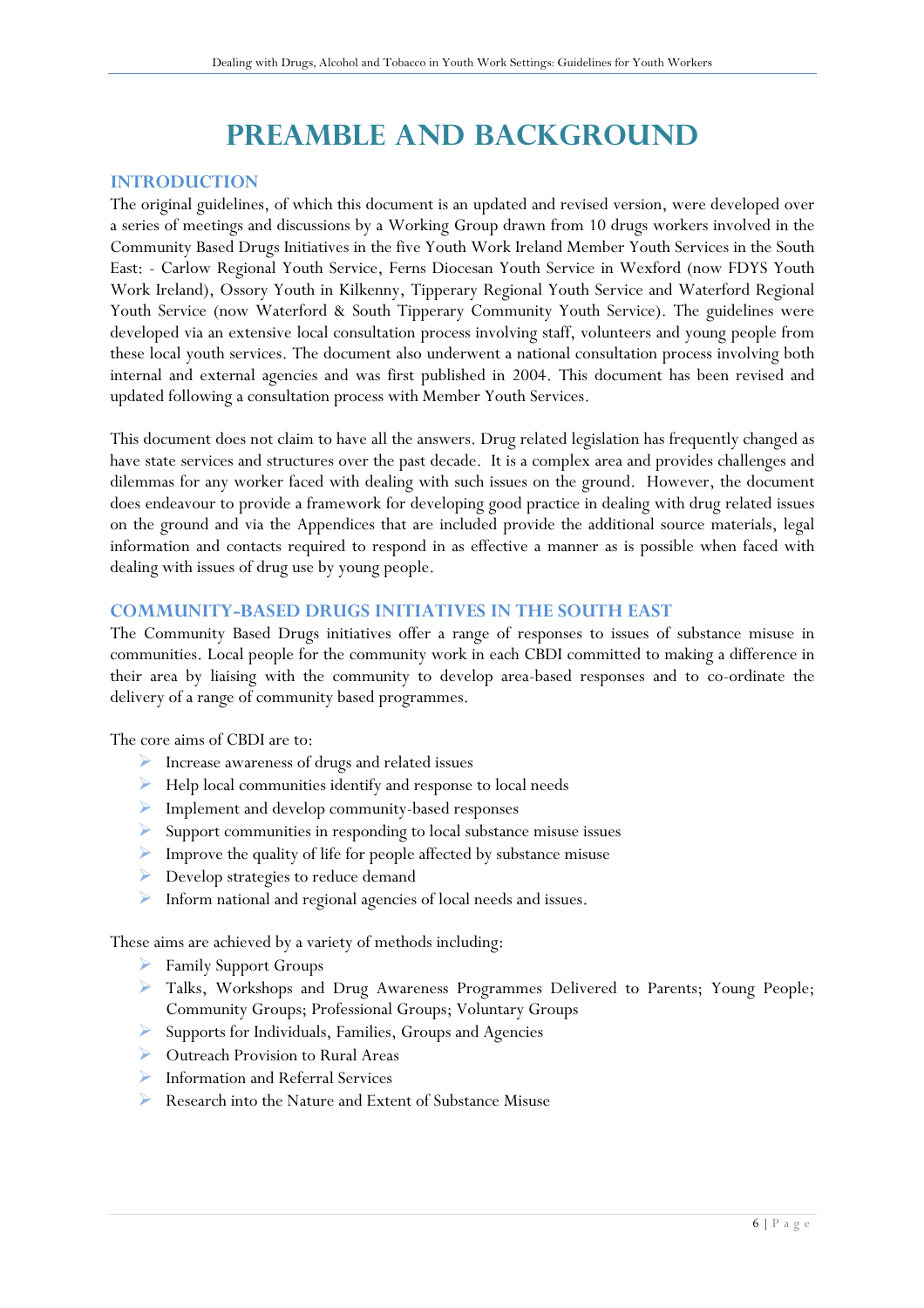#### **DRUG PREVENTION AND EDUCATION**

When exploring how to respond to the use of drugs both legal and illegal in a youth environment, drug prevention and education are arms on an overall strategy in dealing with the issue of drug use by young people. It is useful as a lead in to these guidelines to outline the kind of drug prevention and education approaches that one can adopt as part of an overall strategy and holistic approach to looking at the issue of drug use by young people.

#### **DRUG PREVENTION**

Within public health, the three levels of prevention activities or strategies are:

- ¾ **Primary Prevention**, which is aimed at ensuring that a problem does not occur;
- ¾ **Secondary Prevention**, which is aimed at reducing the prevalence of the problem or harm in the community;
- ¾ **Tertiary Prevention**, which is aimed at stopping or slowing down the progress of a problem even though the basic condition persists.

However a different approach to this has been developed in the United States by the Institute of Medicine. They proposed a new framework for classifying prevention based on Gordon's operational classification of disease prevention. This model divides the continuum of care into three parts: prevention, treatment and maintenance. It then subdivides the prevention category into three classifications: universal, selective and indicated prevention interventions.

- ¾ Universal prevention strategies address the entire population, e.g. at national, local community, school, or neighbourhood level with programmes, initiatives and messages aimed at preventing or delaying illicit drug use.
- ¾ Selective prevention strategies target subsets of the total population that are deemed to be at greater risk for substance misuse because they fall into a particular population segment.
- ¾ Indicated prevention strategies are designed to prevent the onset of problem drug use in individuals who already are experiencing early signs of substance abuse and other problem behaviours.

#### **ASPECTS OF PREVENTION**

Drug prevention can also be divided into three areas or aspects:

- ¾ Supply reduction;
- ▶ Demand reduction;
- $\blacktriangleright$  Harm reduction/minimisation.

#### **Supply reduction**

Activities to control or reduce the supply and availability of illicit drugs can be categorised as follows:

- ¾ Reducing supplies at the point of origin;
- ¾ Controlling supplies at the point of entry;
- $\triangleright$  Controlling distribution.

#### **Demand reduction**

Demand reduction can be described as those activities which aim to:

- ¾ Stop people from experimenting with drugs in the first place;
- ¾ Delay the onset of experimentation;
- $\blacktriangleright$  Reduce the numbers who take drugs;
- ¾ Stop drug-taking completely (abstinence goal).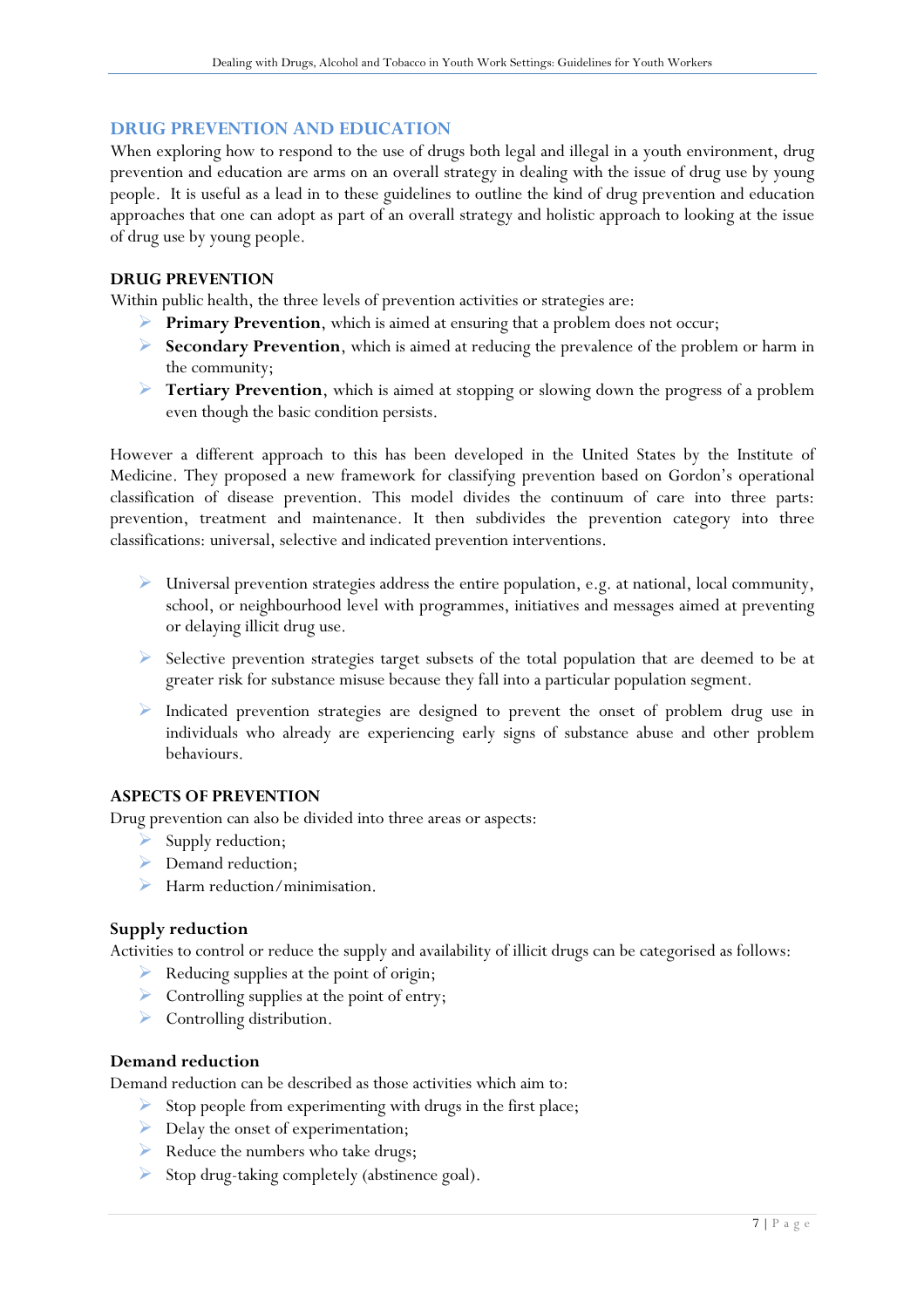#### **Harm reduction/minimisation**

Harm reduction can be described as:

¾ Any activity which aims to reduce the harm caused by drug use.

#### **DRUG EDUCATION**

There have been a variety of approaches to preventive drug education work with young people developed over the past 20 years. Those who wish to develop a programme of drug education for young people should consider a number of issues. These include:

- ▶ Carrying out a curriculum audit;
- ¾ A checklist of procedures;
- $\triangleright$  The content of any programme;
- $\triangleright$  The positioning of drug education;
- $\triangleright$  The importance of training.

#### *Curriculum Audit*

Consideration should be given to the kind of drug education, if any, that young people currently receive. This is sometimes referred to as a curriculum audit or assessment. Such an audit can involve a critical review of the following:

- $\triangleright$  Aims and objectives;
- ¾ Content;
- ¾ Approaches;
- ▶ Resources used;
- ¾ Place within curriculum/programme;
- ¾ Who delivers it and the training they have received;
- ¾ Current perceived strengths and weaknesses;
- $\triangleright$  Evaluation techniques.

#### *Content of Drug Education Programmes*

Those intending to review or initiate a drug education programme should consider carefully the content of the programme. The points below should assist such a process.

The Institute for the Study of Drug Dependence (ISDD) in the UK places emphasis on the need to have clear information objectives, which would include work on:

- ¾ The historical and cultural background of drug use;
- ¾ The nature and effects of drugs, their legal position, and role in the community;
- ¾ Alternatives to drug use, i.e. other leisure pursuits;
- ¾ Sources for help for drug-related problems.

In addition there should be social skills training which would enable young people to cope in situations where drugs are available and support would be given to young people in maintaining a drug-free position.

#### *The Positioning of Drug Education*

In addition to deciding on the aims and objectives of any drug education programme, and reaching agreement on possible content areas, consideration also needs to be given to the place of such a programme, regardless of the setting.

- ¾ Such an approach, i.e. locating drug education firmly within a holistic health education programme, is applicable to working with young people regardless of the setting.
- ¾ Possible settings include youth centres, church groups, young offenders groups, children's homes, hostels etc.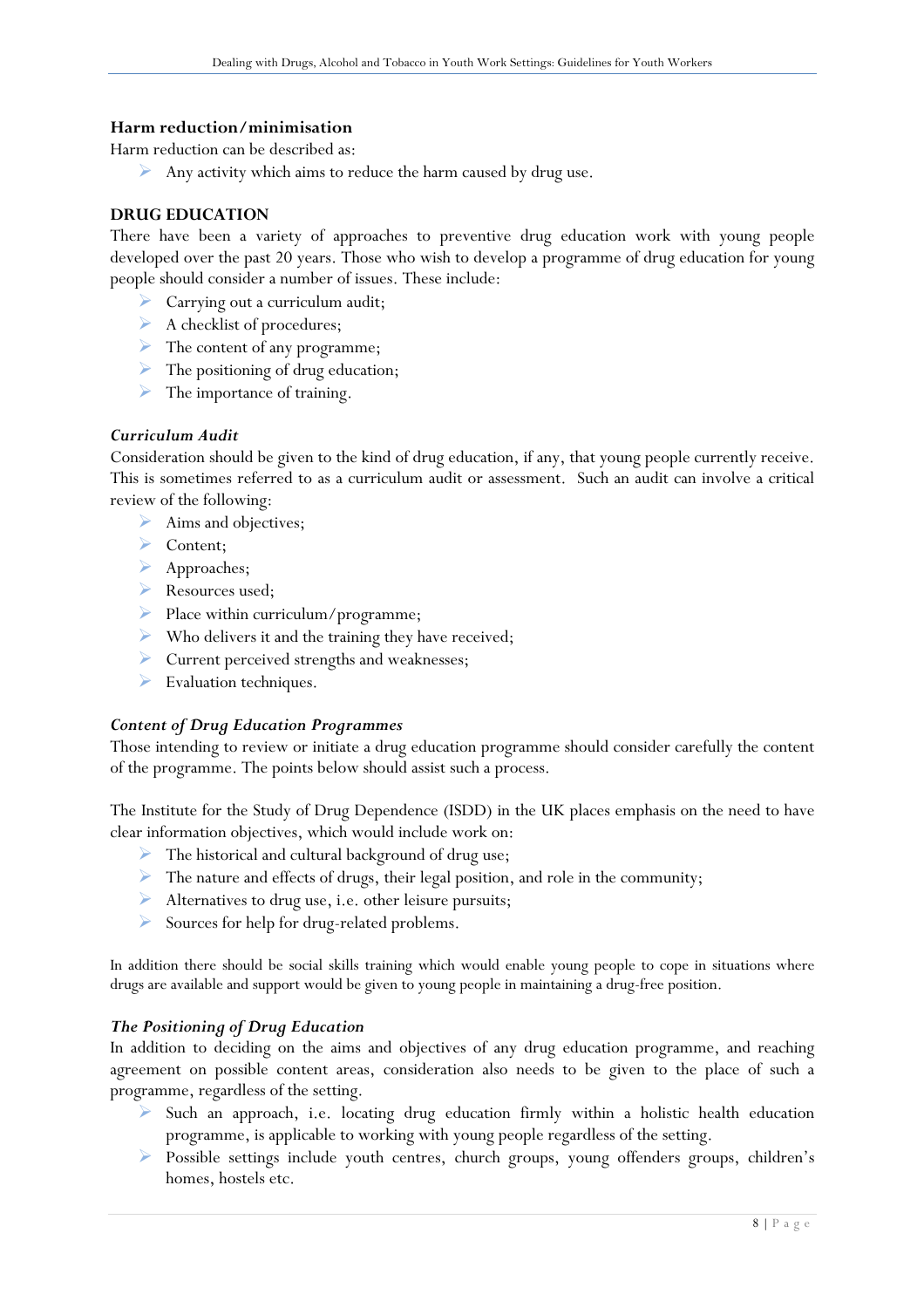- $\triangleright$  Such a programme would ideally begin at an early age and allow for the progression of knowledge, understanding, skills and attitudes, as children grow older.
- ¾ Similar broad areas of content may be covered at each key stage, but the level of detail and approach need to be matched to the age and maturity of the pupils.
- ¾ Organisations wishing to carry out drug education should map out such a programme so that content and approaches are matched to the needs and circumstances of the target group and are contained within a holistic health education programme.

#### *Quality Control*

A SCODA document laid particular stress on the importance of maintaining and ensuring quality standards in respect of drug education. The document identified 4 categories of standards and a 7-step process for reviewing standards for drug education. The 4 categories were:

- ¾ **Category 1: Coordination, staffing and organisation**
- ¾ **Category 2: Teaching and content**
- ¾ **Category 3: Monitoring, evaluating and reviewing**
- ¾ **Category 4: The wider context**

The seven-step process involves:

- ¾ **Step 1 Read through the quality standards and criteria**
- ¾ **Step 2 Use gathered evidence**
- ¾ **Step 3 Where criteria are met, note evidence**
- ¾ **Step 4 Assess evidence and suggest action**
- ¾ **Step 5 Extract action points**
- ¾ **Step 6 Write and execute action plan**
- ¾ **Step 7 Set next review date**

#### *Importance of Training for Drug Education*

Effective drug education should be part of a planned health education programme, encompassing nondidactic approaches, which is delivered by those who have received adequate training and continue to receive back up and support.

Access to good quality training and information resources will help to build confidence. Such training is a pre-requisite youth workers, social workers, probation officers, those who work with non-statutory organisations etc - who are working with young people and are in a position to carry out preventive drug education should receive adequate training and support.

*Extracts taken and adapted from the Health Promotion Agency, UK, © 2003*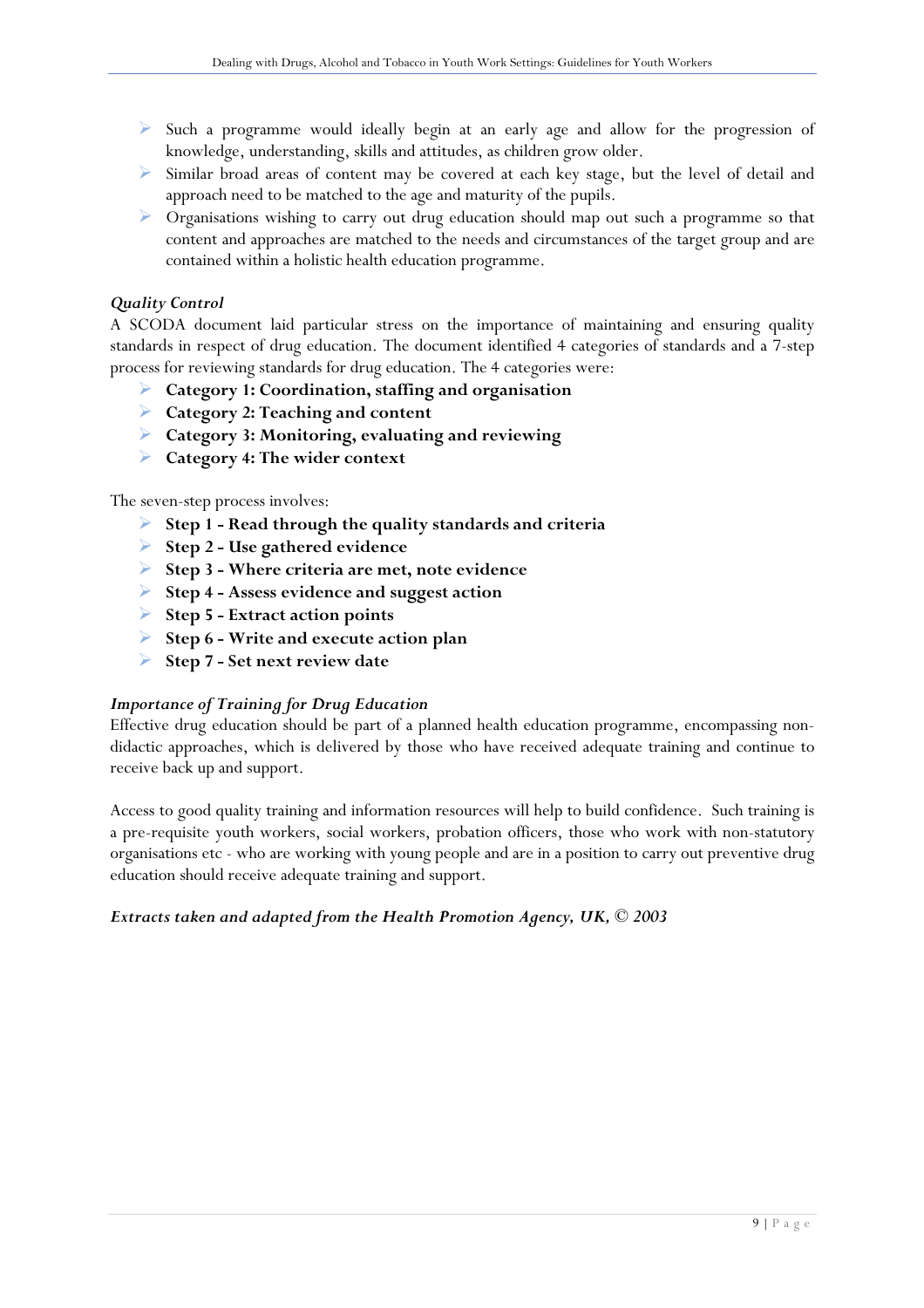## **SECTION 1: GUIDELINES FOR YOUTH WORKERS ON MANAGING ILLEGAL DRUG-RELATED INCIDENTS**

#### **INTRODUCTION**

This section of the policy has been produced in the wake of growing concern with regard to responding effectively and professionally to drug misuse in youth settings, in order to provide a clear framework and practical guidance for youth workers working with young people.

It also bears in mind the legal, professional and managerial expectations that staff might be exposed to risk and difficult situations in responding to and managing drug related incidents.

Finally, these guidelines also recognise the parameters within which workers and volunteers operate will differ from setting to setting, project to project, event to event and from youth service to youth service and responses will be governed and shaped accordingly.

#### **1: GUIDELINES FOR YOUTH WORKERS**

#### **PRINCIPLES OF GOOD PRACTICE**

The following outlines some principles of good practice, which should be borne in mind when youth workers are undertaking work with young people in relation to drugs.

It is essential that workers recognise that work around drugs issues with all young people is part of good youth work practice

The process is not different to any other youth work practice

Work should be undertaken with all young people and not just targeted at those young people who are believed to be involved in drug use. The only exception to this should be in the case of a project funded to work with a specific cohort of young people.

A wide definition of the word "drugs" must be used

Workers should recognise the harmful effects of stereotyping young people involved in drug use

Non-judgemental approaches are essential. Workers should not condone the use of drugs but equally should not condemn young people who use drugs

Workers must accept that risk-taking is an important part of development and that for many young people this may include substance, legal and illegal drug use

The importance of peer groups must be recognised and workers should encourage positive peer group support

Workers should be prepared to support all young people and offer advocacy. If individuals feel unable to offer sufficient support, young people should be advised about appropriate specialist agencies **(see Appendix 4)** 

Workers should promote the self-esteem and confidence of young people. Young people must not be perceived as their actions e.g., drug user, but as important valuable individuals

Workers must respect the decisions made by young people and aim to ensure their health and wellbeing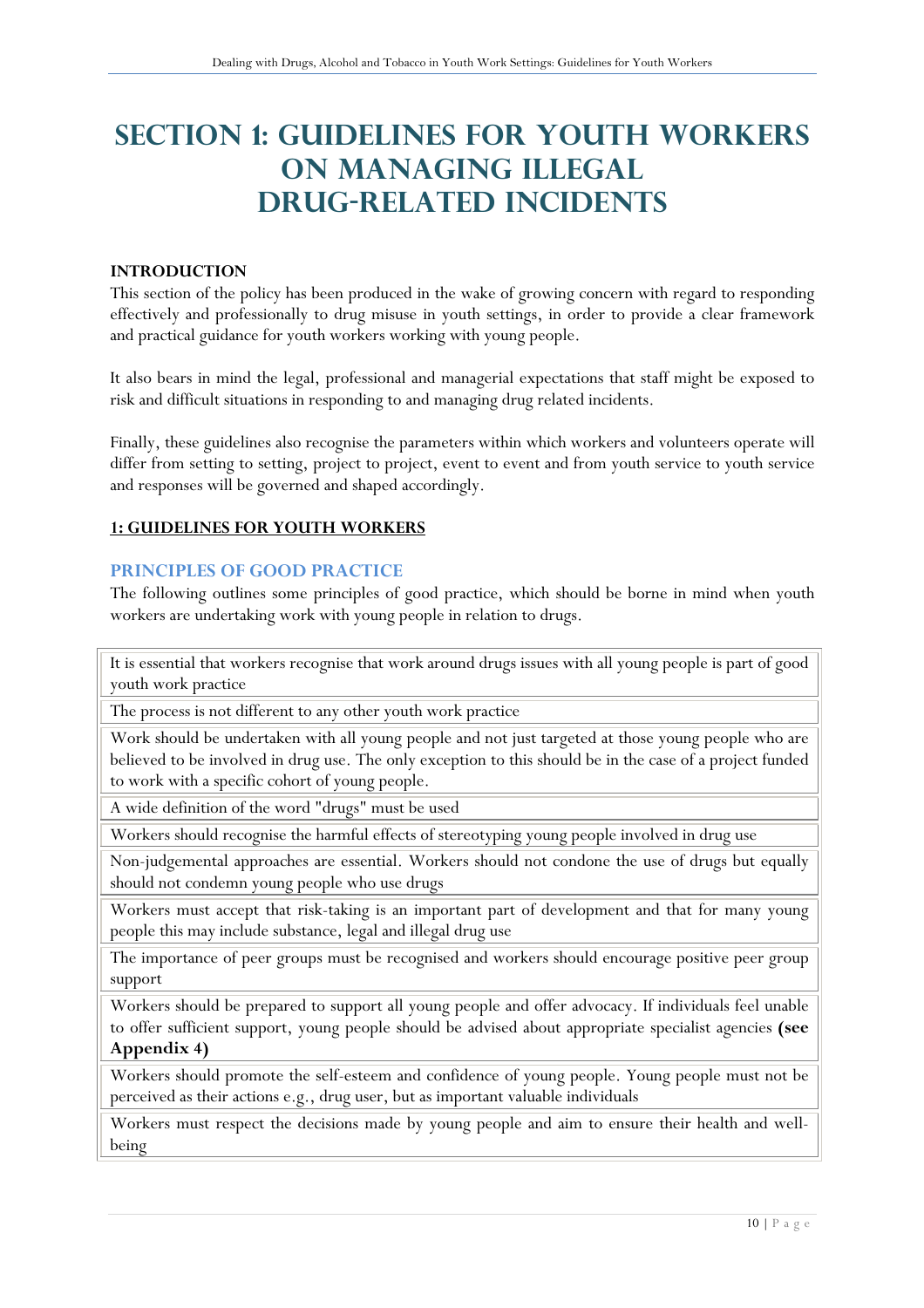#### **PREMISES/SERVICES**

Any individual or individuals seen to be producing, preparing or taking controlled drugs or inhaling solvents on premises occupied by or at services being provided by the Youth Service should be required immediately to stop and/or to leave the premises.

In respect of these activities and on possession of drugs, workers are expected to intervene in ways which draw upon their professional skill and act in ways which will create the minimum amount of harm to themselves, other workers and other people involved in a situation which could become confrontational and possibly physically violent.

It is not expected that workers will put themselves at risk of personal injury.

If a person refuses to stop and/or leave the premises, parents/guardians should be contacted. *(This will need to be a judgement call based on the particular circumstances)*. If possible a JLO should be contacted if the young person is under 18 years of age. The Gardaí should be called to assist in the person's removal if deemed necessary.

The Gardaí should be contacted immediately if controlled drugs are being supplied in the premises.

Should the Gardaí subsequently request statements from youth and community workers these should be given.

If premises are entered for purposes of arrest or search a worker should make a detailed note of what has happened which should then be signed, dated and witnessed.

#### **SEARCH**

Youth workers **cannot** search young people. People can be searched by their employer if it is provided for in a contract of employment.

You can be searched under law by people other than the Gardaí e.g. Customs Officer. However, a security guard does not have the power to search. If you are stopped by a security guard you must be handed over to the Gardai as soon as possible so that they can search you.

The Gardai can search a person or premises if they believe a crime has been committed, and/or if they reasonably suspect a person to be in possession of a controlled drug (Misuse of Drugs Acts 1977 & 1994).

Searches can be carried out without a warrant under the powers of the following Acts:

- ¾ Misuse of Drugs Acts 1977 & 1984
- ▶ Offences Against the State Act 1939
- ▶ Criminal Justice (Public Order) Act 1994
- ¾ Criminal Justice Acts 1999, 2006 & 2007

The rights and entitlements of a person being searched are as follows:

You are entitled to ask why you or your premises are being searched

You should ask the Gardaí to identify themselves and if they are in plain clothes ask to see their identity cards

If asked, give your name and address. If you do not, depending on the Act under which the search is being carried out you could be committing an offence

Ask to see the search warrant under which the Gardaí are acting, if it is required. If they do not have a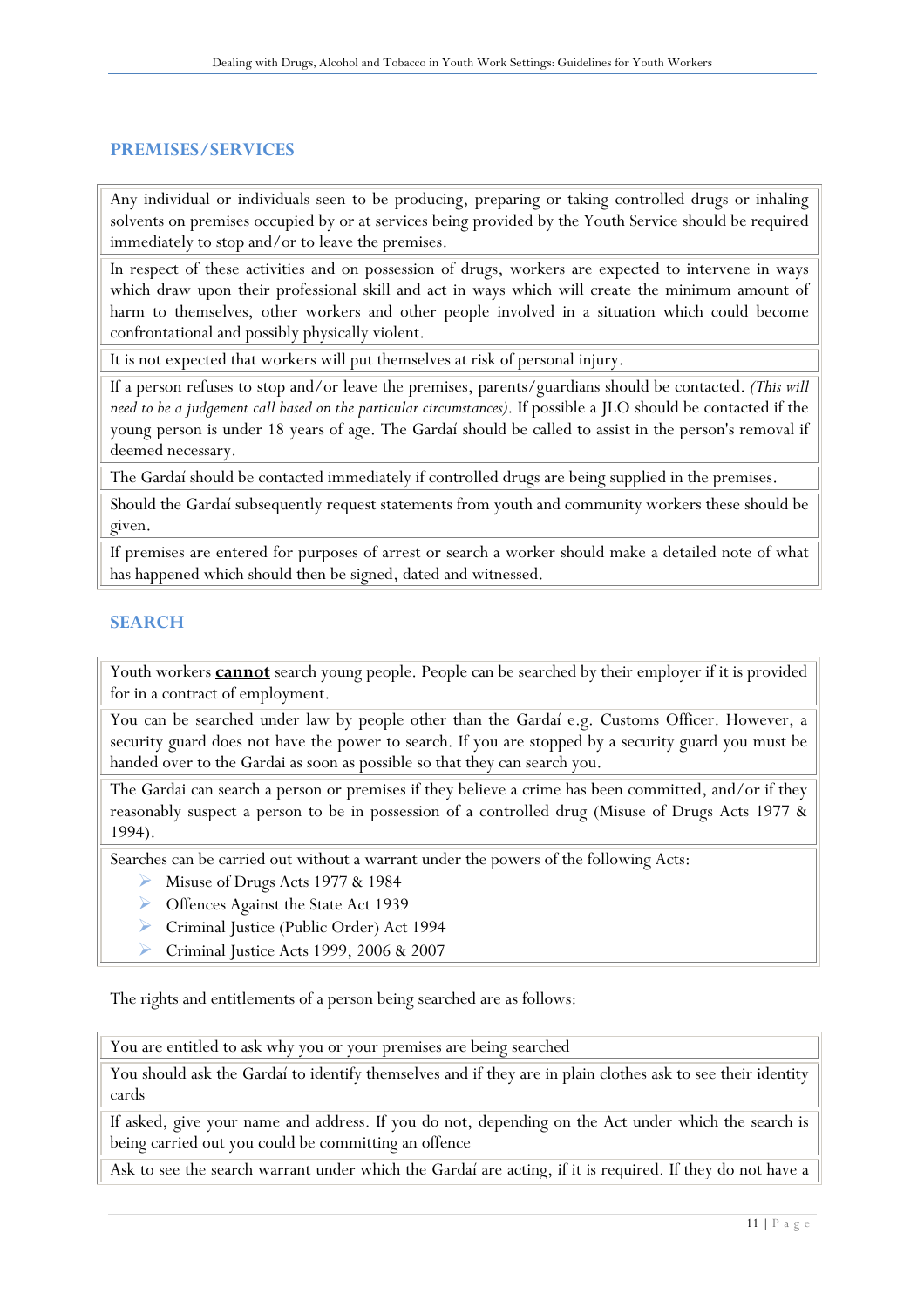warrant ask under the powers of what Act are they carrying out the search.

Take note of the methods in which the search is being carried out as all searches must be carried out fairly and cannot be conducted in an oppressive manner.

Take a note of the names of the officers who carry out the search.

If you have any doubts as to the validity of the search or the manner in which it was carried out, contact a solicitor.

#### **POSSESSION AND DISPOSAL**

If a person makes it evident that they are in possession of small amounts of drugs for their own use, the Youth and Community Worker (or any other member of the public) may receive the illegal drug from the person in order to give it to the Gardaí or to destroy it (e.g. by flushing away).

The transfer of the drug from the person to the worker must be witnessed by another adult worker, as should the act of destroying the substance.

The action must take place as soon as possible and under no circumstances should the drug be kept in the possession of the worker or on the premises.

Technically, the worker who has taken possession of drugs in the circumstances described above may be committing the offence of 'possession. Ideally, therefore, the worker will personally supervise the destruction of the drugs by the persons in possession of them.

Any such incidents should be 'included in the daily record as described in *Recording* (see below).

If possible the young person should be kept informed at all time and should witness the disposal of the substance.

Parents/guardians and the young person should be kept informed of any future developments/actions that may need to be taken

#### **DISPOSAL OF SYRINGES**

Workers must act with extreme caution when finding or taking into their possession a syringe that may have been used for injecting drugs. Blood residue in used or dirty needles and syringes could be infected with a number of viruses including HIV and Hepatitis B.

The syringe should be removed to a safe container preferably by the use of tongs whilst at all times taking extreme care not to come into contact with the needle.

A purpose-made container should always be available. If not, a used drinks can serve as a temporary substitute.

A designated point(s) of disposal should be agreed which is clearly identified and all workers should be made aware of where the point(s) of disposal is/are.

At the earliest opportunity the container and its contents must be handed in at the nearest designated point of disposal.

#### **OBSTRUCTION**

Workers must be careful not to obstruct the Gardaí. Obstruction has a technical/legal meaning e.g. the giving of false information to the Gardaí or preventing an arrest by hiding a person or destroying drugs which are the subject of a Gardaí search and could result in possible follow up action by the Gardaí.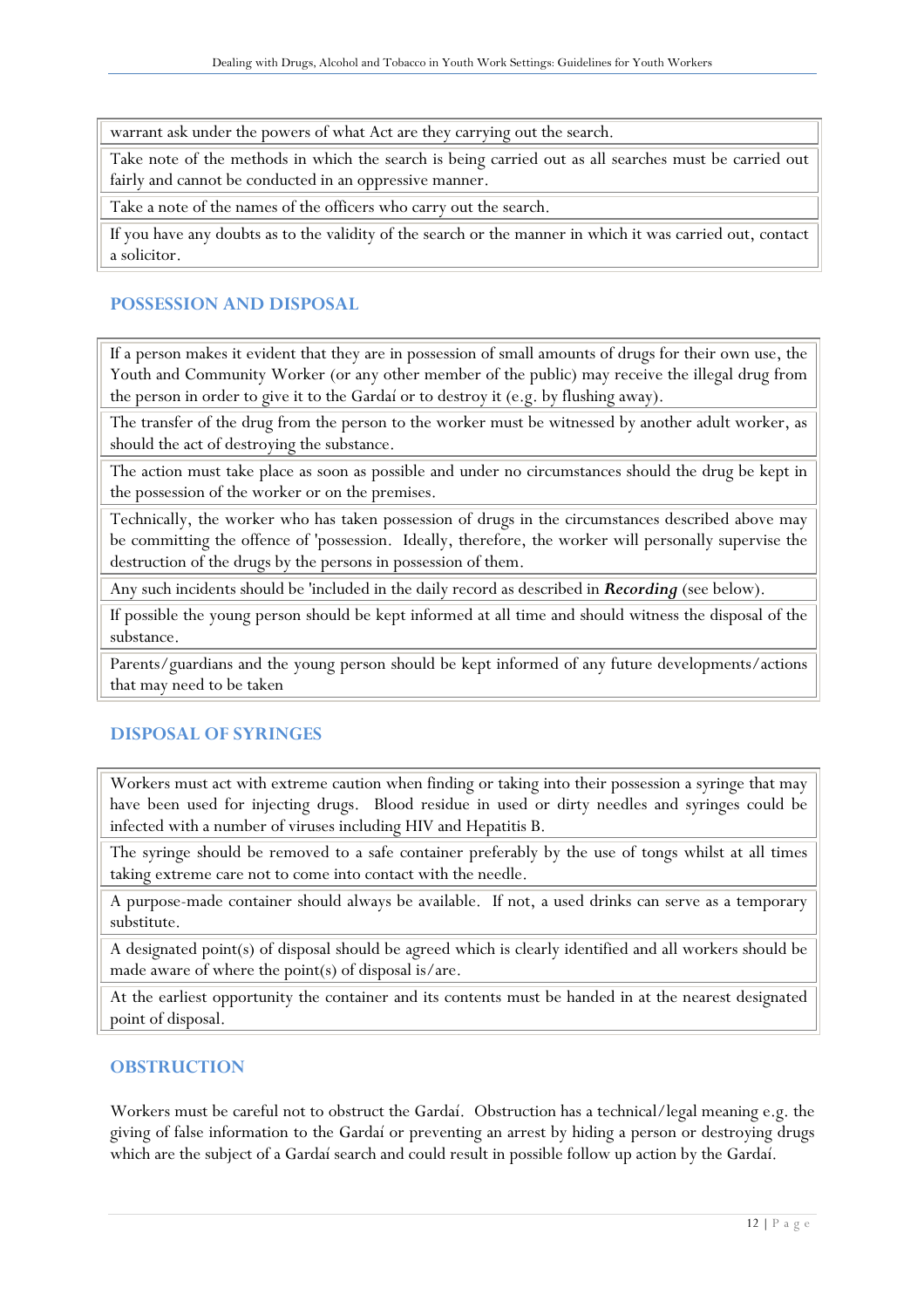#### **ADMISSION OF DRUG USERS TO PREMISES/SERVICES**

People should not be automatically excluded from premises/services solely on the grounds that they are known to be drug users, or that they appear to have been taking illegal drugs, unless it is specifically stated within a policy/agreed procedure or is a requirement of a worker's or volunteer's contract, conditions of employment of duty of care (if applicable).

If a person seeks admission to the premises/services when they appear to have recently taken drugs an important consideration is the safety of the person concerned.

The person may be 'at risk' and may be admitted to the premises/services rather than turned away provided their admission would not endanger other occupants of the premises including staff.

Consideration must be given to the condition of the individual.

They may require supervision or medical attention to avoid serious harm.

If it is deemed necessary the emergency medical services should be called.

If a person has been excluded from the premises due to unacceptable behaviour caused by drug misuse or where there is evident possession, this exclusion or ban should generally be of a short duration.

Whereby a person has been excluded from the premises contact should be maintained and help should be provided where possible.

Indefinite bans should not be readily used and if they are being considered should always be discussed with the worker's line-manager.

#### **SENSITIVITY OF WORKER PARAMETERS AND LOCAL CIRCUMSTANCES**

The parameters within which workers and volunteers operate will differ from setting to setting, projectto-project, event to event and from youth service to youth service.

- ¾ A project working with young people may have a specific policy position regarding young people known to be using drugs.
- ¾ A youth worker within a youth project, or a club worker or volunteer working within a youth club setting may have a very clear stance of no tolerance in relation to drug or alcohol use and as such no young person under the influence of a drug or alcohol will be admitted onto the premises or to participate in an activity or event as may be the case.
- ¾ In some cases a young person under the influence of alcohol but not severely so may be admitted to an event if they are of legal age **(see Section 2**).
- ¾ Local circumstances such as the conditions attached to the rental/leasing arrangement of the premises, the relationship with the community, the brief of a particular project or initiative etc. can all dictate to varying degrees whether a young person under the influence of a drug or alcohol will be admitted onto the premises or to participate in an activity or event.

These local parameters need to be respected and as such some of the responses as outlined in this section may not always be appropriate or practical to a particular setting or event. These guidelines merely provide a template for dealing with these often-difficult decisions and situations. Worker parameters and local circumstances must be taken into consideration when decisions need to be taken regarding allowing young people onto the premises or to participate in an activity or event.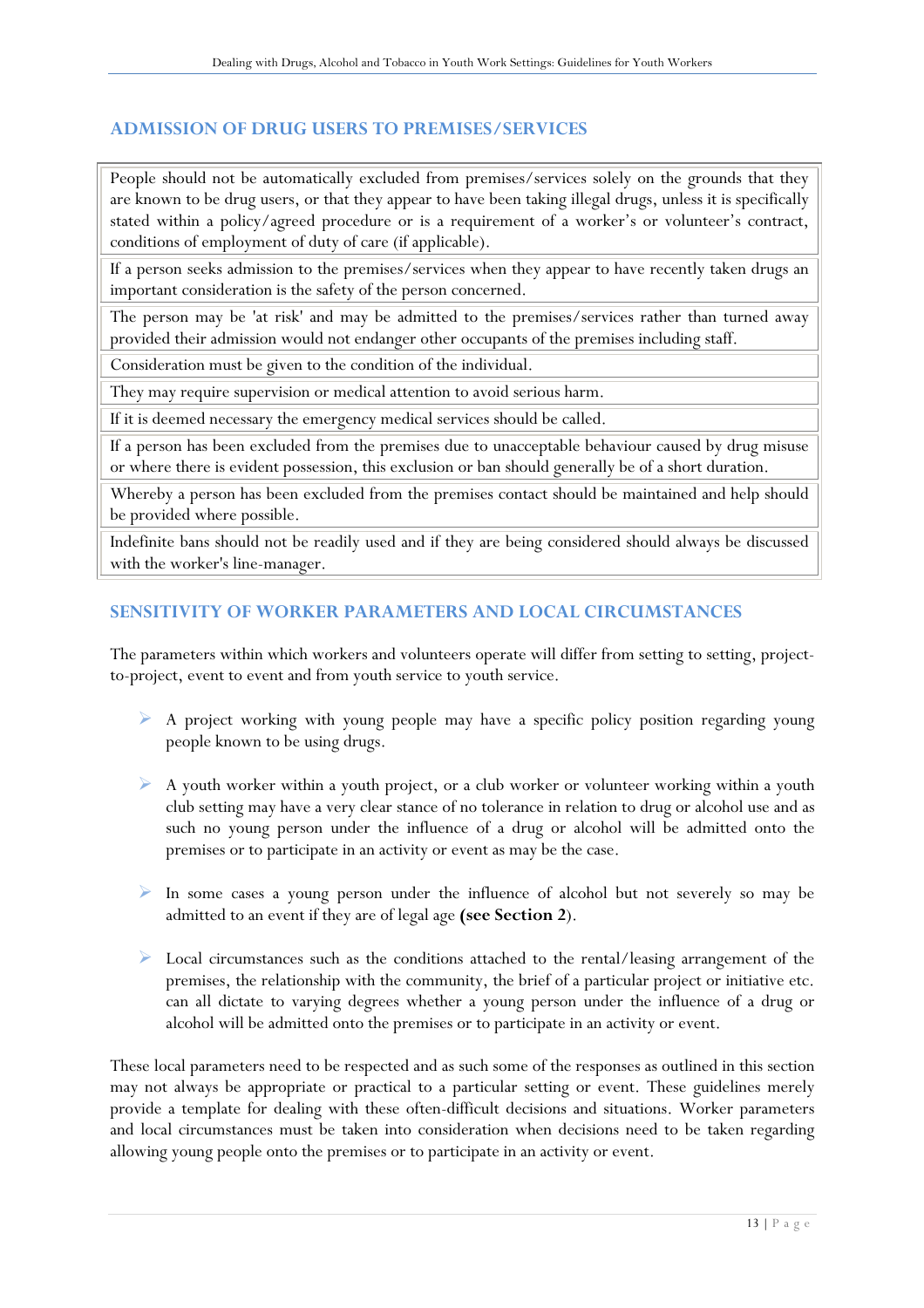#### **DEALING WITH SOLVENT MISUSE INCIDENTS**

The physical effects of solvent misuse, whilst potentially very dangerous, usually wear off after a few hours and the cardiovascular symptoms predominate. The most common toxic effects are cardiac arrhythmias and asphyxia from enhancement of inhalation of volatile substances via the use of plastic bags etc. Chronic headache, sinusitis and diminished cognitive function can all accompany chronic use. Short-term physical symptoms include:

- ¾ Chronic or frequent cough
- $\triangleright$  Tinnitus
- $\triangleright$  Chest pain or angina
- $\triangleright$  Nosebleeds
- $\triangleright$  Extreme tiredness or weakness
- ¾ Increased nasal secretions
- Red, watery eyes
- $\blacktriangleright$  A dreamlike state with hallucinations
- $\triangleright$  Depression and/or anxiety
- ¾ Shortness of breath
- ¾ Indigestion
- ¾ Dizziness
- $\triangleright$  Stomach ulcers
- ¾ Deep inhalation over short periods of time may cause disorientation, unconsciousness or seizures

Effects of inhalation are immediate, lasting from 5 to 45 minutes after cessation of sniffing. While initial effects may fade after several minutes, depending on the method of inhalation, effects may be felt for several hours. For most users effects will pass within an hour of ceasing inhalation of the volatile substance. Chronic users may experience withdrawal symptoms similar to those experienced from a general anaesthetic. Hangover effects may persist for several days, and may be characterised by:

- $\triangleright$  Tremor
- ¾ Headache
- $\triangleright$  Nausea
- $\triangleright$  Vomiting
- $\triangleright$  Mild abdominal pain
- Eoss of appetite
- $\blacktriangleright$  Fatigue
- $\blacktriangleright$  Muscular cramps
- $\triangleright$  Delirium

#### *How to Deal with an Incident of Solvent Misuse*

#### Remain calm and do not panic

Do not excite or argue with the young person when they are under the influence, as they can become aggressive or violent

If the young person is unconscious or not breathing or in obvious distress, seek assistance or call for help. CPR should be administered until help arrives.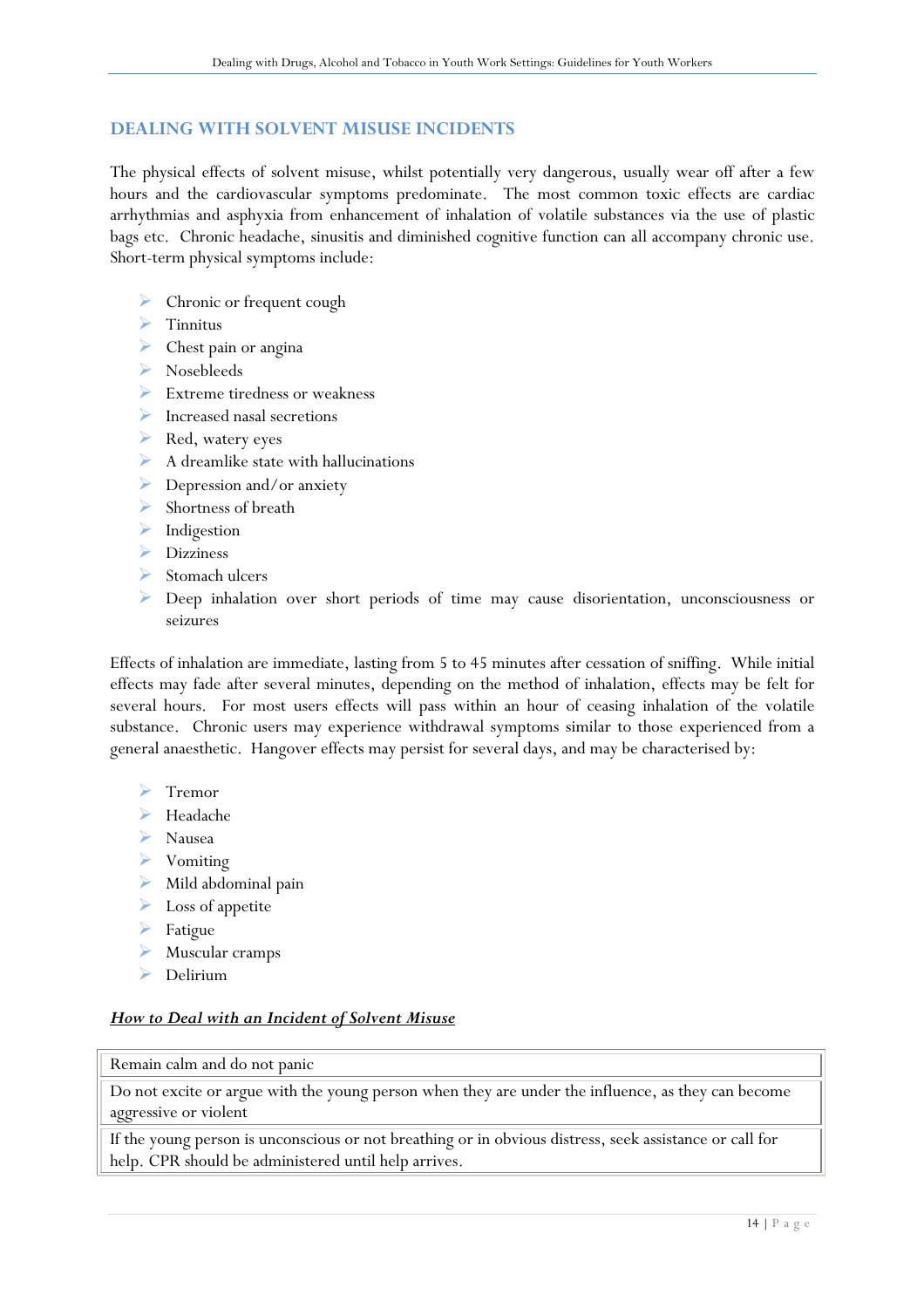If in any doubt call an ambulance and/or CAREDOC if the service exists in your location

Contact the parents/guardians of the young person as soon as possible

If the person is conscious, keep him or her calm and in a well-ventilated room.

Avoid excitement or stimulation as they can cause hallucinations or violence

Talk with other persons present or check the area for evidence as to what was used.

Once the person is recovered, seek appropriate professional assistance

#### **RECORDING**

When working with young people a worker should maintain records including records of drug-related work in an Incident Register (see sample template below).

The Register should be kept in a secure place in accordance with the organisation's agreed procedures on storage of confidential information.

Such records are, technically, the property of the organisation and can therefore be required by the worker's line manager at any time as a basis for reviewing the progress of the work in the context of management supervision.

In order to protect confidentiality and the consequences that may result if the worker's notes were mislaid or stolen, it is recommended that some form of simple coding be used to protect the identity of persons referred to in the worker's records.

#### **DRUG INCIDENT TEMPLATE**

**When did the incident occur?** 

**Where did the incident occur?** 

**Who was present?** 

**What exactly occurred? (A separate account should be recorded for each person who witnesses the incident)** 

**Who was/were the on-site worker/volunteer(s)?** 

**How was the situation handled?** 

**Were the organisation's agreed procedures followed during and after the incident? If no, why not?** 

**What will be the organisation's formal response/follow-up, if any?** 

**Were any external agencies/individuals contacted or involved? If yes, how?** 

**Will there be any follow-up required with any external agencies/individuals who were contacted or involved?** 

| Signed | Manager | Jate |
|--------|---------|------|
|        |         |      |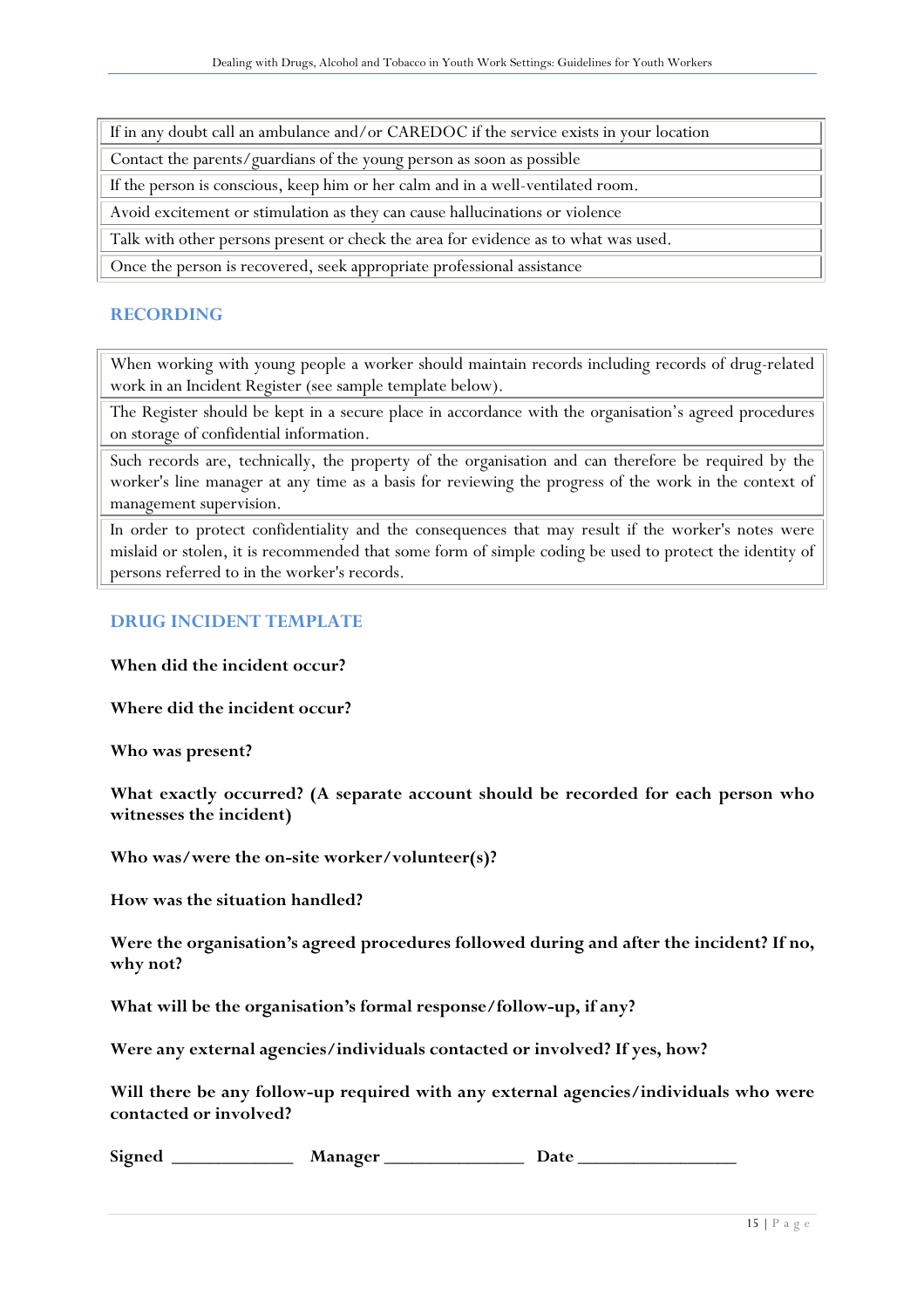#### **EMERGENCIES/FIRST AID MEASURES**

#### **In the event of a person losing consciousness through the use of drugs:**

Check whether the person has any sharp objects on their person and remove same if they have.

They should then be placed on their side in the *"recovery position"*.

If in any doubt call an ambulance and/or CAREDOC if the service exists in your location.

Contact the parents/guardians of the young person as soon as possible.

It is expected that a worker or designated First Aid Officer (preferable) should check that the casualty has a clear airway, and steady breathing and heartbeat.

A worker or designated First Aid Officer (preferable) should undertake any other appropriate first aid measures if required and call for an ambulance.

The person should not be left unattended at any time.

Find out as many facts about the situation as is possible i.e. Endeavour to ascertain how much and what has been taken. This information should be given to the paramedics on their arrival.

Do not make the person vomit..

#### **In the event of encountering a person experiencing bad side-effects from a hallucinogen or other drug (e.g. LSD, Magic Mushrooms, etc.):**

Try to ascertain what has been taken.

If in any doubt call an ambulance and/or CAREDOC if the service exists in your location

Contact the parents/guardians of the young person as soon as possible

If possible remove the young person to a quiet environment where you are unlikely to be disturbed.

Offer some fluids, preferably orange juice.

Try to ensure someone stays with the young person at all times.

Offer reassurance in a quiet and relaxed manner that the effects will come to an end.

Try to differentiate between the effects of the drug and what is real.

Always ensure there is adequate support available for you.

**Drug Awareness Programmes should be run on a regular basis for workers and volunteers to consistently update them on current trends, methods and type of drug use by young people.** 

**N.B. A comprehensive list of the main drugs of use, both legal and illegal, including the forms they come in, what they look like and their main effects are included in Appendix 6.**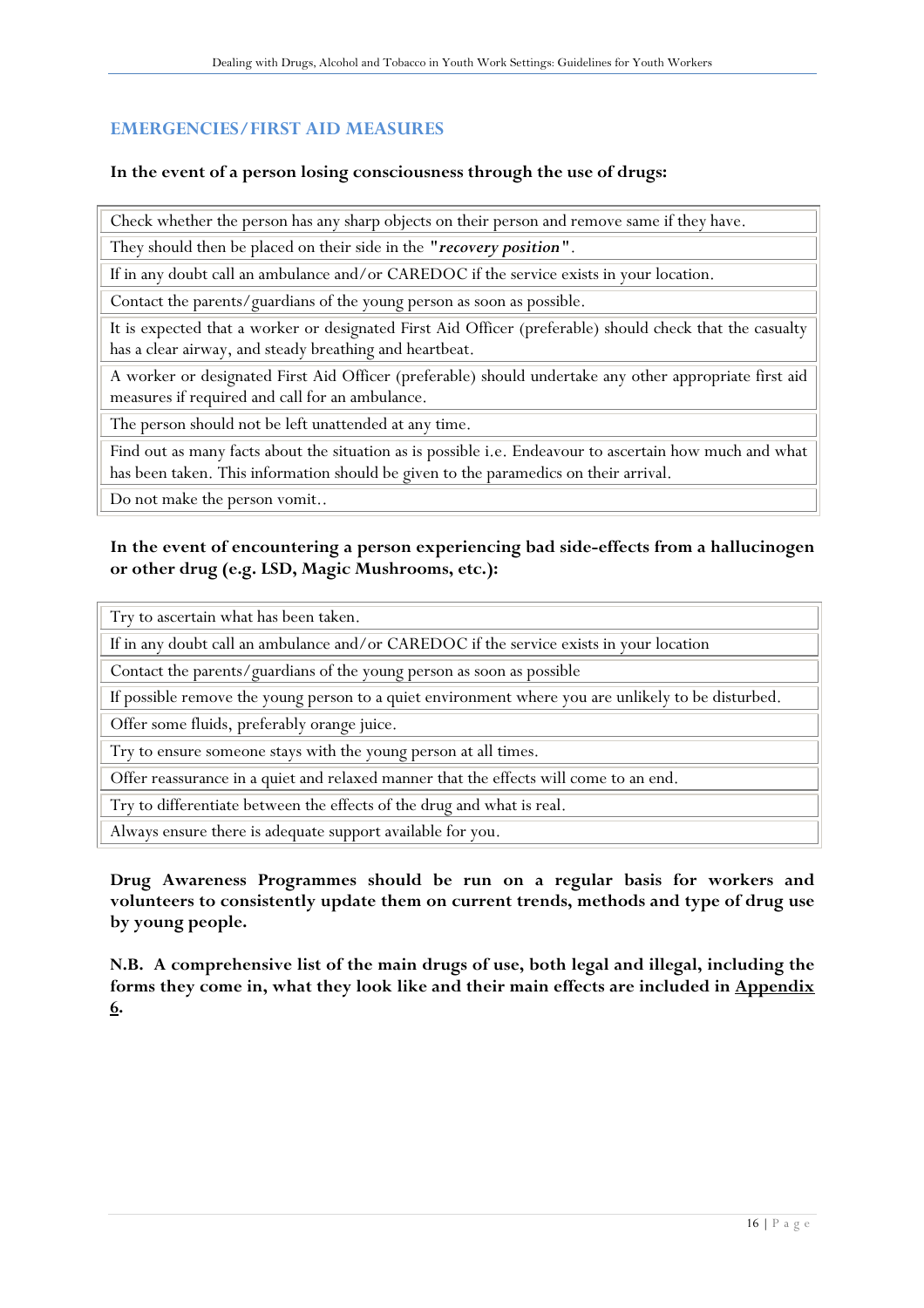#### **DEALING WITH DRUG & ALCOHOL RELATED INCIDENTS ON RESIDENTIALS, EXCHANGES/TRIPS ABROAD**

An incident may occur with a young person during the course of a residential event, youth exchange or trip away from home, which contravenes acceptable behaviour.

The option of simply sending the young person home, escorting them home immediately or contact their parent/guardian may not be an option given the location and distance from home.

In addition to this the law in relation to drugs and drug use will differ from country to country and the relevant information should be supplied to and studied by workers/volunteers/leaders responsible for a trip/exchange before the event occurs.

This information should be supplied to parents/guardians in advance of the residential/exchange occurring e.g. when they sign the standard consent and medical forms in advance of a residential or trip away from home.

This information should also be supplied and explained in detail to the young people involved in any planning or orientation meeting takes place in advance of the residential/exchange.

Whatever procedures exist within a local youth service for dealing with drug related incidents the 'law of the land' i.e. the legal jurisdiction of the location where the residential or exchange takes place must take precedence and if an incident occurs the procedures/law as operated by local police authorities should be followed.

In some cases legislation relating to the disposal of drugs will differ depending on the country. Therefore, it is important to have all relevant information at the disposal of those leading the event**.** 

In some cases the use of aerosol-based products is banned on trips due to the risk of solvent misuse. A position regarding the use of aerosols should be discussed and agreed between workers and young people in advance of a residential/exchange.

Given all of the above it is advisable that a specific procedure for dealing with a possible incident is agreed in advance between those leading the event and senior management of the Local Youth Service.

#### **SUPPORT STRUCTURES FOR STAFF AND VOLUNTEERS**

As can be seen by what is outlined above the role and responsibility for a youth worker or volunteer faced with responding to and/or managing a drug related incident is a heavy one. With this in mind is its vitally important that as would be the case with situations involving child protection, suicide and bereavement that adequate support and supervision structures are in place within the Local Youth Service to support workers and/or volunteers who find themselves in this situation. This should include:

- ¾ Adequate support, supervision and managerial systems and senior management and board level.
- $\triangleright$  Advice/information on and access to support and counselling services should be made available if required.
- ¾ If an incident leads to an external follow-up adequate insurance and legal provision should be in place and a mechanism to keep staff/volunteers up to speed on any external process at each stage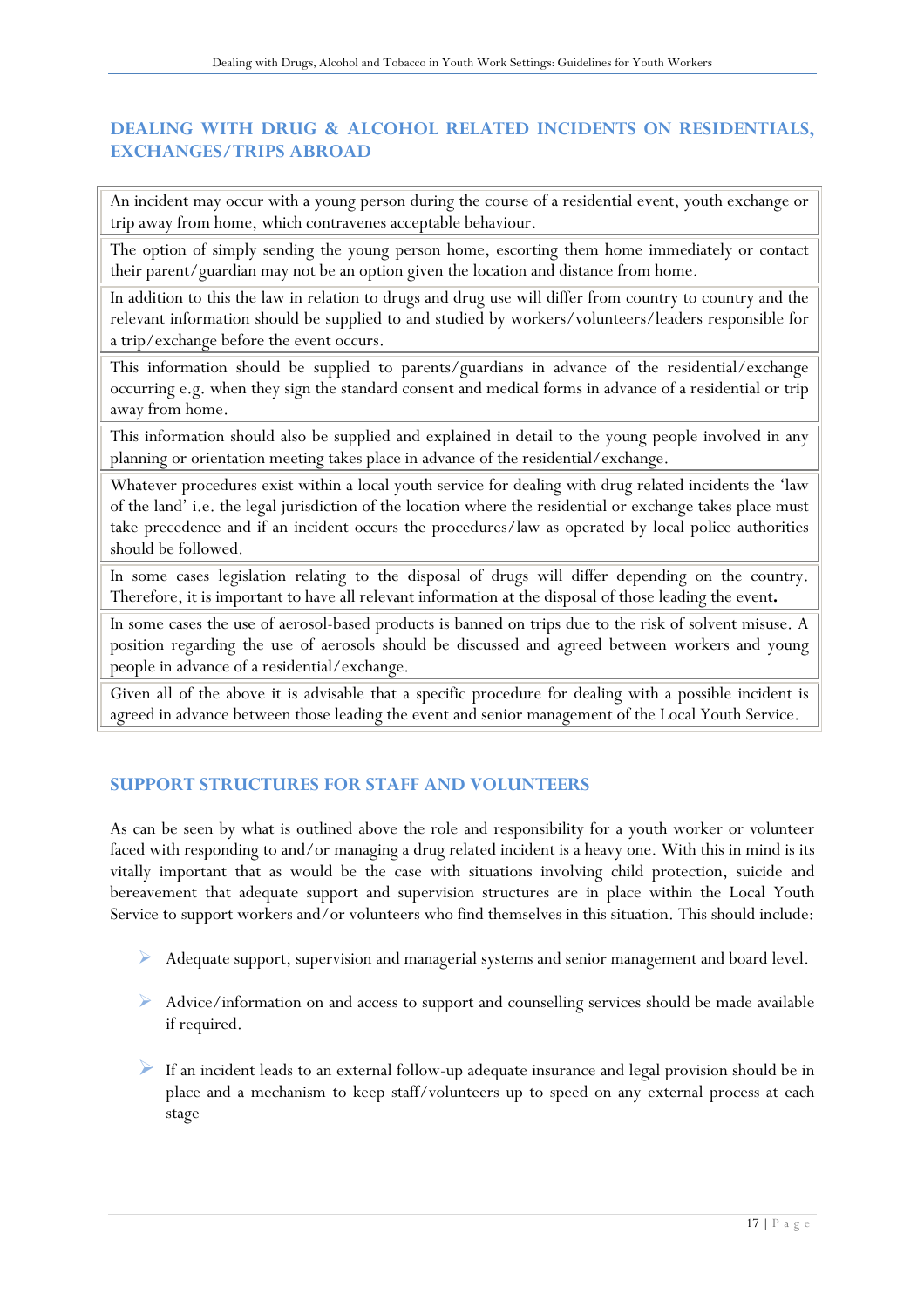## **SECTION 2: DEALING WITH ALCOHOL AND TOBACCO RELATED SITUATIONS**

#### **ALCOHOL USE ON THE PREMISES**

It is illegal for young people under the age of 18 to purchase or consume alcohol or tobacco. Youth workers have a duty of care for young people in this regard. However, there may be certain occasions where alcohol is consumed on the premises as part of an organised event, particularly if the event is not a specific event for young people, but young people are in attendance who are over the age of 18. In cases such as this workers and volunteers should ensure that they are in compliance and operating within the law in relation to the consumption of alcohol on the premises. This should take into account the following:

- ¾ Legal Age Limits for Consuming Alcohol
- ¾ Licensing Requirements
- ¾ Insurance Requirements
- ¾ Local Authority By Laws
- ¾ Appropriateness of the Event and the Setting
- ¾ Child Protection Requirements
- ¾ Health & Safety Regulations

#### **BRINGING ALCOHOL TO OR CONSUMING ALCOHOL ON THE PREMISES**

Outside of organised events such as the above, alcohol should not be consumed or permitted on the premises. If this occurs the person should be asked to dispense with the alcohol and stop immediately. If they refuse to stop they should be asked to leave the premises

#### **YOUNG PEOPLE UNDER THE INFLUENCE OF ALCOHOL**

In the case where a young person is under the influence of alcohol, the worker or volunteers should assess whether the person may be at risk. Workers or volunteers should take what they feel to be the appropriate action to ensure the safety of that person or there may be an agreed procedure in place. This action may take the form of:

- ¾ Monitoring the person within the setting
- ¾ Calling a parent/guardian \*
- ¾ Not admitting the person onto the premises
- $\blacktriangleright$  Administering First Aid
- ¾ In extreme circumstance calling an ambulance or the Gardai.

While attempting to ensure the safety and well being of the young person, there is a responsibility on workers and volunteers to intervene in ways which will minimise the possibility of harm to themselves, other workers and the other young people.

It is not expected that workers or volunteers will put themselves or anyone else at risk of injury. In certain circumstances where there is such a risk it may be necessary for workers or volunteers to call the Gardai for assistance.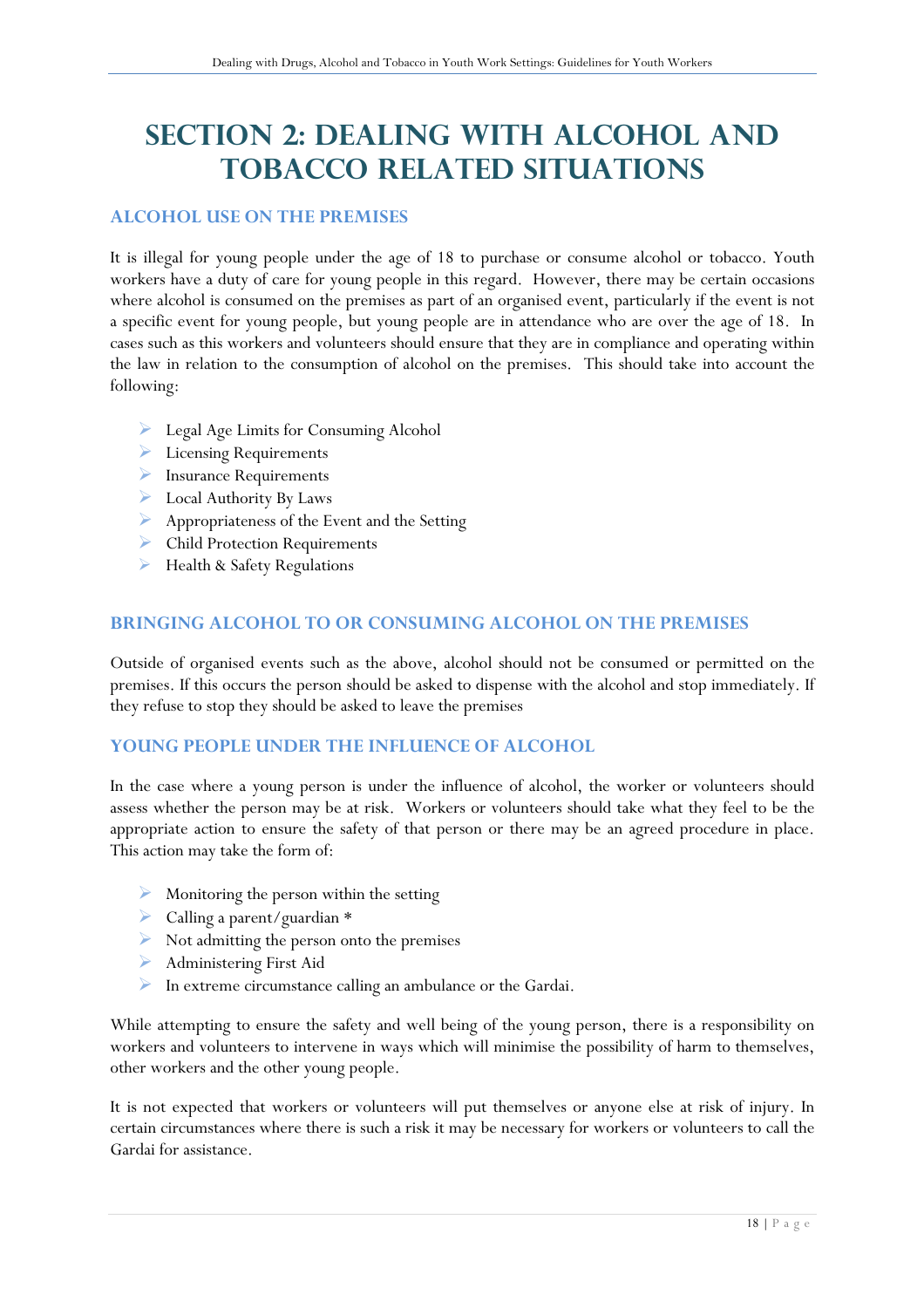The parameters within which workers and volunteers operate will differ from setting to setting, projectto-project, event to event and from youth service to youth service. These local parameters need to be respected and as such some of the responses as outlined above may not always be appropriate or practical to a particular setting or event.

Notwithstanding these parameters clear procedures should be in place, which are agreed, understood and made available to all concerned – workers, volunteers, young people, parents/guardians.

*\* All youth settings should have a mobile phone available for use in emergencies where the facility being used does not have a phone. In addition, a listing containing the contact numbers for the parents/guardian of all young people in their care should be available on-site at all times.* 

#### **WORKERS AND VOLUNTEERS UNDER THE INFLUENCE OF ALCOHOL**

Workers and volunteers have a strong responsibility to take a lead role regarding the use of alcohol. It would be difficult for a worker or volunteer to speak with authority on or undertake educational work on alcohol use with young people if their own behaviour and attitudes in relation to alcohol use are open to criticism. The standards that workers and volunteers apply to young people in relation to legal, responsible and safe alcohol use they should be prepared to apply to themselves.

Workers and volunteers should not present themselves for any form of work, activity or involvement with young people under the influence of alcohol unless it is a specific activity where alcohol is permitted and the young people are of legal age and fulfils the criteria set out in the first paragraph of this section.

If they do present themselves for any form of work, activity or involvement with young people under the influence of alcohol they should be asked to leave the premises by their supervisor/manager or a fellow worker or volunteer if their supervisor/manager is not available. Appropriate disciplinary measures should then follow.

In many formal education settings staff are recommended or requested not to attend for work with young people if they are under the influence of a hangover or have been drinking heavily the night before. Staff and volunteers should check to see what the position is regarding this within their local youth service and abide by whatever procedure exists. If no clear procedure exists, one should be developed and agreed with staff and volunteers and all staff, volunteers and users of the service should be made aware of the position.

Workers and volunteers should also refrain from speaking in an inappropriate manner about their consumption of alcohol (and indeed any other drug), particularly excessive use of alcohol (or any other drug) when in the presence of young people, with the exception of using such experiences or language in an educational context.

#### **SMOKING ON THE PREMISES**

Most public buildings have now become non-smoking, with either no smoking being permitted on the premises or a specific area or room being set aside for those who wish to smoke. The position with regards to a youth setting or youth event should be no different. New legislation was enacted early in 2003 and commenced on 29 March, 2004 as part of the Public Health (Tobacco) Health Act, 2002 made make it illegal to smoke in any place of work and this includes: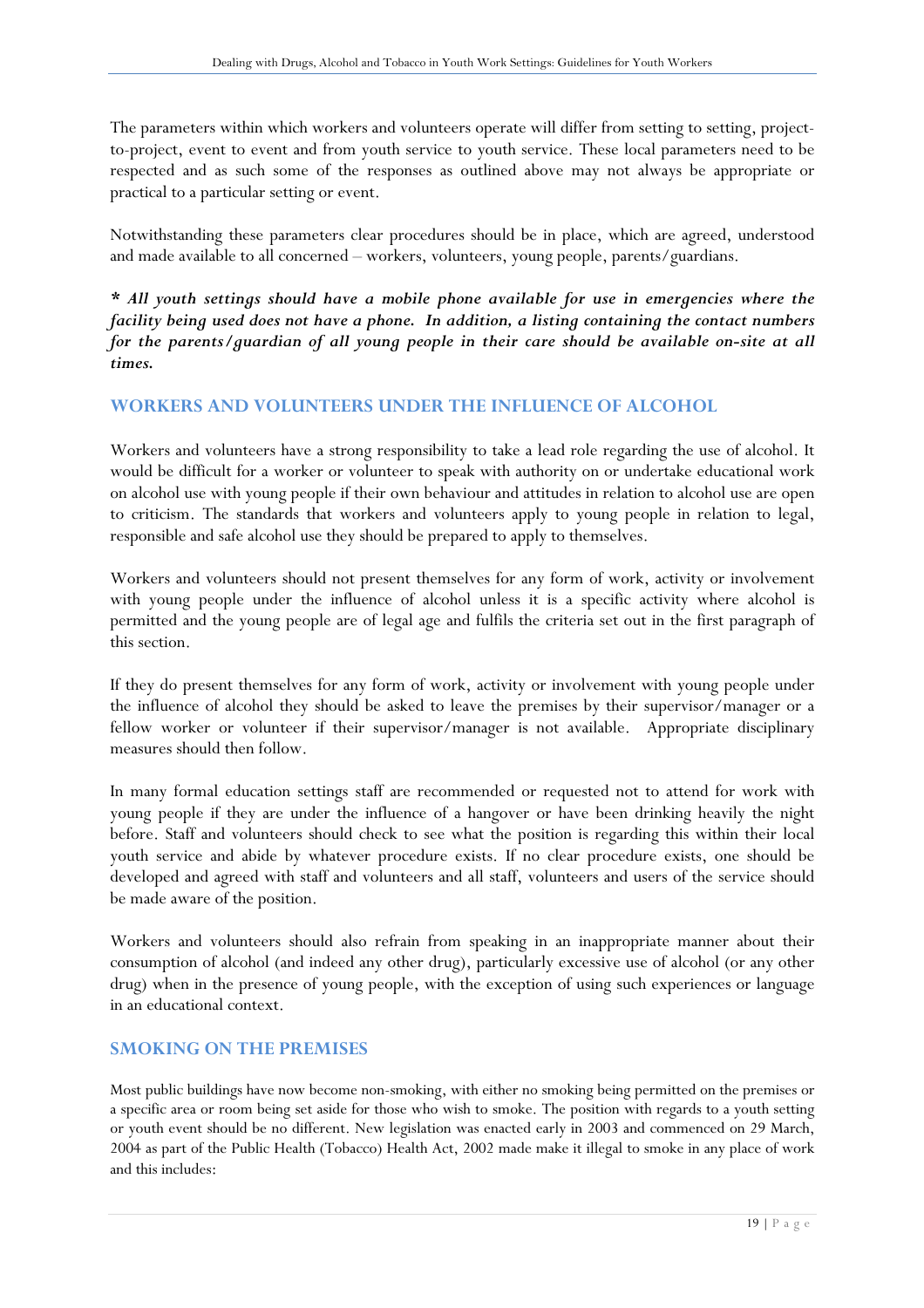- $\triangleright$  Aircraft, trains, ships other vessels including cars and public service vehicles in so far as they are places of work.
- ¾ Licensed premises (pubs) and registered clubs, in so far as they are places of work.

Outdoor areas such as playground, outdoor pursuits etc. which will be applicable to those involved in youth work will also come into this category and of a worker or volunteer has young people on their charge in an outdoor setting, this would constitute a working environment and as such they should not be smoking as consistent with this legislation.

The following places of work are exempt from prohibition:

- $\triangleright$  Prisons
- $\triangleright$  St. Patrick's Institution
- ¾ Garda Station detention areas
- ¾ Nursing homes
- ¾ Hospices
- ¾ Religious order homes
- ▶ Central Mental Hospital
- ¾ Psychiatric hospitals
- $\triangleright$  Residential areas within third level education institutions
- ¾ Hotel, guesthouse and B&B bedrooms

Workers and volunteers also have a responsibility to take a lead on this issue. With this in mind they should abide by whatever smoking regulations exist within the setting themselves and should seek to enforce the regulations if anyone else is breaking them, be they a worker, volunteer, young person or guest on the premises.

It is not good practice for workers or volunteers to supply cigarettes to young people accept cigarettes from young people or purchase cigarettes for young people. It would be regarded as good practice given the role of a youth worker or volunteer not to smoke on front of a young person in any circumstances.

#### **ALCOHOL AND SMOKING LEGISLATION**

#### **ALCOHOL LEGISLATION**

#### **INTOXICATING LIQUOR ACT, 2003**

This Act relates specifically to alcohol use and what was proposed was been the cause of much heated public debate and a heightened level of discussion on the issue of alcohol use and young people. The purpose of the Act is to amend the Licensing Acts 1833 to 2003 in order to respond to recommendations of the Commission on Liquor Licensing and to concerns outlined in the Interim Report of the Strategic Task Force on Alcohol. The main provisions of the Act are as follows:

#### **Combating Drunkenness and Disorderly Conduct**

- ¾ The Act contains revised provisions, including stronger penalties, in relation to the sale and supply of intoxicating liquor to drunken persons and drunkenness in licensed premises.
- ¾ Stronger provisions relating to the maintenance of order and the prohibition on disorderly conduct on licensed premises.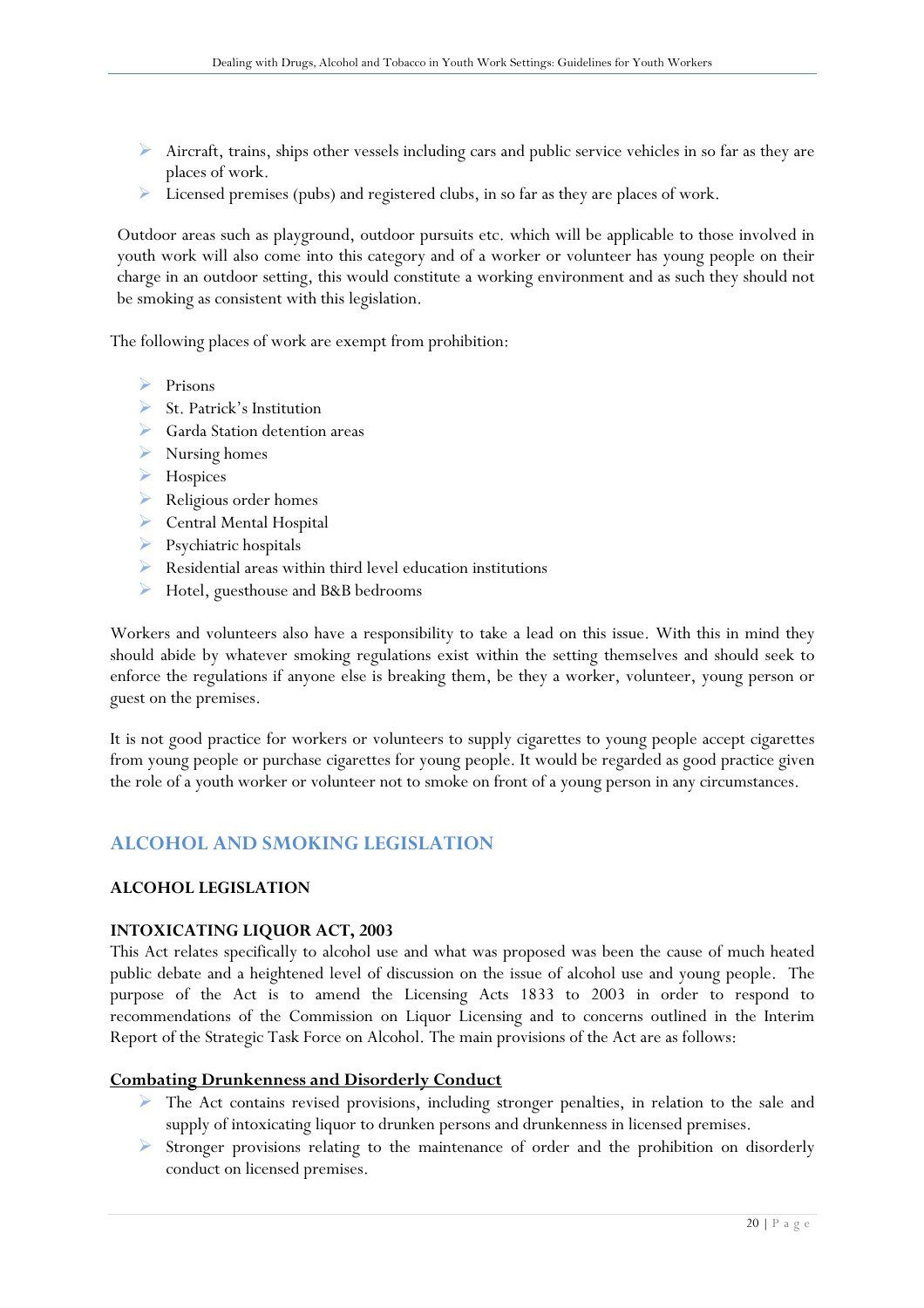#### **Enforcement and Sanctions**

- ¾ Wider use of temporary closure orders where licensed premises are found to be in breach of the licensing laws, e.g. in relation to permitting drunkenness or disorderly conduct, or supplying alcohol to drunken persons.
- ¾ The extension of enforcement powers under the licensing laws to non-uniformed Gardai.

#### **Trading Hours**

- ¾ Closing time on Thursday nights to be brought back to 11.30 p.m.
- ¾ A new provision which will allow local authorities to adopt resolutions in relation to the duration of special exemption orders in their areas; the Courts shall have regard to such resolutions when granting special exemption orders.
- ¾ A prohibition on the provision of entertainment during the 30 minutes drinking-up time.

#### **Admission and Service**

- ¾ Amendment of the Intoxicating Liquor Act 1988 as follows:
- ¾ Prohibition on supply of intoxicating liquor to under 18s, and admittance of those under 18s only with the explicit consent of a parent or guardian.
- ¾ Licensees to have discretion to exclude under 18s from bars of licensed premises at any time but will be required to exclude them after 8.00 p.m.
- ¾ Moreover, a child (under 15) may be excluded from a bar if it appears to the licensee that the duration of the child's presence in the bar could reasonably be regarded as injurious to the health, safety or welfare of the child.
- $\triangleright$  A new requirement whereby persons under 21, other than those accompanied by a parent or guardian, must carry an age document in the bar of licensed premises.
- ¾ Transfer of jurisdiction in certain cases of alleged discrimination in licensed premises from Equality Tribunal to the District Court.

#### **Amendment of Equal Status Act 2000**

- ¾ The discretion of licensees to exclude children and persons under 18 years from the bar of licensed premises to be safeguarded;
- ¾ Licensees to be permitted to set a minimum age for sale/consumption of intoxicating liquor at level above the statutory minimum provided the policy is publicly displayed and operated in good faith.

#### **Other Provisions**

- $\triangleright$  Consumption of intoxicating liquor sold for consumption off the premises to be prohibited in the vicinity of a licensed premises, or in an off-licence.
- ¾ Lower price sales of alcohol during a limited period on any day, i.e. 'happy hours' will be prohibited.
- ¾ Provision for the making of regulations.
- ¾ To prohibit or restrict licensees from engaging in promotional practices that are intended or likely to encourage persons to consume alcohol to an excessive extent.
- ¾ To specify particulars to be affixed to any container in which intoxicating liquor is sold for consumption off the premises, which enable the identity of the licensee, and the licensed premises concerned to be identified.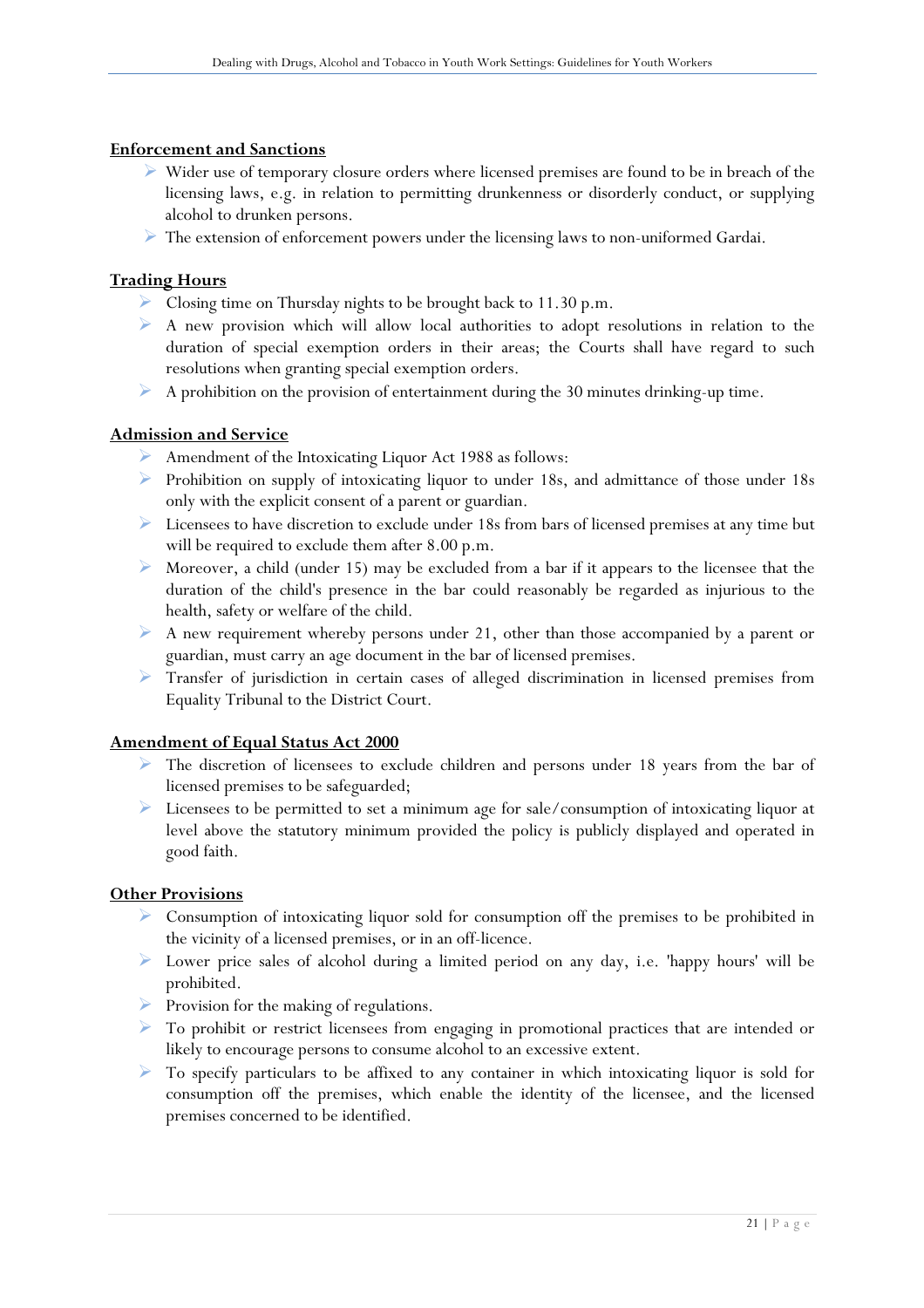#### **PUBLIC ORDER BILL, 2001**

The 2001 Public Order Bill provides for action to be taken against licensees of premises with a record of public order offences.

#### **THE INTOXICATING LIQUOR ACT, 1988**

This act prohibits the sale of alcohol to anyone under 18 years of age, the purchasing of alcohol for anyone under 18 years of age and the possession or consumption of alcohol in a public place by anyone under 18 years of age.

#### **SMOKING LEGISLATION**

#### **THE PUBLIC HEALTH (TOBACCO) HEALTH ACT, 2002**

The legislation, which became effective in January in 2004, banned smoking in any 'place of work'. The new legislation stated that smoking would be prohibited in: a 'place of work' as defined in the Safety, Health and Welfare at Work Act 1989. A 'place of work' under this piece of legislation includes *any " place, land or other location at, in, upon or near which, work is carried on occasionally or otherwise and in particular includes a premises, an offshore, a tent, temporary structure or movable structure and a vehicle, vessel or aircraft".* A 'place of work' therefore includes:

- ¾ Aircraft, trains, ships other vessels and public service vehicles in so far as they are places of work.
- ¾ Licensed premises (pubs) and registered clubs, in so far as they are places of work. Dwellings, which are places of work, will be excluded from the scope of regulations.

#### **SAFETY, HEALTH & WELFARE AT WORK (CARCINOGENS) REGULATION (S.I. NO. 078 OF 2001)**

The amendment to the Safety, Health and Welfare at Work (Carcinogens) Regulation (S.I. No. 078 of 2001) identifies ETS as a carcinogen, a direct cause of cancer. Smoking and now passive smoking are recognised as both a hazard and a risk from which workers must be protected.

#### **SAFETY, HEALTH AND WELFARE AT WORK ACT 1989**

Under the Safety, Health and Welfare at Work Act 1989 employers have an obligation to protect their workforce from workplace hazards. Section 6. (1) of the Act places a duty on the employer "...to ensure, so far as is reasonably practicable, the safety, health and welfare of all his employees."

#### **THE TOBACCO (HEALTH PROMOTION & PROTECTION) ACT, 1988**

This act prohibits the sale of tobacco to anyone under the age of 18. It also restricted smoking in places such as cinemas but will be superceded at the beginning of 2004 by new legislation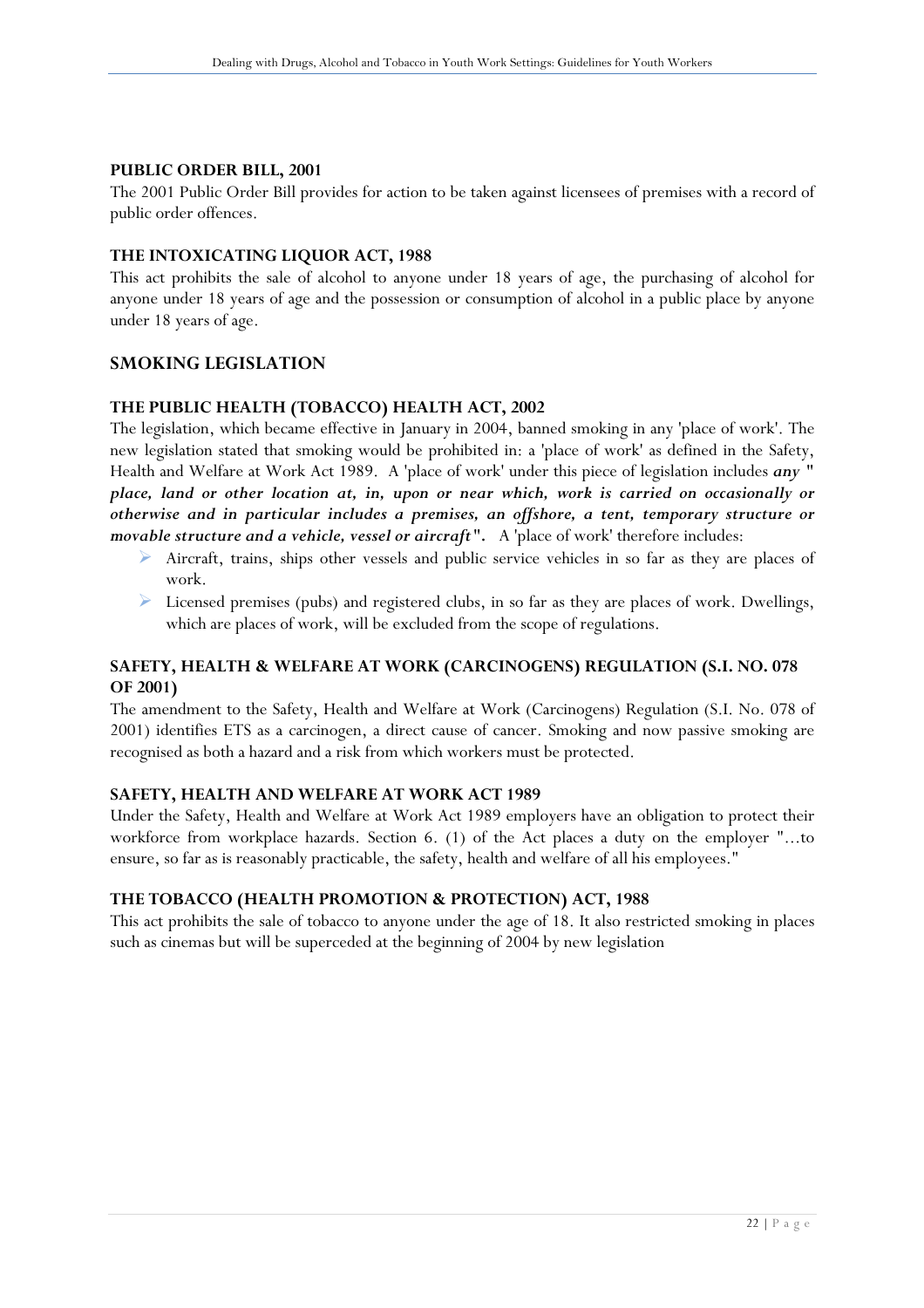## **SECTION 3: CONFIDENTIALITY AND DEALING WITH PARENTS**

#### **INTRODUCTION**

There will be occasions when a young person is trying to cope with problems and difficulties of which the misuse of drugs is a manifestation. This use of drugs will have gone beyond the 'experimentation' stage. In such circumstances support and advice is to be expected during which the relationship between worker and young person should be established within the parameters described below.

#### **CONFIDENTIALITY**

The relationship of trust between youth workers and young people is fundamental to the service. Relationships are freely entered into by young people and the entire basis of the service would be changed if workers were under an obligation to inform parents of young people's experimentation with drugs. However, there will be cases where confidentiality cannot be guaranteed as outlined below.

#### **DEALING WITH ISSUES OF CONFIDENTIALITY**

Given the nature of youth work, those working with young people may find themselves in a position where young people disclose sensitive information about personal issues. **It is particularly important not to promise complete confidentiality before knowing what a young person is going to say, as it may be necessary to share that information with others.** 

**The worker should clarify that there are limits to confidentiality between the worker and the young person or group. This means that the worker will have to take any disclosed information about risks to anyone's safety or possible legal actions further.** 

Whilst confidentiality is important the young person should know that if it becomes necessary for health & safety or legal reasons or Duty of Care requirements for the worker to speak to a third party, contact might be made without their consent. In every case the welfare of the young person concerned must be a primary consideration.

In working with drug users, workers must maintain a balance between the requirements of the law and the interests of the individual with whom they are working. The nature of the relationship offered by the worker should be made clear from the start in order that there be a clear understanding between worker and 'client'.

In such an understanding the drug user would know that, usually, the worker is not required, in law, to inform anyone that a person has used solvents, an illegal drug, or is in possession of illegal drugs. It should be made clear that the worker would speak to a third party, if it were felt to be in the interests of the welfare of the person concerned, although this would not take place without their prior knowledge.

Within this understanding the worker should encourage the young person to make their own choices about how they deal with drug-related problems and should support and encourage the young person in any positive decisions they take.

Habitual drug users should be encouraged to use the support and services of appropriate agencies such as local Health Boards, treatment and addiction services, counselling services etc.

Recording and maintenance of incidents will respect the rights of young people to confidentiality where appropriate.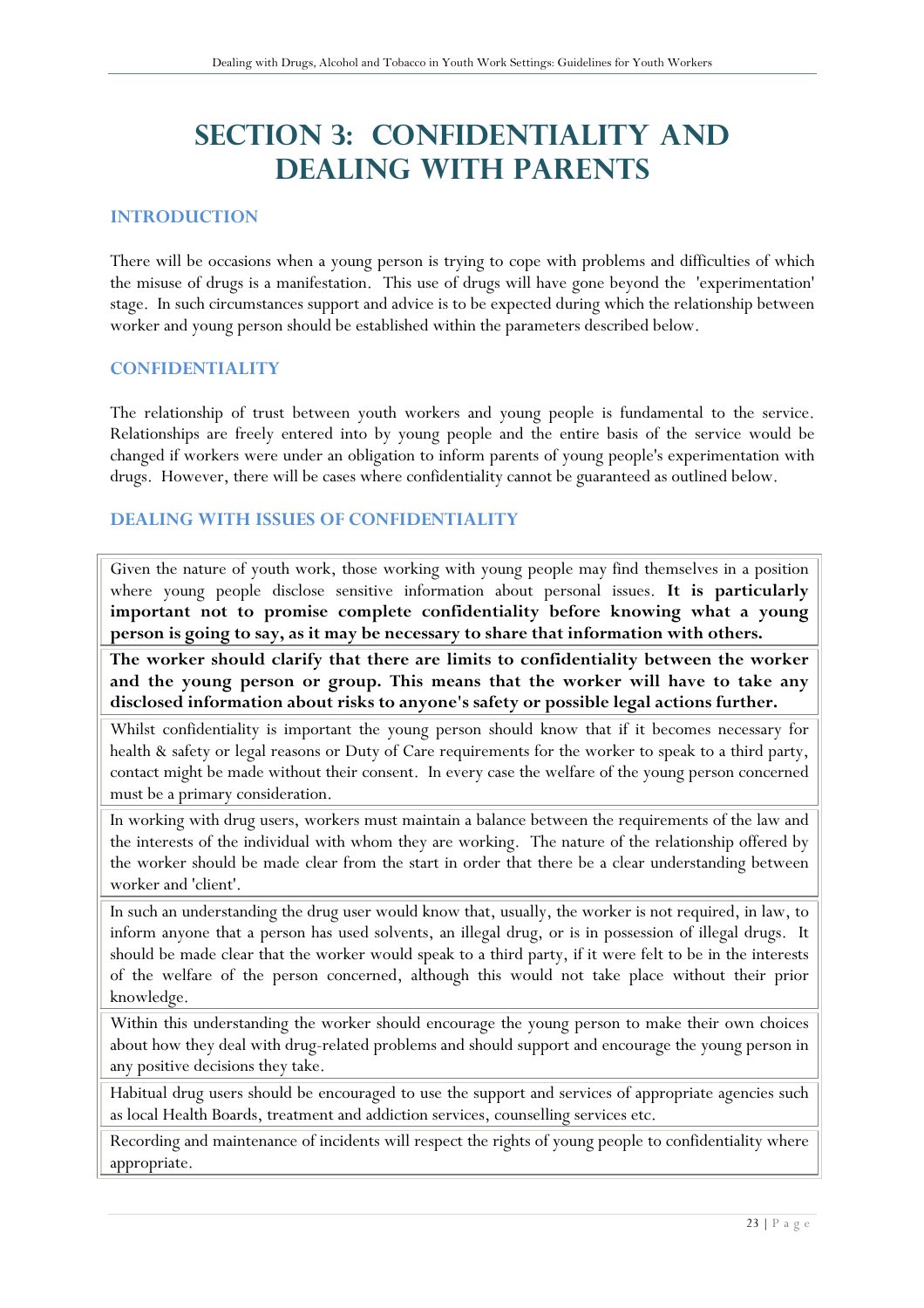#### **DEALING WITH PARENTS/GUARDIANS**

The issue of contacting parents/guardians is likely to emerge as an early consideration. Workers should encourage and support the young person in any decision to inform their parents/guardians of the problems they are experiencing. Support may involve the worker accompanying the young person in meeting the parent/guardian(s) and trying to secure their understanding of the problems and positive support for the young person involved.

Parents may expect to be informed if workers are aware that their son or daughter has used illegal drugs or inhaled solvents. This may present a dilemma for workers. Many young people experiment with legal and illegal drugs or solvents. This drug use may not take place on the premises but workers are often aware of such activity through the disclosures of young people. These disclosures are enabled by a relationship of trust between workers and young people. They can also emerge during discussion promoted by a health awareness raising project or may even be the subject of boastful conversation amongst young people.

#### **PARENTS/GUARDIANS - WHAT TO DO?**

When repeated use of solvents or illegal drugs is confirmed, especially where this indicates a serious risk to a young person's health, parents/guardians should always be contacted. Workers should always seek to negotiate any such contact with the young person concerned, hoping that it may be done with their co-operation.

In all cases the situation must be discussed with the line manager before parents/guardians are contacted. A worker should consult their line manager in order to decide the best course of action and to ensure support and supervision for themselves.

If it is deemed appropriate arrange to set up a meeting with parents/guardians and decide in consultation with the parent/guardian who else should be in attendance including the young person.

It is important to be aware of the concerns and fear and in some cases anger that a parent/guardian may experience when such a meeting is called. Therefore, be sympathetic to these feelings and discuss the issues with them in an empathetic and supportive manner.

Make them aware of the organisation's support in providing further assistance to them where possible including follow-up meetings and also of the external support services that are available to them should they be required i.e. treatment/addiction, counselling services

It is also important to acknowledge the responsibility that the young person has for their behaviour and as such the role they should have in being involved in deciding what happens next.

In cases where the worker considers that family relationships may be an important contributory factor to drug use, or where the worker suspects that contact with the family may not be beneficial to the welfare of the young person, the situation must be discussed with the line manager before any decision to contact parents/guardians or not contact is taken.

Workers should be aware of the possible involvement of other agencies (e.g. government departments, social services, JLO's etc) and they should not act unilaterally if such agencies are in touch with the family.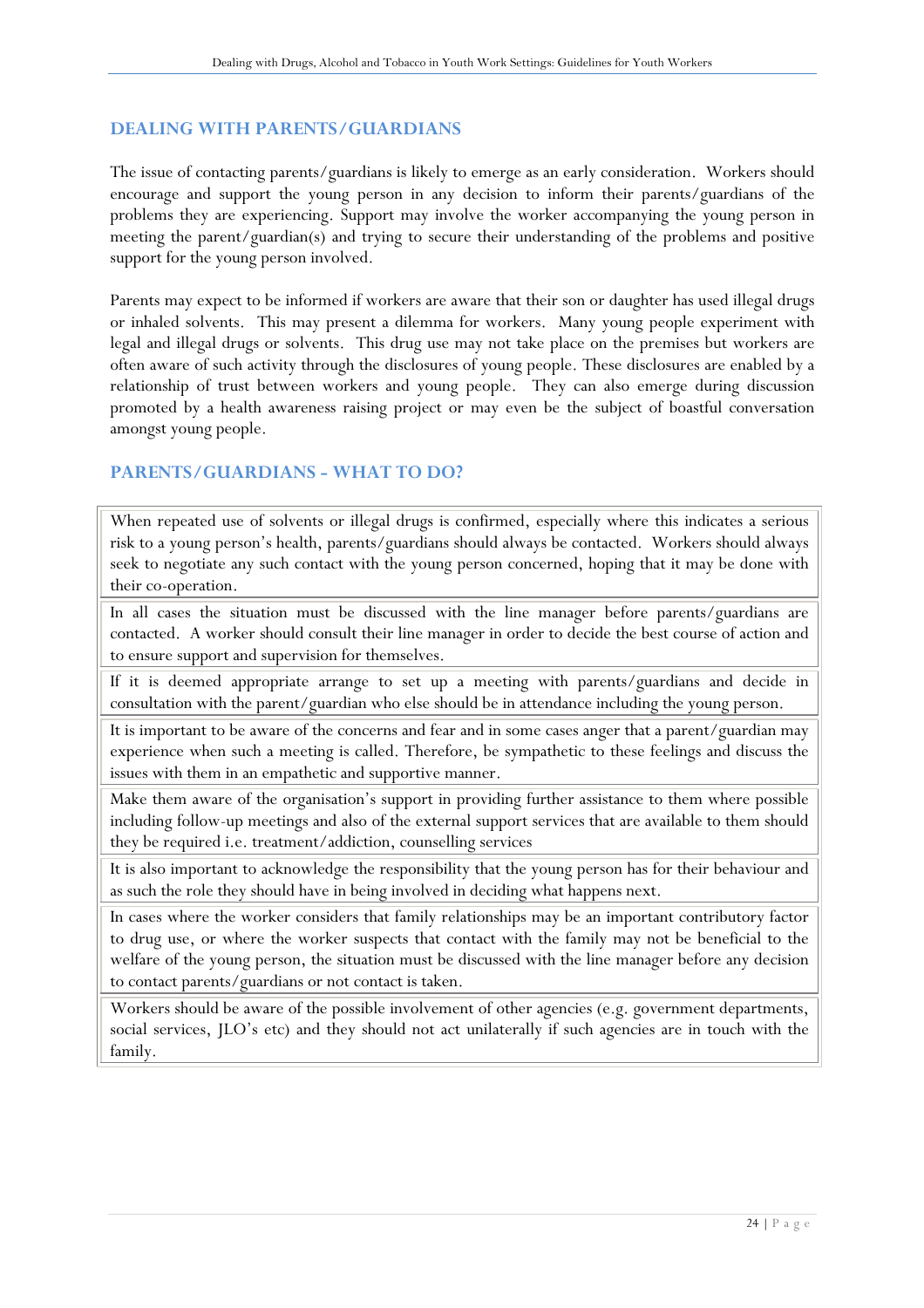## **SECTION 4: DRUG RELATED LEGISLATION**

#### **INTRODUCTION**

In examining the issue of young people and drug use it is important to consider the legal position with regard to such drug use. This is particularly important as those who work with young people will often find themselves in the position of needing such knowledge if they are faced with having to respond to a drug related incident. Legislation in relation to alcohol and tobacco has already been outlined in **Section 2.** 

They may also require such knowledge if they wish to introduce drug education to a programme or curriculum, in the form of information for the young people they work with, information to educate and inform themselves, or for use in an advocacy capacity. This section outlines the existing legislation that covers drug use in the Republic of Ireland from the point of view of use, possession, storage and dealing. This section will also outline the powers of the Gardai and the range of penalties and sentences available to the courts.

Some of the measures introduced over the past decade, as part of the Government's anti-crime package such as the Criminal Assets Bureau, the Revenue Commissioners, Recommendations from the Ministerial Task Force on Measures to Reduce the Demand For Drugs, the Housing Act and the new powers given to the Gardai in relation to the seizing of assets are covered in **Appendix 4**.

#### **CRIMINAL JUSTICE ACTS 1999, 2006 & 2007**

#### **CRIMINAL JUSTICE ACTS 1999**

**Section 4** of this Act made an amendment to **Section 15** of the *Misuse of Drugs Act 1977* to provide for a New Drug Related Offence as follows - "Offence relating to possession of drugs with value of £10,000 (punts at the time) or more.

15A.—(1) A person shall be guilty of an offence under this section where—

(*a*) the person has in his possession, whether lawfully or not, one or more controlled drugs for the purpose of selling or otherwise supplying the drug or drugs to another in contravention of regulations under section 5 of this Act, and

(*b*) at any time while the drug or drugs are in the person's possession the market value of the controlled drug or the aggregate of the market values of the controlled drugs, as the case may be, amounts to £10,000 or more.

(2) Subject to section 29(3) of this Act (as amended *by section 6 of the Criminal Justice Act, 1999), in any proceedings for an offence under this section, where—* 

(*a*) it is proved that a person was in possession of a controlled drug, and

(*b*) the court, having regard to the quantity of the controlled drug which the person possessed or to such other matters that the court considers relevant, is satisfied that it is reasonable to assume that the controlled drug was not intended for his immediate personal use,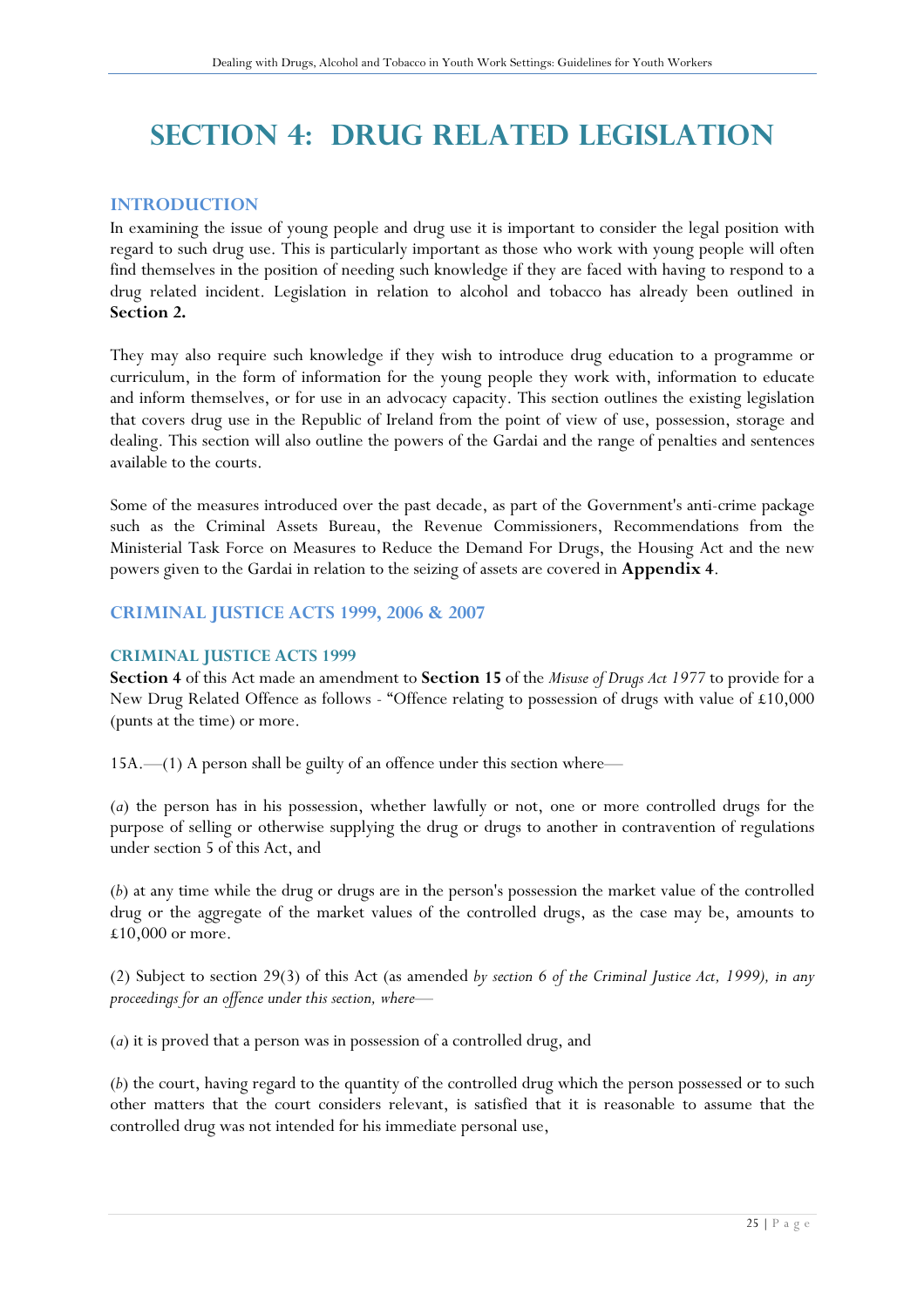he shall be presumed, until the court is satisfied to the contrary, to have been in possession of the controlled drug for the purpose of selling or otherwise supplying it to another in contravention of regulations under section 5 of this Act.

(3) If the court is satisfied that a member of the Garda Síochána or an officer of customs and excise has knowledge of the unlawful sale or supply of controlled drugs, that member or officer, as the case may be, shall be entitled in any proceedings for an offence under this section to be heard and to give evidence as to—

- (*a*) the market value of the controlled drug concerned, or
- (*b*) the aggregate of the market values of the controlled drugs concerned.

(4) No proceedings may be instituted under this section except by or with the consent of the Director of Public Prosecutions.

(5) In this section—

'market value', in relation to a controlled drug, means the price that drug could be expected to fetch on the market for the unlawful sale or supply of controlled drugs;

'an officer of customs and excise' has the same meaning as in section 6 of the Criminal Justice (Drug Trafficking) Act, 1996."

#### **CRIMINAL JUSTICE ACT, 2006**

Part 8, Sections 81 - 86 of this act deal with the misuse of drugs making amendments to the *Misuse of Drugs Act 1977* by creating new offences in relation to the importation of controlled drugs and the supply of controlled drugs into prisons and places of detention, amending provisions on sentencing and certain evidential matters relating to the value of drugs and the making of a number of related amendments as follows:

**Section 81** *(Amendment of section 15A of Act of 1977)* — This section inserts a new subsection (3A) into section 15A of the 1977 Act. The new subsection provides that, in proceedings for an offence under section 15A (offence relating to possession of drugs with a value of  $\epsilon$ 13,000 or more for the purpose of sale or supply), it shall not be necessary for the prosecution to prove that the person knew that the market value of the drugs was  $\epsilon$ 13,000 or more or that the person was reckless in that regard.

**Section 82** *(Importation of controlled drugs in excess of certain value) —* This section inserts a new section 15B into the 1977 Act. It creates a new offence of importing one or more controlled drugs where the market value or aggregate of the values are  $\epsilon$ 13,000 or more. Proceedings may only be brought under this section with the consent of the DPP. In any proceedings it shall not be necessary for the prosecution to prove that the person knew at the time of importation that the market value was  $€13,000$  or more or that the person was reckless in that regard. Where the court is satisfied that a Garda or an officer of customs and excise has knowledge of the unlawful sale of controlled drugs, that Garda or officer shall be entitled to give evidence as to the market value of the drugs concerned. The penalty provisions in relation to this offence, including a mandatory minimum sentence of 10 years, are set out in section 27 of the Act of 1977 as amended by section 84 of this Act.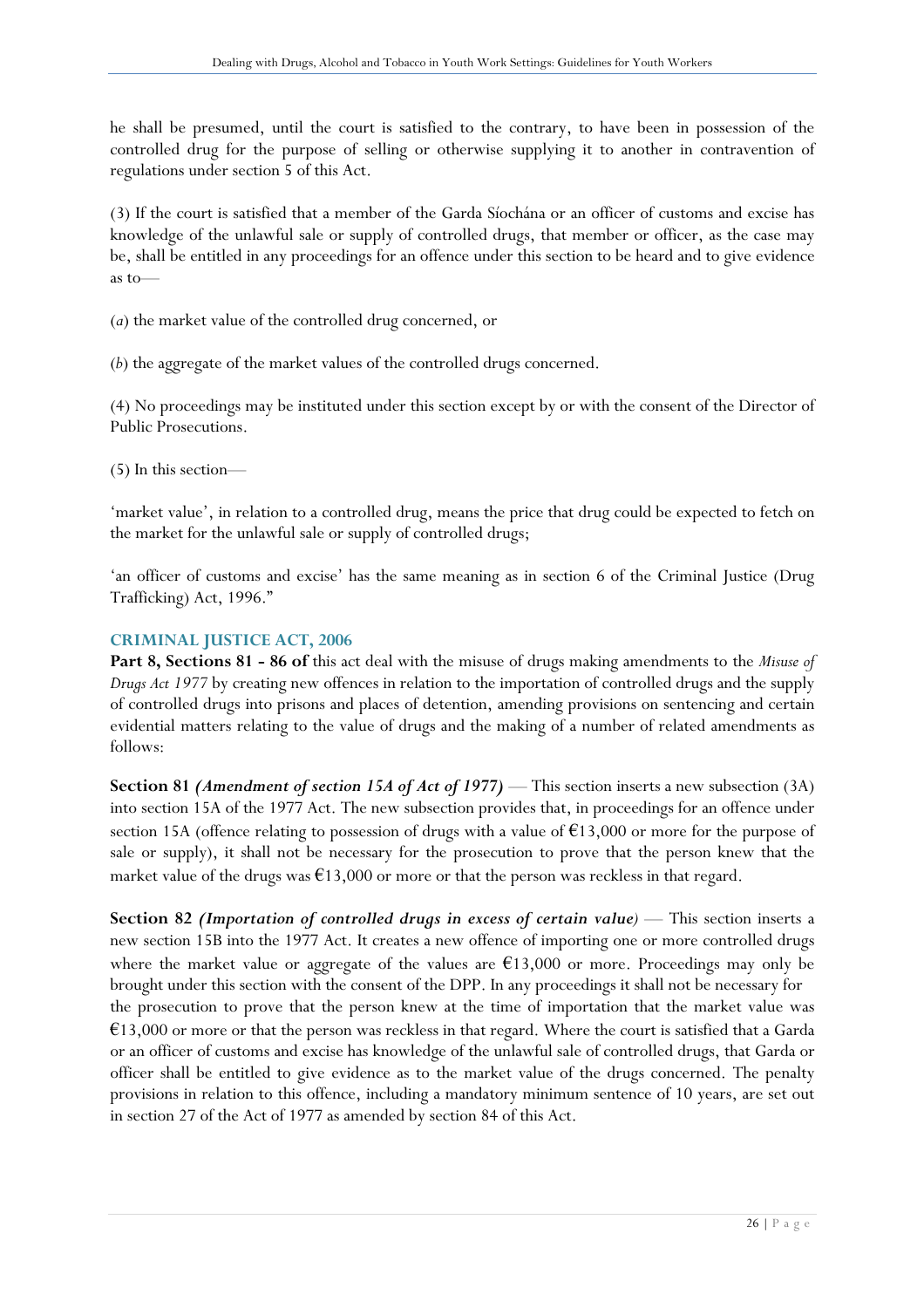**Section 83** *(Supply of controlled drugs into prisons or places of detention)* — This section inserts a new section 15C into the 1977 Act and creates a new offence of supplying controlled drugs into a prison, a children detention school or remand centre.

A person who, other than under regulations under section 4 of the 1977 Act, conveys a controlled drug into a prison, etc or who places a controlled drug inside or outside a prison, etc with the intention that it shall come into the possession of a person in the prison, etc shall be guilty of an offence.

A person who throws or projects a controlled drug into a prison, etc or who while in the vicinity of a prison, etc has in his or her possession a controlled drug with the intention to convey, place, throw or project the controlled drug into the prison, etc shall also be guilty of the offence. A presumption may be drawn as to the person's intention to convey, place, throw or project the controlled drug having regard to the fact that it is proved that the person had in his or her possession the controlled drugs and it is reasonable to assume, having regard to all circumstances, that the controlled drug was not intended for his or her immediate personal use.

A person shall be guilty irrespective of the quantity concerned. In proceedings for an offence under this section it shall not be necessary for the prosecution to prove that the controlled drugs in question were intended to come into the possession of any particular person in the prison, etc. The section also empowers a prison officer or an authorised member of the staff of a children detention school or remand centre to search a person suspected of having committed or is committing an offence under this section while he or she is in the prison etc.

A prison officer or other authorised member of staff may, for the purposes of performing his or her functions, have a controlled drug in his or her possession.

A person guilty of an offence under this section is liable on summary conviction to a fine not exceeding  $\epsilon$ 3,000 or 12 months imprisonment or both and on conviction on indictment to a fine or imprisonment for a term not exceeding 10 years or both.

**Section 84** *(Amendment of section 27 of Act of 1977)* — This section amends the sentencing provisions in section 27 of the 1977 Act to provide that the sentencing regime prescribed under that section in respect of an offence under section 15A (offence relating to possession of drugs with a value of  $€13,000$  or more for the purpose of sale or supply) including the mandatory minimum sentence of 10 years shall also apply to an offence under section 15B (offence of importation of controlled drugs in excess of  $\text{\textsterling}13,000$  as inserted by section 82 of this Act).

In addition the section provides for a number of amendments to the mandatory minimum sentencing regime under the section. A new subsection (3AA) is added. It provides that the court in determining the appropriate sentence shall have regard to whether the person has a previous conviction for a drug trafficking offence.

A new subsection (3CC) relates to cases where the court is considering whether a sentence of not less than 10 years would be unjust, it shall have regard to whether the person has a previous conviction for a drug trafficking offence and whether the public interest in preventing drug trafficking would be served by the imposition of a lesser sentence.

New subsections (3CCC) and (3CCCC) provide that in circumstances where a person has a previous conviction under sections 15A or 15B, the court must impose a sentence of not less than 10 years imprisonment.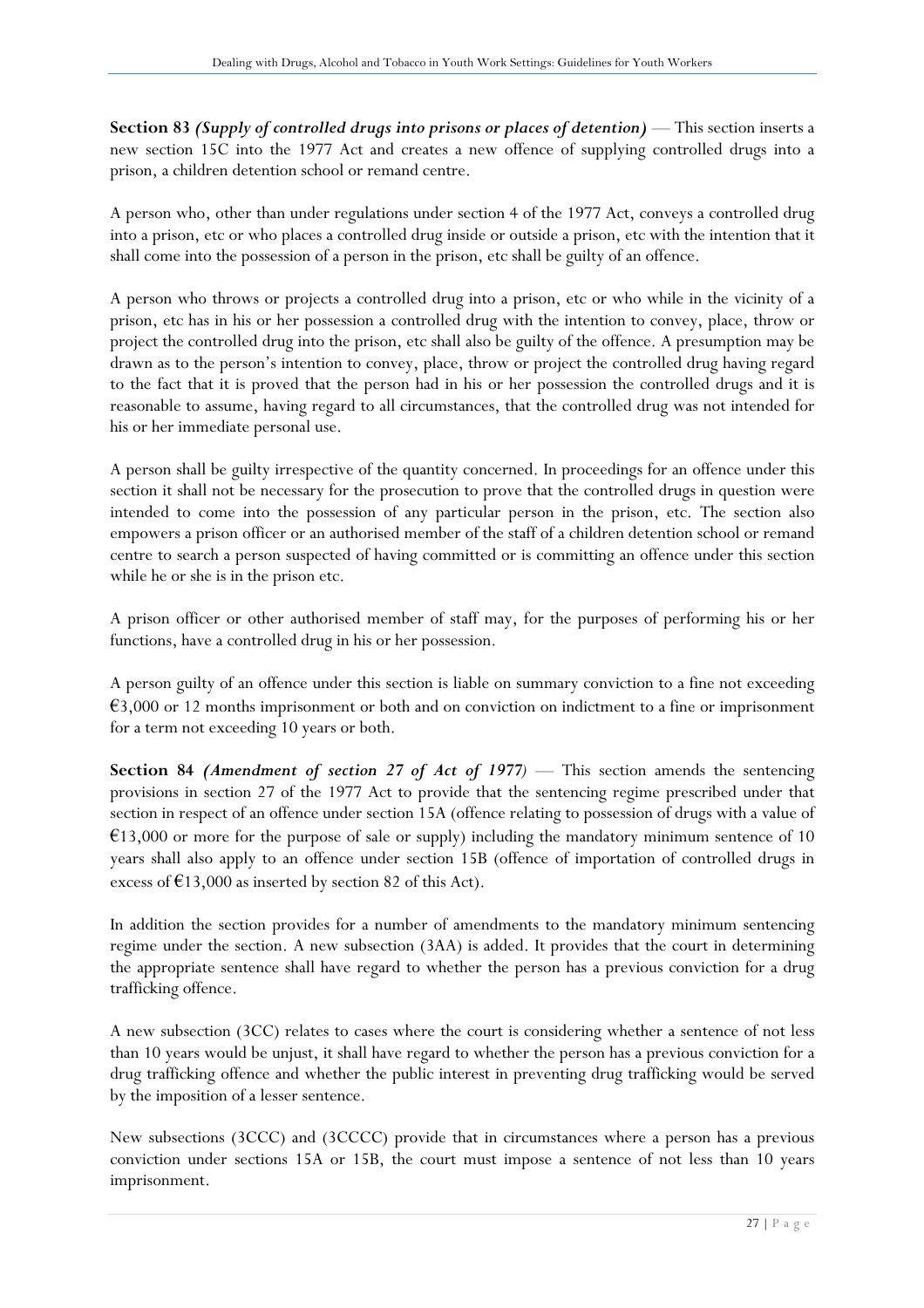**Section 85** *(Amendment of section 29 of Act of 1977)* — This section amends subsection (3) of section 29, primarily by adding a reference to subsection  $(1)(d)$  of the new section 15C (Supply of controlled drugs into prisons and places of detention), as inserted by section 83 of this Act. Section 29 of the 1977 Act provides that a defendant may rebut a presumption of being unlawfully in possession of controlled drugs by showing that he or she was lawfully in possession by virtue of regulations under section 4 of the 1977 Act.

**Section 86** *(Amendment of section 3(1) of Criminal Justice Act 1994)* — This section updates the definition of 'drug trafficking offence' in the 1994 Act by adding an offence under section 15B (Importation of controlled drugs with a value of  $\text{£}13,000$  or more) to that definition.

#### CRIMINAL JUSTICE ACT 2007

**Part 5, Section 33** of this Act deals with the misuse of drugs and makes amendments to **Section 27** of the *Misuse of Drugs Act 1977* as follows:

**Section 33** substitutes subsections (3A) to (3K) of **Section 27** of the *Misuse of Drugs Act 1977*, as amended by the *Criminal Justice Acts of 1999 and 2006*. **Section 27** as amended provides, i*nter alia,* for the 10 years mandatory minimum sentencing arrangements for certain drug trafficking offences. The purpose of this substitution is twofold:

- (i) to represent the amended subsections together and remove the somewhat opaque subsections (3CC), (3CCC) etc arising from previous amendments, and
- (ii) by means of subsection (3D)(a) to include what may be seen as a ''construction clause'' in order to set out clearly the purpose of the mandatory minimum sentencing arrangements in section 27. It is intended that the mandatory minimum sentence should be imposed in all but the most exceptional cases and that reductions in the minimum sentence should be exceptional and confined to cases where particular / specific circumstances apply.

#### **PROVISION UNDER THE MISUSE OF DRUGS ACTS 1977 & 1984**

The *Misuse of Drugs Acts* (1977 & 1984) are intended to prevent the non-medical use of drugs. For this reason, they control not just medicinal drugs but also drugs with no current medical use. Offences involving the general public are covered under these Acts. The drugs to which the Acts apply are specified in the Schedules to the Act and are known as controlled drugs. The list includes, in addition to narcotics such as heroin, other substances such as sedatives, which are open to abuse.

The Acts define a series of offences including unlawful supply, intent to supply, the import or export, and the unlawful production of controlled drugs. Other offences include the growing of opium poppies, cannabis and coca plants, forging of prescriptions, occupiers of premises knowingly allowing illicit traffic in drugs or permitting the use of controlled drugs on their premises. The Acts also prohibit the unlawful possession of drugs, but make a distinction between possessing for one's own personal use and possession for illegal supply to another person ('pushing'). This latter offence carries much heavier penalties. To enforce this law, the Gardai have special powers to stop, detain and search people and vehicles without a warrant if they have 'reasonable cause' to believe that someone is in possession of a controlled drug.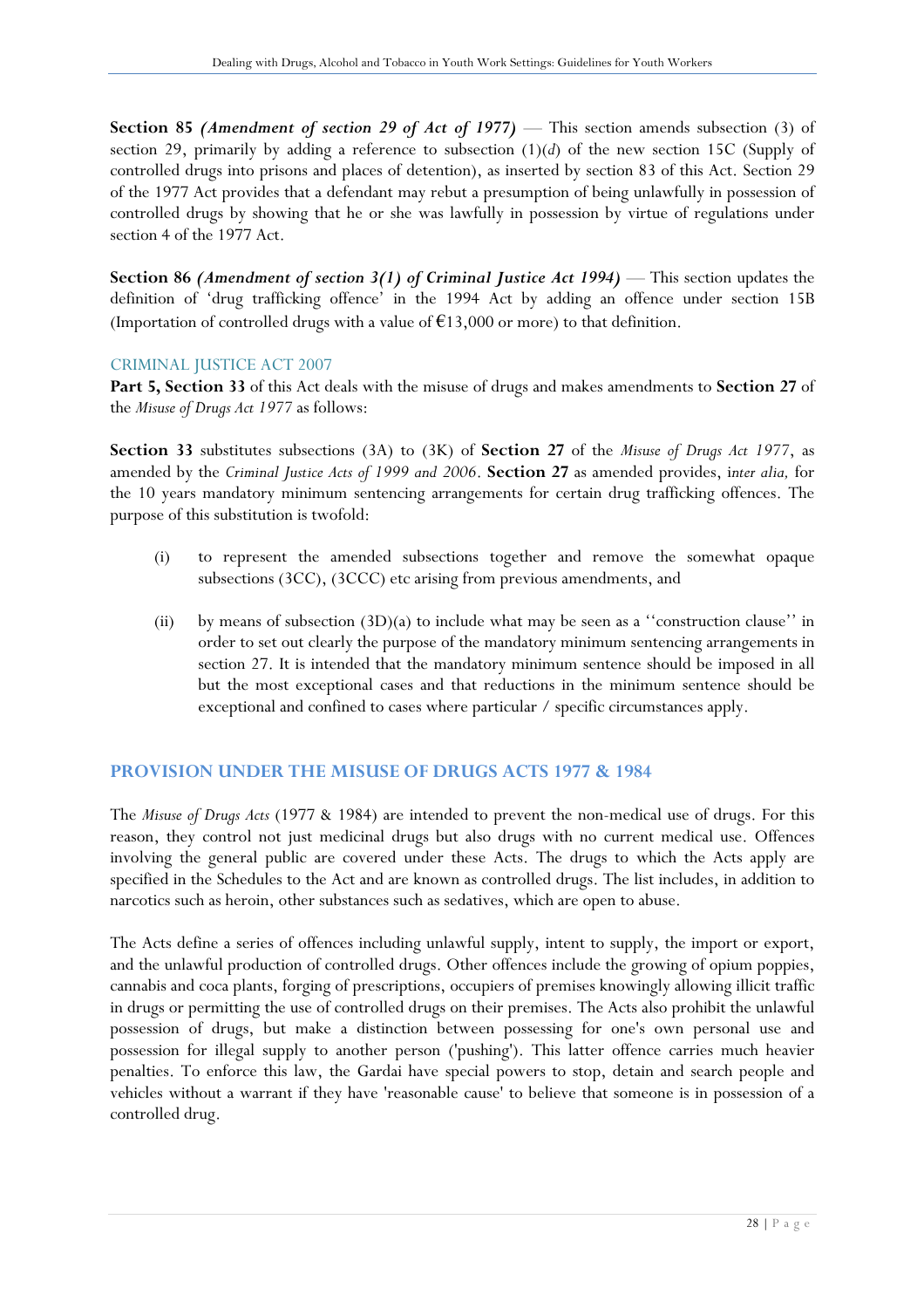#### **Possession**

The basic offence under the Act is that of possession, and save for one exception, at Section 16 concerning the use of opium, the use of a controlled drug is not generally prohibited under the Act. The offence of possession is also a constituent of other offences under the Act such as that of possession for the purpose of supply, and of course a person cannot import or traffic in a drug unless it is in their possession, neither can they use a drug unless it is in their possession.

The legislation naturally contains exemptions for certain classes of person legally to possess controlled drugs. The Gardai or Customs and Excise officers may legitimately possess controlled drugs if acting in the course of their duty. There are similar provisions for doctors and chemists, etc.

Virtually all crimes require proof of a mental element known as mens rea. This is a requirement of all but the most minor offences under the Act, and is a component of the offence of possession.

As far as the criminal law is concerned possession can mean more than simply physical possession. If a person asks someone to hold a bag for him/her it remains in his or her possession. Possession in law requires custody or control and denotes the right and power to deal with the thing in question. Two or more persons may have possession of the one object or substance if both have control over it, and the right to deal with the object or substance in question.

However, before one has the right or power to deal with something one must have knowledge of its existence. Thus in addition to custody or control possession in the criminal law requires also knowledge - a person cannot be said to be in possession or control of something of whose existence he has no knowledge.

#### **Supply of Controlled Drugs**

Section 5 of the Act provides, inter alia,:

- *(i) For the purpose of preventing the misuse of controlled drugs, the Minister may make regulations:* 
	- *(a) Prohibiting absolutely, or permitting subject to such conditions or exceptions as may be specified in the regulations, or subject to any licence, permit or other form of authority as may be specified*
	- *(b) The supply, the offering to supply or the distribution of controlled drugs.*

#### **Article 4 of the Misuse of Drugs Regulations, 1979 states simply:**

- *(i) Subject to the provisions of these Regulations a person shall not:* 
	- *(a) Supply or offer to supply a controlled drug.*

This section refers to the actual supply of drugs and is rarely used. As one will see Section 15 of the *Misuse of Drugs Act 1977* is the more widely used section and is easier to prove. It should be noted that in relation to Section 5 and Article 4 mentioned above, it is irrelevant if the offer is not genuine as long as the offeror intends that the offeree should think he is receiving a controlled drug. Thus if a person offers to supply someone with ecstasy, when the person knows that the tablets are in fact harmless vitamins, the person is nonetheless guilty of offering to supply a controlled drug.

The offence of possession for the purposes of supply is much easier to prove and is the more generally prosecuted offence. It is also dependent upon the regulations. The Minister is empowered by Section 5(1) of the Act to make regulations prohibiting the supply of controlled drugs, and Article 4(1)(b), as previously quoted, does so.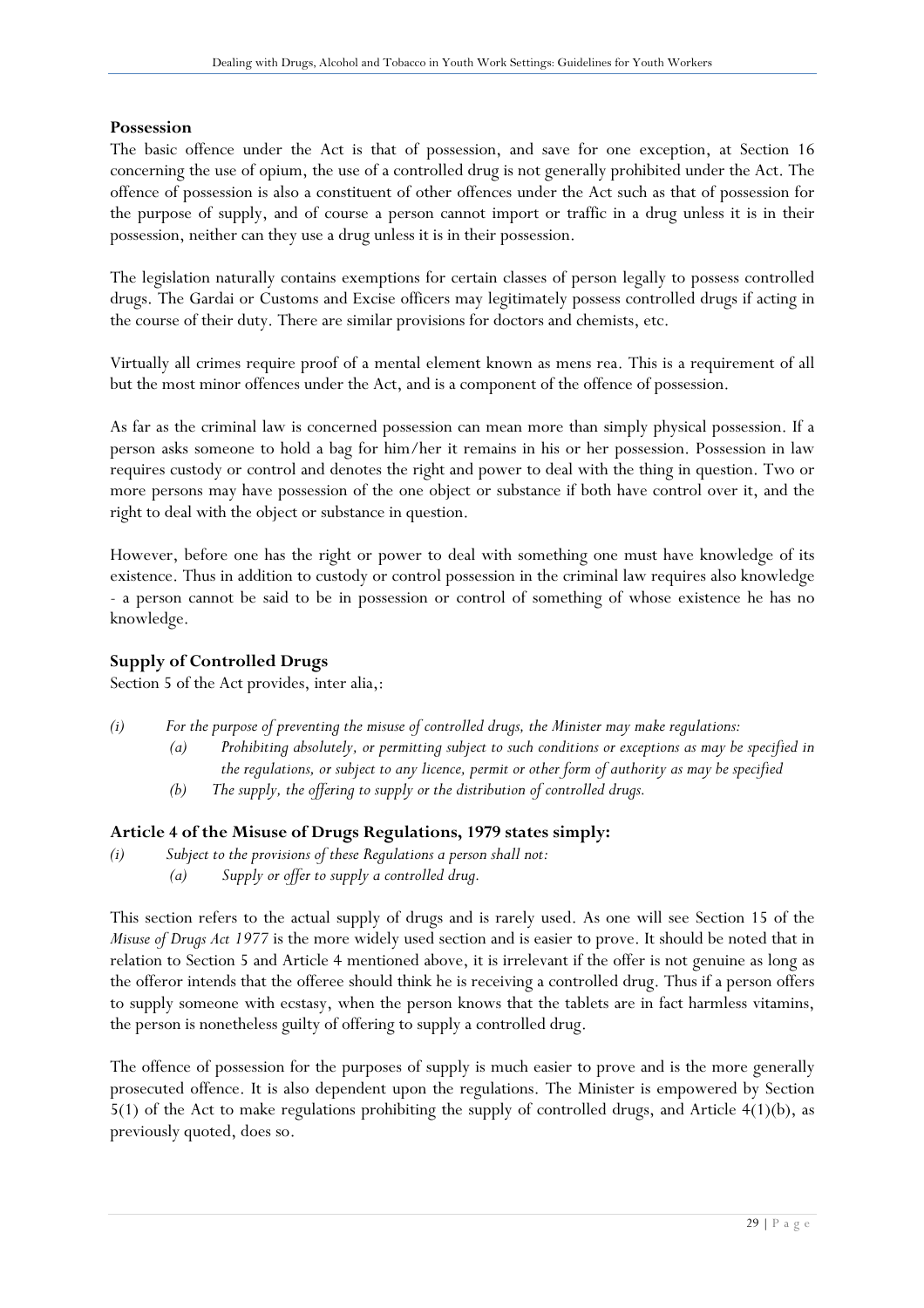The prohibition is absolute and the burden of proving an exception lies on the Defence, but is discharged on the balance of probabilities, rather than beyond reasonable doubt.

**Section 15** of the Act creates the offence of *1'drug pushing".* It provides:

*(1) A person who has in his possession, whether lawfully or not, a controlled drug for the purpose of selling or otherwise supplying it to another in contravention of the regulations under Section 5 of this Act shall be guilty of an offence.* 

The Act goes on to provide that supply includes giving without payment. It should be noted that possession is a constituent element of this offence.

The Act does not include a technical definition of the word supply and it should therefore be given its ordinary meaning. In all cases the accused may also be successfully prosecuted for the offence of possession of a controlled drug, and in almost all circumstances the offence of offering to supply will have occurred before such supply.

Section 15 is the more usual charge preferred as it is not necessary to prove that supply actually took place and, therefore, will not require evidence of observation of an actual 'drug deal' taking place.

Because of the existence of the presumption at Section 15 (2) i.e. that the person is in possession of the controlled drug for the purposes of supplying them to another, the prosecution need only establish the possession of the drugs to secure a conviction.

It is worth noting that the burden of proof then shifts to the defence to establish that the drugs were for personal use.

There are no statutory provisions for amounts of controlled drugs necessary to take a charge from simple possession to possession for the purposes of supply. The section simply refers to *'other than immediate personal use'.* Hence possession of five or six ecstasy tablets could warrant a charge of possession for the purposes of supply.

In the course of a trial for possession for the purposes of supply a forensic scientist will give the total weight or quantity of the substance. The scientist will also describe the usual quantities that the drugs are made up into for sale and the percentage purity of the drug usually found in the tablet as sold on the street.

To buy drugs on behalf of other persons, or to buy to give to one's friends, also constitutes the offence of possession for the purpose of supply. A person who takes possession of a controlled drug for the purpose of delivering it to another is also guilty of the offence.

#### **Allowing on Premises**

Generally to allow a crime to happen is not in itself a crime, nor does the mere presence at the scene of a crime constitute a crime. However Section 19 of the Act provides that any person who is the occupier, or is in control or is concerned in the management of any land, vessel or vehicle who knowingly permits or suffers any of a number of things to take place shall be guilty of an offence.

There are several different offences created by the section and it is therefore not proper to charge them in the alternative on the same count. The elements of the offence comprise knowledge of the prohibited activity and authority to prevent its commission. **Section 29 (4)** provides: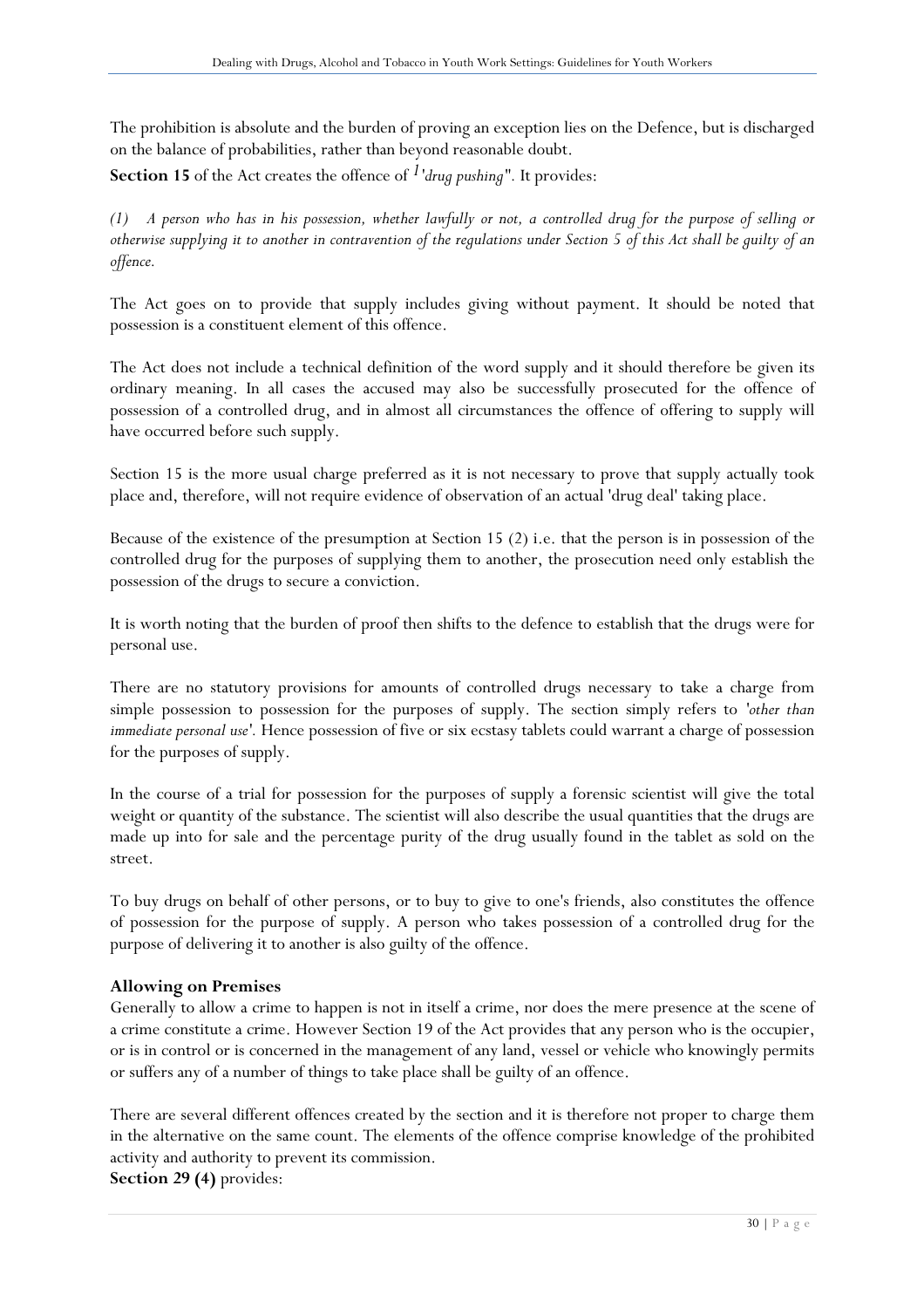*"In any proceedings for an offence under Section 19 of the Act it shall be a Defence to show that the Defendant took steps to prevent the occurrence of the continuance of the activity or contravention to which the alleged offence relates and that, in the particular circumstances, the steps were taken as soon as practicable and were reasonable"* 

At the very least **Section 19** requires that the accused have some authority in relation to the premises. It need not be absolute but must exist to the extent that the accused was capable of doing some act whereby others would be obliged to desist from their criminal activities.

If the person has no right to take steps to prevent the prohibited activity he cannot be said to fall into the category of persons the Act seeks to penalise. The section covers even transient use of the premises once those charged can fairly be said to have control over what occurs within the premises.

The phrase *"concerned in the management or'* refers more to the activity carried on in the place and the degree of participation in that activity of the accused.

Once it has been proved that the requisite activity took place and the accused is proved to have been in control of the place where the activity took place, the burden shifts to the defence to prove, on the balance of probability, that the accused was unaware of the activity. Section 19(2) provides that:

*"it shall be presumed until the court is satisfied to the contrary that the activity or contravention took place with the knowledge of the Defendant"* 

#### **Garda Powers**

Under the Act members of the Gardaí are given powers to stop, search and arrest persons whom they reasonably suspect to be committing an offence under the Act.

**Section 23** of the Act deals with the power of members of the Gardai to search persons whom they reasonably suspect are in possession of a controlled drug.

Pre arrest searches will involve an infringement of the constitutional right to liberty, and where a thorough search is required, a possible violation of the constitutional right to bodily integrity. Because of the substantial inroads into the liberty of the citizen, the Gardai should inform the party to be searched of their reasons for so doing.

The member may search the person, and if he considers it necessary for that purpose, detain the person for such time as is reasonably necessary for the making of the search. Where he decides to search a person he may require that person to accompany him to the Garda Station for the purpose of the search. If such a requirement is made and the person refuses to comply with the said requirement, the member of the Gardai may arrest without warrant the person of whom the requirement was made.

There is no power to arrest a person who merely refuses to be searched. However, he may then be lawfully requested to accompany the member of the Gardai to the Station and if he refuses he may then be lawfully arrested. It is an offence to contravene a lawful direction under Section 23 and such an offence carries a fine of up to  $\text{\textsterling}200$ .

The search of premises will involve the violation of a constitutional right where the premises are the dwelling of the accused. Where the Garda propose to search a premises for the purposes of finding evidence, then they must first obtain a warrant. Reasonable force may be used, but doors may not be broken down unless entry has been demanded and refused. The Gardai may search only the premises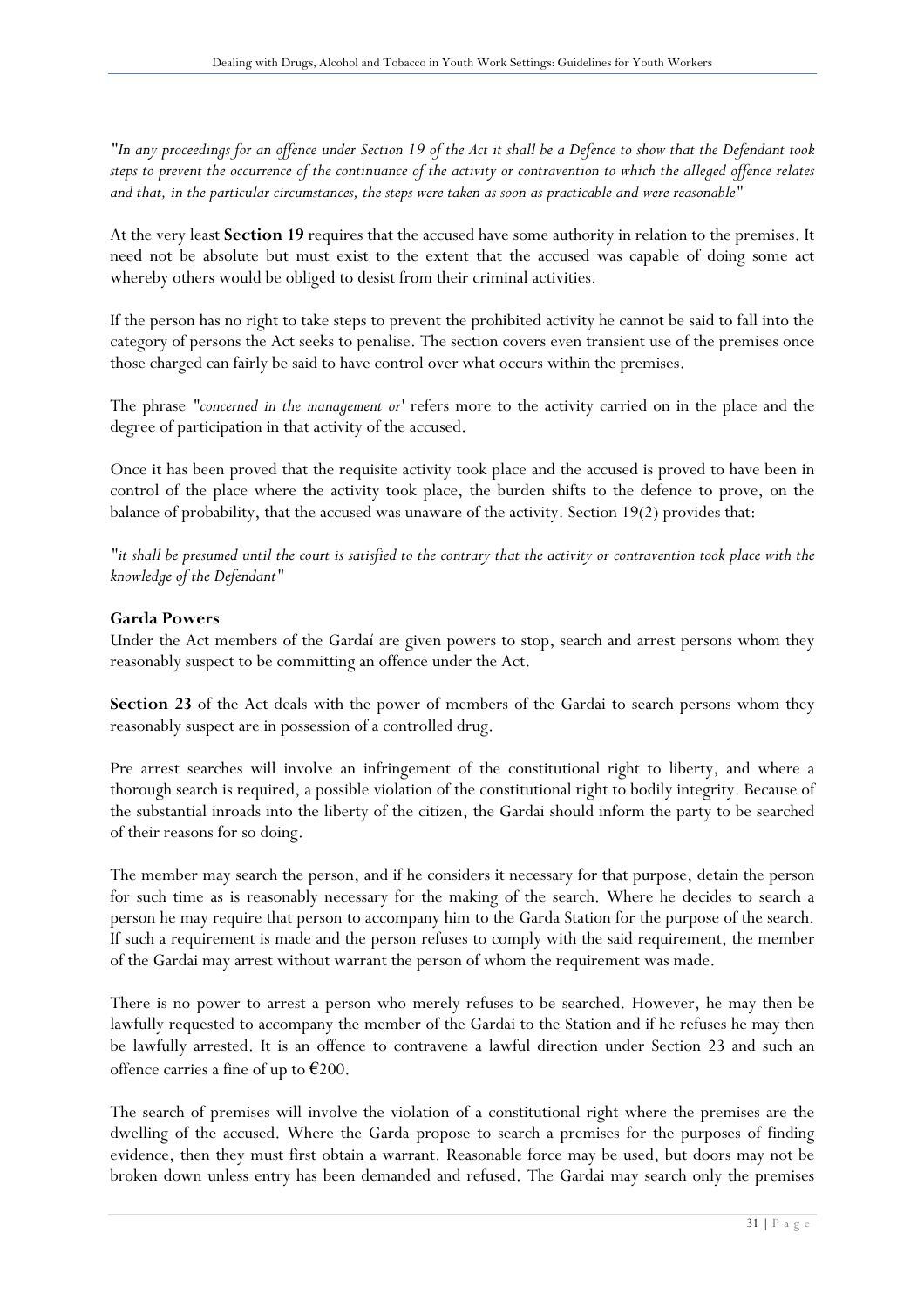specified on the warrant and no others. Persons found on the premises may also be searched as this power is contained by the Act. The face of the warrant must also specify the search of persons found on the premises if such is to be lawful.

A warrant may be issued by a District Judge or by a Peace Commissioner if he or she is satisfied on oath that the member of the Garda Siochana has reasonable grounds for suspicion. The standard of the information must go beyond a mere averement by the member of the Garda Siochana that he has reasonable grounds for suspecting any of the matters contained in the sub section.

A clear power of arrest is created by Section 25(1) in relation to drug pushing. The section provides that a member of the Gardai may arrest without warrant a person whom he suspects, with reasonable cause, has committed an offence. As we have seen, separate offences exist in relation to drug pushing, supply, offer to supply and possession for the purpose of supply, which is the only offence contrary to Section 15. However, every person who supplies a controlled drug will, at the moment of supply or attempt to supply have had the controlled drug in his possession for the purpose of supply. The power of arrest will usually, therefore, cover all three situations.

All other offences under the Act are arrestable only on specified conditions set out in Section 25(2). Thus the Act differentiates, for the purpose of arrest, between drug pushing and all other offences.

In order to have a reasonable suspicion, the Gardai need not have a prima facie case, or be sure of a conviction, but the suspicion must be reasonable and must not be based on guesswork, or on a hunch or on instinct. It must be founded on some ground which if challenged will show that at the moment of arrest the Gardai acts on a hunch, but has no reasonable suspicion, the factual correctness of the hunch will not render the arrested person's detention lawful, in consequence any confession made by that person will not be admissible in evidence.

As the arrest of a person constitutes an interference with his constitutional right to liberty the powers granted to the Gardai under the Act must be strictly adhered to and all the conditions precedent to their exercise complied with stringently.

The question of reasonable suspicion does not have any strict legal definition and each case will depend on its own facts. In founding a reasonable suspicion the Gardai may rely on hearsay, which must be reliable, which will depend on its source. The Gardai should exercise great care in arresting a person on the information of an accomplice. An anonymous communication will not be sufficient. Information given by one Garda to another can be said to come from a reliable source. The Gardai, in practice, invariably claim privilege as to the source of their information, which claim is invariably upheld.

While the behaviour of a suspect may justify an arrest, his refusal to co-operate with Garda enquiries will not, as this is the right of every citizen. In effecting an arrest the Gardai may use no more force than is reasonably necessary. The purpose of the arrest is to have a person charged with a criminal offence. The powers of arrest under **Section 25** should not be used for the purpose of questioning.

A person arrested is now invariably given a form outlining his rights whilst in custody, which includes the right of access to a legal advisor, although this does not include the right to have a solicitor present during interrogation. Where a person is arrested or subjected to any power, which involves a deprivation of his liberty he should be informed of the reasons for the exercise of that power. This is because no citizen is obliged to submit to a deprivation of his liberty until such time as he knows that such deprivation is lawful. An arrest will not be lawful if the suspect is unaware of the reason for his arrest. The burden of disproving the existence of such knowledge lies on the accused. However, an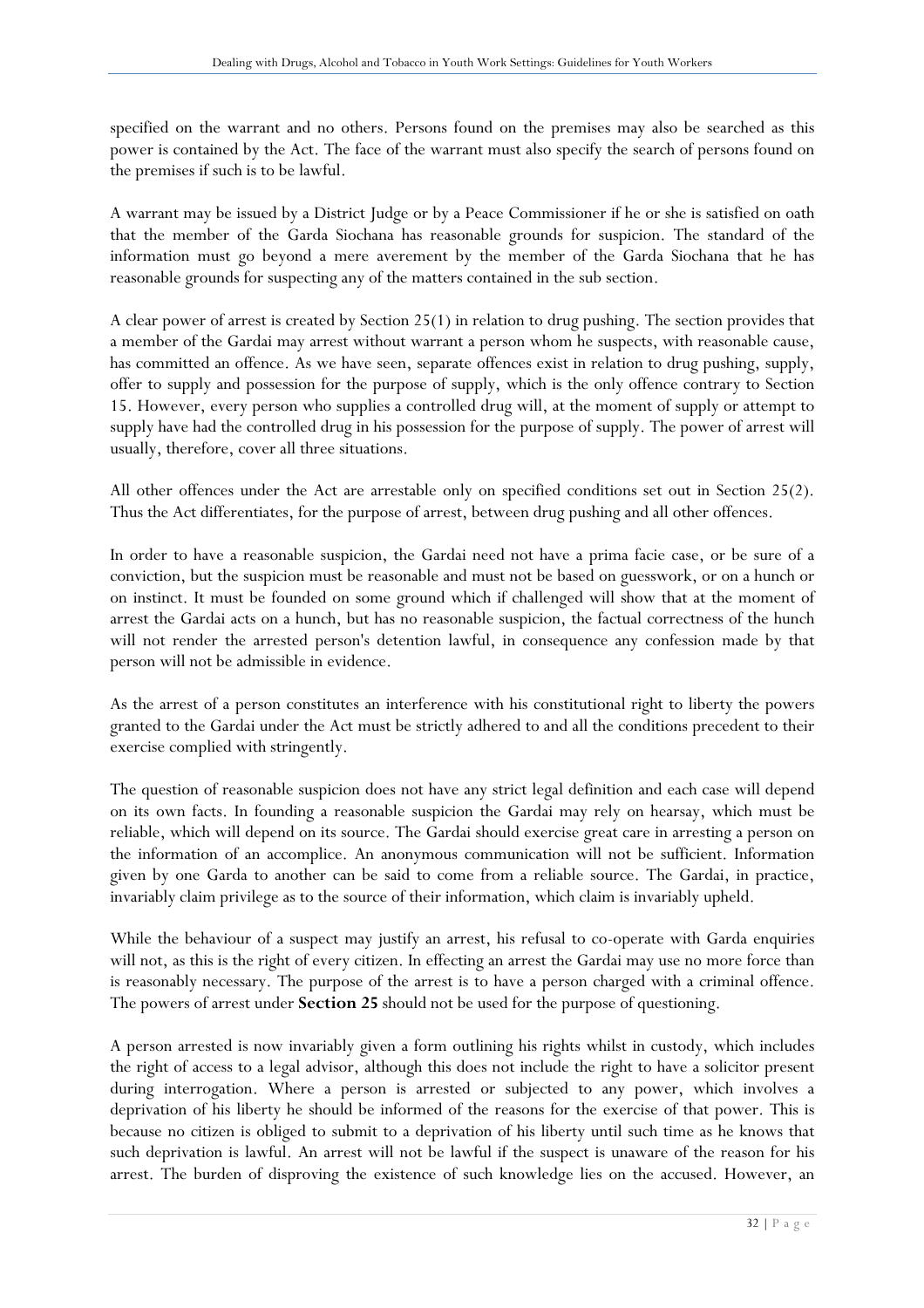arrest that is bad, for the failure to inform the accused for its reason, may be cured by that information being given to the accused later (Malone, 1996).

#### **OTHER PROVISIONS**

The *Misuse of Drugs Act 1984* also prohibits the printing, or sale of books or magazines, which encourage the use of drugs, prescribed in the Act, or which contain advertisements for drug equipment, pipes or cocaine kits.

Customs and Excise officers have similar powers under the *Customs and Excise (Miscellaneous Provisions) (No.2) Act 1988* which also permits intimate body searches by a medical practitioner acting at the request of a Customs officer, in order to detect smuggling of drugs in body cavities by so-called *"Stuffers and Swallowers"* 

#### **IRRESPONSIBLE PRESCRIBING**

The Acts give the Minister for Health the power to give a direction prohibiting the prescribing of controlled drugs by a doctor, dentist or veterinary surgeon, who has been found, after investigation by a committee of inquiry, to have been prescribing, administering or supplying such drugs in an irresponsible manner. There is a special procedure that allows the Minister to give a temporary direction, which lasts for four weeks but may be extended for periods of 28 days at a time while the case is being investigated by a committee of inquiry. The committee having investigated the case can make a recommendation to the Minister for Health that a special (or permanent) direction be put in place. A doctor, dentist or veterinary surgeon with such a direction against him/her also has the right of appeal to the Courts.

#### **PRECURSORS OF ILLICIT DRUGS**

The processing of drugs from plants such as the Opium poppy and the Cocoa plant, as well as the synthesis of L.S.D., Ecstasy, Amphetamines and the so-called "designer Drugs" requires the availability of various chemicals needed in different stages of their production. Article 12 of the *1988 United Nations Convention against Illicit Traffic in Narcotic Drugs and Psychotropic Substances* attempts to limit the supply of precursor and processing chemicals to illegal drugs producers.

Within the E.U. a number of Council Regulations have been introduced to give force to the provisions to be implemented by means of the *European Committees (Monitoring of External Trade in Scheduled Substances) Regulations 1993.* The principal effect of these Regulations is to designate the relevant national competent authorities for the various purposes of Council Regulation (EEC) No 3677190 to discourage the diversion of certain scheduled substances to the illicit manufacture of narcotic drugs and psychotropic substances. The Regulations also establish penalties for breaches of the council Regulation and for giving of false or misleading information or documentation. These EU Regulations lay down the measures necessary to implement Article 12 of the *1988 Vienna Convention* insofar as the Convention relates to trade with countries outside the European Union. (Department of Health, 1994)

The Commission of the EU has produced a publication entitled *'A Practical Guide for Operators"* which explains the operation of these EU Regulations in the various member states of the EU. By *'operator',* the EU means, *"natural or legal persons engaged in the manufacture, production, trade or distribution of scheduled substances in the EU or involved in other related activities such as import, export, transit, broking and processing of scheduled substances. This definition includes, in particular, persons pursuing the activity of making customs declarations on a self-employed basis, either as their principal occupation or as a secondary activity related to another occupation".*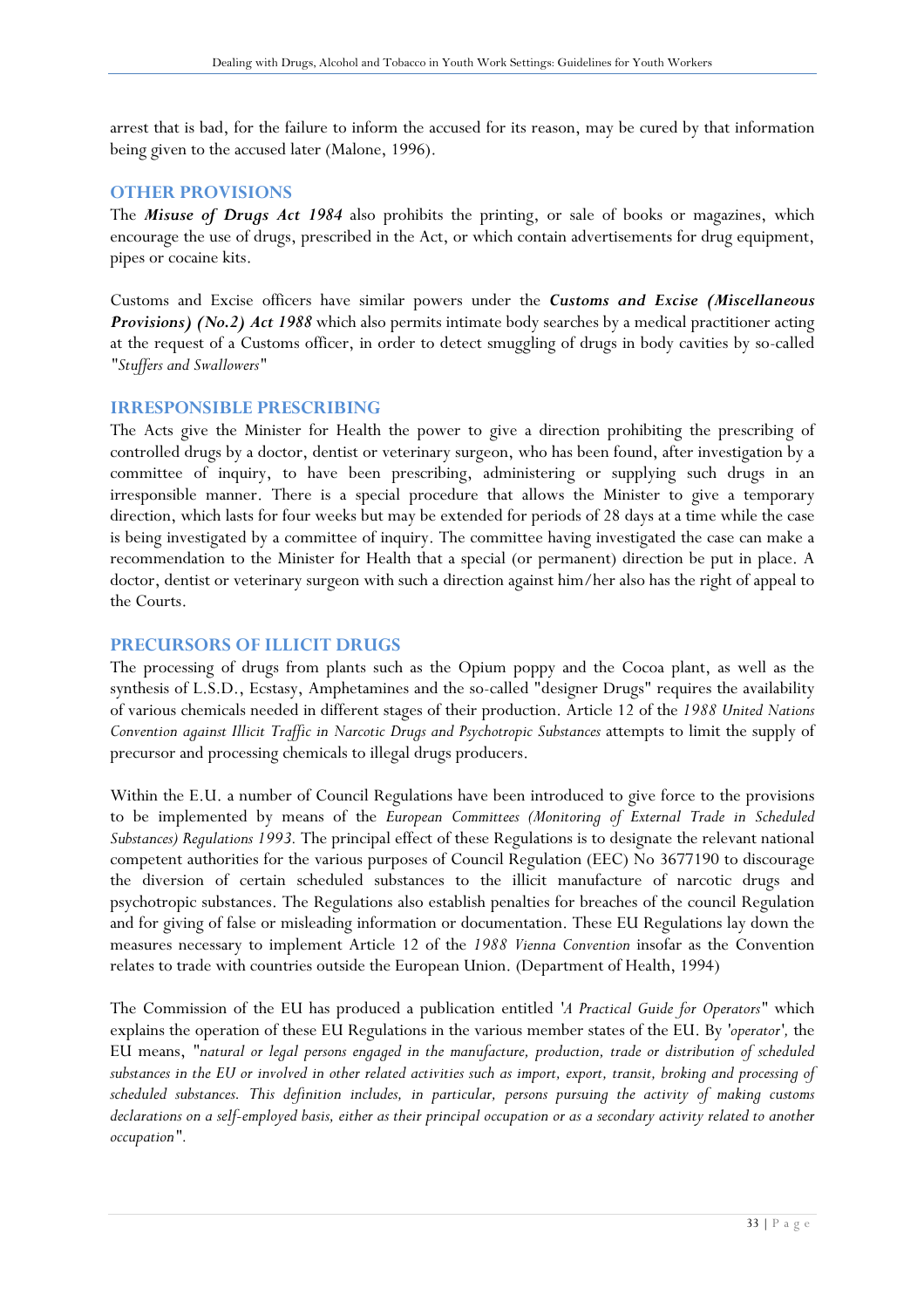A copy of this publication can be obtained from: *Department of Health, (Drugs Section), Hawkins House, Hawkins Street, Dublin 2. Tel: 01/6714711 Fax: 01/711947* 

#### **PENALTIES AND SENTENCES UNDER THE MISUSE OF DRUGS ACTS**

Maximum sentences differ according to the nature of the offence. Sentences are greater for pushing, illegal production or for allowing premises to be used for producing or supplying drugs, but are less for possession for personal Use. For the more serious offences, maximum penalties include an open-ended fine or life imprisonment.

In the case of cannabis, on the other hand, the maximum penalty for possession for personal use is restricted to a €635 fine for a first offence, a €1,270 maximum fine for a second offence with no option of imprisonment. For third and subsequent offences the maximum penalty is 3 years imprisonment or an unlimited fine or both. There is no distinction made between drugs under these provisions with the exception of cannabis as stated.

The maximum penalty for possession of all other drugs is seven years imprisonment or an unlimited fine or both. The maximum penalty for possession for the purpose to supply is life imprisonment or an unlimited fine or both.

#### **N.B.: It should be noted however that drugs laws and sentencing can be very complicated so the above should not be taken as legal advice.**

#### **COURT PROVISION FOR THE TREATMENT OF CONVICTED DRUG OFFENDERS**

When a person is convicted of an offence under these Acts, the Court may decide to obtain a written medical report on the convicted person, with recommendations about medical treatment which the person might require arising from his or her dependency on drugs, and also a report on the person's social background, vocational and educational circumstances. On the basis of these reports the Court may decide not to impose the appropriate penalty. It can decide to have the person detained in a custodial treatment centre or require him or her to undergo a course of medical treatment and/or a course of education and training to improve his/her social and educational background with a view to facilitating social rehabilitation.

#### **REGULATIONS**

Regulations made under the *Misuse of Drugs Acts* divide the controlled drugs up in different ways to take account of medical practice. They allow exceptions to the general prohibitions on possession supply, etc.

**Schedule 1** lists mainly hallucinogenic drugs that are not used at present in medicine in Ireland and cannot be prescribed by doctors or sold in pharmacies. The use of these drugs is limited to scientific research or forensic analysis. Production, supply, import and possession are subject to special licensing.

**Schedule 2** lists those drugs, which may be used for medical purposes, but which are regarded as particularly dangerous if abused. They consist mainly of the naturally occurring (e.g. morphine) and synthetic (e.g. pethidine) narcotics, but also include amphetamines and related stimulants and methaqualone. Any of these drugs can only be legally obtained if they have been prescribed by a doctor, dentist or veterinary surgeon, and supplied by a pharmacist. All aspects of the production and supply of Schedule 2 drugs are strictly controlled and licensed, and they are subject to stringent record keeping requirements.

Schedule 3 to which less stringent controls and no record keeping requirements apply, contains certain dependence producing sedatives such as barbiturates.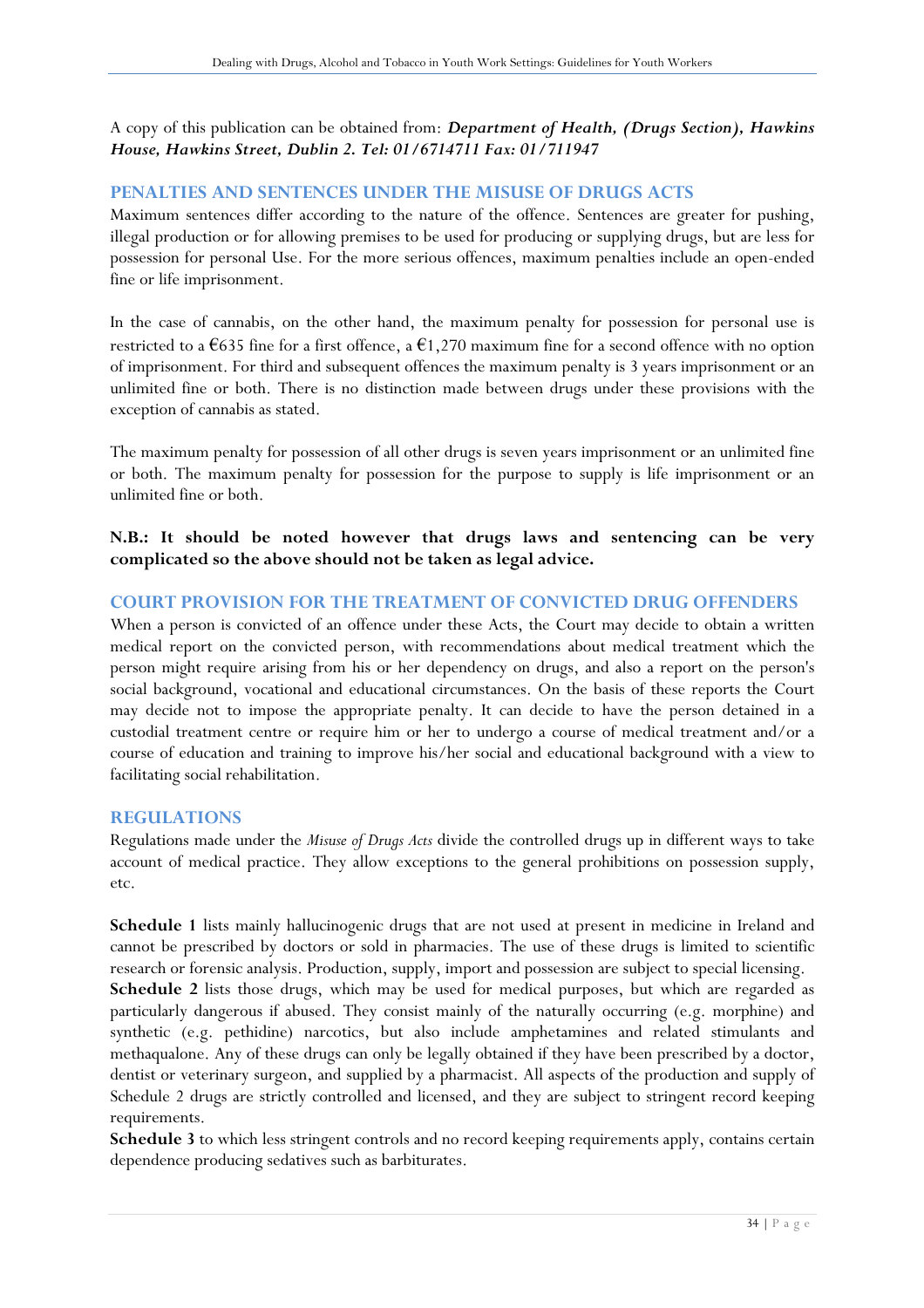**Schedule 4** includes various minor tranquillisers and preparations of phenobarbitone containing less than 100 milligrammes. There are minimal *Misuse of Drugs Act* controls applied, since these medicines are already controlled under the *Medical Products (Prescriptions and Control of Supply) Regulations, I 999 and*  **Schedule 5** lists certain preparations of controlled drugs to which the restrictions on possession do not apply. These are usually very dilute non-injectable products some of which can be bought over-thecounter without a prescription, but only from a pharmacy (e.g. some cough bottles and anti-diarrhoea products containing opiates).

*(Some sections reproduced from The Facts About Drug Abuse in lreIand, Health Promotion Unit, 1994).* 

#### **OTHER RELEVANT LEGISLATION**

#### **1947 HEALTH ACT**

It permits the Minister for Health to make regulations to control the sale of medical preparations. Several such regulations exist. For example, the *Medical Preparations (Control of Sale) Regulations* restrict the sale of a wide range of drugs to pharmacists only. The drugs are divided into two schedules. Drugs listed in either part of the first schedule may only be made available by retail sale on medical, dental or veterinary prescription. This schedule includes amphetamine-type stimulants and barbiturate sedatives, both of which are also subjected to other far more stringent controls. Also included are various minor tranquillisers of the diazepam type. The second schedule lists substances which can be sold without a prescription, but which are restricted to pharmacies. The schedule includes various anti-histamine drugs used to combat hay fever and prevent travel sickness, and which may cause drowsiness. Accordingly, the latter type of product must bear a warning that "this may cause drowsiness".

#### **THE 1961 POISONS ACT**

The *1961 Poisons Act* controls the sale of poisons by confining their sale to authorised sellers (mainly pharmacists). Most recognised drugs of abuse are controlled in this way and are also subject to further legal controls.

#### **MEDICAL PREPARATIONS (CONTROL OF AMPHETAMINES) REGULATIONS 1970**

The *Medical Preparations (Control of Amphetamines) Regulations 1970* prohibit the manufacture, preparation, importation, sale or distribution of seven scheduled amphetamine ('speed') type drugs. However, the Minister for Health may grant licences for the manufacture, importation or sale of a specified quantity of a controlled preparation when it is needed for certain medical conditions.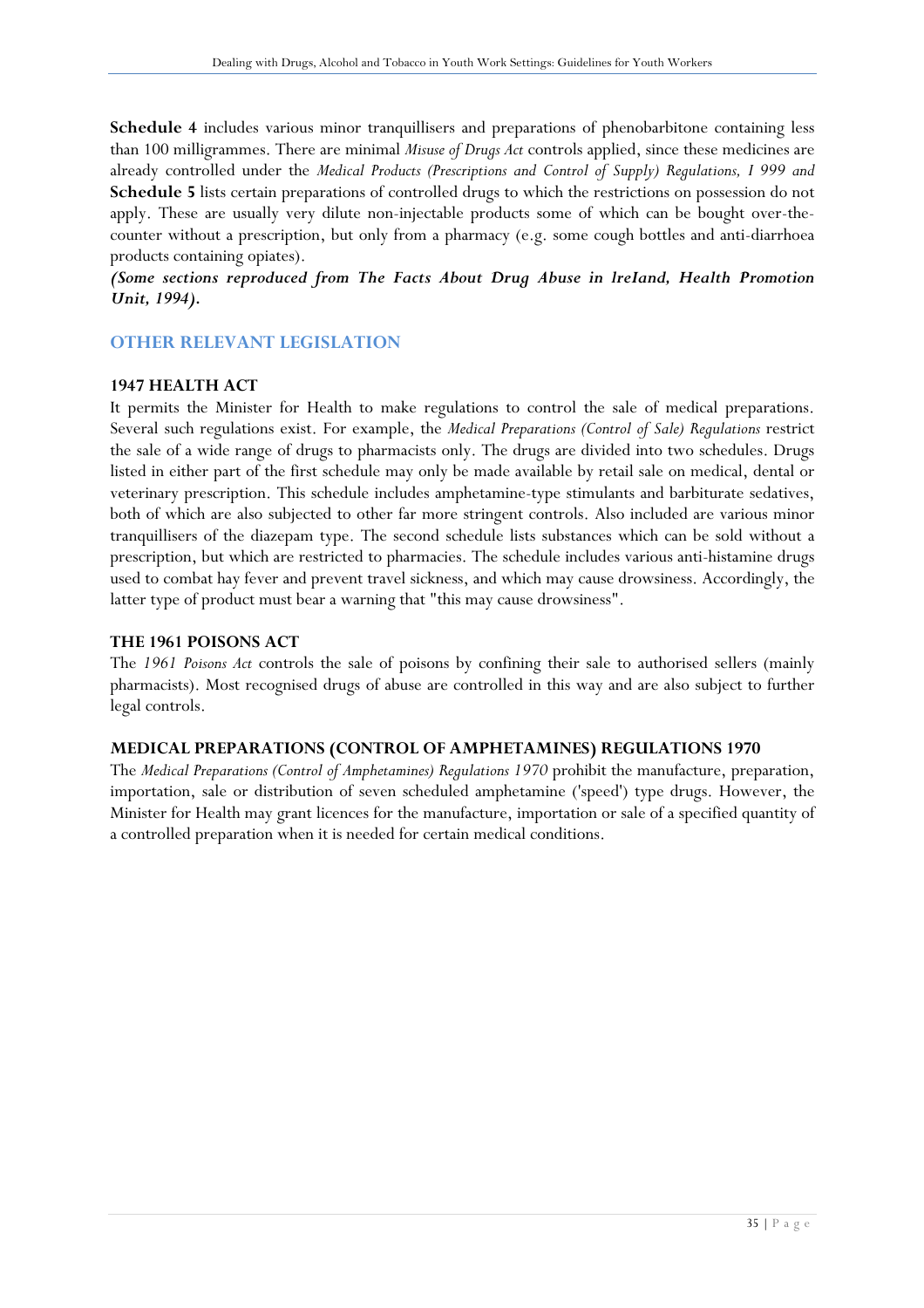## **BIBLIOGRAPHY OF REFERENCES**

**Bradford Youth and Community Education Service**, (1995), *Drugs Policy and Practice*, (Bradford Youth and Community Education Service: Bradford)

**Bradford Youth and Community Service**, (1996), *Laisterdyke Action on Drugs*, (Bradford Youth and Community Service: Bradford)

**Ferns Diocesan Youth Service,** (2003), *County Wexford CBDI Community Based Drugs Initiative Brochure* (Ferns Diocesan Youth Service: Wexford)

**Foroige,** (2003), *Tobacco, Alcohol and Drugs: Foroige Policy and Guidelines*, (Foroige: Dublin)

**Gloucestershire Youth and Community Service**, (1996) *Drugs Education: Guidelines for working with young people who may use drugs*, (Gloucestershire County Council Education Department: Gloucester)

**Irish YouthWork Centre,** (1997), Substance Misuse & Young People Resource Pack, (Irish YouthWork Centre: Dublin)

**Isle of Wight Youth and Community Service**, (1996), *Drug Education: Guidelines for Youth Workers*, (Isle of Wight Council - Directorate of Education: Newport)

**Kerry Diocesan Youth Service,** (2002), *KDYS Drug Policy***,** (Kerry Diocesan Youth Service: Killarney)

**Lancashire County Council Youth and Community Services,** (2000), *Policy and Guidelines For Dealing With Drug Related Incidents*, (Lancashire County Council: Manchester)

**Saunders, J. B., Aasland, O. G., Babor, T. F., de le Fuente, J. R. and Grant, M.,** (1993), Development of the alcohol use disorders identification test (AUDIT): *WHO collaborative project on early detection of persons with harmful alcohol consumption - II*., (*Addiction, 88,* 791–803)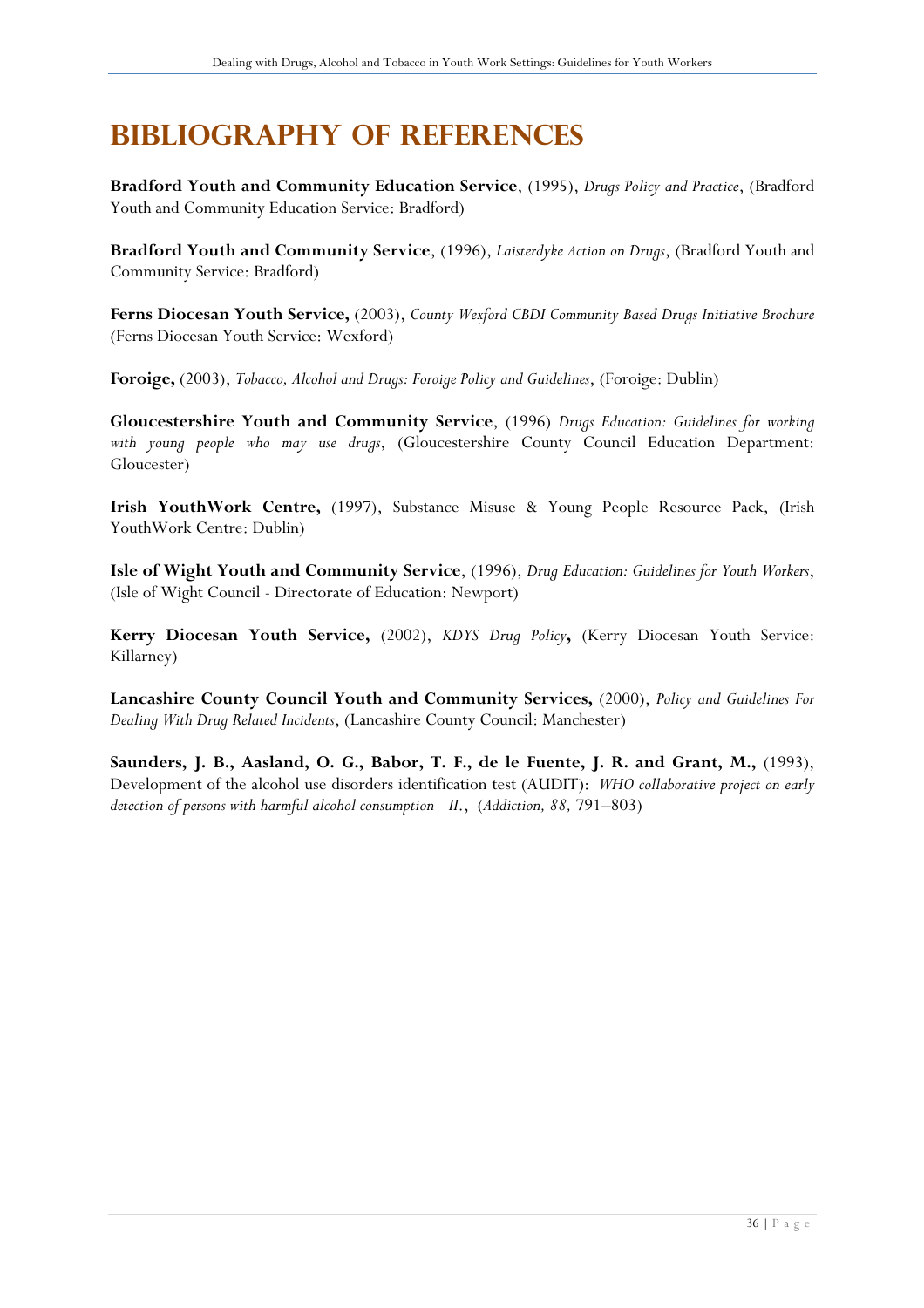# **Appendix 1: National Drugs Strategy AND Related Activities**

# **NATIONAL DRUGS STRATEGY (INTERIM) 2009 - 2016**

The National Drugs Strategy 2001-2008 expired in 2008 and a series of public consultation meetings took place from April to June 2009 to begin the process of developing a new National Drugs Strategy for 2009 -2016. Submissions and views in respect of the development of the new National Drugs Strategy could also be sent in writing or by email. Reports from these consultation meetings are available on the Department website: www.pobail.ie The National Drugs Strategy (interim) 2009 -2016 was launched in September, 2009.

# **OVERALL STRATEGIC OBJECTIVE**

The overall strategic objective for the National Drugs Strategy 2009–2016 is:

*To continue to tackle the harm caused to individuals and society by the misuse of drugs through a concerted focus on the five pillars of supply reduction, prevention, treatment, rehabilitation and research.* 

# **OVERALL STRATEGIC AIMS**

The following are the five overall strategic aims of the Strategy:

- 1. To create a safer society through the reduction of the supply and availability of drugs for illicit use
- 2. To minimise problem drug use throughout society
- 3. To provide appropriate and timely substance treatment and rehabilitation services (including harm reduction services) tailored to individual needs
- 4. To ensure the availability of accurate, timely, relevant and comparable data on the extent and nature of problem substance use in Ireland; and
- **5.** To have in place an efficient and effective framework for implementing the National Substance Misuse Strategy 2009 - 2016.

# **OFFICE OF THE MINISTER FOR DRUGS**

A new Office of the Minister for Drugs is being established which will:

- ¾ Marry the bottom-up approach to a top-down perspective to achieve and deliver a comprehensive and effective response to problem substance use;
- ¾ Continue to address the existing and emerging needs of problem substance users, their families and their communities;
- ¾ Facilitate any Minister of State who is given responsibility by Government for the National Drugs Strategy to effectively fulfill that role;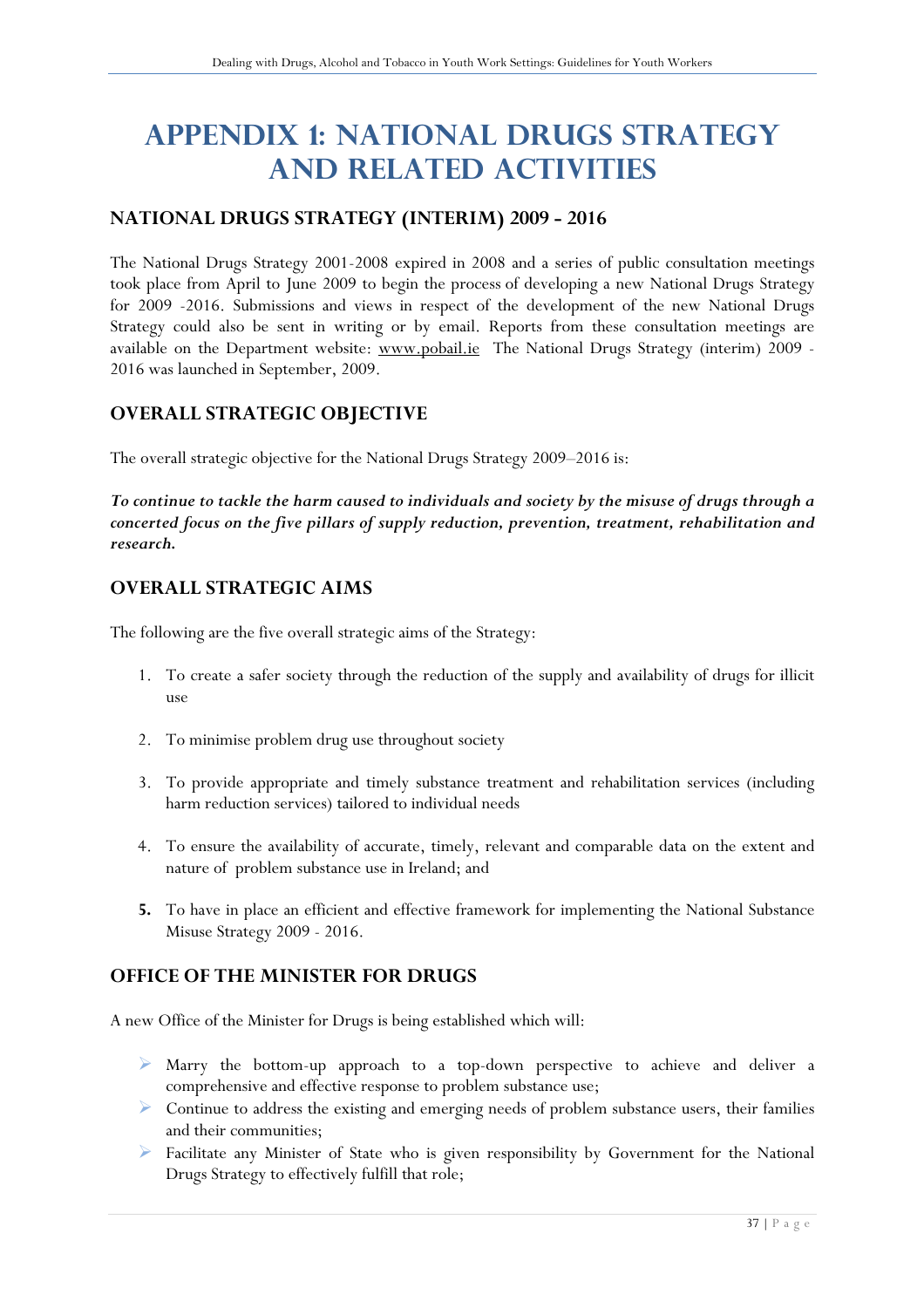- ¾ Facilitate co-ordination across statutory, community and voluntary sectors;
- $\triangleright$  Build upon the partnership process that is already in place including through the Local and Regional Drugs Task Forces;
- ¾ Provide the necessary assurances in regard to governance and accountability issues;
- ¾ Streamline administration; and
- ¾ Reflect problem substance use as a global issue that must be tackled on a world-wide, EU, national, regional and local basis.

The full **National Drugs Strategy (interim) 2009 - 2016** document is available to be downloaded at:

# **http://www.pobail.ie/en/NationalDrugsStrategy/LaunchoftheNationalDrugsStrategy20 09-2016/file,9964,en.pdf**

For further information on this strategy contact:

*Drugs Strategy Unit, Department of Community, Rural and Gaeltacht Affairs, Dún Aimhirgin, 43-49 Mespil Road, Dublin 4. Email: nationaldrugsstrategy@pobail.ie* 

# **NATIONAL DRUGS STRATEGY 2001 - 2008**

The Department of Community, Rural and Gaeltacht Affairs had responsibility for co-ordinating the implementation of the National Drugs Strategy 2001 - 2008. The Strategy, which was launched in May 2001, was based on four pillars - supply reduction, prevention, treatment and research - under which a series of 100 individual actions were identified. These actions were to be carried out by the relevant Departments and Agencies.

# **OVERALL STRATEGIC OBJECTIVE**

The following were the overall strategic aims of the National Drugs Strategy 2001 - 2008:

- $\triangleright$  To reduce the availability of illicit drugs
- ¾ To promote throughout society, a greater awareness, understanding and clarity on the dangers of drug misuse
- ¾ To enable people with drug misuse problems to access treatment and other supports in order to re-integrate into society
- ¾ To reduce the risk behaviour associated with drug misuse
- ¾ To reduce the harm caused by drug misuse to individuals, families and communities
- ¾ To have valid, timely and comparable data on the extent and nature of drug misuse in Ireland
- ¾ To strengthen existing partnerships in and with communities and build new partnerships to tackle the problems of drug misuse

#### **OVERALL STRATEGIC AIMS**

#### **SUPPLY REDUCTION**

- $\triangleright$  To significantly reduce the volume of illicit drugs available in Ireland; to arrest the dynamic of existing markets and to curtail new markets as they are identified
- ¾ To significantly reduce access to all drugs, particularly those drugs that cause most harm, amongst young people especially in those areas where misuse is most prevalent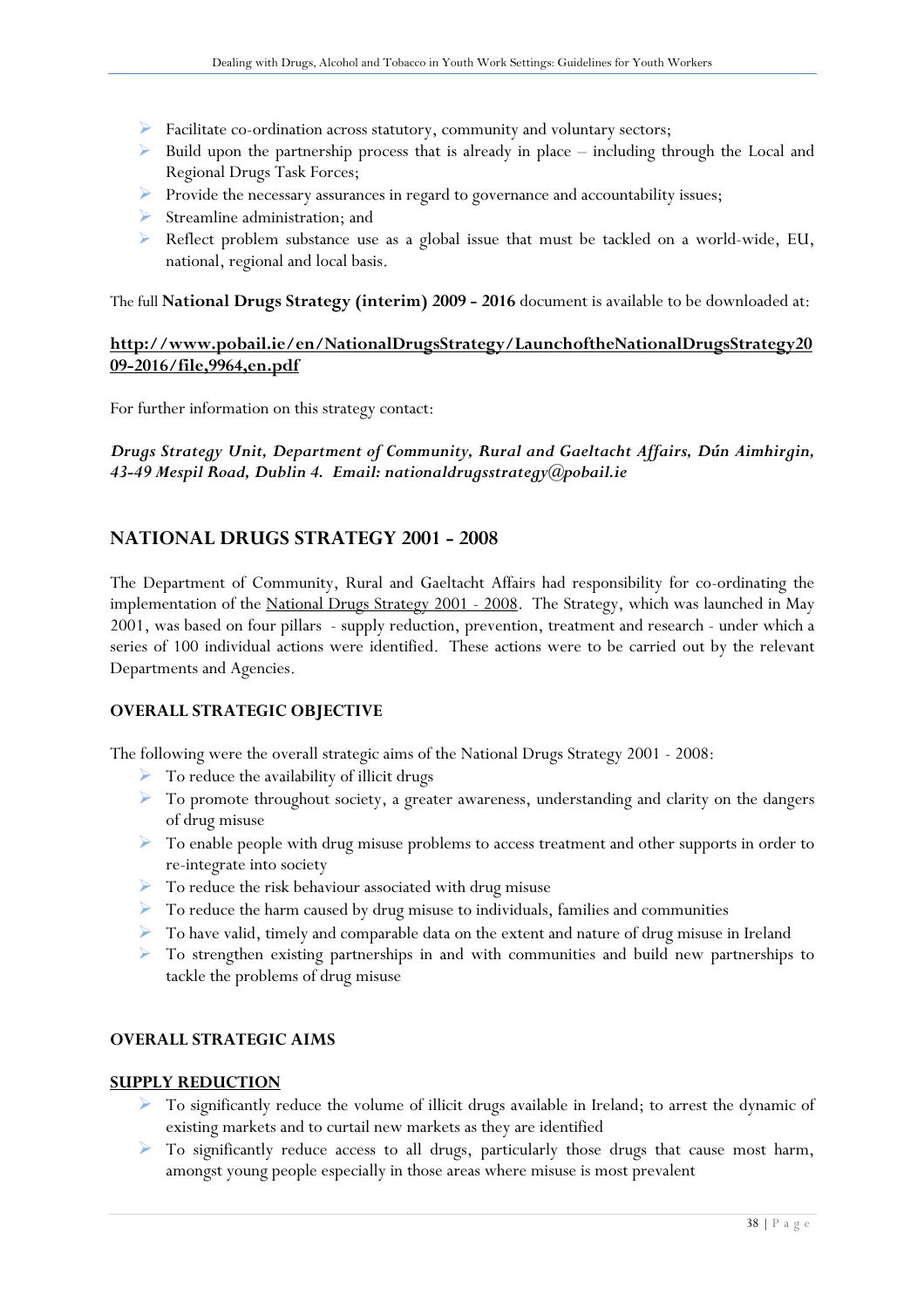#### **PREVENTION**

- ¾ To create greater societal awareness about the dangers and prevalence of drug misuse
- ¾ To equip young people and other vulnerable groups with the skills and supports necessary to make informed choices about their health, personal lives and social development.

# **TREATMENT**

- ¾ To encourage and enable those dependent on drugs to avail of treatment with the aim of reducing dependence and improving overall health and social well-being, with the ultimate aim of leading a drug-free lifestyle
- ¾ To minimise harm to those who continue to engage in drug-taking activities that put them at risk

# **RESEARCH**

- $\triangleright$  To have available valid, timely and comparable data on the extent of drug misuse amongst the Irish population and specifically amongst all marginalised groups
- ¾ To gain a greater understanding of the factors which contribute to Irish people, particularly young people, misusing drugs

# **CO-ORDINATION**

- $\triangleright$  To have in place an efficient and effective framework for implementing the National Drugs Strategy
- ¾ Considerable resources are being put into the effort to combat the supply and demand for illicit drugs by a range of Government Departments, State Agencies and the Community.

Progress and Implementation Path Reports on the National Drugs Strategy 2001 – 2008 are available on the Department website: www.pobail.ie

# **LOCAL DRUGS TASK FORCES**

The Government set up the Local Drugs Task Forces in response to the worsening situation in areas that were already hard hit by drug misuse. In all, 14 task forces were established, most concentrating on the Dublin area: Ballyfermot, Ballymun, Blanchardstown, the Canal Communities, Clondalkin, Dublin North Inner City; Dublin South Inner City, Dublin 12, Dun Laoghaire/Rathdown, Finglas-Cabra, Cork City, North East Dublin, Tallaght and Bray. It was hoped that the task forces would help the Government to respond more effectively to the drug situation in these areas and would also allow members of those affected communities a chance to get involved in the fight against drugs. Members of community and voluntary groups and elected officials were asked to work with Government agencies in coming up with new and more effective programmes of education, awareness, prevention and treatment.

The task forces were asked to prepare action plans for their area, which would co-ordinate the drugs services that already existed and would identify and eventually fill in any gaps in the services. To date, over 200 projects have received funding from the Government. These projects range from support centres and rehabilitation programmes for drug users and their families to drugs awareness training. After positive independent evaluation of the achievements of the task forces, over half these projects have now been guaranteed continued funding from the Government.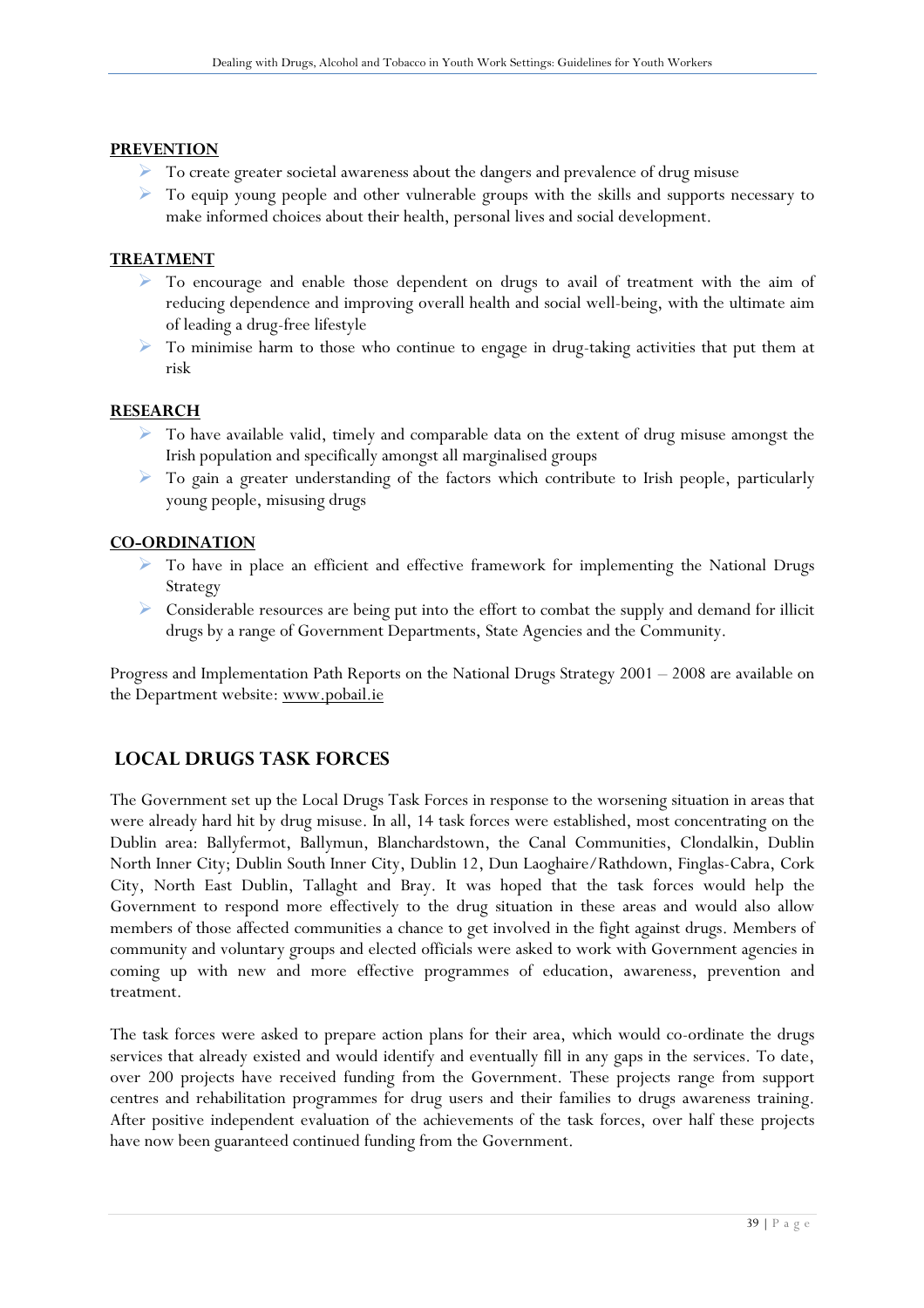# **REGIONAL DRUGS TASK FORCES**

The success of the Local Drugs Task Forces led to a recommendation in the National Drugs Strategy that Regional Drugs Task Forces be established in each of the current regional Health Service Executive (HSE) Areas, including each of the three that make up the HSE (Eastern) Area. These new task forces will replace the existing Regional Drug Co-ordinating Committees but will further develop their responsibilities. As with the local task forces, the regional task forces were to be made up of community and voluntary groups and those working for Government agencies. This will allow the task forces to coordinate their response to the drug problems in their regions. The regional task forces were asked to put together regional plans to combat drug misuse and to analyse and identify gaps that exist in the drugs services at the moment.

## **REGIONAL AND LOCAL DRUGS TASK FORCES**

# **Carlow Kilkenny, Tipperary South, Waterford & Wexford**

**South Eastern Regional Drugs Task Force**  Address: Drug Co-ordination Unit, 1<sup>st</sup> Floor, Beech House, Dunmore Road, Waterford **Tel:** 051-846720

# **Cavan Monaghan & Louth**

**North Eastern Regional Drugs Task Force Address:** 1 Castle Street, Kells, Co. Meath **Tel:** 046 9248630 **Email:** info@nedrugtaskforce.ie **Website:** www.nedrugtaskforce.ie

# **Clare, Limerick & Tipperary North**

#### **Mid West Regional Drugs Task Force**

**Address:** Unit 4, Richmond Court, Mount Kenneth Place, Dock Road, Limerick **Tel:** 061 445392 **Email:** info@mwrdtf.ie **Website:** www.mwrdtf.ie

#### **Cork**

## **Cork Local Drugs Task Force**

**Address:** 57 Finbar Hospital, Douglas, Cork **Tel:** 021 4923132 **Email:** info@corkldtf.ie **Website:** www.corkldtf.ie

#### **Cork & Kerry**

# **Southern Regional Drugs Task Force**

**Address:** Community Services Officers, St. Finbars Hospital, Douglas Road, Cork **Tel:** 021 4923135 **Email:** chris.black@hse.ie **Website:** www.srdtf.ie

## **Dublin North**

## **Ballymun Local Drugs Task Force**

**Address:** Axis Centre, Main Street, Ballymun, Dublin 9 **Tel:** 01 8832142

#### **Finglas/Cabra Local Drugs Task Force**

**Address:** 121 Broombridge Close, Ballyboggin Road, Dublin 11 **Tel:** 01 8307440

# **Blanchardstown Local Drugs Task Force**

**Address:** Second Floor, Parkside, Main Street, Mulhuddart, Dublin 15 **Tel:** 01 8249590

# **North Inner City Local Drugs Task Force**

**Address:** 22 Lower Buckingham Street, Dublin 1 **Tel:** 01 8366592 **Email:** patricia@nicdtf.ie **Website:** www.nicdtf.ie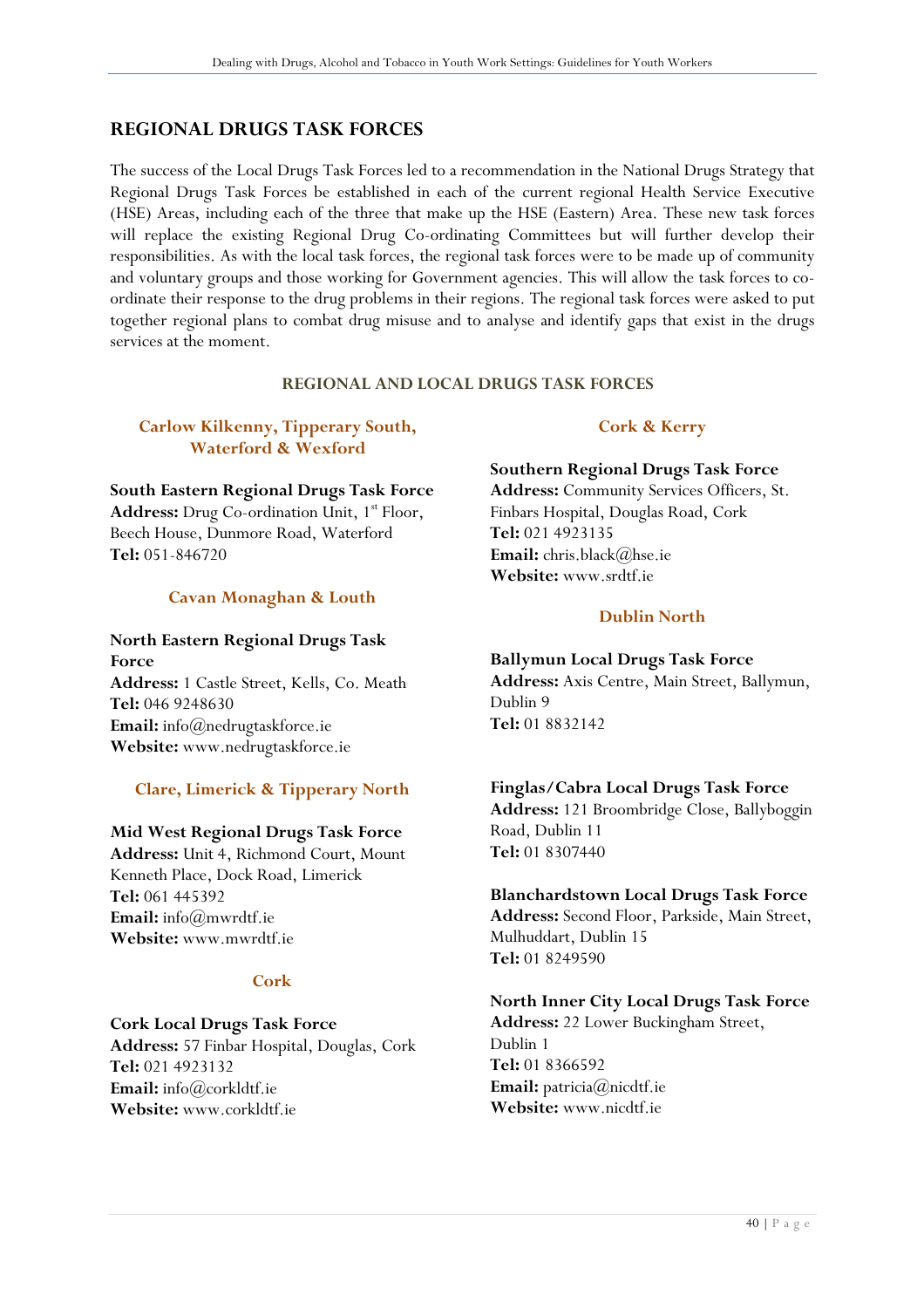# **Dublin North East Local Drugs Task Force**

**Address:** Le Cheile, Clancarth Road, Donnycarney, Dublin 5 **Tel:** 01 8465070 **Email:** Derek@dnedrugstaskforce.ie **Website:** www.dnedrugstaskforc.ie

# **North Dublin City and County Regional Drugs Task Force**

**Address:** Estuary House, Estuary Business Park, Swords, Co. Dublin **Tel:** 01 8135580 Email: info@ndublinrdtf.ie **Website:** www.ndublinrdtf.ie

# **Dublin South**

# **Ballyfermot Local Drug Task Force**

**Address:** 3b Le Fanu Road, Dublin10 **Tel:** 01 6238001 **Email:** info@ballyfermotldtf.ie **Website:** www.ballyfermotldtf.ie

# **Canal Communities Local Drug Task Force**

**Address:** c/o Addiction Services, Bridge House, Cherry Orchard Hospital, Dublin 10 **Tel:** 01 6206413 /6455

#### **Clondalkin Local Drug Task Force**

**Address:** Unit 5, Oakfield Industrial Estate, Clondalkin, D22. **Tel:** 01 4579445 **Email:** cdtf@indigo.ie **Website:** www.clondalkindrugstaskforce.ie

#### **Dublin 12 Local Drug Task Force**

**Address:** Dublin 12 Local Drug Task Force, 17a St Agnes Road, Crumlin, Dublin 12 **Tel:** 01 455 4890 **Website:** www.d12ldtf.ie

# **Dublin South Inner City Local Drug Task Force Address:** Bridge House, Cherry Orchard, Dublin 10. **Tel:** 01 6206438

# **Tallaght Local Drug Task Force**

**Address:** c/o Tallaght Partnership Killinarden

Enterprise Centre Tallaght, D/24. **Tel:** 01 4664243 **Website:** www.tallaghtdtf.ie

# **Dun Laoghaire / Rathdown Local Drug Task Force Address:** Drop, 45 Upper Georges St., Dun Laoghaire, Co. Dublin. **Tel:** 01 2803187 **Email:** eamonnegillen28@googlemail.com **Website:** www.dlrdrugtaskforce.ie

## **Donegal**

# **North Western Regional Drugs Task Force Address:** Saimer Court, Main Street, Ballyshannon, Co. Donegal. **Tel:** 071 9852000 **Website:** www.nwdrugtaskforce.ie

## **Donegal, Sligo, Leitrim and West Cavan**

## **North Western Regional Drugs Task**

**Force Address:** Saimer Court, Main Street, Ballyshannon, Co. Donegal. **Tel:** 071 9852000 **Website:** www.nwdrugtaskforce.ie

#### **Galway, Mayo and Roscommon**

## **Western Region Drugs Task Force**

**Address:** Unit 6, Galway Technology Park, Parkmore, Galway. **Tel:** 091 480044 **Email:** info@wrdtf.ie **Website:** www.wrdtf.ie

#### **Cork & Kerry**

#### **Southern Regional Drugs Task Force**

**Address:** Drug & Alcohol Unit, Community Services Officers, St. Finbars Hospital, Douglas Rd., Cork. **Tel:** 021 4923135 **Email:** chris.black@hse.ie **Website:** www.srdtf.ie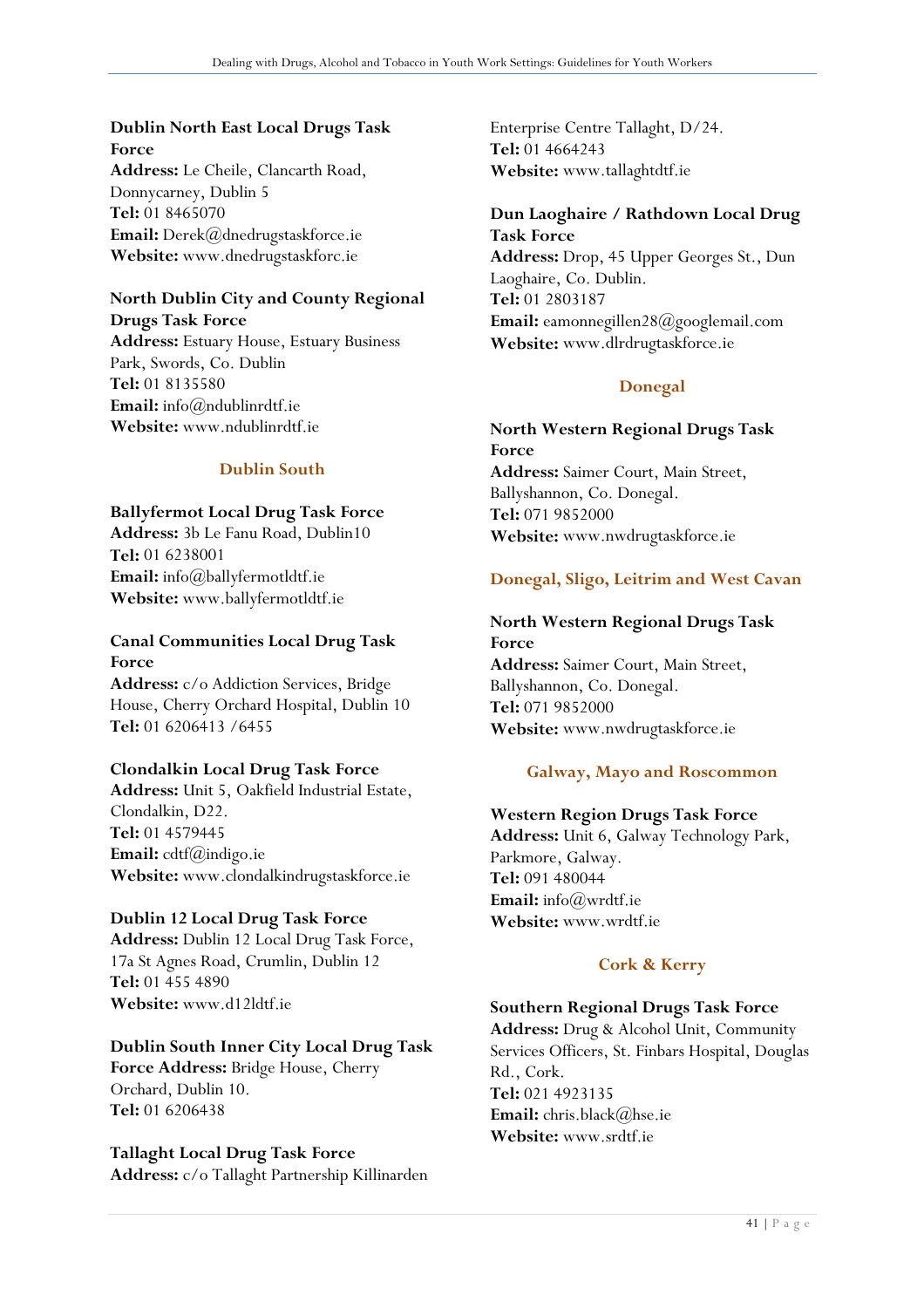# **Kildare, West Wicklow and South West Dublin**

# **South Western Regional Drugs Task Force**

**Address:** Maudlins Hall, Block A, Dublin Road, Naas, Co. Kildare **Tel:** 045 848538 **Email:**admin@swrsrd.ie **Website:** www.swrdtf.ie

## **North Western**

**North Western Regional Drugs Task Force Address:** Saimer Court, Main Street, Ballyshannon, Co. Donegal. **Tel:** 071 9852000 **Email:**drugtaskforce@mailb.hse.ie **Website:** www.nwdrugtaskforce.ie

## **Mid Western**

## **Mid West Regional Drugs Task Force**

**Address:** Unit 4, Richmond Court, Mount Kenneth Place, Dock Road, Limerick **Tel:** 061 445392 **Email:** info@mwrdtf.ie **Website:** www.mwrdtf.ie

# **Cavan, Louth, Meath & Monaghan**

#### **North Eastern Regional Drugs Task Force**

**Address:** C/o St Anne's Resource Centre, Railway Street, Navan, Co. Meath **Tel:** 046 9059488 **Website:** www.dnedrugstaskforce.ie www.freetobeme.ie/

# **Midlands Region**

#### **Midland Regional Drugs Task Force**

**Address:** HSE, Block 4, Central Business Park, Clonminch, Tullaghmore, Co. Offaly. **Tel:** 057 9357928 **Email:** mrdtf@hse.ie **Website:** www.mrdtf.ie

## **North Western**

**North Western Regional Drugs Task Force Address:** Saimer Court, Main Street, Ballyshannon, Co. Donegal. **Tel:** 071 9852000 **Website:** www.nwdrugtaskforce.ie

# **Tipperary North**

**Mid Western Regional Drugs Task Force Address:** Slainte, 57 O'Connell Street, Limerick **Tel:** 061 409275

#### **Wicklow**

# **Bray Local Drug Task Force**

**Address:** Unit 2, First Floor, 24 Florence Road, Bray, Co. Wicklow. **Tel:** 01 276 2975

## **East Coast Regional Drug Task Force Address:** Marlton Road, Wicklow Town. **Tel:** 0404 20014

# **REGIONAL DRUG CO-ORDINATING COMMITTEES**

These committees have been established in many Health Service Executive (HSE) Areas and are made up of representatives from the HSE Area, the Gardai, the education sector and members of community and voluntary groups who work with those affected by drug misuse. They are in regular contact with the National Drug Strategy Team to make sure they are following Government policy in whatever measures they may be taking. The Regional Drug Co-ordinating Committees are soon to be replaced by the Regional Drug Task Forces.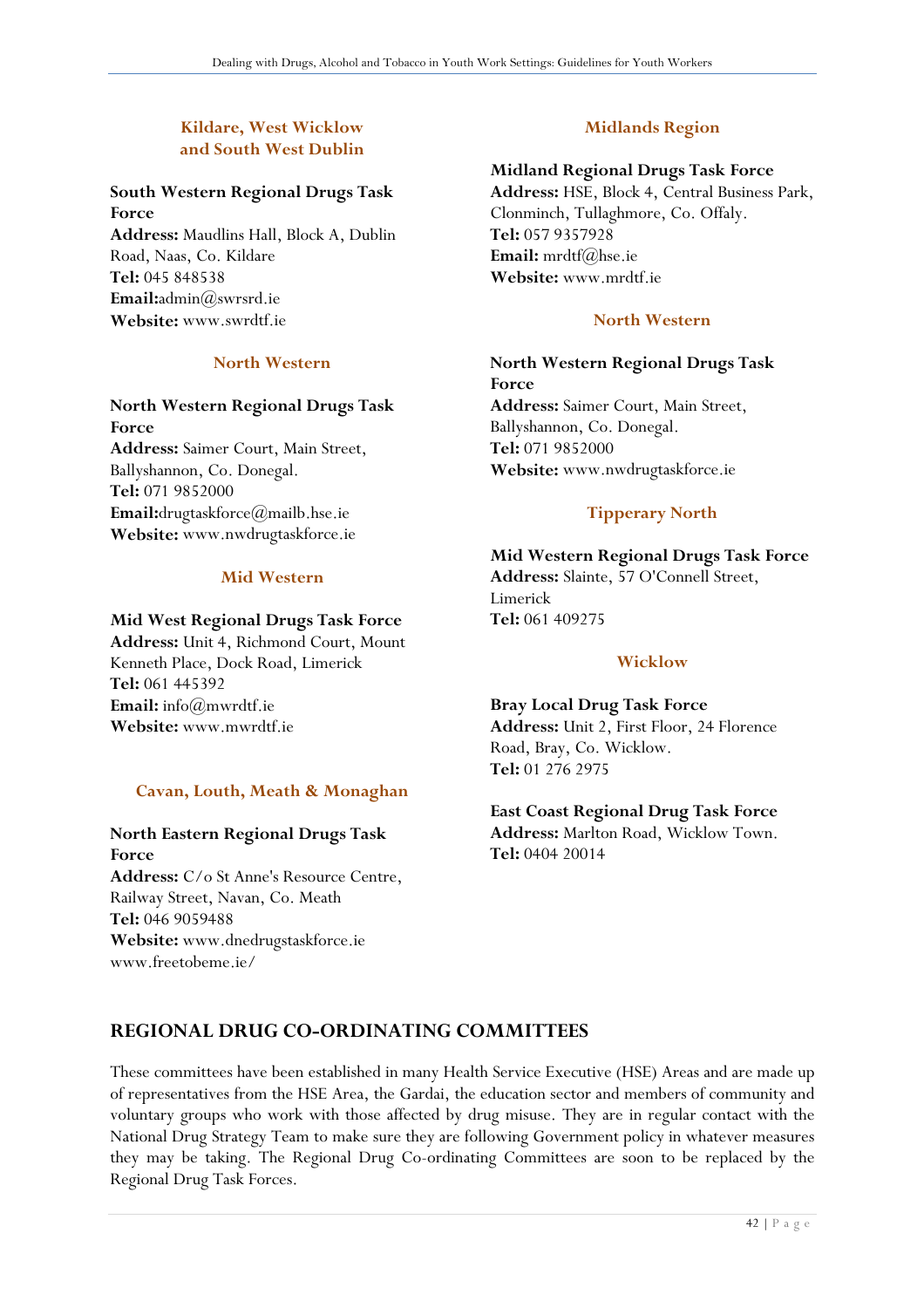# **YOUNG PEOPLE'S FACILITIES AND SERVICES FUND (YPFSF)**

The YPFSF assists in the development of youth facilities (including sport and recreational facilities) and services in disadvantaged areas where a significant drug problem exists or has the potential to develop. It aims to attract "at risk" young people (10-21 year olds) into these facilities and activities and divert them away from the dangers of substance misuse.

Responsibility for the Young Peoples Facilities and Services Fund has transferred to the Office of the Minister for Children & Youth Affairs since 1st January 2009. Contact details are as follows:

*Children's Services Development & International Unit, Room 132, Office of the Minister for Children & Youth Affairs, Hawkins House, Dublin 2. Tel: 01 6743249* 

# **THE NATIONAL DRUGS STRATEGY TEAM**

The National Drugs Strategy Team (NDST) is responsible for the monitoring and overall management of the local drugs task forces. It acts as a liaison between these task forces and the Government and makes policy recommendations to the Inter-Departmental Group on the National Drugs Strategy based on the observations and experiences of those working on the task forces. The NDST also reviews the need for local drugs task forces in areas particularly affected by drug abuse, e.g., areas badly affected by heroin use. As well as overseeing the operation of the local task forces, the NDST is responsible for the establishment of Regional Drugs Task Forces. When this happens, the NDST will have to evaluate any action plans drawn up by a regional task force (as it currently does with all local task forces) and make funding recommendations to the Inter-Departmental Group. The NDST must be kept aware of any initiatives or programmes that may be set up to tackle the drugs issue and that would affect the areas covered by the both the local and regional drugs task forces. The NDST is made up of representatives from Government departments and agencies working in the drugs area and members from both the voluntary and the community sectors.

The Terms of Reference of the NDST, as set out in the National Drugs Strategy 2001-2008 included:

- ¾ Ensuring effective co-ordination between official from Government Departments and State Agencies represented on the Team and members of the community and voluntary sectors in delivering local and regional task force plans
- ¾ Reviewing on an ongoing basis the need for LDTFs in disadvantaged urban areas, particularly having regard to evidence of localised heroin misuse
- ¾ Identifying and considering policy issues and ensuring that policy is informed by the work of and lessons of the LDTFs and the proposed Regional Drugs Task Forces (RDTF), through joint meetings with the Interdepartmental Group on Drugs (IDG)
- ¾ Overseeing the establishment of the RDTFs
- ¾ Drawing up guidelines for the operation of Local and Regional Drugs Task Forces and overseeing their work
- ¾ Evaluating Local and Regional Drugs Task Forces Action Plans, when submitted and making recommendations to the IDG regarding the allocation of funding to support implementation
- ¾ Ensuring that monies allocated by the Department of Community, Rural and Gaeltacht Affairs to projects overseen by the NDST are properly accounted for
- ¾ Preparing annual report and presenting to the Dept. of Community, Rural and Gaeltacht Affairs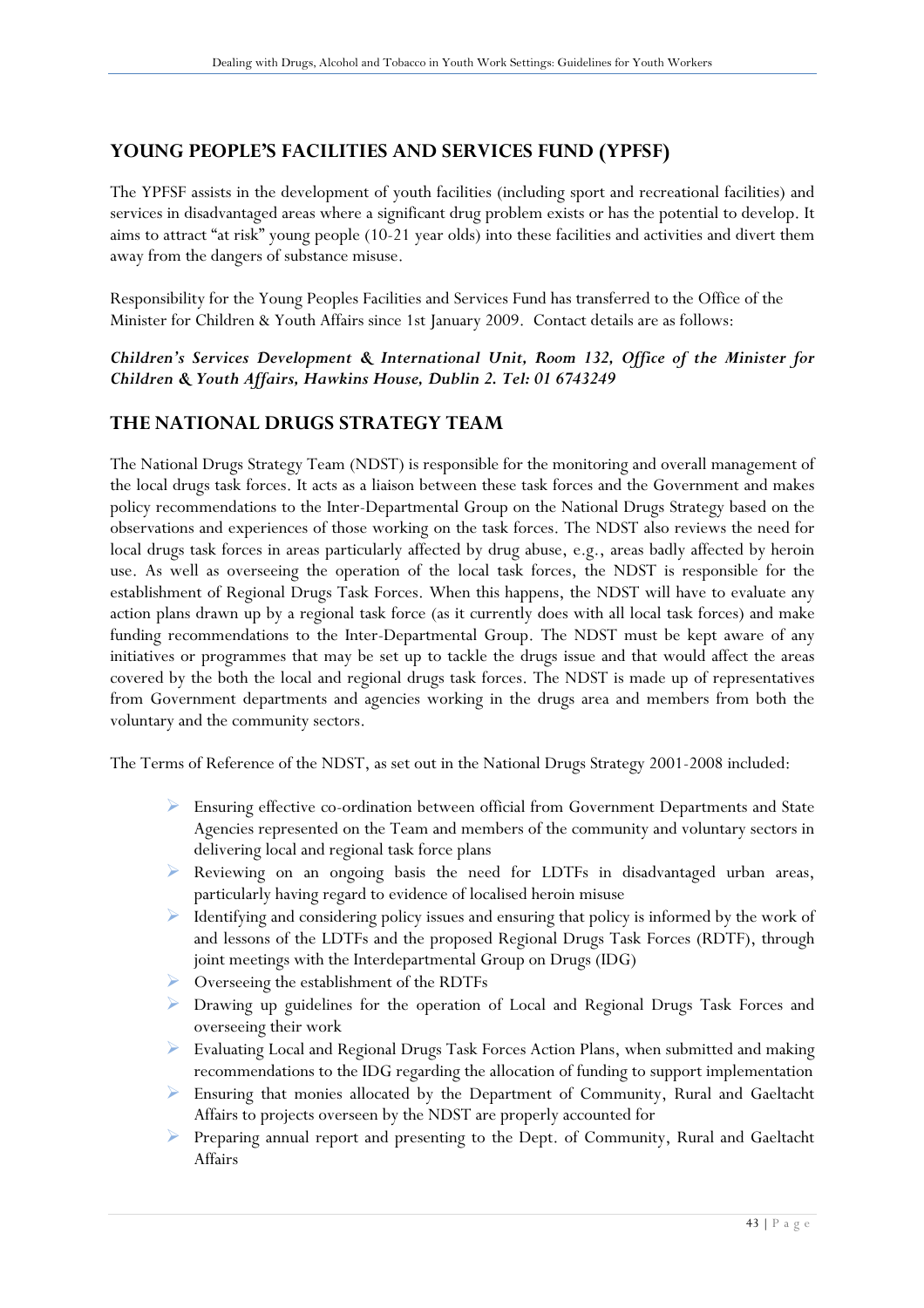- $\triangleright$  To meet regularly with the co-ordinator of the National Alcohol Policy and, similarly, a member of the Team should be represented on the body charged with co-ordination of the **Policy**
- ¾ To continue to be represented on the Young People Facilities and Services Fund (YPFSF) National Assessment Committee and to ensure that the LDTFs continue to be represented on the Development Groups for the Fund
- The NDST to be kept informed by Departments and Agencies of any initiatives being taken, which will affect Task Force areas. In addition, membership of the NDST and of the Local and Regional Drugs Task Forces to be acknowledged and written into the business plans/work programmes of all relevant Departments and Agencies
- ¾ To consider funding on a pilot basis training initiatives to strengthen effective community representation and participation in Regional and Local Drugs Task Forces
- ¾ To examine and advise the IDG on the feasibility of introducing a standards and accreditation framework for all individuals, groups and agencies engaged in drugs work. Such a framework should address issues such as standards, training, qualifications etc.
- ¾ To continue to identify best practice models arising from the work of the LDTFs and the proposed RDTFs and disseminate them widely

# **With effect from 1 May 2009, the NDST no longer exists. The functions of the NDST have been absorbed into the Drugs Office on an interim basis:**

# *Drugs Office, 1st Floor, Department of Community, Rural & Gaeltacht Affairs, 43/49 Mespil Road, Dublin 4. Tel: 01 - 6473244*

# **NATIONAL ADVISORY COMMITTEE ON DRUGS**

The National Advisory Committee on Drugs (NACD) was set up in 2000 to advise the Government on the most effective ways of handling the drug use situation in Ireland based on an analysis of the available information and research. The committee is made up of representatives from Government departments, community and voluntary groups who work with those affected by drug misuse and people from academic or research backgrounds. To date, the NACD has produced an official report called "Drug Use Prevention: an overview of research", which analyses drug misuse in Ireland and makes recommendations to the Government about how it should respond. The Committee also manages a three-year programme that aims to fill in the gaps in our knowledge about drug misuse in this country. The programme involves developing an inventory of existing information and research on drug misuse and improving the co-ordination of research and information-gathering. It also involves gathering information on drug use in Ireland, analysing the effectiveness of current prevention and treatment methods and trying to establish the human cost of drug abuse in Ireland.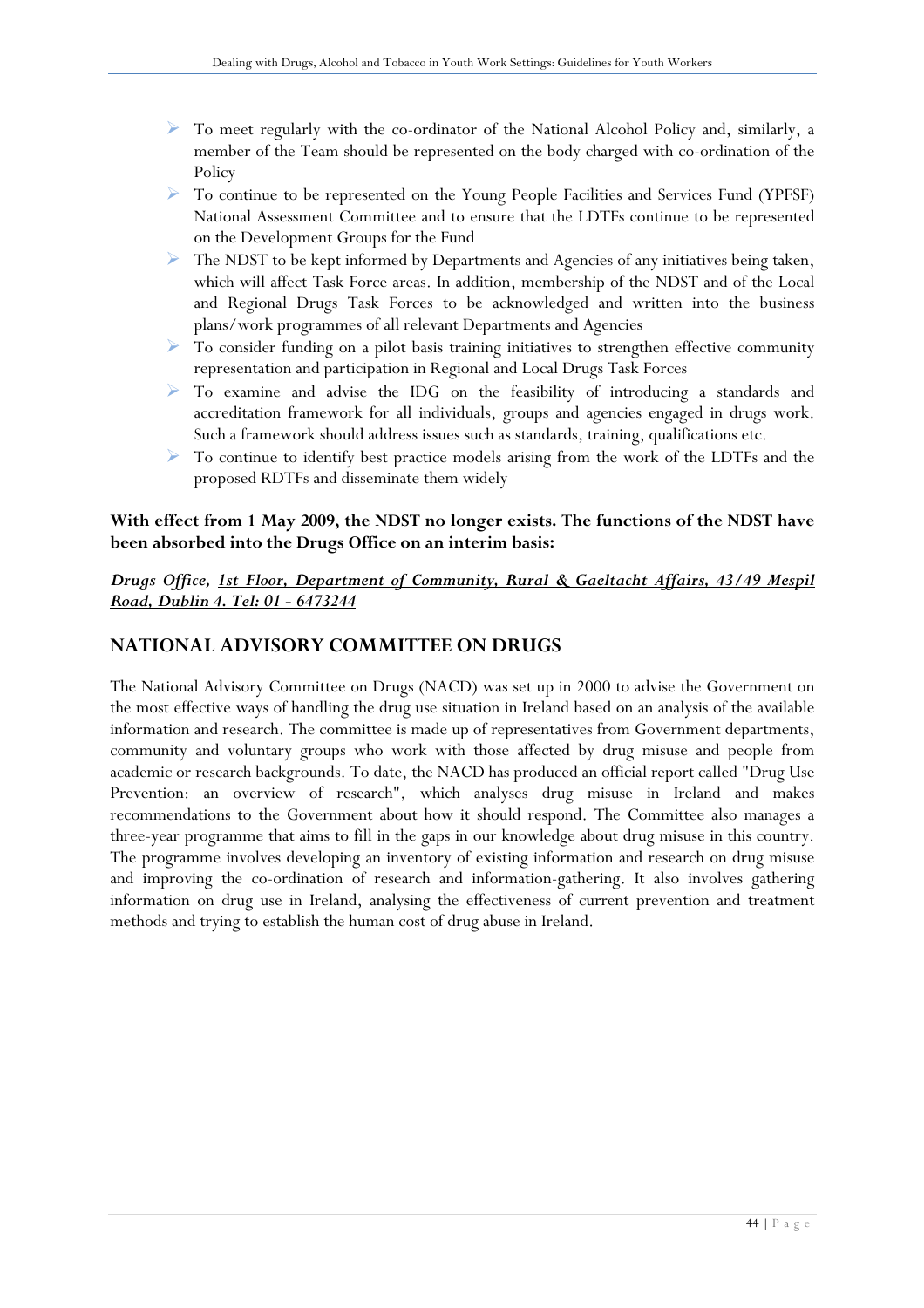## **Functions of the National Advisory Committee on Drugs**

- $\triangleright$  Based on the Committee's analysis and interpretation of research findings and information available to it, to advise the Cabinet Committee on Social Inclusion and through it, the Government, in relation to the prevalence, prevention, treatment and consequences of problem drug use in Ireland,
- ¾ To review current information sets and research capacity in relation to the prevalence, prevention, treatment and consequences of problem drug use in Ireland and to make recommendations, as appropriate, on how deficits should be addressed including how to maximise the use of information available from the community and voluntary sector;
- ¾ To oversee the delivery of a three year prioritised programme of research and evaluation as recommended by the Interim Advisory Committee to meet the gaps and priority needs identified by:
- ¾ Using the capacity of relevant agencies engaged in information gathering and research, both statutory and non-statutory to deliver on elements of the programme; liasing with these agencies with a view to maximising the resources allocated to delivering the programme and avoiding duplication;
- ¾ Co-ordinating and advising on research projects in the light of the prioritised programme; commissioning research projects, which cannot be met through existing capacity.
- ¾ To commission additional research at the request of the Government into drug issues of relevance to policy;
- ¾ To work closely with the Health Research Board (HRB) on the establishment of a national information/research database (in relation to the prevalence, prevention, treatment and consequences of problem drug use) which is easily accessible; and
- ¾ To advise relevant Agencies with a remit to promote greater public awareness of the issues arising in relation to problem drug use and to promote and encourage debate through the dissemination of its research findings.

Contact Details: *National Advisory Committee on Drugs, 3rd Floor, Shelbourne House, Shelbourne Road, Dublin 4. Tel: 01 6670760*

# **THE INTER-DEPARTMENTAL GROUP ON THE NATIONAL DRUGS STRATEGY**

The Inter-Departmental Group on the National Drugs Strategy is involved in monitoring the implementation of the National Drugs Strategy. It does this in conjunction with the National Drugs Strategy Team. The two groups are also responsible for reviewing the Government's policy on drugs and making recommendations to the Cabinet Committee on Social Inclusion. The Inter-Departmental Group on the National Drugs Strategy is made up of representatives from relevant Government departments.

The Inter-Departmental Group keeps the Committee regularly briefed on the implementation of the National Drugs Strategy. The meetings provide an opportunity to review trends in drug misuse and also in the treatment and prevention of drug misuse. The Committee also assesses the progress of the various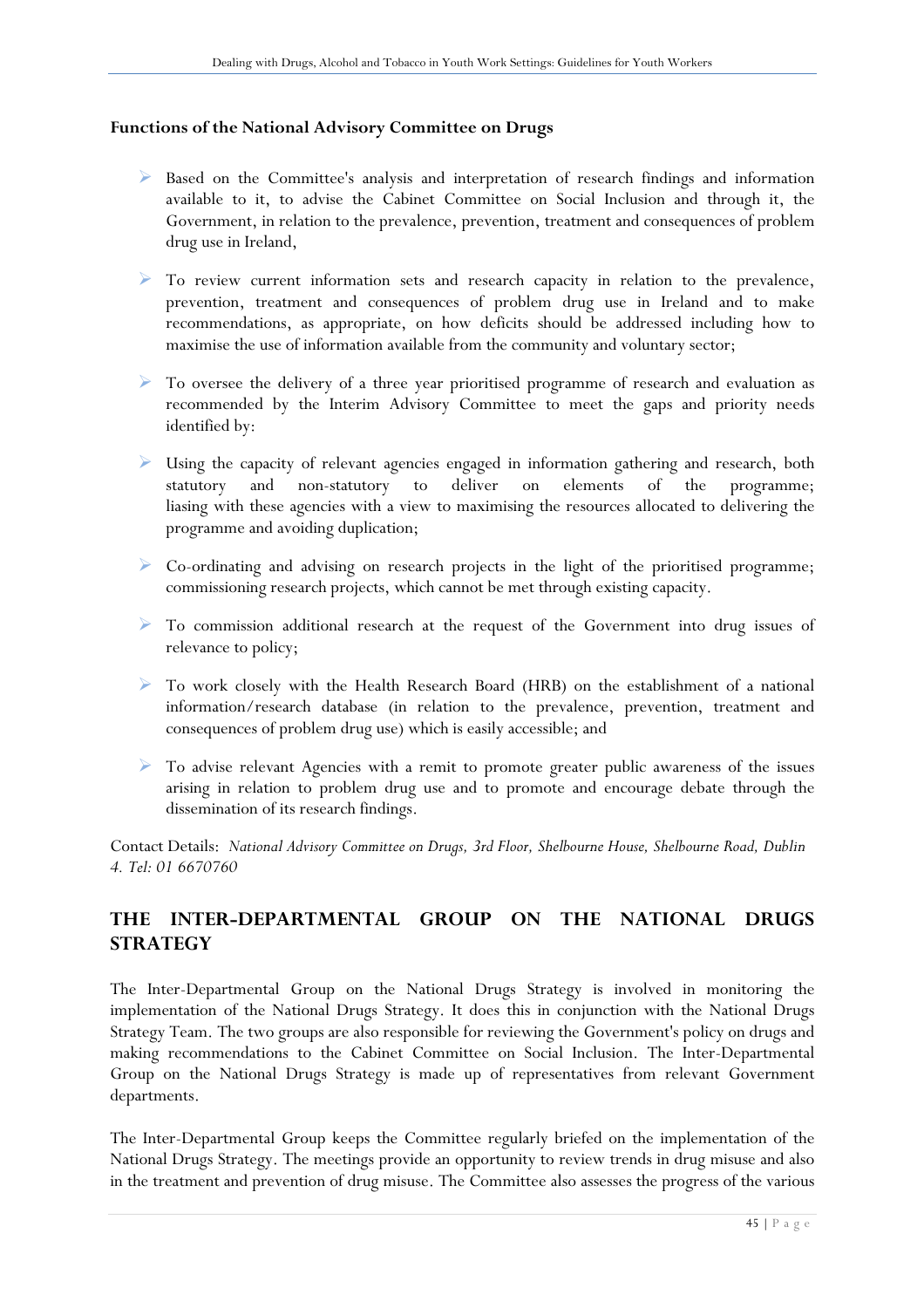strategies and programmes that have been put in place at national and local level to combat the drug problem. If there are policy and organisational issues that prevent a swift response to the drugs problem, the Committee will try to resolve them as quickly and effectively as possible.

# **PREVENTION OF DRUG USE (INCLUDING EDUCATION AND AWARENESS)**

By raising awareness of the dangers of drug misuse and educating people as to its possible effects, the Government hopes to reduce the demand for drugs in Ireland. There are a number of Government departments involved in these preventative measures. The Health Promotion Unit of the Department of Health and Children advises local Health Service Executive (HSE) Areas on drug abuse prevention policies and provides funding for these policies. The Department of Education and Science is heavily involved in running awareness and education programmes in schools throughout the country to communicate the dangers of drug misuse to children and young people. The Gardai and the Local Drugs Task Forces are also involved in raising awareness of the drug problem though their education programmes for schools and communities.

# **DRUG TREATMENT (INCLUDING REHABILITATION AND RISK REDUCTION)**

Drug treatment and rehabilitation services are primarily operated by the Health Service Executive (HSE) Areas under the guidance of the Department of Health and Children. These treatments include addiction counselling, detoxification programmes and methadone treatment programmes. Because of the serious nature of the drug problem in prisons, the prison services are also heavily involved in treatment and rehabilitation of drug abusers. Their aim is to provide the same standard of care for drug abusers in a prison setting that is available from the HSE Areas in the community. **FAS** operates a number of programmes aimed at helping reformed drug users get back into the workforce and the Voluntary Drugs Treatment Network offers a forum for community and voluntary drug groups to share information and co-ordinate their services.

# **DRUG TREATMENT COURT**

In 2001 a Drug Treatment Court was set up in north Dublin to deal specifically with drug-related crime. It was originally set up on a pilot basis, but is now permanent. In February 2006 the Courts Service announced that the Drugs Treatment Court is to be put on a permanent footing and plans for it to be extended on a staged basis across Dublin city, but this has not yet happened.

The court uses a multi-disciplinary approach to help those before it to tackle drug addiction as the cause of their criminal behaviour. The team consists of a Judge, Probation and Welfare Officer, an addiction nurse, a Garda liaison officer, an education/ training representative and access to other professional as needed.

# **RESEARCH**

The National Advisory Committee on Drugs (NACD) is responsible for analysing all available research and drugs information and advising the government on drugs policy issues based on their findings. The Government will also use information provided by the Drug Misuse Research Division of the Health Research Board. This unit is responsible for operating the National Drug Treatment Reporting System, the main source of drug use information in Ireland.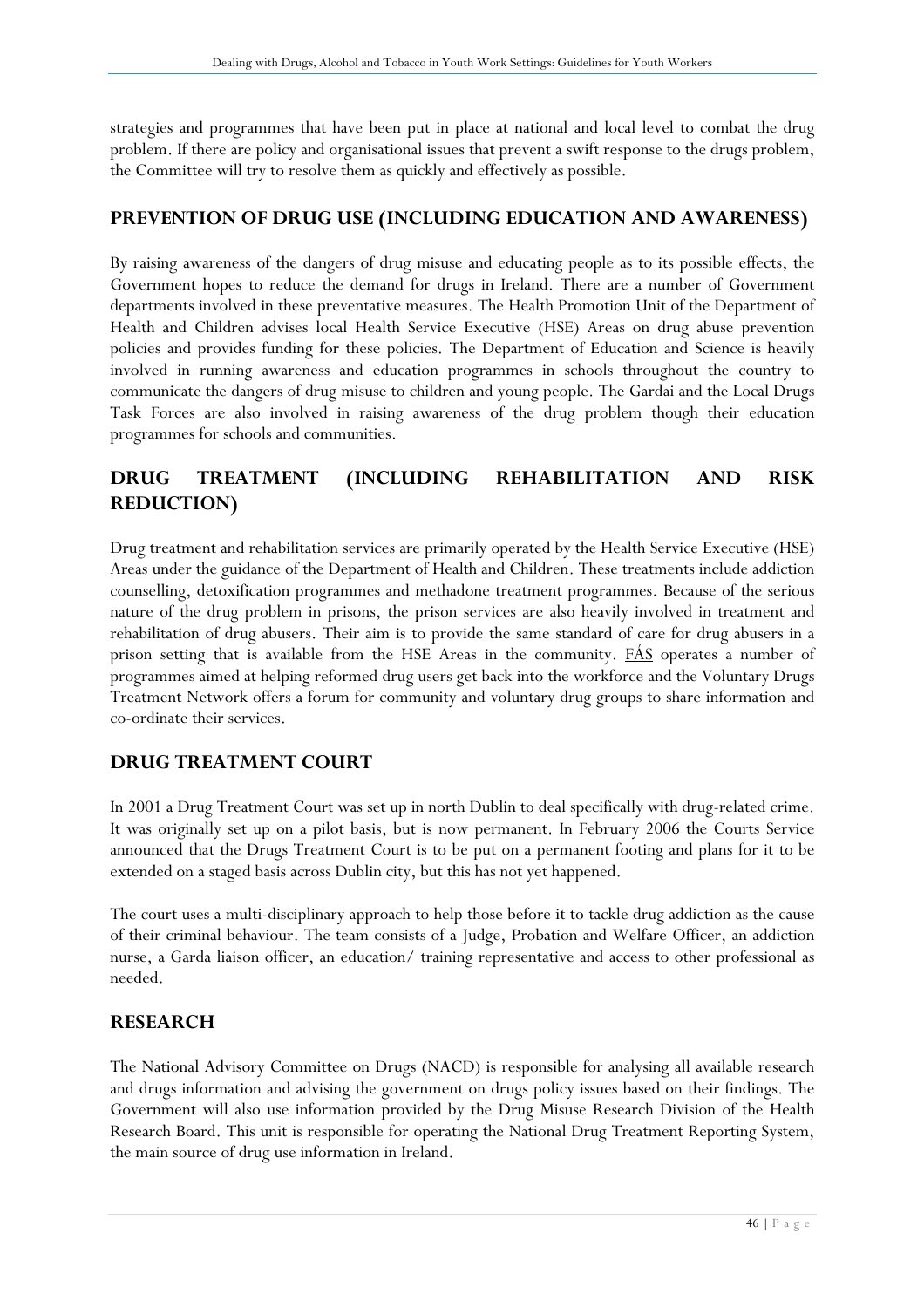# **DIAL TO STOP DRUG DEALING**

One of the biggest barriers to dealing effectively with drug dealers big and small is the use of intimidation to prevent people from reporting this most serious crime. The initiative, which has been successfully piloted for 2 years in Blanchardstown was rolled out to other areas of Dublin from 30th September 2008.

Dial to Stop Drug Dealing is an initiative to tackle drug dealing in local communities around Ireland. It provides a safe, confidential and completely anonymous way for individuals to pass on information on drug dealing in their local community. The individual is never asked for their name, their address or any other information which might identify them. They can rest assured that the person answering their call will not know them and will not recognise their voice. The information gathered is passed on directly to An Garda Síochána. The initiative will be rolled out in a number of local and regional drug task force areas in three phases: Phase One areas will include Tallaght, Blanchardstown, Co Kildare (Celbridge, Naas, Athy and Newbridge), Dublin North East area (including Coolock, Donaghmede, Kilbarrack, Clarehall, Clonshaugh and Howth) and Dublin's North Inner City. The Freephone number is 1800 220 220.

Phases Two and Three will see the initiative rolled across the country, and participating areas will be announced towards the end of the year.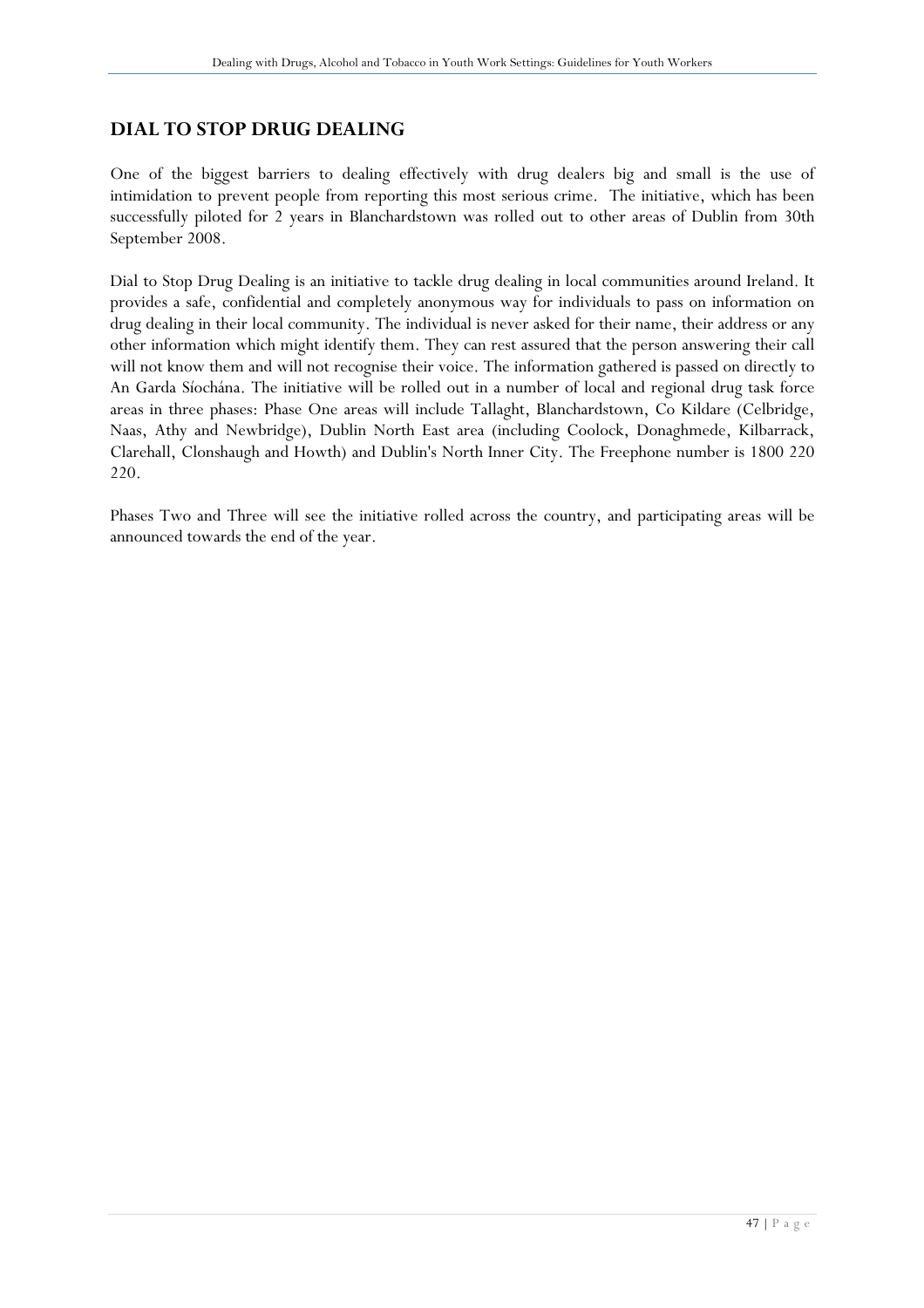# **Appendix 2: Other Government Measures to Combat Drug Problems**

A number of measures and new legislation have been introduced by the Government to respond to the criminal aspects of the drug problem i.e. drug trafficking, supply & dealing, and proceeds accrued from drug related crime and to increase the power of the statutory agencies in the form of the Gardai and the Courts to respond more effectively to the problem. These measures/new legislation are outlined below.

# *The Proceeds of Crime Act, 1996*

This act will provide a mechanism for the freezing and forfeiture of the proceeds of crime. This will allow the State to deprive criminals of the benefits of their criminal activities. Between 15 October, 1996 and 31 January, 1997, property consisting of a number of dwelling houses, a number of motor vehicles and cash in the order of £190,000 (punts at the time) were made the subjects of orders under the Act.

# *The Criminal Justice (Drug Trafficking) Act, 1996*

This act will provide for detention of up to 7 days for drug trafficking offences and allows inferences to be drawn by a Court from the failure of an accused to mention particular facts when being questioned by a Garda. The Act also provides for Garda Superintendents to issue a search warrant in drug trafficking cases.

# *The Disclosure of Certain Information for Taxation and Other Purposes Act, 1996*

This act will provide for a more effective exchange of information between the Gardai' and the Revenue Commissioners.

# *The Housing (Miscellaneous Provisions) Bill, 1996*

This act which deals, among other things, with the problems arising from drug pushing and related activity in local authority housing estates.

# *Non-Fatal Offences Against the Person Act, 1997*

This Act reforms the law dealing with non-fatal offences against the person in the light of the recent Law Reform Commission Report (Non-Fatal Offences Against the Person). The Act repeals and replaces the 1861 legislation. In addition, it provides for new offences to deal with criminal conduct involving syringes and stalking.

# *Licensing (Combating Drug Abuse) Act, 1997*

The Act deals with drug abuse in dancehalls, discos, pubs and other entertainment venues. It will give additional powers to the Garda Siochana to prevent unlicensed dances, such as raves where it is suspected there will be drug dealing and use. Owners of premises where drug use and dealing is known to be taking place will be given a *'yellow card'* by the Gardai and be given the opportunity to stamp out any drug dealing taking place on their premises.

# *Criminal Justice Act 1994 - Orders/Regulations under the Act*

The Minister for Justice signed a Commencement Order in March 1995 implementing anti-money laundering provisions of the Criminal Justice Act 1994. The Regulations under the Criminal Justice Act 1994 dealing with the seizure of imports or exports of cash associated with drug trafficking have been made by the Minister for Justice following approval by both Houses of the Oireachtas. *(Department of Justice, May, 1997).*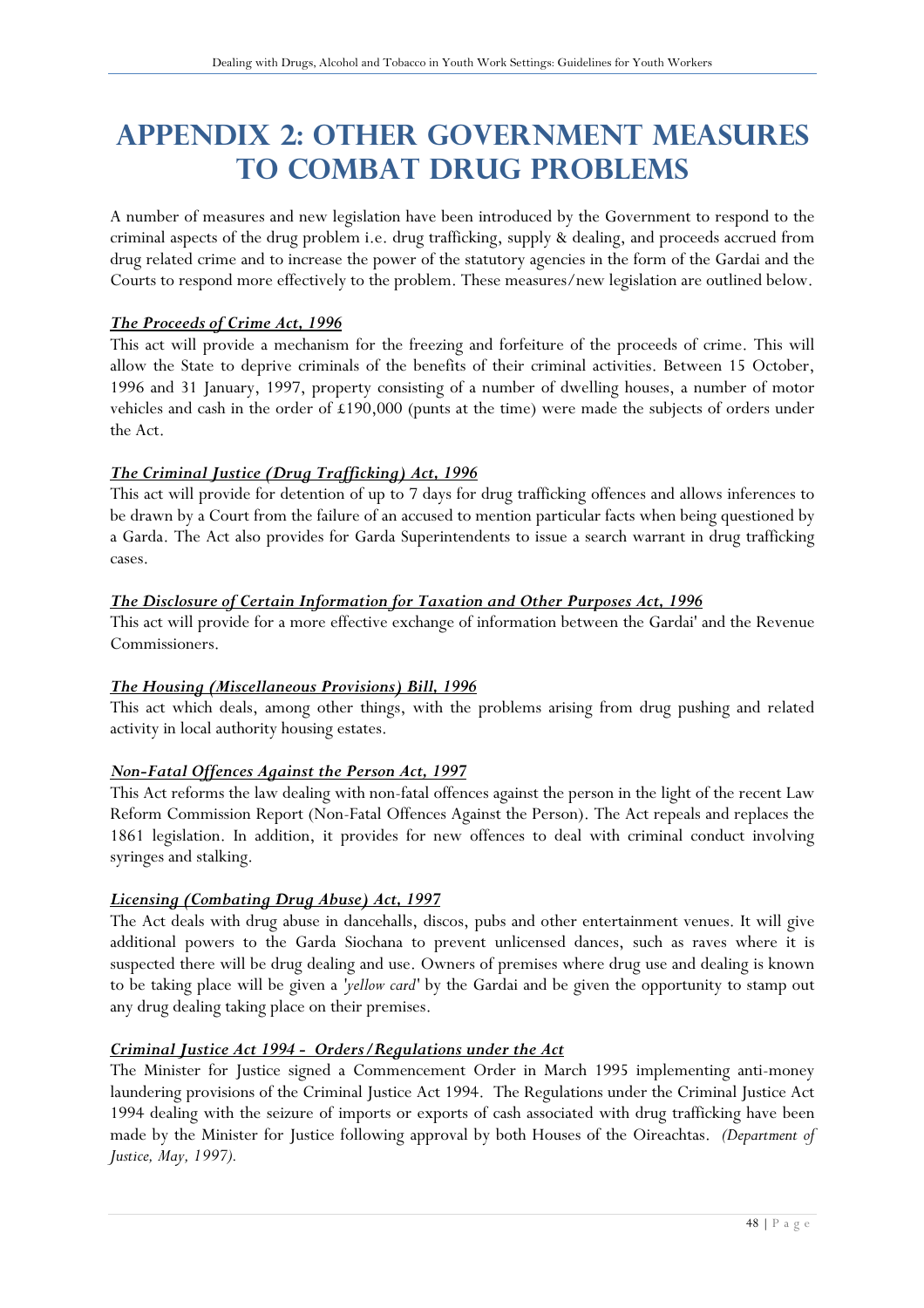#### *Child Care Act, 1991*

Section 74 of this act prohibits the sale of solvents, glues, aerosols etc. to anyone under the age of 18, if there is reasonable cause to suspect that the young person concerned may use the produced to cause intoxication.

## **Criminal Assets Bureau**

The Criminal Assets Bureau was established on a statutory basis in October, 1996 under the Criminal Assets Bureau Act, 1996 to target suspect assets. A Garda Chief Superintendent has been appointed as Chief Bureau Officer. This new body, which has personnel drawn from the Gardai, the Revenue Commissioners and the Department of Social Welfare, will ensure closer and more concerted cooperation between State agencies in dealing with organised crime. The Bureau is already proving itself to be an extremely effective Unit. The objectives of the Bureau are:

- ¾ The identification of the assets, wherever situated, of persons which derive or are suspected to derive directly or indirectly, from criminal activity
- ¾ The taking of appropriate action under the law to deprive or to deny those persons of the assets or the benefit of such assets, in whole or in part, as may be appropriate, and
- $\triangleright$  The pursuit of any investigation or the doing of any other preparatory work in relation to any proceedings arising from the objectives mentioned above.

# **The Garda Bureau of Fraud Investigation**

The Garda Bureau of Fraud Investigation was established in April, *1995* in line with the recommendations of the Government Advisory Committee on Fraud. The Bureau's role is to lead the investigation of fraud on a national basis. The Garda staff at the Bureau concentrate on the more complex cases of fraud reported to An Garda Siochana while the less serious cases are investigated by Gardai at local level. In 1995, a total of 1,162 fraud offences were reported to the Bureau; the total amount at risk on the basis of these complaints was  $\pounds 37.7m$  (punts at the time). The objectives of the Bureau are:

(1) To investigate serious cases of commercial fraud, cheque and credit card fraud, computer fraud, money laundering offences and counterfeit currency.

(2) To collate information and intelligence and act as a resource centre on fraud related matter.

(3) To play a pro-active role in the prevention and detection of fraud.

# **Operation Dochas**

*"Operation Dochas"* came into operation in October, 1996. This particular strategy operates in all Dublin districts and involves the deployment of in excess of 500 uniformed and plain-clothes Gardai. Uniformed Gardai adopt a high profile through both foot patrols and mobile patrols and are working with local communities, both community leaders and individual families. Backup is provided by specialist mobile units and other units. This operation has already resulted in an increase in the quantity of drugs seized and in arrests made.

#### **EU and International Developments**

#### **European Union**

- ¾ Joint Action was agreed in relation to curbing trafficking on European routes, which provides for participation of the Member States in the strategic operation planned by the World Customs Organisation to combat drug smuggling on the Balkan routes.
- ¾ Joint Action was agreed on the Chemical Profiling of Drugs which provides for improved information and intelligence for law enforcement purposes on the sources and routes of illicit drug trafficking through the exchange of information between Forensic Laboratories, through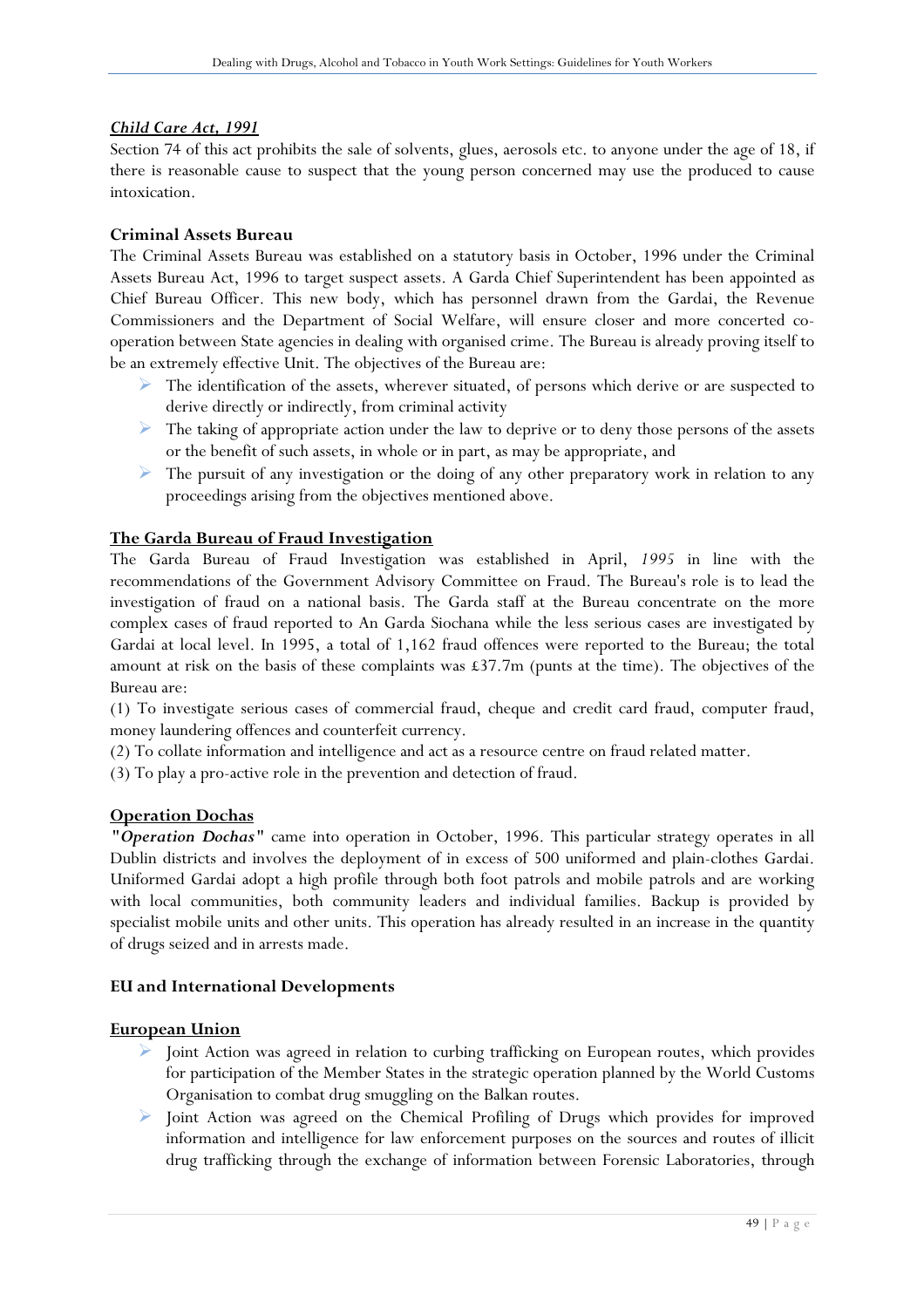the Europol Drugs Unit (EDU) on the chemical profiling of drugs seized including cocaine, heroin, LSD, amphetamines and their ecstasy type derivatives.

- ¾ A Council Resolution was promoted to provide for measures to combat and dismantle illicit cultivation of drugs within the EU.
- $\triangleright$  Ministerial agreement to the ratification by all Member States of Europol Convention by end of 1997.

# **International Co-operation**

On 4 July 1996 the Minister for Justice obtained the approval of the Dail for the terms of the following three important international conventions on criminal law:

- ¾ The European Convention on Mutual Assistance in Criminal Matters and the Additional Protocol to the Convention was ratified by Ireland on 28 November 1996;
- ¾ The United Nations Convention against Illicit Traffic in Narcotic Drugs and Psychotropic Substances - this UN Convention was ratified by Ireland on 3 September, 1996; and
- ¾ The Council of Europe Convention on Laundering, Search, Seizure and Confiscation of the Proceeds from Crime was ratified by Ireland on 28 November 1996.

## **Other Measures**

- $\triangleright$  The setting up of the National Drugs Unit in July 1995 under the control of a Deputy Commissioner
- ¾ The opening of a secure drugs free unit in the Training Unit in the Mountjoy Prison complex in 1996.
- ¾ The opening of a new drug treatment centre in Mountjoy Prison on 3 July 1996.
- ¾ The completion of a *Memorandum of Understanding* between the Garda Siochana and Customs and Excise Service, signed by the agency heads and endorsed by the Ministers for Justice and Finance
- ¾ The signing of a Memorandum of Understanding between the Garda Commissioner and the Chairman of the Revenue Commissioners governing the relationship between the Gardai' and the Customs and Excise Service in the fight against drug trafficking.
- ¾ The setting up of a Joint Task Force comprising members of the Gardai, Customs and Excise and the Naval service to counteract anti-drugs smuggling operations.
- ¾ Closer working arrangements between Gardai and Customs including enhanced liaison arrangements at local level.
- ¾ The Ministerial Task Force set up on 9 July, 1996, which reviewed the present situation in relation to demand reduction and in its first report recommended the establishment of a National Drugs Strategy Team to co-ordinate the State's response to the drugs problem. This National Team has now been established as a cross-Departmental team of the type envisaged by the SMI, with high level representation from the main Departments, their agencies and voluntary & community representation.
- $\triangleright$  The inter-agency and community response to the drugs problem has also been extended to the local level through the establishment of Local Drugs Task Forces in priority areas to identify local needs and co-ordinate responses at a local level. *(Tackling Crime Discussion Paper Department of Justice, 1997)*

#### **Government Strategy to Prevent Drug Misuse**

The Government Strategy to Prevent Drug Misuse was published in 1991 and was based on the recommendations of the National Co-ordinating Committee on Drug Abuse, which was established to advise the Government on general issues regarding the prevention and treatment of drug misuse. The Strategy recognised that the problem of drug misuse is a complex and difficult one to which there are no easy or instant solutions and proposed *'a multi-disciplinary approach requiring action in the areas of supply*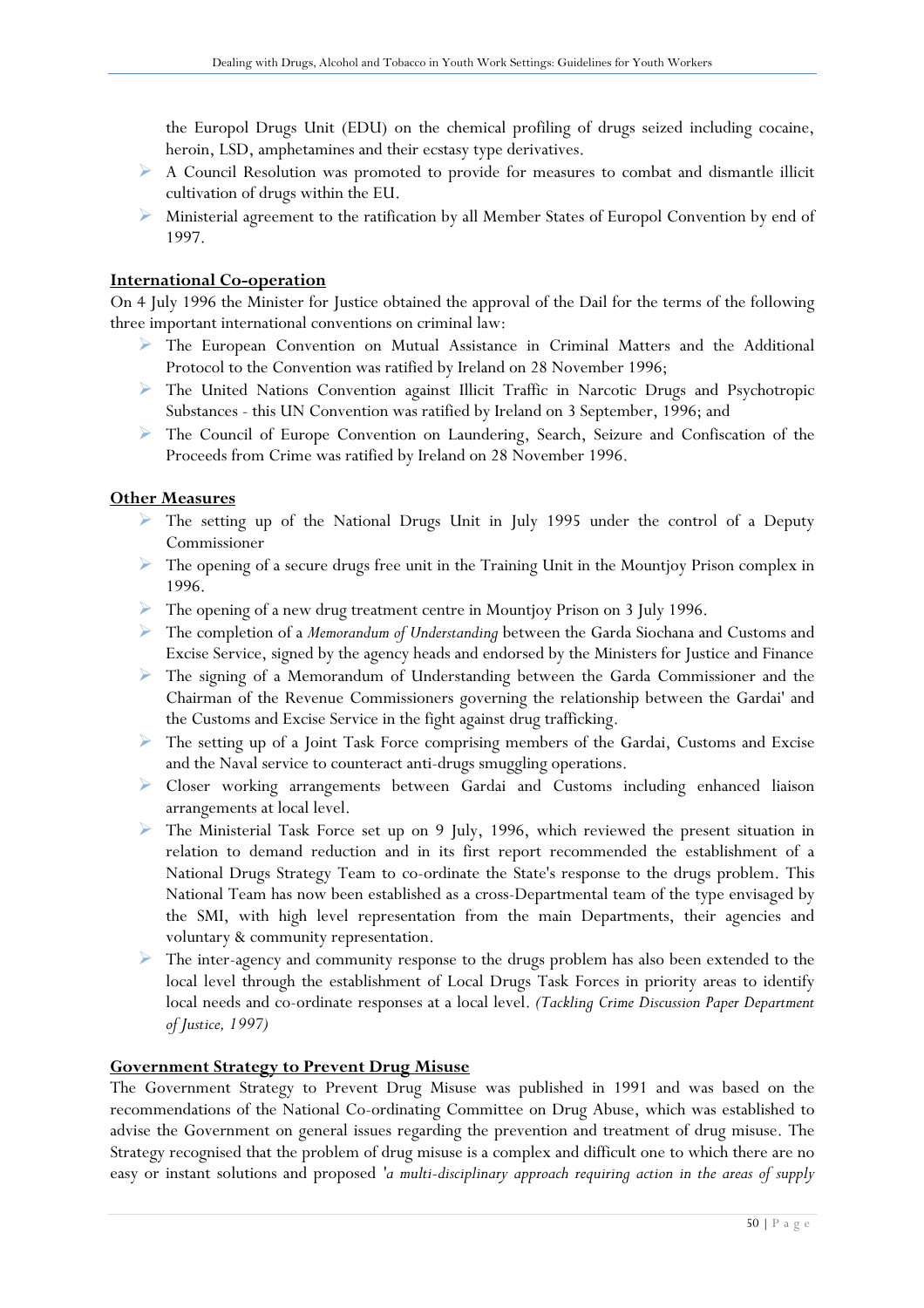*reduction, demand reduction and increased access to treatment and rehabilitation programmes, together with a comprehensive co-ordinated structure geared towards their effective implementation'.* Since 1991, the Department of Health, in co-operation with other Departments and state agencies has been implementing the recommendations contained in the Strategy.

In February, 1996 the Minister for Health Michael Noonan at the launch of new Government Demand Reduction Measures to prevent drug misuse announced a number of measures under the broad heading of Education and Prevention. This included a public media campaign launched by the Department of Health in 1996 to provide information to young people and parents on the danger of drug misuse. The Minister also announced a range of initiatives undertaken in conjunction with the Department of Education on education and health promotion in schools. The Minister also announced a number of planned initiatives aimed at responding on a community level including the following:

- ¾ Greater co-ordination of services among statutory, voluntary and community agencies at local level.
- $\triangleright$  The establishment by each health board of a contact service to provide assistance, information and advice to the public.
- ¾ Improved liaison arrangements between the prison service and community treatment services.
- $\triangleright$  The co-ordination of detoxification facilities in Dublin will be improved.
- ¾ Special attention will be given to the problems of those smoking heroin.
- ¾ Rehabilitation and support services for those misusing drugs will be further developed.

Other measures currently under consideration include: the provision of a mobile treatment unit; expanding the methadone maintenance programme; and using health centres as an adjunct to community drug centres in order to respond to the increased demand. As is evident from the above the government strategy on drug use has been focused primarily on heroin/lV drug use and existing initiatives and their expansion such as; the Methadone Maintenance Programme; Community Drug Teams; and Detoxification and Rehabilitation Centres have been developed with this in mind as were most of the measures being proposed launch by the Minister for Health highlighted above.

# **Recommendations of Ministerial Committee on Measures to Reduce the Demand for Drugs**

The Ministerial Committee was established by the Government on 9 July, 1996. It was chaired by Pat Rabbitte, T.D., Minister of State to the Government and comprising seven Ministers of State. The Committee publicly advertised for submissions and received 123 submissions in total. At the launch of the recommendations arising from the submissions received, Minister Rabbitte announced an allocation of £14m to implement the recommendations, £10m of which would be earmarked for service development in priority drugs area, £3m would go on local estate improvement and £lm for specific anti-drug projects in Health Boards outside the priority areas. He highlighted the recommendation that current drug treatment waiting lists be eliminated during 1997. In this first report, the Ministers concentrated on the heroin problem. The Report identified eleven priority areas on which many of the recommended measures are focused. The eleven areas are: parts of Ballyfermot, Ballymun, Blanchardstown, Coolock, Clondalkin, Crumlin, Finglas/Cabra, Tallaght, North and South Dublin Inner City, and North Cork City. Subsequently 13 Local Drug Task Forces were set up **(see Appendix 5)**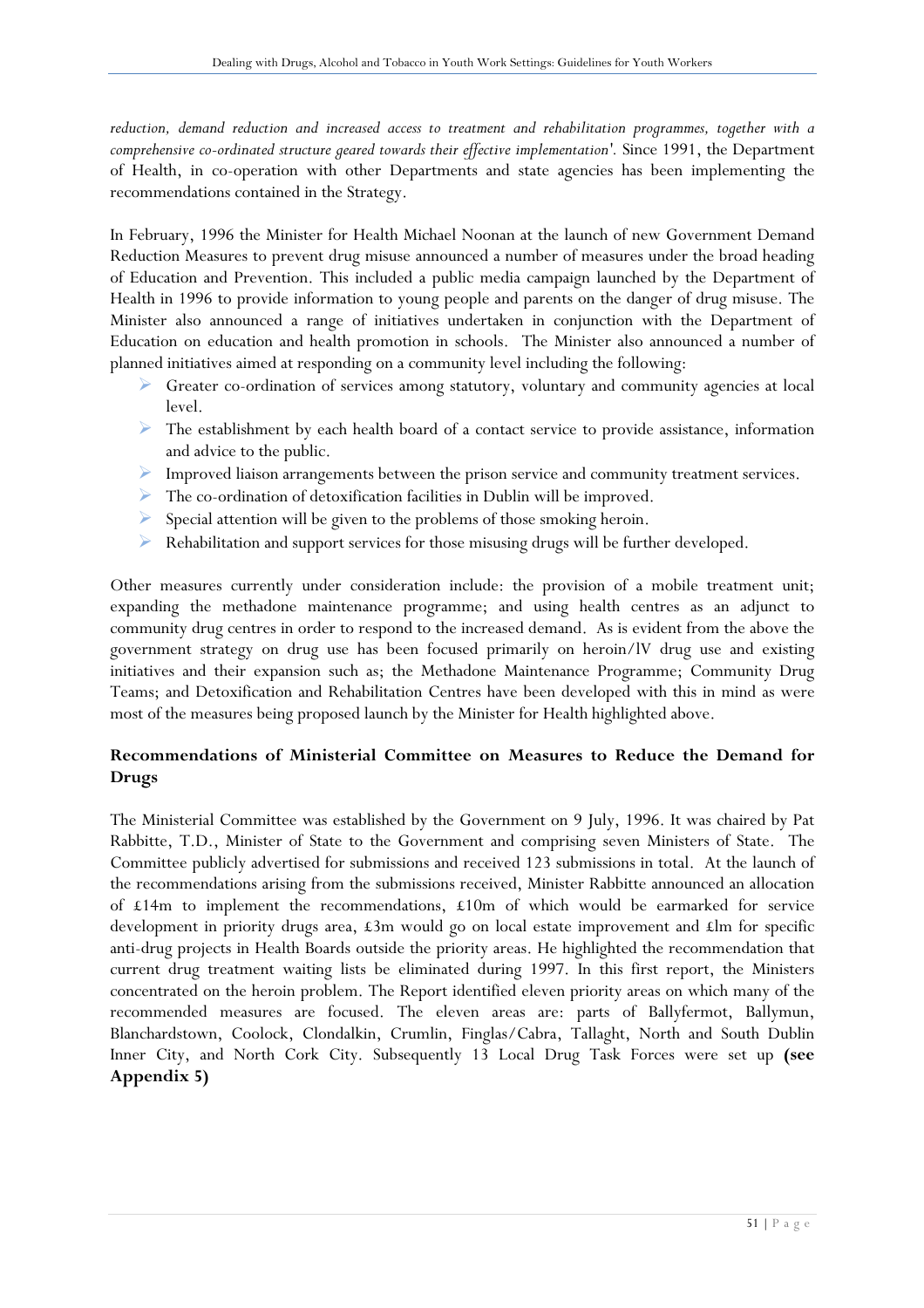The Committee recommendations, approved by Government, include:

- $\triangleright$  The establishment of a Cabinet Drugs Committee, chaired by the Taoiseach and comprising relevant Ministers, to give overall political leadership in the fight against drugs.
- ¾ The establishment of a National Drugs Strategy Team, comprising key personnel seconded from relevant Departments and agencies, as well as persons with a background in the voluntary and community sectors dealing with drugs, and mandated to implement the overall drugs strategy.
- $\triangleright$  The establishment of Local Drugs Task Forces in each of the eleven areas identified as having the most acute drugs problem and requiring priority action. The local Task Forces to comprise personnel from relevant agencies along with community representatives and a chairperson proposed by the local Partnership.
- ¾ Speedy establishment of information databases by the Health Boards, in order to establish the extent of addiction,
- ¾ Health Boards to move to eliminate drug treatment waiting lists, with the Eastern Health Board waiting list to be eliminated in 1997,
- ¾ Particular attention to be given to the needs of young drug misusers in the priority areas,
- ¾ Priority status for Community Employment (CE) applications offering integrated services for recovering addicts,
- ¾ A series of education and prevention steps, including enhanced truancy measures and an antidrug programme for all primary schools in priority areas,
- An Estate Improvement Programme (£3m in 1997-'98) for run-down urban housing estates,
- ¾ Local Authorities to develop sports and recreation activities in the priority areas, within the national sports strategy framework.

A second report for which the Task Force had also sought public submissions would concentrate on:

- ¾ The effectiveness of the current response to drugs, such as cannabis and ecstasy,
- ¾ Measures to deal with the demand for drugs in our prisons,
- ¾ The establishment of State-run rehabilitation centres, and
- ¾ The development of facilities in therapeutic communities.

The second report of the Task Force reported back in May, 1997 and the key recommendations arising from the report are summarised below.

#### **Summary of Key Recommendations**

- The establishment of a Youth Services Development Fund with contributions from the Exchequer and the corporate sector - to develop youth services in disadvantaged areas where there is a significant drugs problem.
- ¾ The preparation of development proposals by relevant bodies to meet the prioritised needs of young people in disadvantaged areas where there is a significant drugs problem;
- ¾ The according of a high priority in the allocation of the "demographic dividend" in education to the provision of staff to lead the development of the youth services in disadvantaged areas:
- ¾ The training and employment of youth leaders from disadvantaged communities under Community Employment and other social economy measures;
- $\triangleright$  The development and implementation of a substance abuse prevention programme specifically for the non-formal education (youth work) sector, to be introduced with an accredited "Training for Trainees" programme;
- ¾ The employment of a training to develop, co-ordinate and implement this education strategy throughout the Youth Service;
- ¾ The development of specialised outreach programmes to reach those not in contact with any services or organisations, i.e. those who are often most at risk;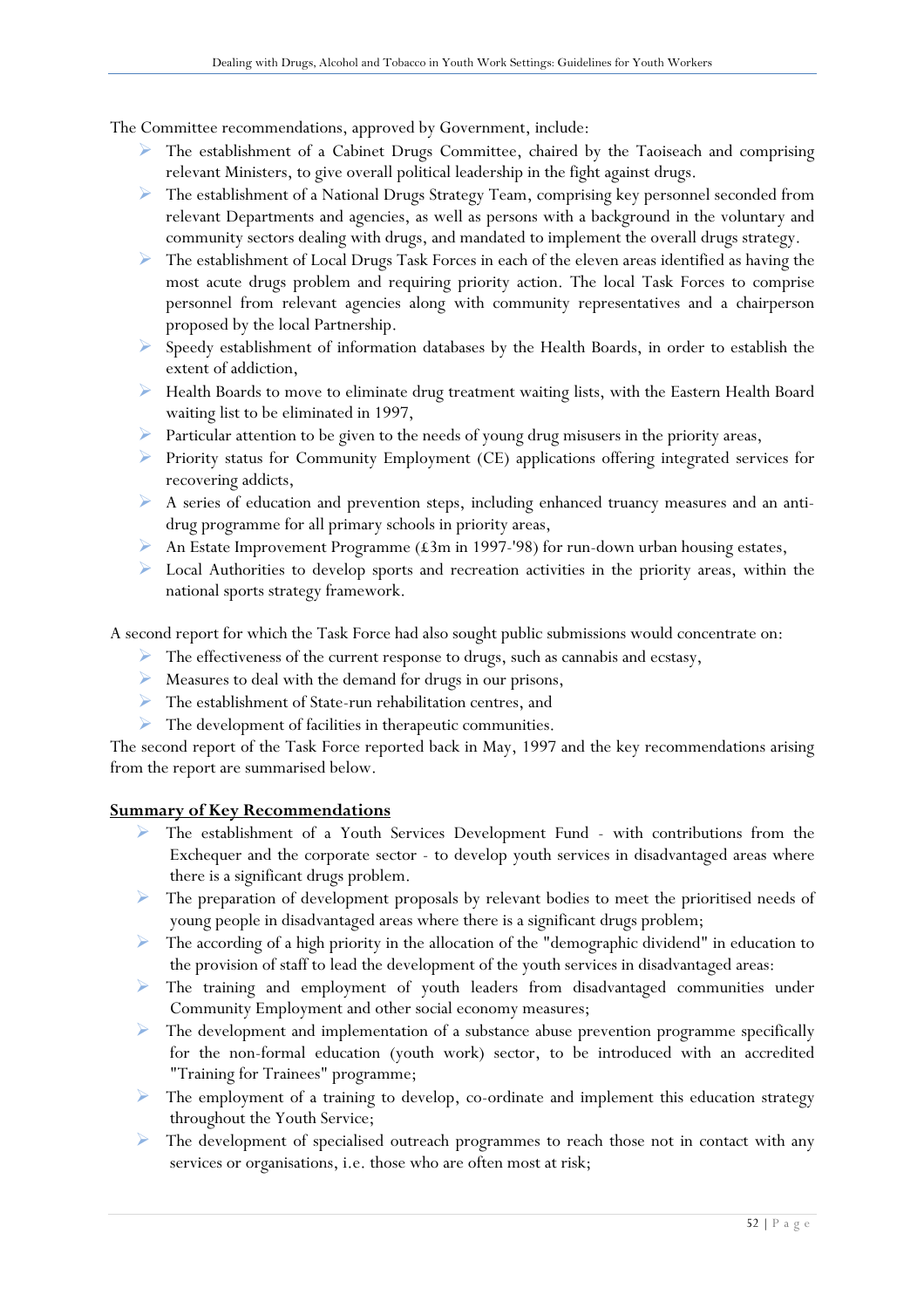- $\triangleright$  The development and implementation of information designed specifically to target young people with low literacy skills;
- ¾ The establishment of pilot projects in urban areas, where locally-appointed Sports Development Officers will work in partnership with Local Authorities, Vocational Education Committees, Health Boards, sports clubs, sports centres and community groups to attract isolated young people into sport and physical recreation;
- ¾ The establishment of Local Sports Development Forums to co-ordinate local activities and bring local clubs and groups together;
- $\triangleright$  The continued development of education/awareness initiatives, including the expansion of the programmes of substance misuse prevention/education in primary and second level schools;
- $\triangleright$  The development of information/media campaigns in relation to drugs such as ecstasy, which replicate the approach being taken in some other countries, like Britain;
- ¾ The establishment of an independent Expert Group containing international expertise to assess how treatment services inside and outside prison interact and to make recommendations for the improved co-ordination/integration of those services for drug misusers coming into contact with the criminal justice system;
- ¾ The development of properly supervised treatment programmes for "low risk" offenders who misuse drugs are convicted of petty crimes, as an alternative to prison;
- ¾ The continued development of security measures in Mountjoy to prevent the smuggling of drugs into the prison;
- ¾ The establishment of an Advisory Body to conduct research into the causes, effects, trends, etc. of drug misuse and to evaluate the effectiveness of different models of treatment.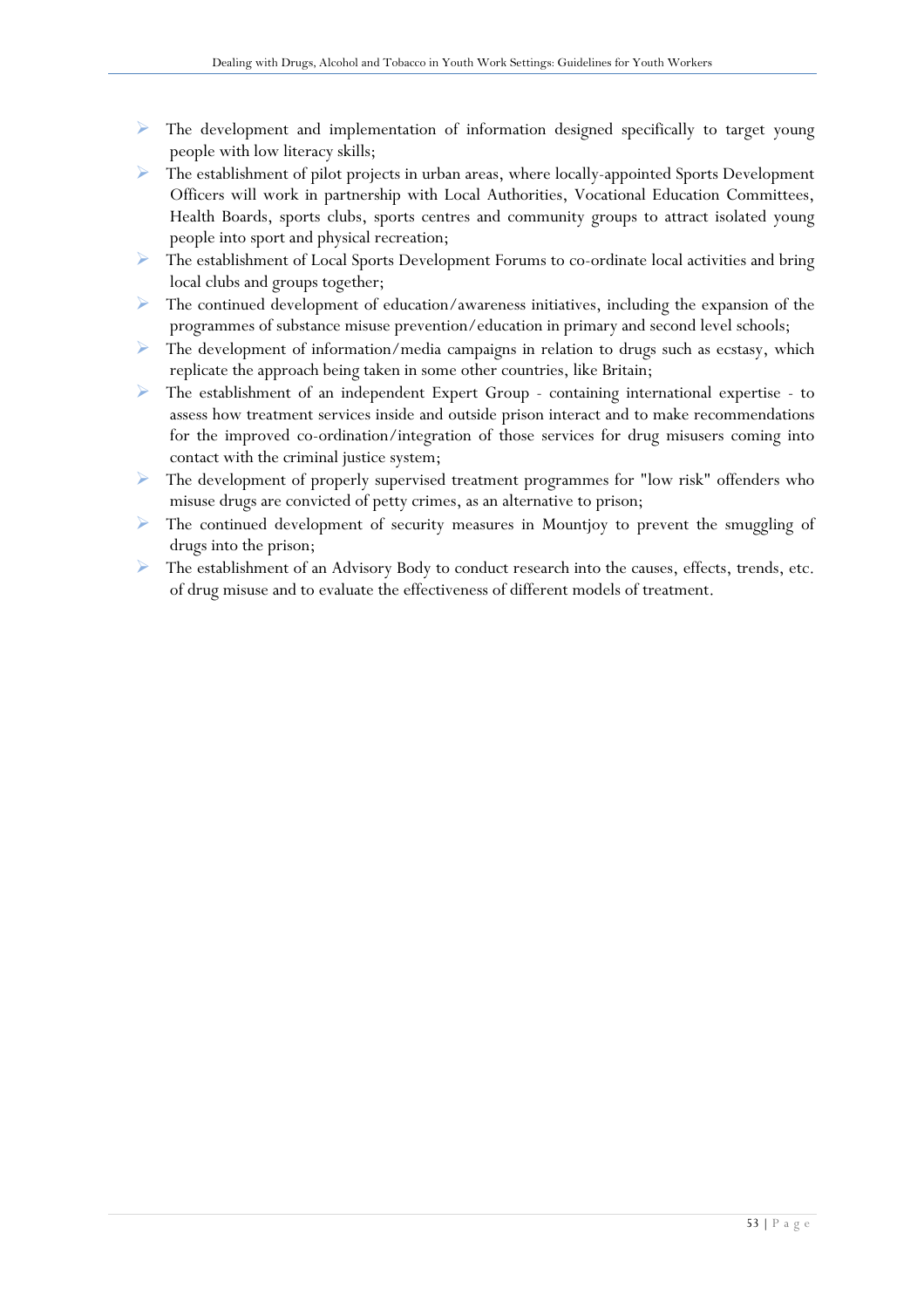# **Appendix 3: National Drug Misuse Education & Prevention Programmes**

There are a number of Government primary education and prevention programmes in place, broadly coming under the heading of National Drug Misuse Prevention Initiatives, which are outlined below.

## **On My Own Two Feet**

Programme developed by the HPU and the Psychological Service of the Department of Education with assistance from the Mater Dei Counselling Centre. It is a comprehensive drug education programme, which involves the whole school staff of participating schools. This Programme had an extremely successful two-year pilot phase and is now available to all second level schools. It has been introduced to about sixty per cent of schools and in-service training and wider dissemination are continuing. The programme consists of modules on Identity and Self Esteem; Assertive Communication; Feelings; Influences on Young People and Decision Making. It is a participative programme, the aim of which is to enable students to develop their ability to take charge of their mental health and to make informed decisions about the use of drugs in their lives.

## **Parent Education on Alcohol, Drugs and Family Communication**

This Programme has been developed by the Health Promotion Unit in conjunction with the Cork Social and Health Education Project of the Southern Health Board. This project recognises that young people and their parents must be provided with assistance to help them deal with the problems posed by both licit and illicit drugs. To this end, a course has been developed which focuses, not only on drugs themselves, but also on the skills and personal attributes that help people deal with drug situations. These skills relate to such areas as listening; communication; self-esteem; conflict resolution; discipline and similar issues.

#### *"Parenting For Prevention"* **parenting programme**

This Programme was developed by Community Awareness of Drugs - a voluntary organisation -with financial and practical assistance from the Health Promotion Unit. It aims to assist parents in exploring attitudes, beliefs and decisions about the issue of drug misuse.

#### **National Youth Health Programme**

This Programme is a partnership between the National Youth Council of Ireland, the Health Promotion Unit and the Youth Affairs Section of the Department of Education. The aim of the Programme is to develop Health Education resources and provide training in health issues specific to young people. This includes drug education and prevention. The Programme employs a Health Education Officer.

In 1995 the Programme organised a national one day seminar on Drugs Issues for the Irish Youth Service with the aim of highlighting the problem of drug misuse among young people and discussing a strategy for dealing with the problem in youth work settings. The seminar identified (i) the need for a drugs education programme specifically for the non-formal education sector (ii) the need for appropriate guidelines on dealing with drug misuse situations in youth organisations and (iii) the need for a National Trainers Forum to enable youth workers to avail of specialised training in different approaches in their work. A response to all these issues was developed by the Programme.

#### **Solvent Abuse Resource Materials**

The National Youth Health Programme developed Solvent Abuse Materials in 1992. These materials were designed for use by such people as youth leaders, instructors of Community Training Workshops. Youthreach projects as well as the formal education sector. The contents of the package are also flexible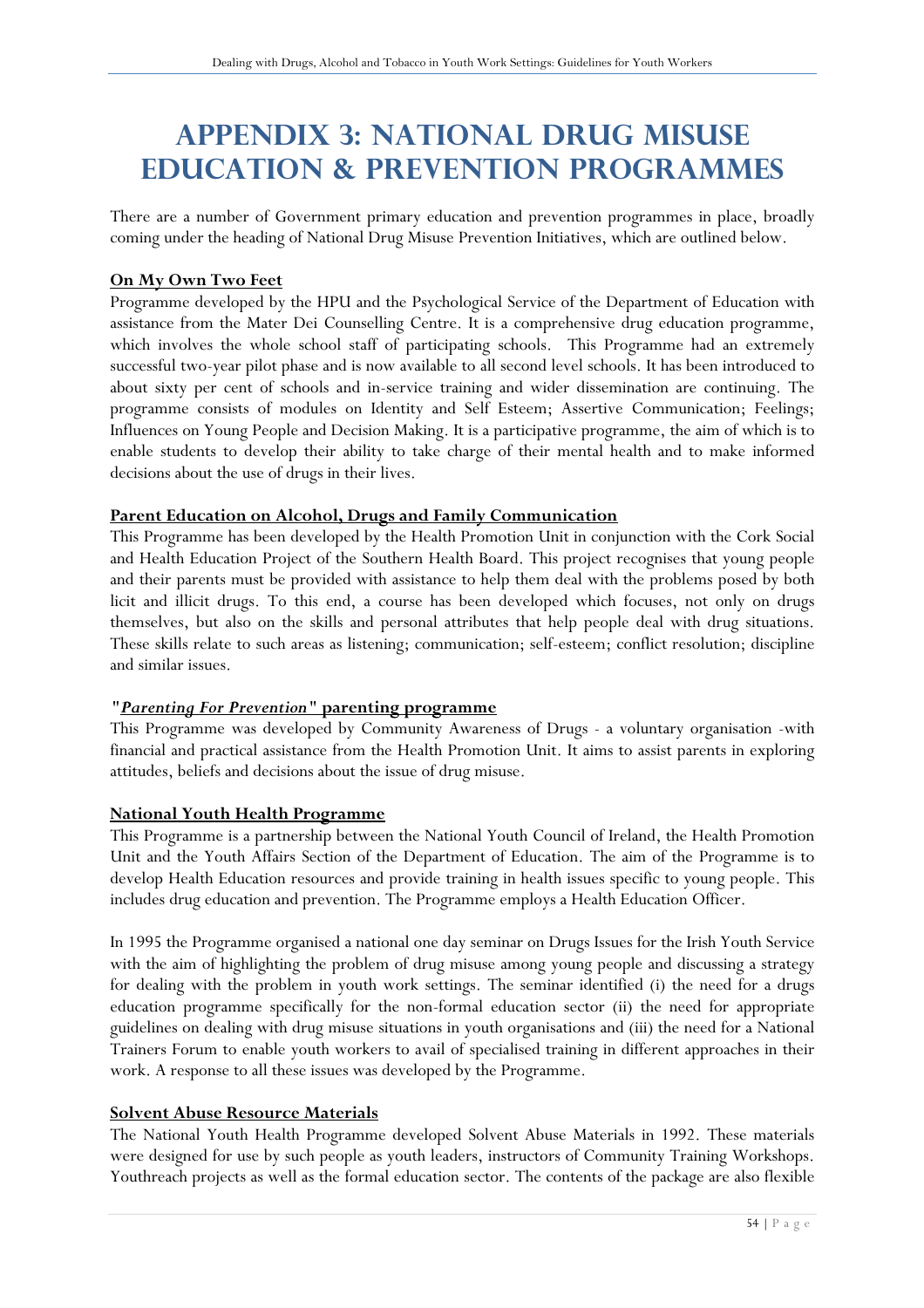enough for use in special schools, residential centres and as an aid to the Juvenile Liaison Scheme of an Garda Siochana. The underlying philosophy is that drug and alcohol education is not only about drugs but also about people. Thus, while young people need accurate information about drugs, this alone is not sufficient to ensure responsible behaviour. Information must be backed up by assistance in the development of skills in relation to the use of drugs. This incorporates, among other things, the enhancement of self-esteem and decision making skills. Young people also need to examine attitudes to drug use - both their own as individuals and the attitude of the community in which they live. This resource affords the educator the opportunity to do all these things.

# **Drug Questions - Local Answers?**

Community-based training programme for health/education professionals, Gardai, youth workers and others interested in drug-related problems, which they meet in their own work. The Health Promotion Unit runs convenor-training programmes for this pack in conjunction with the eight regional health boards. As a result of these courses a large number of convenors have been trained to use this pack.

# **Leadership Training Programme for Primary Prevention of Drug Misuse**

This programme, which is a CROSSCARE (Catholic Social Service Conference) initiative, is being partially funded by the Health Promotion Unit, the European Commission and CROSSCARE. It is a pilot project that aims:

- $\triangleright$  To develop and implement a flexible process to facilitate the people in the target communities in tackling their own drug prevention issues, and
- ¾ To enable the local people to develop their own skills and resources so that they may address these issues more effectively.

# **My Best Friend: A Drug Education Story**

Video and booklet produced by the Health Promotion Unit of the Department of Health to assist educators in schools, youth organisations and other educational environments. It is primarily aimed at 13-17 year olds but can be used with a variety of groups in formal and informal educational settings. The package is designed to be used as part of an ongoing drug education programme.

# **Parent To Parent Programme**

Parent to Parent is a programme aimed at helping communities create a parent culture that is supportive of children and intolerant of the negative influences which impact on young people and that the best drug prevention tool to protect young people in an informed, rained and motivated parent.

The programme originates in America and is a cascade model. It is a video-based teaching programme with accompanying ready-made training aids for all levels of programme. It involves initially training a group of parents in the Parent to Parent Course. This course can then be followed by a two-day facilitator course after which people will be trained to deliver the Parent to Parent course to other parents. Finally one can train as a Master Facilitator, who is then authorised to train facilitators.

Fur further information on Parent to Parent please contact: *Martin Hayes (Master Facilitator), Clonmel Parent to Parent, Tel: 052 70876*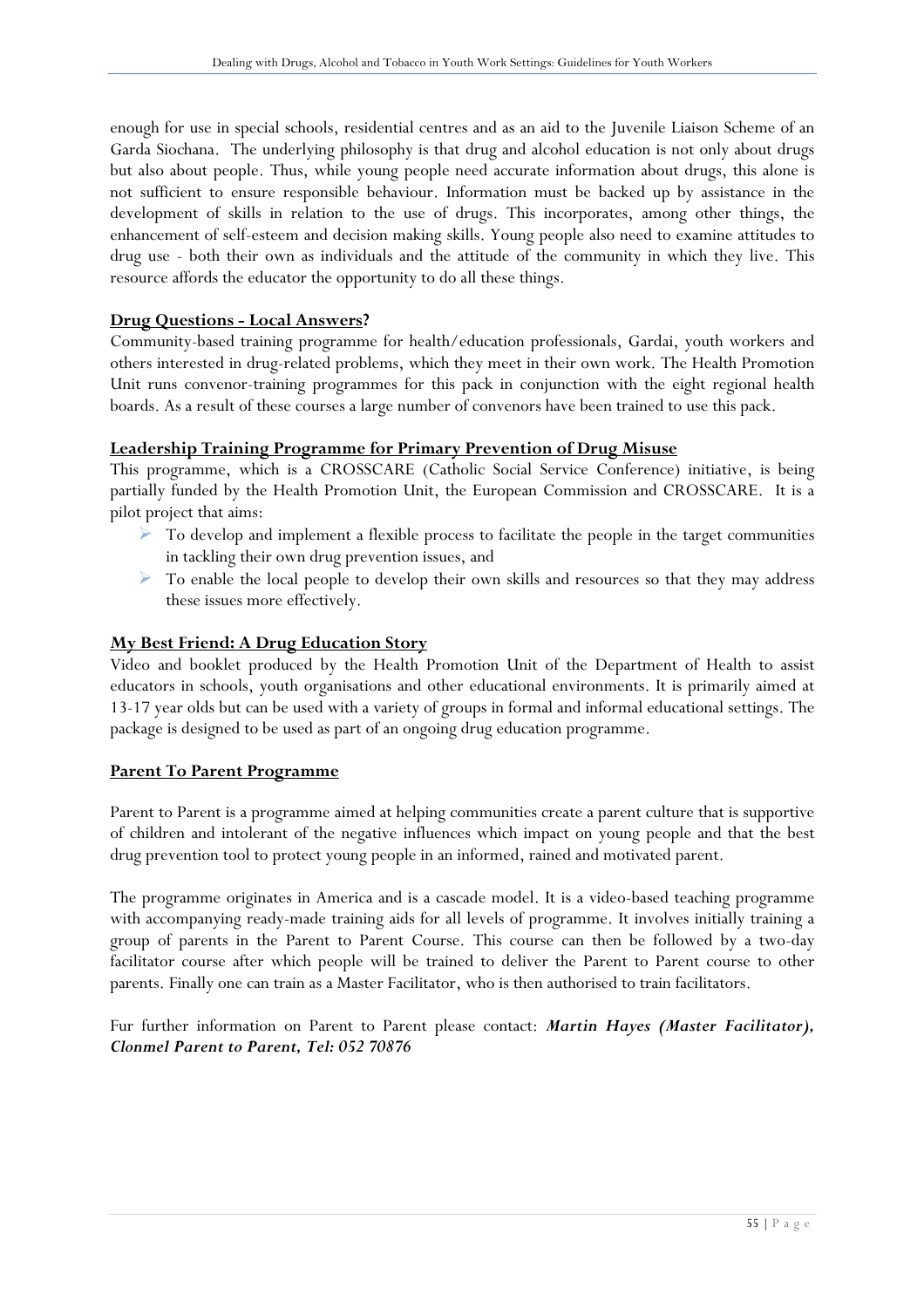# **APPENDIX 4: DRUG SERVICE AGENCIES BY COUNTY**

**This appendix on services is divided into two sections: Counselling and Treatment Services; Education and Information Based Agencies. It is not an exhaustive list under either section. Each section provides a range of agencies, which can be used by people to assist them in sourcing information on treatment provision, and general information on drug related issues.** 

# **Carlow**

# **Alcohol & Drug Treatment Services**

**Services:** Counselling Clinics • Weekly in Tullow • Bagenalstown and Borris Home visits as required, please contact the above number for more information.

**Address:** St. Dympna's Hospital Carlow **Tel:** 059 9136317

#### **Ardu Carlow Substance Misuse Team**

**Services:** • Counselling • Drug Treatment • Methadone • Prescription **Address:** Kickham Street, Kilkenny. **Tel:** 056 778 4638

#### **Carlow Community Based Drugs Initiative Carlow Regional Youth Services**

**Services:** • Information & support • Parent & family support • Drug education • Peer education **Address:** 11 Kennedy Street, Carlow. **Tel:** 059 9140616

#### **Drug Treatment Clinic**

**Services:** Tuesday from 9.00a.m. to 3.00 p.m. or Friday from 9.00 a.m. to 1.00 p.m. **Address:** St. Dympna's Hospital Carlow **Tel:** 059 9178053/56

#### **HSE Alcohol & Addiction Services**

**Services:** • Inpatient treatment • Outpatient treatment • Aftercare • Counselling • Advisory Services • Treats alcohol, drugs, gambling and prescription drug addiction in adults. **Address:** St. Dympna's Hospital, Carlow. **Tel:** 059 9136301

# **St Francis Farm (Merchants Quay Ireland)**

**Services:** • 1 year Residential Programme • Treatment for former long term drug users • Over 18's **Address:** Beaumont House, Tullow, Co. Carlow. **Tel:** 059 9151369

#### **Cavan**

## **Cavan/Monaghan Drug Awareness**

**Services:** • Addiction Counselling for individuals / families • Family Support • Education/Awareness Programmes • Auricular Acupuncture • Provision of literature. **Address:** Thomas Street, Bailieborough, Co. Cavan. **Tel:** 042 966 6983

#### **Drugwiser Support Group**

**Services:** • Support meetings for friends and family of drug and alcohol users **Address:** 74 Sycamore Drive, Enniskillen, Co. Fermanagh (serves West Cavan) **Tel:** 077 4969 9243

## **HSE Addiction Resource Centre**

**Services:** • Outpatient • Aftercare • Counselling • Advisory Services • Employee Assistance Programme • Treats alcohol, drugs, gambling and prescription drug addictions in adults and teens **Address:** Local Health Centre Unit, Rooskey, Co. Monaghan. **Tel:** 047 72100

#### **North West Alcohol Forum**

**Services:** The North West Alcohol Forum (NWAF) is a community initiative, which is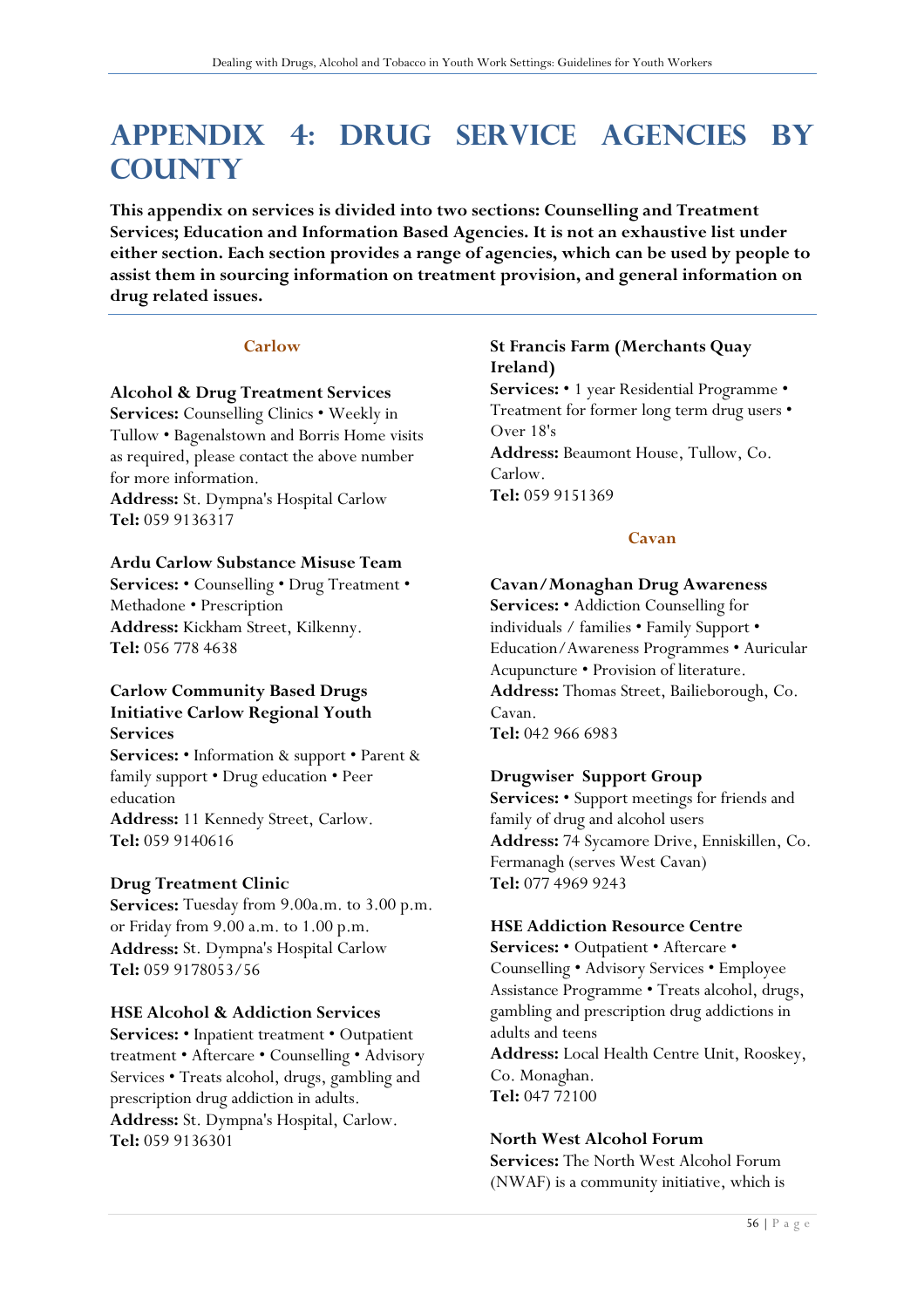actively working to reduce harmful drinking in the North West. Address: 1<sup>st</sup> Floor East St. Conal's Campus Letterkenny, Co. Donegal **Tel:** 074-9104447 **Email:** info@nwaf.ie **Website:** www.nwaf.ie

## **Clare**

#### **Bushypark Treatment Centre**

**Services:** • Outpatient treatment • Aftercare • Counselling and advisory services for adults **Address:** Bushypark House, Bushypark*,* Ennis, Co. Clare. **Tel:** 065 684 0944

#### **Clarecare**

**Services:** • Outpatient treatment • Aftercare • Counselling and advisory services for adults **Address:** Harmony Row, Ennis, Co. Clare. **Tel:** 065 682 8178 **Website:** www.clarecare.ie

## **Clare Community Drug and Alcohol Service**

**Services:** • Counselling • Information and advice • Outreach work • Policy development • Development of prevention and education initiatives **Address:** Museum House, France Street, Ennis, Co. Clare. **Tel:** 065 6869852 **Email:** ccds@mwhb.it

#### **Ennistymon Day Hospital**

**Services:** • Outpatient treatment • Aftercare • Counselling and advisory services for adults **Address:** Ennis Road, Ennistymon, Co. Clare. **Tel:** 065 7071611

#### **Kilrush Day Hospital**

**Services:** Counselling • Medication • Education **Address:** West Clare Mental Health Services, St. Joseph's Terrace, Kilrush, Co. Clare. **Tel:** 065 9054100

# **Our Lady's Day Hospital**

**Services:** Outpatient treatment • Aftercare • Counselling and advisory services for adults

**Address:** Gort Road, Ennis, Co. Clare. **Tel:** 065 6821414

## **Cork**

#### **Arbour House Treatment Centre**

**Services:** Outpatient counselling for adults/adolescents • Aftercare • Advisory Services • Employee Assistance Programme **Address:** St. Finbar's Hospital, Douglas Road, Cork. **Tel:** 021 4968933 Email: addictiontreatment@mailp.hse.ie

# **Bandon Community Drugs Initiative Address: Room 6, Town Hall, North**

**Main Street, Bandon, Cork Services:** Intervention • Positive redirection • Personal development • Harm reduction • Empowerment **Tel:** 023 20721 / 086 8251215 **Email:** Julie.Cummins@foroige.ie

## **Cobh Community Drugs Initiative**

**Services:** Work with 14-23 year olds on a one to one basis • Support young people in recovery • To tailor-made personal development • Family support • Provision of a safe, confidential environment • Onward referral • Advocacy **Address:** C/o YMCA, The Convent, Cobh, Co. Cork **Tel:** 086 8283760 **Email:** gemma@ymca-ireland.org

#### **Fermoy Community Drugs Initiative**

**Services:** Support for young people at risk of / or using drugs and alcohol • One to one support **Address:** Family Resource Centre, Fermoy, Co. Cork **Tel:** 025 51887 / 086 6096874 **Email:** martina@cdys.i.e

#### **Mallow Community Drugs Initiative**

**Services:** Reduce drug and alcohol related harm to individuals, families and communities • 1:1 support • Family support • Outreach • Onward referral **Address:** C/o CDYS, Youth Centre, Mallow, Co. Cork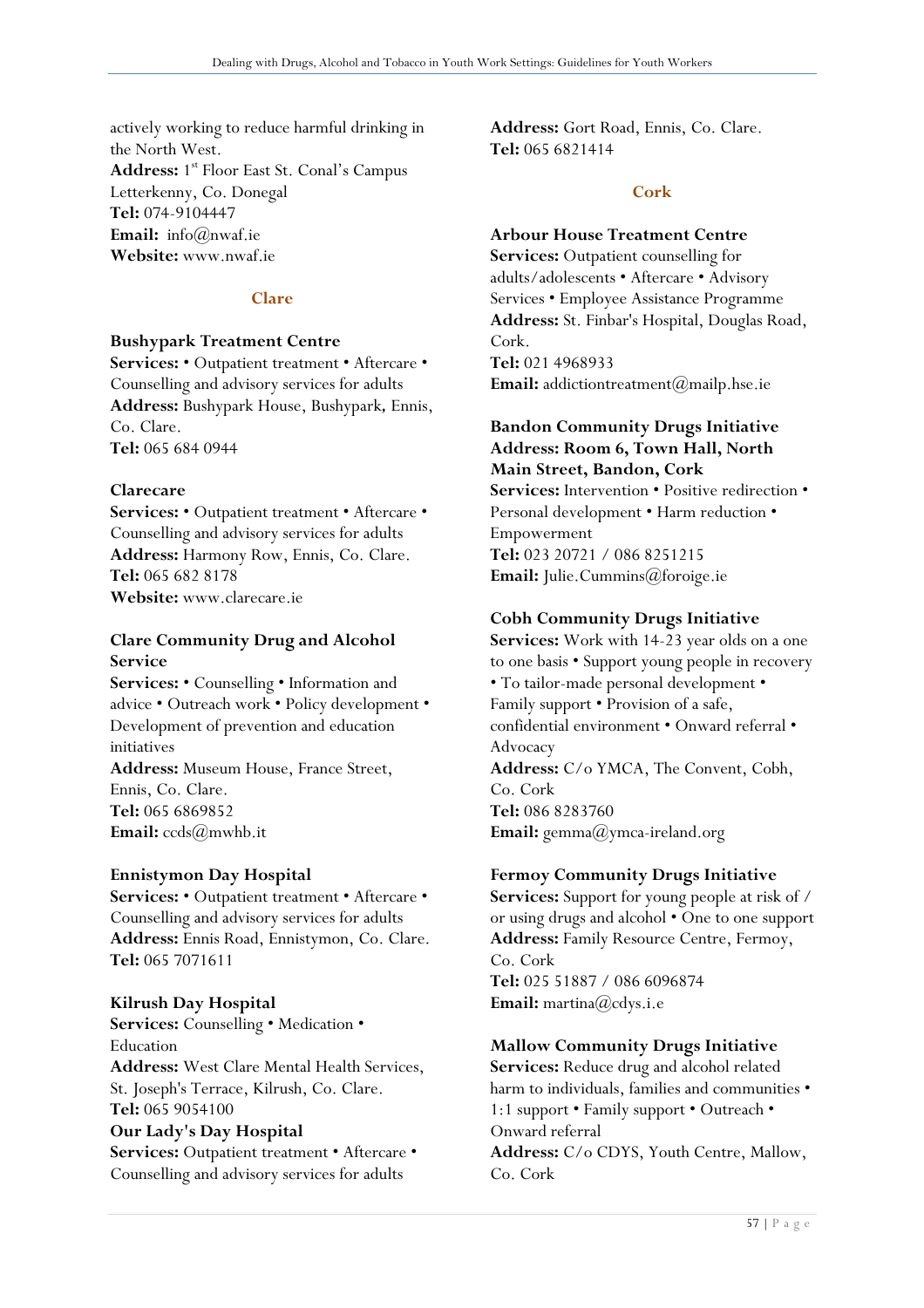**Tel:** 022 53526 / 0868031109 Email: Catherine@cdys.ie

#### **Matt Talbot Adolescent Services**

**Services:** Treatment for boys under 18 • Individual and family counselling **Address:** Rockview, Trabeg Lawn, Douglas, Cork. **Tel:** 021 4896400

## **Mitchelstown Community Drugs Initiative**

**Services:** Education • Personal support • Individually tailored programmes **Address:** 1 Thomas Street, Mitchelstown, Co. Cork **Tel:** 025 41511 /086 0439702

## **Tabor Lodge Treatment Centre**

**Services:** • Inpatient treatment • Aftercare • Halfway House • Counselling • Advisory Services • Employee Assistance Programme. Address: Belgooly, Co. Cork **Tel:** 021 4887110 **Email:** taborlodge@eircom.net **Website:** www.taborlodge.ie

#### **Youghal Community Drugs Initiative**

**Services:** One to One support for those misusing drugs and Alcohol • Advice • Referral • Education/Prevention • Support to parents affected by drug/alcohol issues in the Family **Address:** C/o Youghal Youth Committee, 28 North Main Street, Youghal, Co. Cork **Tel:** 024 90793 / 086 3842183 **Email:** youghaldrugsinitiative@foroige.ie

# **Dublin North**

#### **Ana Liffey Drug Project**

**Services:** Outpatient counselling • Advisory service • Group-work • Peer Training • Drop-in Centre • Aftercare 'low threshold - harm reduction' project working with people who are actively using drugs and /or alcohol. **Address:** 48 Middle Abbey Street, Dublin 1. **Tel:** 01 8786899 **Email:** info@aldp.ie **Website:** www.aldp.ie **Artane Drug Awareness Project** 

**Services:** Teenage Drop in club • Arts & Crafts • Sexual Health programme • Life Skills • Drug Awareness • Drama colour therapy • One to one counselling **Address:** 55 Gracefield Rd, Artane, Dublin 5. **Tel:** 01 818 7318 **Email:** artanedrugawareness@hotmail.com

## **Ballymun Youth Action Project Ltd**

**Services:** Counselling • Education • Training **Address:** Horizons Centre, Ballcurris Road, Ballymun, Dublin 11. **Tel:** 01 8428071

## **Barrymore House**

**Services**: Inpatient aftercare alcohol education **Address**: 217 North Circular Road, Dublin 7 **Tel:** 01 8680608

#### **City Wide Drugs Crisis Campaign**

**Services:** Support & Guidance for families of people with drug problems • Support and facilitate local groups **Address:** 175 North Strand Road, Dublin 1. **Tel:** 01 836 5090 **Email:** info@citywide.ie **Website:** www.citywide.ie

#### **Crosscare Drug & Alcohol Programme**

**Services:** Crosscare offers young people with drug / alcohol addiction issues external programmes of support if they are willing to address these issues. **Address:** 64 Eccles Street, Dublin 7 **Tel:** 01 8600877 Email: yass@crosscare.ie **Website:** www.crosscare.ie

# **Donnycarney Youth Project Team**

**Services:** Drop-in service • One-to-one support • Cocaine response programme • Family support • Group Work • Pre-CE courses • Methadone maintenance programme (in conjunction with HSE Satellite clinic) • sessional counselling services • FAS special category CE scheme for education **Address:** Le Cheile, Collins Avenue East, Donnycarney, Dublin 5 **Tel:** 01 8314985 **Website:** www.dyp.ie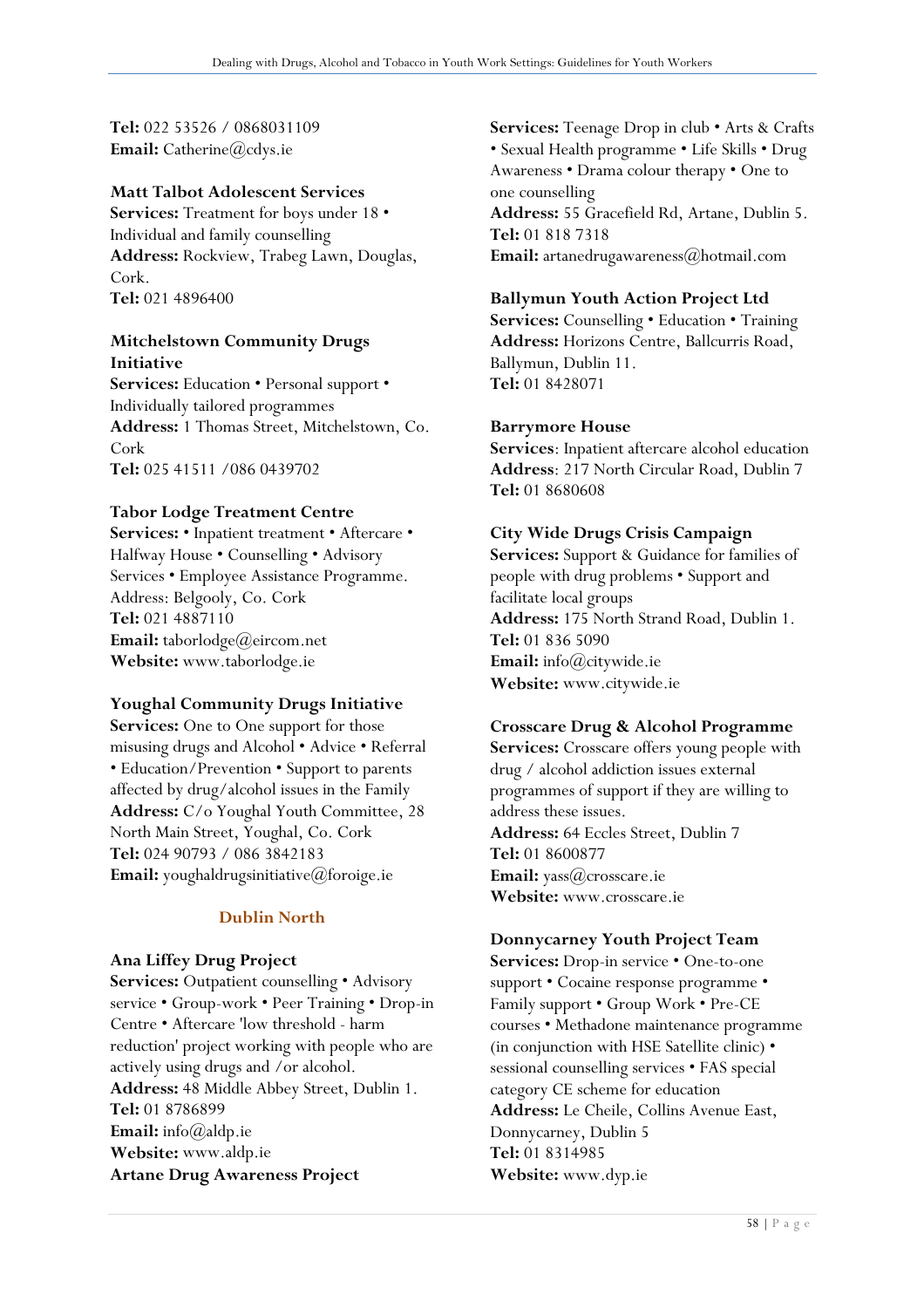# **FAST (Finglas Addiction Support Team)**

**Services:** Counselling • Drop in service • Family support • Prison visits • Info on drugs and alcohol • Massage, reiki & acupuncture • Aftercare support group • Cocaine service **Address:** 2a Wellmount Road, Finglas, Dublin 11

**Tel:** 01 8110595 Email: fast\_ltd@eircom.ent **Website:** www.fastltd.ie

## **HSE Addiction Counselling Services Phibsboro**

**Address:** Phibsboro Tower, Phibsboro, Dublin 7. **Tel:** 01 8820300

## **Mountview/Blakestown Community Drug Team**

**Services:** • Outpatient counselling • Counselling • Needle exchange • Acupuncture • Massage **Address:** 105 Coolmine Ind. Estate, Coolmine, Dublin 15. **Tel:** 01 8219140/8211333 **Email:** info@mbcdt.org **Website:** www.virtualdublin15.info/mbcdt/home.html

## **Peter McVerry Trust - Community Detox (The Lantern)**

**Services:** Six week programme for drug users wishing to detox from methadone • Psychosocial / relapse prevention **Address:** Referral and Assessment Team, 29 Mountjoy Square, Dublin 1 **Tel:** 01 8230776 **Email:** info@pmvtrust.ie **Website:** www.pmvtrust.ie

# **SAOL Project**

**Services:** Non residential rehabilitation for women **Address:** 58 Amiens Street, Dublin 1. **Tel:** 01 8553391 **Email:** saol@saolproject.ie **Website:** www.saolproject.ie

**Soilse Services:** Addiction Education • Recovery Group Sessions • Individual Care Planning • Literacy Support • FETAC Accredited Education • Career Guidance • Ongoing Educational Support for participants who go on to further education • Aftercare **Address:** 1-2 Henrietta Place, D 1, 6-7 North Frederick Street D.1 **Tel:** 01 8724922

#### **St Vincent's Psychiatric Hospital**

**Services:** Inpatient • Outpatient • Family therapy • Detoxification **Address:** Richmond Road, Fairview, Dublin 3. **Tel:** 01 8842401

## **Stanhope Centre**

**Services**: Individual counselling • Family counselling • Alcohol assessments **Address:** Barrymore House, Grangegorman Lower, Dublin 7 **Tel:** 01 6773965

## **Talbot Centre**

**Services:** Individual counselling and family therapy • Child and family work • Advocacy and family support • Drug education and information • Working with under 21's and families **Address:** 29 Upper Buckingham Street, Dublin 1. **Tel:** 01 8363434 / 836 6746 **Email:** talbotcentre@eircom.net

#### **Teach Mhuire**

**Services:** Residential and non-residential addiction treatment service for alcohol and drug abuse •Weekly aftercare programme • Family support group • On-site Narcotics Anonymous, AA **Address:** 38/39 Lower Gardiner Street, Dublin 1 **Tel:** 01 8788877

#### **Teen Counselling**

**Services:** Services cover a wide range of adolescent problems with special emphasis on the treatment of substance abuse which is dealt with in a family context.

**Address:** Mater Dei Institute, Clonliffe Road, Dublin 3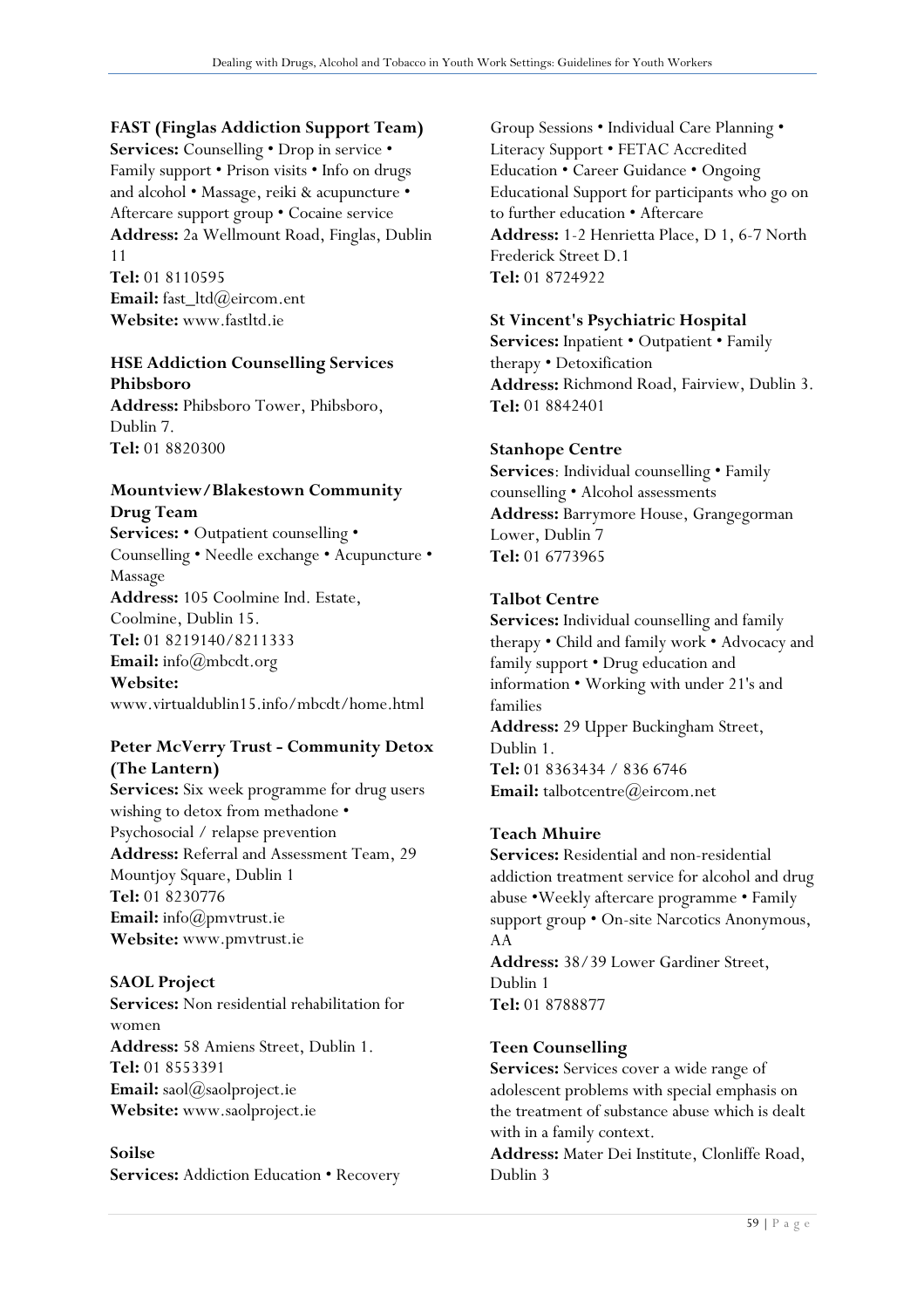**Tel:** 01 8371892 Email: drumcondrateen@crosscare.ie

# **The Snug Counselling Service**

**Services:** Community Drugs Project • Counselling • Information • Advocacy • Referral • Open door policy • Family support group every 2nd Tuesday • Woman's group every Wednesday. **Address:** MACRO Resource Centre, 1 Green Street, Dublin 7 **Tel:** 01 8786231 Email: thesnug@eircom.net

## **Dublin South**

#### **Addiction Response Crumlin**

**Services:** • Drugs Outreach • Counselling • Family Support • Methadone Maintenance • Detox • Outreach support for families • Drop in 9 am-2pm Mon-Fri. **Address:** 101 Cashes Road, Crumlin, Dublin 12. **Tel:** 01 4563111

#### **Alano Club of Ireland**

**Services:** Organise meetings for recovering alcoholics and drug users • Mon -Sun 11am - 12am • Alcohol • Counselling • Drugs **Address:** 21 Patrick Street, Dun Laoghaire, Co. Dublin **Tel:** 01 2805402

# **C.A.R.P (Community Addiction Response Programme) Killinarden**

**Services:** Methadone substitution treatment • Counselling • Drop-in advice • Outreach to young people at risk • Hep/HIV testing • Parental support • Rehabilitation • Needle Exchange • Tues 5pm-7pm, Fri 12- 12.30pm **Address:** Killinarden Community Centre, Tallaght, Dublin 24 **Tel:** 01 4626033 / 82

#### **Clan William Institute**

**Services:** Individual, family & group therapy, utilising rational and emotive Therapy Principals and Minnesota model tasks. **Address**: 18 Clanwilliam Terrace, Grand

Canal Quay, Dublin 2. **Tel:** 01 6761363 Email: office@clanwilliam.ie **Website:** www.clanwilliam.ie

# **Clondalkin Addiction Support**

**Programme (C.A.S.P.) Services:** • Counselling • Drugs Outreach • Detoxification • Family Support **Address:** Ballyowen Meadows, Fonthill Road, Dublin 22. **Tel:** 01 6238000 **Email:** info@casp.ie **Website:** www.casp.ie

#### **Community Awareness of Drugs**

**Services:** • Drug education • Training for parents, carers and community workers. **Address:** 31 Central Hotel Chambers, Dame Court, Dublin 2. **Tel:** 01 6792681 **Website:** www.cadaboutdrugs.ie

## **Community Drugs Project: Mounttown**

**Services:** Rehabilitation and Prevention • Youth Outreach Worker • Ages 12 - 18 **Address:** 74 Maple House, Mounttown, Dun Laoghaire, Co. Dublin. **Tel:** 087 2832213

# **Coolmine Therapeutic Community**

**Services:** • Inpatient • Outpatient • Education • Aftercare **Address:** Coolmine House, 19 Lord Edward Street, Dublin 2. **Tel:** 01 6794822 / 6793765 **Email:** declanarthur@gmail.com **Website:** www.coolminetc.ie

#### **Cuan Dara Detoxification Unit**

Services: Two week detox followed by one month counselling • Group and family therapy on an in- patient basis • Service for pregnant woman

**Address:** Cherry Orchard Hospital, Ballyfermot, Dublin 10 **Tel:** 01 620 6050

# **D.R.O.P.**

**Services:** • Drop in treatment centre •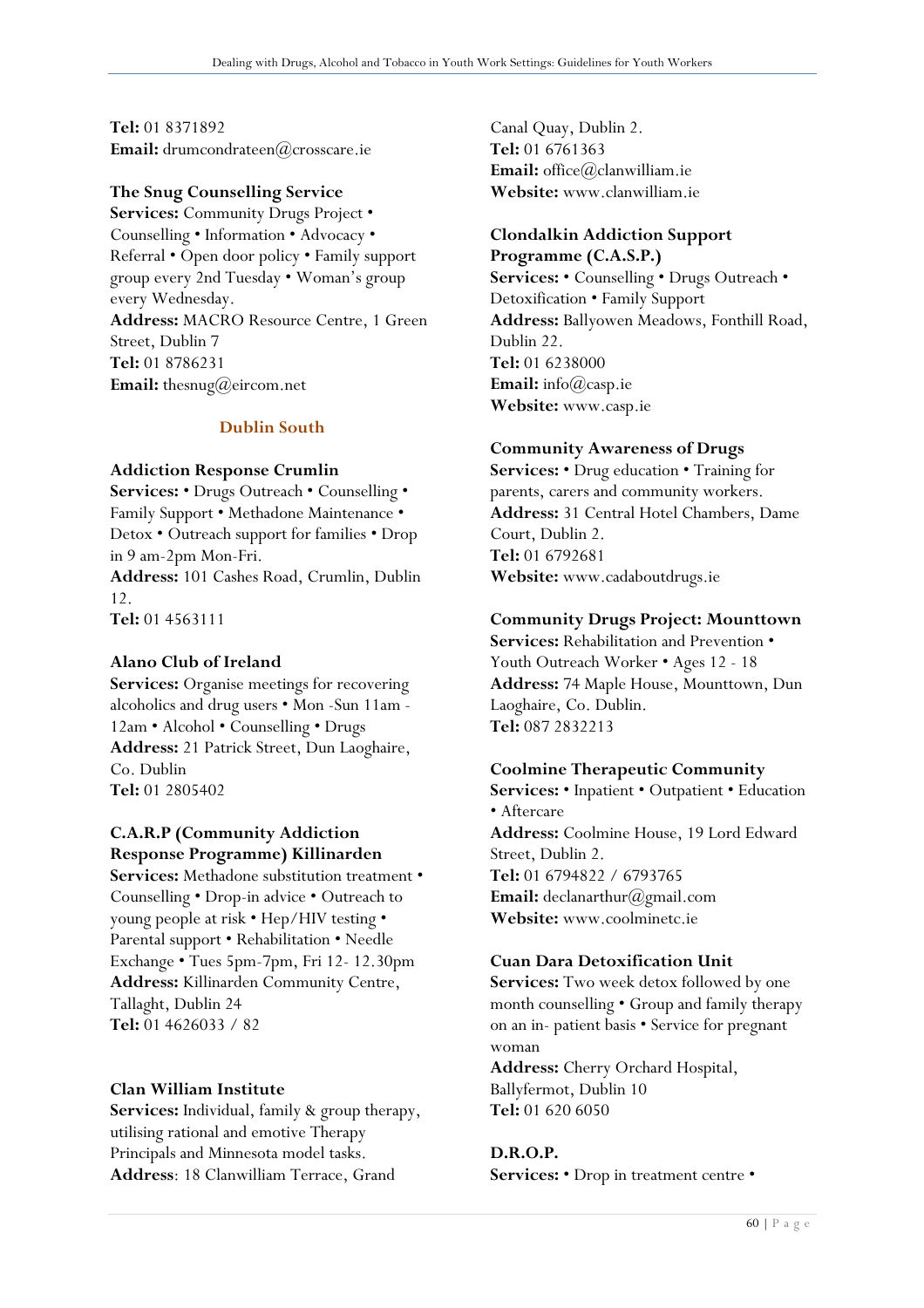Counselling • Outreach service • Rehabilitation facilities **Address:** 45 Upper Georges Street, Dun Laoghaire, Co. Dublin. **Tel:** 01 2803187 **Email:** dropmanager@eircom.ent **Website:** www.drop.ie

## **Drug Treatment Centre Board**

**Services:** • Inpatient treatment • Outpatient treatment • Aftercare programmes for drug users • Advisory service to professionals • Advice for parents and teachers **Address:** Trinity Court, 30/31 Pearse Street, Dublin 2. **Tel:** 01 6488600 **Website:** www.dtcb.ie

## **Dublin Simon – Detox Unit**

Services: Services for homeless or recently settled people over 18 whose primary addiction is alcohol • Group work • twice weekly relapse prevention **Address:** Ushers Quay, Dublin 8

**Tel**: 01 6759950 **Email:** inforequest@dublinsimon.ie **Website:** www.dublinsimon.ie

# **Fettercairn Drug Rehabilitation**

**Programme** 

**Services:** Advice • Referral • Treatment • Family Support • Services for people in the Fettercairn area **Address:** Fettercairn Community Centre, Fettercairn, Dublin 24 **Tel:** 01 4623192

# **Hanly Centre**

**Services:** Alcohol Assessment • counselling • group therapy **Address:** The Mews, Eblana Avenue, Dun Laoghaire **Tel:** 01 2809795 Email: info@thehanlycentre.com **Website:** www.thehanlycentre.com **HSE Baggot Street Addiction Centre Services:** • Support • Advice • Outpatient counselling • Aftercare **Address:** 19 Haddington Road, Dublin 4. **Tel:** 01 6602189

**FreeTel:** 1800 201 187

# **HSE Community Alcohol Services**

**Services:** • Counselling • Assessment • Education programme • Aftercare **Address:** Ground Floor, Glen Abbey Centre, Belgard Road, Tallaght, Dublin 24. **Tel:** 01 4516589 / 4516754

#### **Inchicore Community Drug Team**

**Services:** • Counselling • Advice • Outreach • Alternative Therapy **Address:** 135 Emmet Road, Inchicore, Dublin 8. **Tel:** 01 4736502

# **Jobstown Assisting Drug Dependency (JADD)**

**Services:** Advice • Referral • Treatment • Family Support • Needle Exchange • Drop in service **Address:** Jobstown Road, Fortunestown Way, Tallaght, Dublin 24 **Tel:** 01 4597756 **Email:** jadd@iolfree.ie

# **Merchants Quay Ireland**

**Services:** • Outpatient counselling • Aftercare • Group Therapy • Educational Services • Needle exchange • Methadone support service • 12-week residential programme • 1-year residential programme **Address:** 4 Merchants Quay, Dublin 8. **Tel:** 01 6771128 **Email:** info@mqi.ie **Website:** www.mqi.ie

# **Oasis Project**

**Services:** • Outreach • Counselling for adults **Address:** 74 Maple House, Mountdown, Dun Laoghaire, Co. Dublin. **Tel:** 01 2845722

# **Patrick Street Addiction Centre**

**Services:** • Methadone prescription • Counselling • Hepatitis C treatment. **Address:** 99 Patrick Street, Dun Laoghaire, Co. Dublin. **Tel:** 01 2808472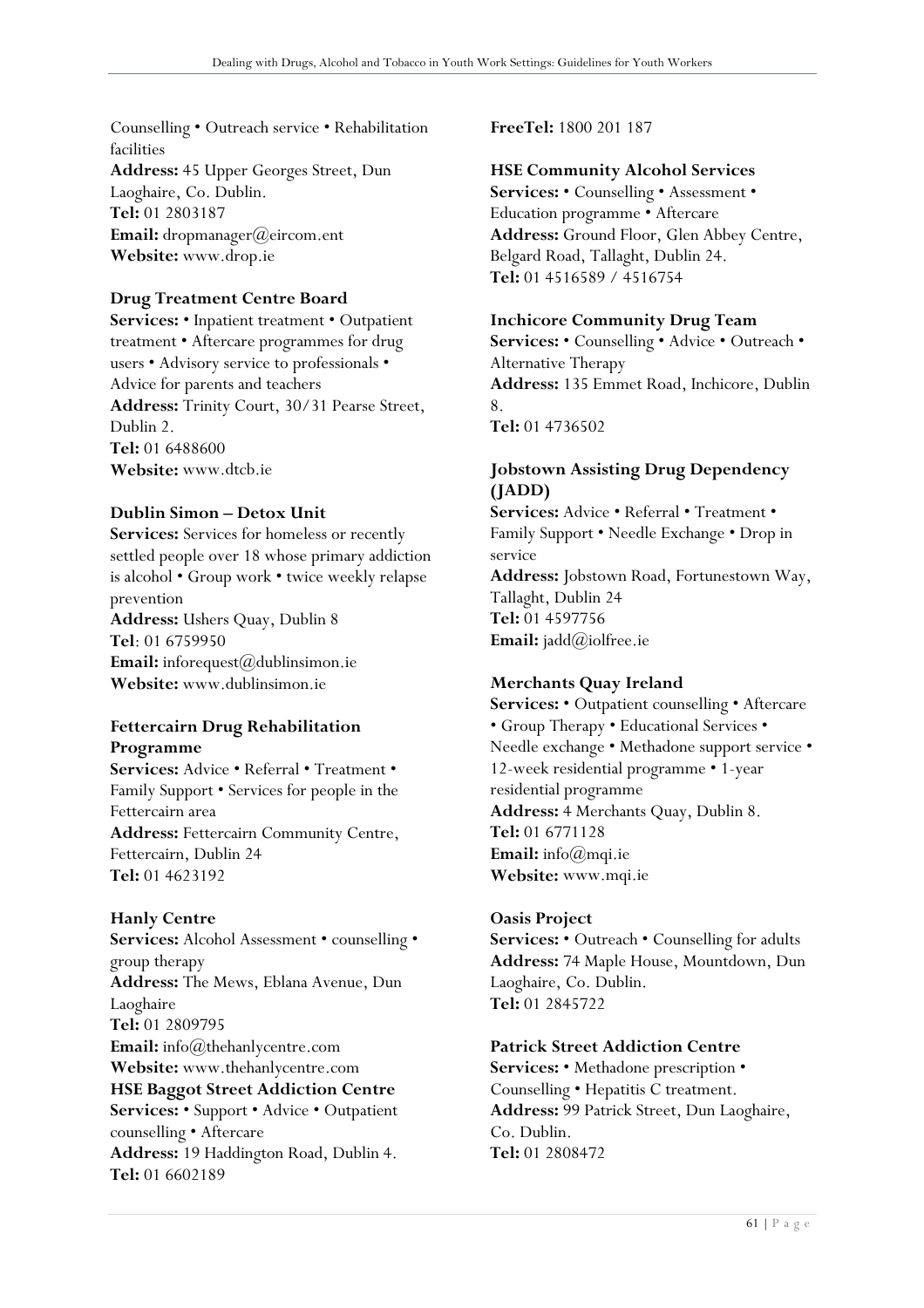# **RADE (Recovery through Arts, Drama and Education)**

**Services:** • Art and drama therapy • Tai Chi **Address:** OLV Building, Cathedral View Court, Off New Street, Dublin 8. **Tel:** 01 4548733 **Email:** info@rade.ie **Website:** www.rade.ie

## **Rialto Community Drug Team**

**Services:** • Counselling • Advice • Outreach **Address:** St. Andrew's Community Centre, Rialto, Dublin 8. **Tel:** 01 4540021

## **Rutland Centre Ltd**.

**Services:** • Intervention • Family mobilisation • Assessment • Pre-treatment counselling • Drug-free residential and family treatment programme • Comprehensive aftercare • Consultation service for employers **Address:** Knocklyon Road, Templeogue, Dublin 16. **Tel:** 01 4946358 Email: info@rutlandcentre.ie **Website:** www.rutlandcentre.ie

#### **St. Aengus Community Action Group**

**Services:** Advice • Referral • Treatment • Aftercare • Family Support **Address:** St. Aengus Centre, Castletymon Green, Tymon North, Tallaght, Dublin 24 **Tel:** 01 4610239 **Email:** sacag@eircom.net

# **St. John of God Hospital**

**Services:** • Inpatient • Outpatient • Family therapy • Detoxification **Address:** Stillorgan, Co. Dublin. **Tel:** 01 2881781 **Email:** communications(*a*)sjog.ie **Website:** www.sjog.ie

# **St. Patrick's Hospital**

**Services:** • Inpatient • Outpatient • Family therapy • Detoxification **Address:** Steeven's Lane, James Street, Dublin 8. **Tel:** 01 2493200

## Email: info@stpatsmail.com **Website:** www.stpatrickshosp.com

## **The Lodge**

**Services:** • Methadone Maintenance • Detoxification and Stabilisation • Counselling • Outreach • Referral **Address:** Old County Health Centre, Old County Road, Crumlin, Dublin 12. **Tel:** 01 4154806

## **Tallaght Community Drug Team**

**Services:** • Assessment • Counselling • Advice **Address:** First Floor, Glen Abbey Centre, Belgard Road, Dublin 24. **Tel:** 01 4513894

# **Donegal**

## **Alcohol & Substance Counselling Service**

**Services:** • Comprehensive Assessment • Care planned counselling • Motivational Interviewing • Some group work • Shared care liaison work with General Practitioners • Referral to residential treatment • Support services for concern person's of drug / alcohol users **Address:** Bayview Family Practise, Station Road, Bundoran, Co Donegal **Tel:** 071 9842449

# **FAS Le Cheile Parenting Programmes**

**Services:** The aim of the le Cheile programme is to promote positive relationships between Parents and children. Two courses include issues related to drugs and alcohol. **Address:** Parentstop, 33 Celtic Apartments, Letterkenny, Co Donegal **Tel:** 087 6913777

# **HSE Alcohol and Substance Counselling & Advisory Service**

**Services:** • Drug/alcohol counselling • Advisory Service • Drug/alcohol education **Address:** East End House, 18 Main Street, Donegal Town. **Tel:** 074 9721833

# **HSE Alcohol and Substance Counselling & Advisory Service**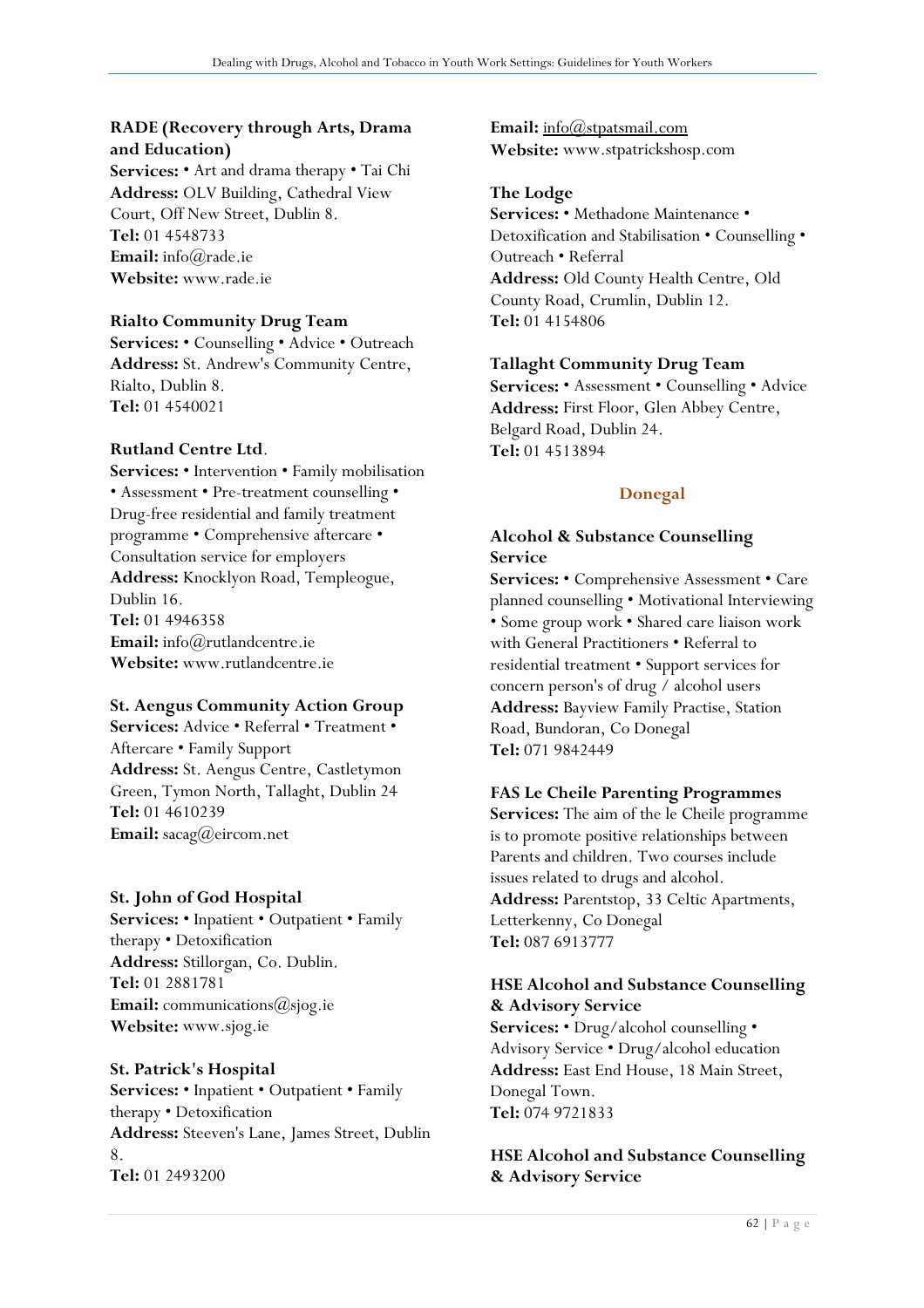**Services:** • 30-day outpatient group therapy • Group and 1:1 counselling and advice • Aftercare • Relapse prevention • Treats alcohol, drugs and gambling addictions. **Address:** 9 St. Eunan's Court, Convent Rd, Letterkenny. **Tel:** 074 9128769

# **HSE Alcohol & Substance Counselling & Advisory Service**

**Services:** • Counselling • Self referral • Onward referral if necessary • Treats alcohol, drugs and gambling addictions **Address:** Community Nursing Unit, Magin Avenue, Buncrana, Co. Donegal. **Tel:** 074 9362529

## **HSE Donegal Mental Health Services**

**Services:** • Counselling • Self referral or by Doctor • Onward referral if necessary • Treats alcohol, drugs and gambling addictions **Address:** Psychiatric Service, Dungloe District Hospital, Dungloe, Donegal. **Tel:** 074 9521860

#### **North West Alcohol Forum**

**Services:** The North West Alcohol Forum (NWAF) is a community initiative, which is actively working to reduce harmful drinking. Address: 1<sup>st</sup> Floor, East St., Conal's Campus, Letterkenny, Co. Donegal **Tel:** 074-9104447/9 **Email:** info@nwaf.ie **Website:** www.nwaf.ie

#### **White Oaks Rehabilitation Centre**

**Services:** • 37-day residential programme • One to one counselling • Individual treatment plans • Meditation • Self/family/professional referral • Family service • 2-year aftercare **Address:** Derryvane, Co. Donegal. **Tel:** 074 9384400 **Website:**  www.columbacommunity.com/WhiteOaksCe

ntre.html

## **Young Person's Alcohol & Substance Counselling & Advisory Service**

**Services:** • Comprehensive Assessment • Care planned counselling • Motivational Interviewing • Parent support programmes (out of hours) • Shared care liaison work with General Practitioners and Consultants • Referral to residential treatment **Address:** 9 St. Eunans Court, Convent Road, Letterkenny, Co Donegal **Tel:** 074 9128769

# **Galway**

## **Cuan Mhuire**

**Services:** • Inpatient • Aftercare • Counselling • Advisory Services • Treats alcohol, gambling and prescription drug addictions in adults **Address:** Coolarne, Athenry, Co. Galway. **Tel:** 091 797102 **Email:** info@cuanmhuire.ie **Website:** www.cuanmhuire.ie

## **HSE Addiction Counselling Service**

**Services:** • Outpatient treatment • Aftercare • Counselling • Advisory Services • Employee Assistance Programme • Treats alcohol, gambling & prescription drug addiction in adults

**Address:** Mental Health Centre, Mountbellew, Co. Galway. **Tel:** 090 9679571

# **HSE Addiction Counselling Service**

**Services:** • Community based addiction services • Counselling • Education • Detox • Treats alcohol, drugs, smoking, gambling, prescription drug addictions in adults. **Address:** East Galway Psychiatric Services, St Brigid's Hospital, Ballinasloe, Co. Galway. **Tel:** 090 9643107

# **HSE Addiction Counselling Service**

**Services:** • Outpatient treatment • Aftercare • Counselling • Advisory Services • Employee Assistance Programme • Treats alcohol, gambling & prescription drug addiction in adults

**Address:** Merlin Park Regional Hospital, Galway. **Tel:** 091 755883

# **HSE Addiction Counselling Service Services:** • Outpatient treatment • Aftercare •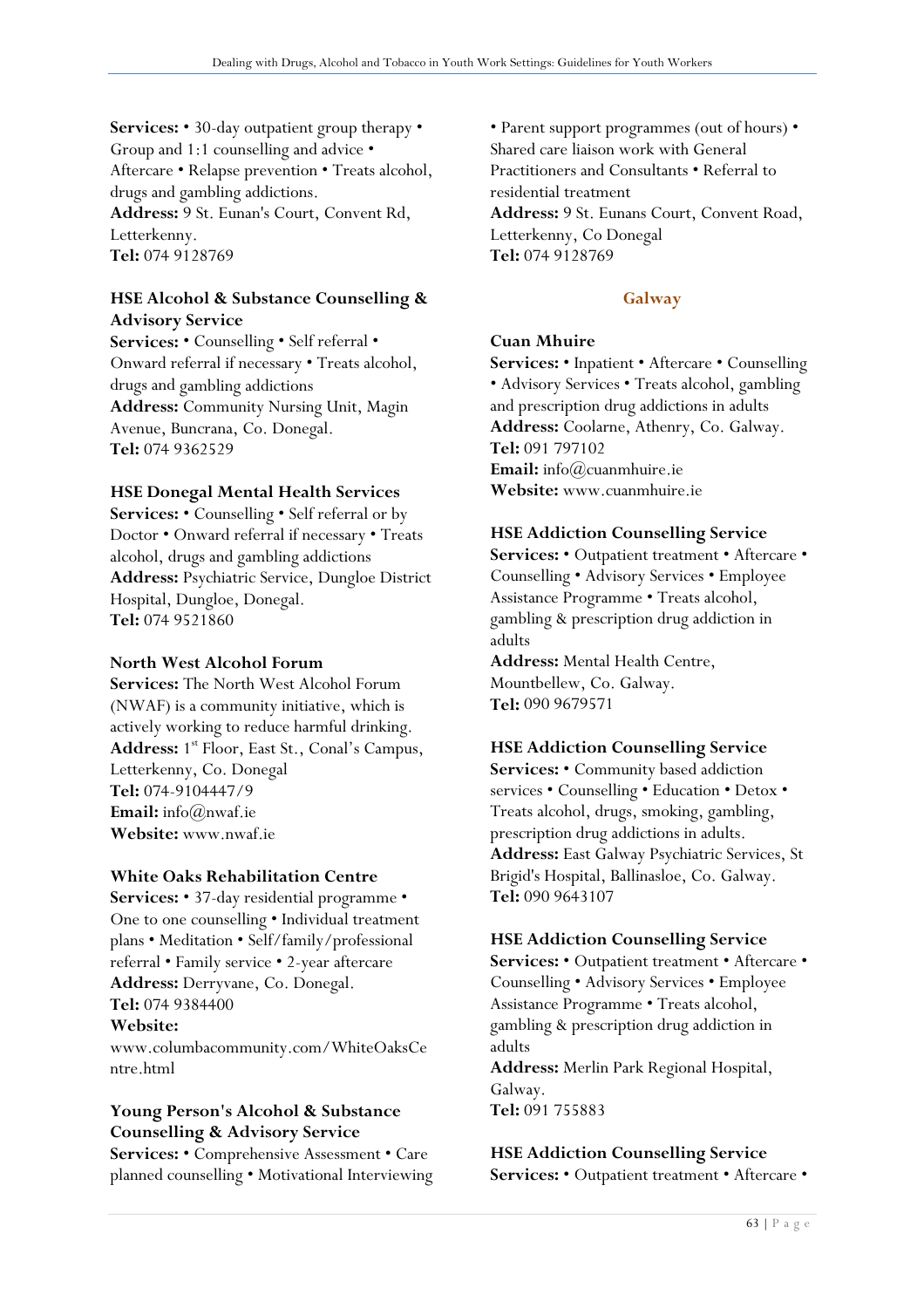Counselling • Advisory Services • Employee Assistance Programme • Treats alcohol, gambling & prescription drug addiction in adults

**Address:** Day Hospital, 7 Dublin Road, Tuam, Co. Galway. **Tel:** 093 24695

## **HSE Addiction Counselling Service**

**Address:** Community Day Hospital, Ennis Road, Gort, Co. Galway. **Tel:** 091 630949

# **HSE Addiction Counselling Service**

**Services:** • Outpatient treatment • Aftercare • Counselling • Advisory Services • Employee Assistance Programme • Treats alcohol, gambling & prescription drug addiction in adults

**Address:** Dochas Nua, Bride Street, Loughrea, Co Galway. **Tel:** 091 847556

#### **HSE Drugs Service**

**Services:** • Advice • Information • Support • One to one drug counselling-all ages • Under 18 alcohol counselling **Address:** Dochas Nua, Bride Street, Loughrea, Co Galway. **Tel:** 091 847088

#### **HSE Drugs Service**

**Services:** • Advice • Information • Support • One to one drug counselling - all ages • Under 18 alcohol counselling • Education service for parents and community groups **Address:** 64 Dominick Street, Galway **Tel:** 091 561299

#### **HSE Drugs Service**

**Services:** • Advice • Information • Support • One to one drug counselling-all ages • Under 18 alcohol counselling • Education service for parents and community groups **Address:** The Mall, Tuam, Co. Galway, **Tel:** 093 60474

#### **Kerry**

**DAN (The Drugs Awareness Network)** 

**Services:** Countywide tailored training on drug and alcohol misuse **Address:** Caherciveen Community Resource Centre, Church Street, Caherciveen, Co. Kerry **Tel:** 066 9471300

#### **Drugs Awareness Training**

**Services:** • One day free drugs awareness training course and is open to parents, teachers, voluntary and community workers. **Address:** Health Promotion Department, Kerry Community Services, Rathass, Tralee, Co. Kerry **Tel:** 066 719 5617

#### **HSE Counselling and Advisory Services**

**Services:** • Free addiction counselling - drugs, alcohol, gambling • Non-residential Treatment Programme • Concerned Persons Programme **Address:** Block F, Edward Court, Edward St., Tralee Edward Street, Tralee, Co. Kerry **Tel:** 066 7184968

## **Killarney Community Drugs Initiative**

**Services:** Providing low threshold intervention to people living in the Killarney area who are displaying signs of problematic drug or alcohol misuse • The initiative aims to work primarily with people aged 17-22 who are currently using drugs, have recently stopped or at risk of drug or alcohol misuse.

**Address:** C/o KDYS, Youth Centre, Listowel, Co. Kerry

**Tel:** 064 31748 / 086 736 4605 **Website:** www.drughelpkillarney.ie

# **Listowel & North Kerry Community Drugs Initiative**

**Services:** Identifying and working with young people most at risk from drug / alcohol misuse aged 12-21 • All meetings and information are strictly confidential • All services are free. **Address:** KDYS Youth Centre, Listowel, Upper Church Street, Listowel, Co. Kerry **Tel:** 068 23744 / 097 926 3803 **Email:** gerardlowe@kdys.ie **Website:** www.drughelpkillarney.ie

## **Talbot Grove Treatment Centre**

**Services:** • Inpatient • Outpatient • Alcoholism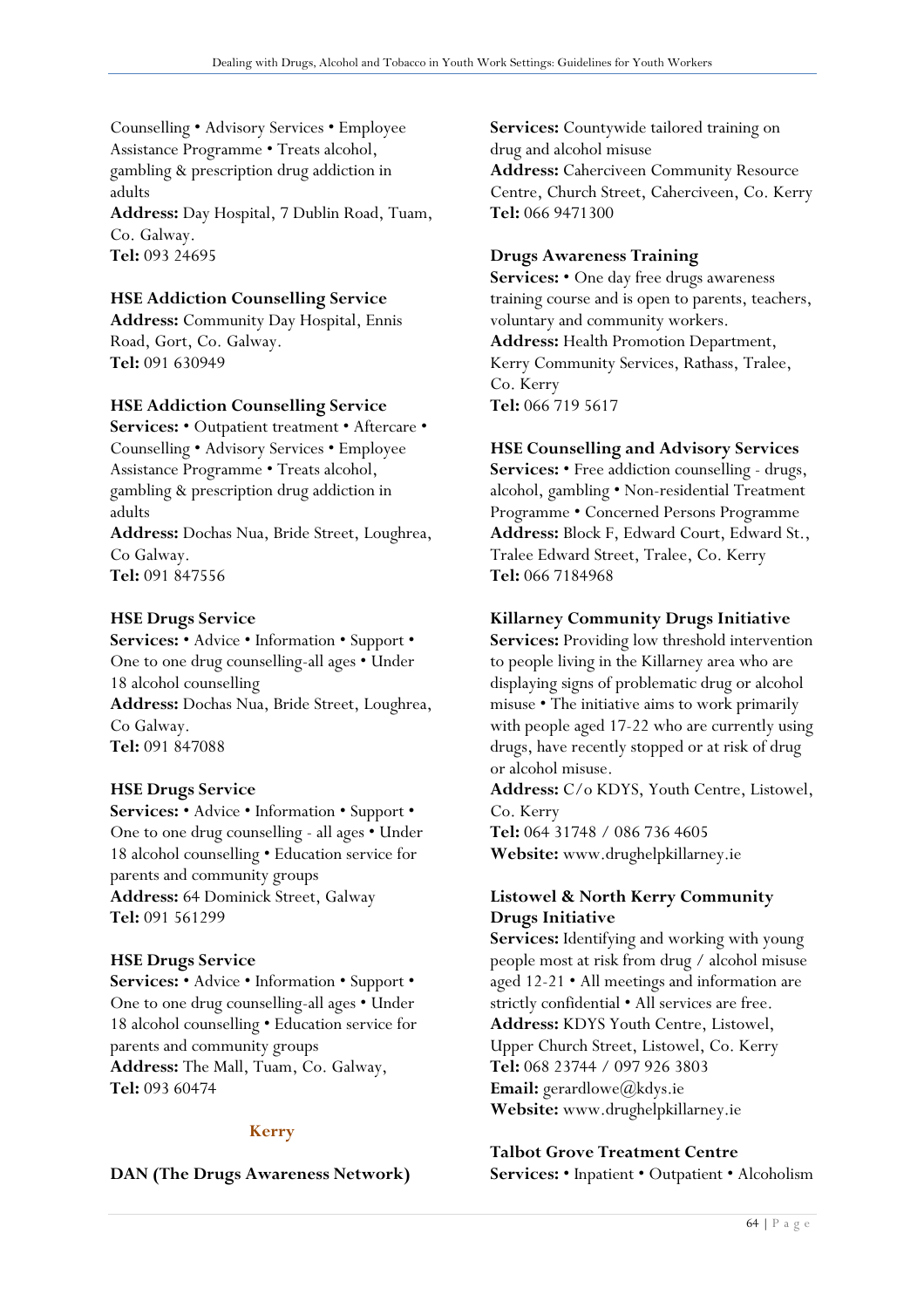• Drug Addiction • Gambling • Prescribed Drugs • Counselling and advisory service **Address:** Castleisland, Co. Kerry. **Tel:** 066 7141511

## **Tralee Community Drugs Initiative**

**Services:** Identifying and working with young people most at risk from drug / alcohol misuse aged 12-21 • All meetings and information are strictly confidential • All services are free. **Address:** C/o Partnership Trali, Ashe Street, Tralee, Co. Kerry **Tel:** 066 7180190 / 087 6708702 **Email:** phannafin(*a*) partnershiptrali.com **Website:** www.drughelpkillarney.ie

# **Kildare**

## **Community Addiction Services**

**Services:** Addiction Counselling • Outreach • Education / Prevention Service • Accredited Addiction Studies • In-service Teacher Training • Schools Substance Use Policy Development • Kildare/West Wicklow Areas **Address:** Newbridge Health Centre, Henry St., Newbridge, Co. Kildare **Tel:** 045 446350

#### **Community Addictions Team**

**Services:** Offering services to families affected by drug use **Address:** Hillview House, Kilcullen Road, Nass Road, Nass **Tel:** 045 872500

#### **Cuan Mhuire**

**Services:** • Inpatient • Aftercare • Halfway House • Counselling • Advisory Services • Treats Alcohol, Drugs & Prescription Drug Addiction in Adults • National Service **Address:** Stradbally Road, Athy, Co. Kildare, **Tel:** 059 8631493/8631090 **Email:** counsellingcuanmhuire@gmail.com **Website:** www.cuanmhuire.ie

# **Teen Challenge**

**Services:** Rehabilitation service for woman aged 18 - 40 with addiction issues • 14 month drug free christian based residential programme

• One to one counselling

**Address:** Shechem House, Rickardstown, Newbridge, Co. Kildare **Tel:** 045 436416 **Website:** www.teenchallenge.ie

## **Kilkenny**

#### **Aislinn Adolescent Addiction Centre**

**Services:** • Inpatient • Aftercare • Counselling • Family Support Programme • Treats Alcohol, Drugs, Gambling, Prescription Drug Addictions for people aged 15-21 years old. **Address:** Ballyragget, Co. Kilkenny. **Tel:** 056 8833777 **Email:** info@aislinn.ie **Website:** www.aislinn.ie

## **Carlow / Kilkenny Substance Misuse Team**

**Services:** • Counselling • Drug Treatment • Methadone Prescription **Address:** Kilkenny/Carlow Substance Misuse Team Kickham Street (directly opposite Community Care, James Green) Kilkenny **Tel:** 056 7784638

# **HSE Community Addiction Service**

**Services:** • Inpatient • Outpatient • Extended Care • Counselling • Advisory Services • Treats alcohol, drugs & prescription drug addiction in teens and adults. **Address:** St. Luke's General Hospital, Kilkenny. **Tel:** 056 7784638

# **Kilkenny City Drugs Initiative**

**Services:** • Information • Onward Referral • One to One or Group Support • Education • Community Involvement **Address:** Ossory Youth, Desert Hall, New Street, Kilkenny. **Tel:** 056 7761200 **Email:** mbay@ossoryyouth.com **Website:** www.ossory.ie/drugs.htm

#### **Laois**

**HSE Community Alcohol & Drug Service Services:** • Outpatient • Counselling • Advisory Services. • Drug/Alcohol treatment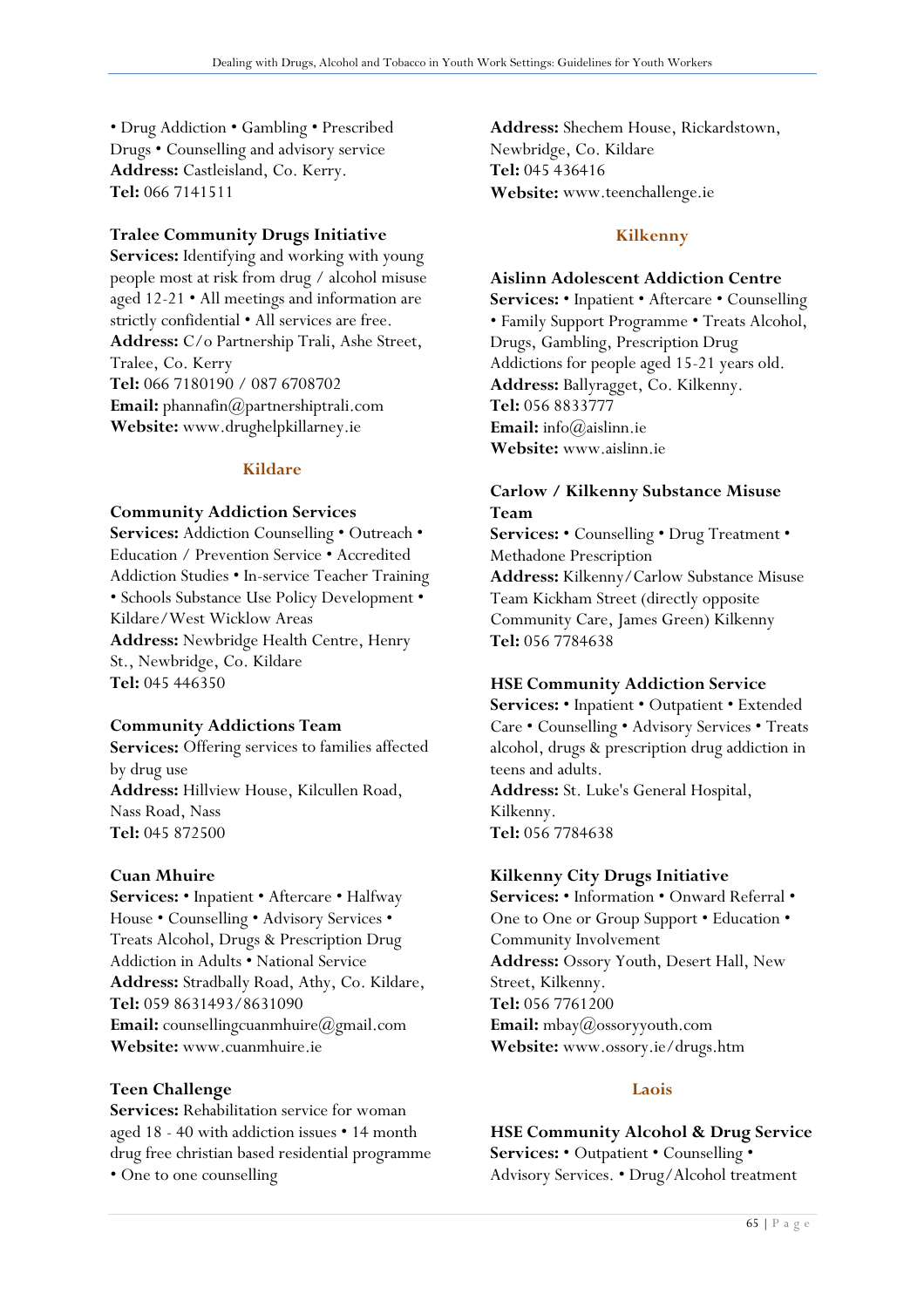for adults • Prescriptions **Address:** 1 Coote Street, Portlaoise, Co. Laois. **Tel:** 057 8692516

#### **Leitrim**

#### **Breffni Family Resource Centre**

**Services:** Alternative therapies to support those suffering drug and alcohol addictions **Address:** Breffni Crescent, Carrick-on-Shannon, Co. Leitrim **Tel:** 071 9622566 **Email:** brefcom@eircom.net **Website:** www.breffnifrc.com

## **HSE Alcohol & Substance Counselling Service**

**Services:** • Comprehensive Assessment • Care planned counselling • Motivational Interviewing • Some group work' • Shared care liaison work with General Practitioners • Referral to residential treatment • Support services for concern persons of drug / alcohol users **Address:** Summer Hill Lodge, Carrick-on-Shannon, Co. Leitrim. **Tel:** 071 9621215

## **HSE Alcohol & Substance Counselling Service**

**Services:** • Outpatient • Aftercare • Counselling • Advice & information • Employee Assistance Programme • Treats alcohol, drugs & prescription drug addiction in teens and adults.

**Address:** Day Centre, The Rock, Ballymote, Co. Leitrim. **Tel:** 071 9183002

#### **Limerick**

#### **Churchtown Day Hospital**

**Services:** • Inpatient • Outpatient • Aftercare • Counselling • Advisory Services • Treats alcohol, drugs, gambling and prescription drug addictions in adults.

**Address:** Newcastlewest, Co. Limerick. **Tel:** 069 61799

# **HSE Health Promotion Drug & Alcohol Team**

**Services:** • Outpatient • Counselling • Advisory Services • Treats alcohol, drugs, gambling and prescription drug addictions from age 14 upwards. **Address:** Slainte Health Advice Centre, 57 O'Connell Street, Limerick.

#### **HSE Limerick Drugs Helpline**

**Services:** • Information and advice on drug and alcohol issues • One to one counselling • Referrals **Tel:** Lo-call 1850 700 850 Mon - Fri, 2pm - 5pm

## **Kilmallock Day Hospital**

**Services:** • Inpatient • Outpatient • Aftercare • Counselling • Advisory Services • Treats alcohol, drugs, gambling and prescription drug addictions in adults. **Address:** Railway Road, Kilmallock, Co. Limerick. **Tel:** 063 98668

# **Limerick County Community Drug Team**

**Services:** • Counselling • Advice • Outreach work • Education **Address:** Carnegie Centre, Bishop Street, Newcastle West, Co. Limerick. **Tel:** 069 61430

#### **St. Anne's Day Hospital**

**Services:** • Outpatient • Aftercare • Counselling • Treats alcohol, drugs, gambling and prescription drug addictions in adults **Address:** Roxboro Road, Limerick. **Tel:** 061 315177

#### **Tevere Day Hospital**

**Services:** • Outpatient • Aftercare • Counselling • Treats alcohol, drugs, gambling and prescription drug addictions in adults. **Address:** Shelbourne Road, Limerick. **Tel:** 061 452971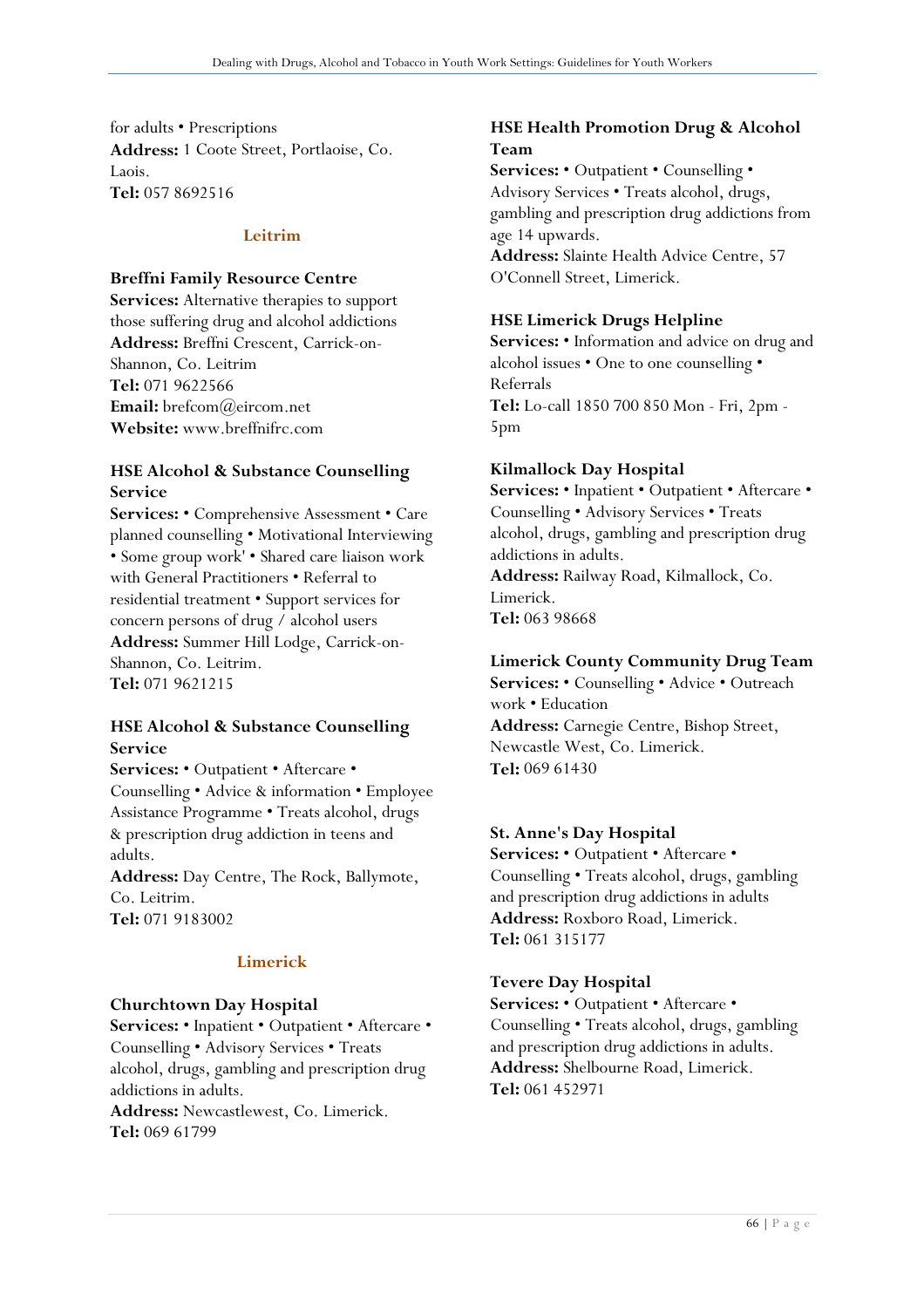# **Longford**

# **HSE Community Alcohol & Drugs Service**

**Services:** • Outpatient • Aftercare • Counselling • Advisory Services • Treats alcohol, drugs, gambling and prescription drug addictions in adults. **Address:** 3 Leader House, Dublin Road, Longford.

**Tel:** 043 50988 / 044 9341630

# **Louth**

## **Crossroads Project**

**Services:** • Advice & referral • Counselling • Day programme • Peer support **Address:** 82 Trinity Street, Drogheda, Co. Louth **Tel:** 041 9846981

# **Drogheda Community Drug & Alcohol Forum**

**Services:** • Public information • Prevention education initiatives • Parental drugs education programmes **Address:** c/o Drogheda Partnership, Workspace centre, Mayoralty St, Drogheda

**Tel:** 041 9842088

#### **Drogheda Partnership New Start Project**

**Services:** • Day programme • Counselling • Peer support • Advice & referral **Address:** Workspace centre, Mayoralty St, Drogheda, Co Louth **Tel:** 041 9842088

# **Dundalk Counselling Centre**

**Services:** • Counselling, • Advisory Services. • Treats alcohol, drugs, gambling and prescription drug addictions in adults. **Address:** "Oakdene", 3 Seatown Place, Dundalk, Co. Louth. **Tel:** 042 9338333

**Footsteps Family Support Group** 

**Services:** • Support meetings for friends and family of drug and alcohol users **Tel:** 087 317 9654

# **HSE Alcohol Counselling Service**

**Services:** • Inpatient • Outpatient • Aftercare •

Counselling • Advisory Services • Employee Assistance Programme • Treats alcohol, drugs, eating disorders, prescription drug addictions in adolescents.

**Address:** St. Brigid's Hospital, Ardee, Co. Louth. **Tel:** 041 6853264

# **HSE Alcohol Service**

**Services:** • Information • Specialist advice • Resources • Training • Counselling **Address:** Ladywell Centre, Louth County Hospital, Dublin Road, Dundalk, Co Louth. **Tel:** 042 9326156

# **HSE North Louth Drug Outreach & Addiction Counselling Service**

**Services:** • Assessment • Support • Withdrawal treatment • Counselling • Referral. **Address:** 3 Chapel Street, Dundalk, Co. Louth. **Tel:** 042 935 7516

# **HSE South Louth Drug Outreach &**

**Addiction Counselling Service Services:** • Assessment • Support • Withdrawal treatment • Counselling • Referral. **Address:** 11 Chord Road, Drogheda, Co Louth. **Tel:** 041 984 3531

# **Make Change Project**

**Services:** • Street outreach • Education & prevention • Advice & referral • Peer support • Family support **Address:** Ait na nDaoine CDP, Muirhevnamor, Dundalk, Co. Louth **Tel:** 042 9326645

# **TURAS Counselling Services**

**Services:** • Counselling • Aftercare for recovering drug users over 16 years **Address:** 59 Clanbrassil Street, Dundalk, Co Louth. **Tel:** 042 9338221/ 8224

# **Mayo**

**Hope House Services:** • Inpatient • Outpatient • Aftercare •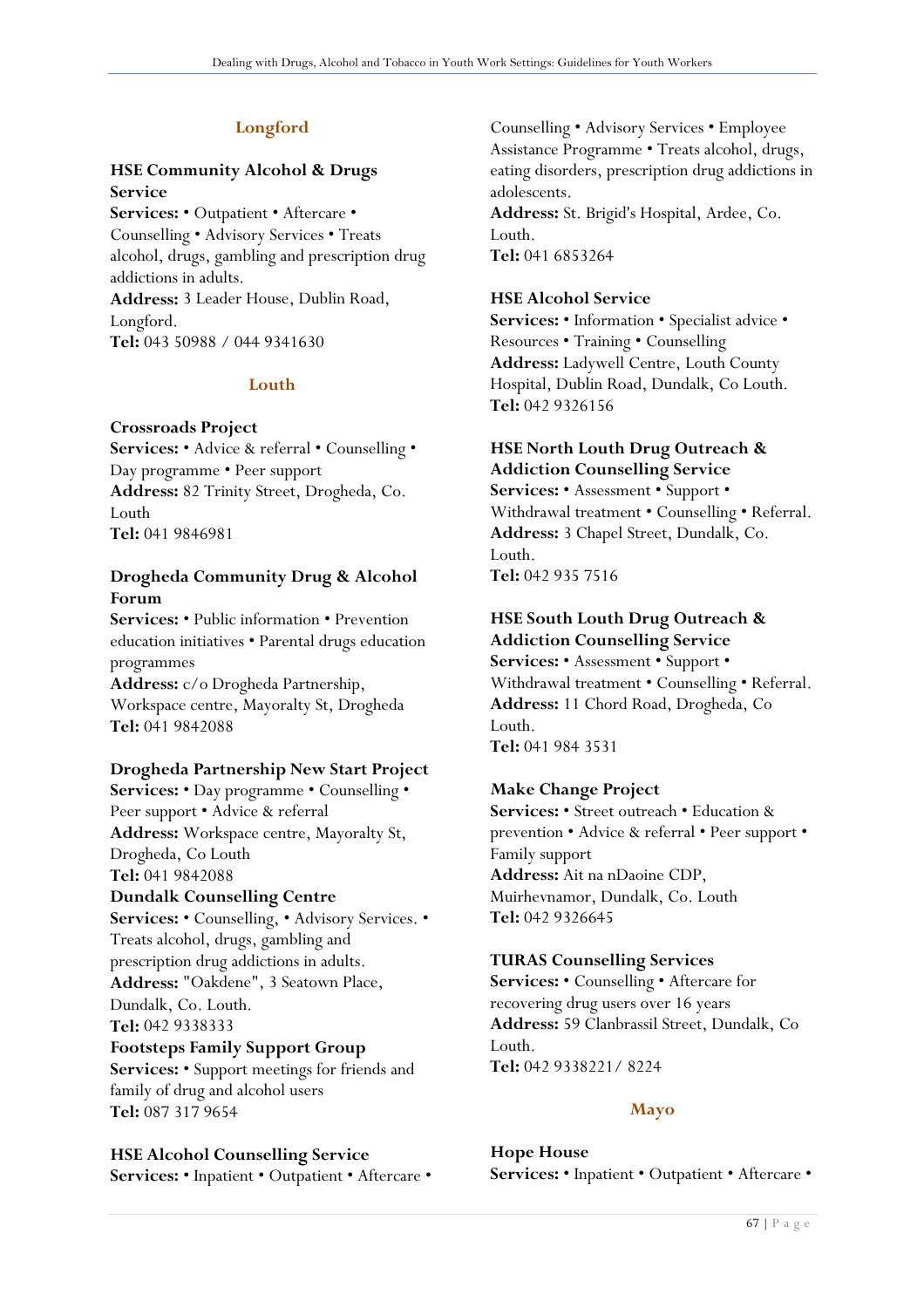Counselling • Advisory Services • Employee Assistance Programme • Treats alcohol, gambling and prescription drug addictions in adults. • Family counselling **Address:** Foxford, Co. Mayo. **Tel:** 094 9256888 **Email:** hopehouse@eircom.net **Website:** www.hopehouse.ie

# **HSE Addiction Counselling Service**

**Services:** • Inpatient • Outpatient • Aftercare • Counselling • Advisory Service • Treats alcohol, drugs, gambling and prescription drug addictions in adults **Address:** Swinford Treatment Centre, The Lodge, Dublin Road, Swinford, Co. Mayo. **Tel:** 094 52715

# **HSE Addiction Counselling Service**

**Services:** • Outpatient • Aftercare • Counselling • Advisory Service • Treats alcohol, gambling and prescription drug addictions in adults.

**Address:** Ballina Community Mental Health Centre, Mercy Road, Ballina, Co. Mayo. **Tel:** 096 20300

#### **HSE Addiction Counselling Service**

**Services:** • Inpatient • Outpatient • Aftercare • Counselling • Advisory Services • Treats alcohol, gambling and prescription drug addictions in adults. **Address:** St. Mary's Hospital, Castlebar, Co. Mayo.

**Tel:** 094 9021733

#### **HSE Addiction Counselling Service**

**Services:** • Outpatient • Aftercare • Counselling • Advisory Service • Treats alcohol, gambling and prescription drug addictions in adults.

**Address:** Ballinrobe Day Centre, Ballinrobe, Co. Mayo. **Tel:** 094 9541615

#### **HSE Drugs Service**

**Services:** • Information • Advice • Support • Drugs counselling for adults/teens • Alcohol counselling for under 18s • Education for parents and community groups

**Address:** Neighbourhood Youth Service, Pearse Street, Ballina, Co. Mayo. **Tel:** 096 60060

#### **HSE Drugs Service**

**Services:** • Advice • Information • Support • Drugs Counselling for all ages • Alcohol counselling for teens • Education for parents and community groups **Address:** The Arcade, Main Street, Castlebar, Co. Mayo. **Tel:** 094 9020430

## **Meath**

# **Aisling Group International**

**Services:** • Counselling/Recovery programme • Nationwide referral service. • Drug/Alcohol training/education • Community Group development • Drug policy development • Safe passage programme • Family/Organisation Support • Early intervention programme **Address:** P.O. Box 26, Bradan House, Navan, Co. Meath. **Tel:** 046 9074300 **Website:** www.aislinggroupinternational.ie

# **HSE Alcohol Service**

**Services:** • Information • Specialist advice • Resources • Training • Counselling **Address:** Clonard House, Market Square, Navan, Co. Meath. **Tel:** 046 9071648

# **HSE Drug Outreach & Addiction Counselling Service**

**Services:** • Assessment • Support • Withdrawal treatment • Counselling • Referral **Address:** Health Promotion Department, Railway Street, Navan, Co. Meath. **Tel:** 046 9076400

# **Pillar Family Support Group**

**Services:** • Support meetings for friends and family of drug and alcohol users. **Address:** 7 Abbey View, Slane, Co. Meath. **Tel:** 086 8404395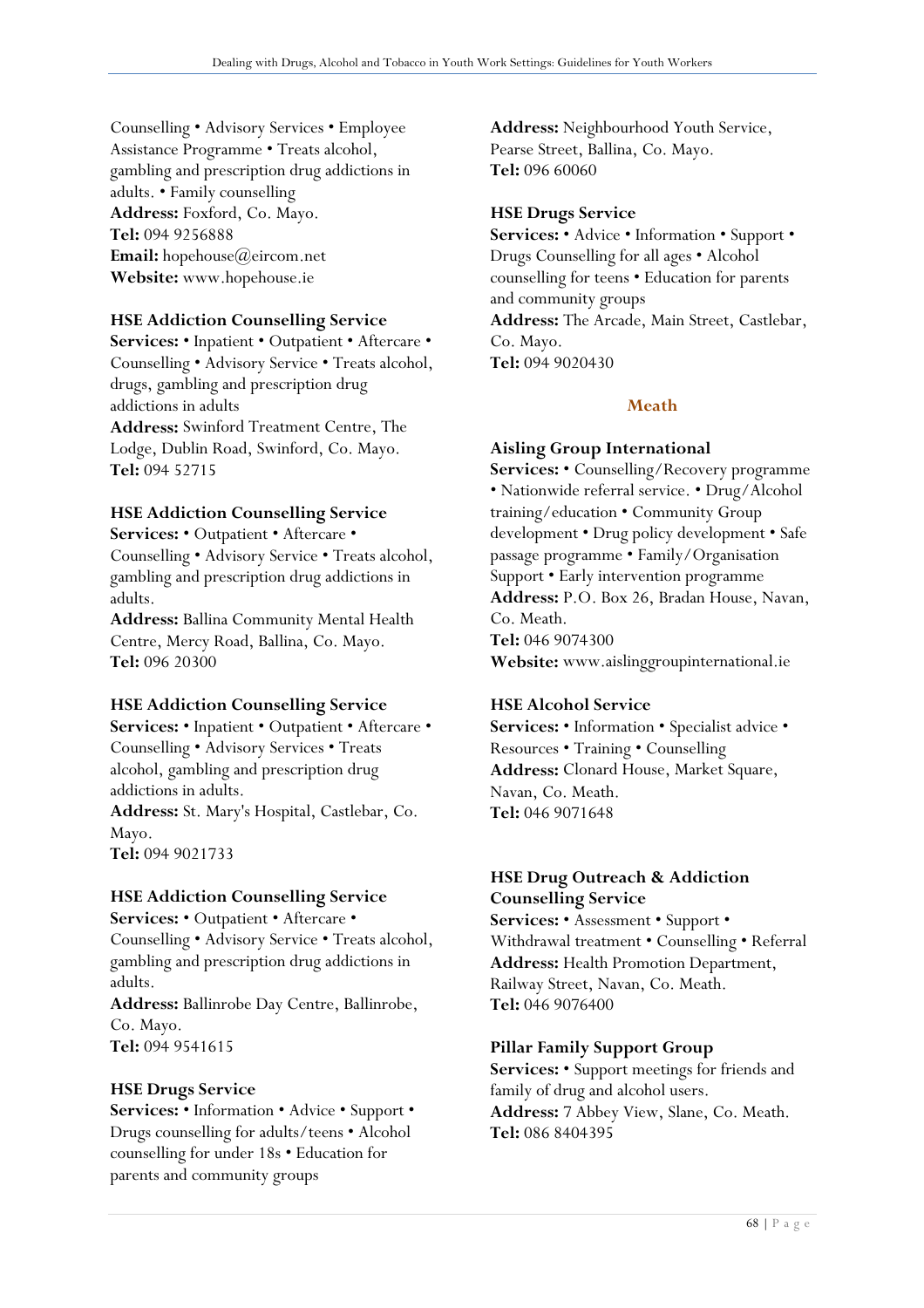## **South Meath Family Support Group**

**Services:** • Support meetings for friends and family of drug and alcohol users **Tel:** 086 408 1511

#### **South Meath Response**

**Services:** • Awareness • Education • Support • Counselling **Address:** T.I.D.E, Trim Social Care Centre, The Maudlins, Trim, Co. Meath. **Tel:** 046 9437245 (Family support 086 408 1511) **Email:** smrproject@eircom.net

# **St. James Camino Network**

**Services:** Holistic approach • Group therapy • Individual counselling • Family support • Relapse prevention • Accommodation support. **Address:** Meadowrook, Cloncurry Cross, Enfield, Co. Meath. **Tel:** 046 9549241

## **Tabor House**

**Services:** Inpatient treatment • 12 step meetings • Lectures • Group therapy • Counselling **Address:** Trim Road, Navan, Co. Meath, **Tel:** 046 9077909 **Email:** tabornavan@eircom.net

# **Monaghan**

#### **Addiction Resource Centre**

**Services:** Outpatient • Aftercare • Counselling • Advisory Services • Employee Assistance Programme • Treats alcohol, drugs, gambling and prescription drug addictions **Address:** Room 23, First Floor, Local Health Centre Unit, Rooskey, Monaghan. **Tel:** 047 72100

## **Cavan/Monaghan Drug Awareness**

**Services:** • Addiction Counselling • Family Support • Education/Awareness Programmes • Auricular Acupuncture • Provision of literature • Treats alcohol, drugs, gambling and prescription drug addictions **Address:** Henry Street, Bailieborough, Co. Cavan. **Tel:** 042 966 6983

#### **Foroige Peer Education Project**

**Services:** • Youth-based prevention & education initiatives • Youth mentoring & support • Family support • Advice & referral **Address:** Monaghan Neighbourhood Youth Project, Monaghan **Tel:** 047 71663

#### **St Davnet's Hospital Services**

**Services:** • Inpatient • Outpatient • Extended Care • Counselling • Advisory Services • Treats alcohol, drugs, gambling and prescription drug addictions in adults.

**Address:** St Davnet's Hospital, Monaghan. **Tel:** 047 77400

#### **Roscommon**

## **HSE Addiction Counselling Services**

**Services:** Outpatient • Aftercare • Counselling • Advisory Services • Treats alcohol, drugs, gambling and prescription drug addictions in adults **Address:** The Lodge, Co. Hospital, Roscommon. **Tel:** 090 6626477

# **HSE Drugs Service**

**Services:** Advice • Information • Support • Drugs counselling for all ages • Alcohol counselling for teens **Address:** Roscommon Youth Information Service, Castle Street, Roscommon. **Tel:** 090 6625395

#### **Sligo**

# **Alcohol & Substance Counselling Service**

**Services:** Comprehensive Assessment • Care planned counselling • Motivational Interviewing • Some group work • Shared care liaison work with General Practitioners • Support services for concern person's of drug / alcohol users **Address:** The Rock, Ballymote, Co. Sligo **Tel:** 071 9183002

# **Alcohol & Substance Counselling Service**

**Services:** Comprehensive Assessment • Care planned counselling • Motivational Interviewing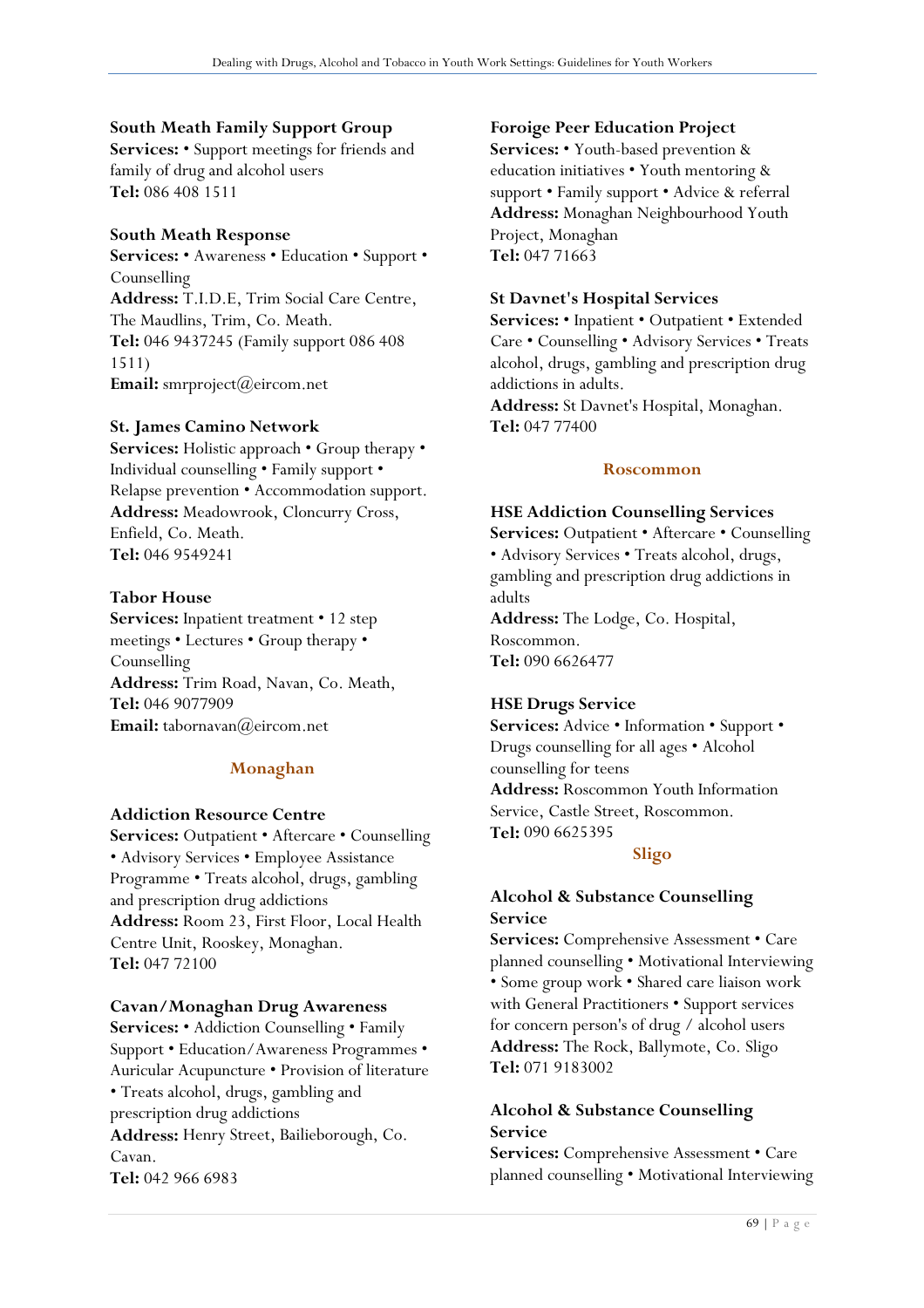• Some group work • Shared care liaison work with General Practitioners • Referral to residential treatment **Address:** Charter House Old Market Street Sligo.

**Tel:** 071 9143316

## **Hospital Liaison Service**

**Services:** Triage Assessment • Shared care liaison work with Medical Team • Motivational Interviewing • Care planned counselling • Referral to community addiction counselling services • Referral to residential treatment **Address:** Charter House, Old Market Street, Sligo.

**Tel:** 071 9143316

## **HSE Alcohol and Substance Counselling Service**

**Services:** Counselling • Advice • Prevention • Education **Address:** Tubbercurry Health Centre, Tubbercurry, Co. Sligo. **Tel:** 071 918 5966

#### **HSE Drugs Service**

**Services:** Advice • Information • Support • Drug counselling for all ages • Alcohol counselling for under 18s • Education service for parents and community groups **Address:** Neighbourhood Youth Project, St. Josephs Resource Centre, Abbeytown, Boyle. **Tel:** 071 9664801

## **Sligo Springboard Co Ltd (Resource House Project)**

**Services:** To enhance and promote self-esteem • Assist young person in making more positive informed choices • To discuss and address issues relevant to young people e.g. drug/alcohol awareness, decision-making, sexuality and sexual health

**Address:** Sligo Springboard Co Ltd, 2 Racecourse View, Cranmore, Sligo **Tel:** 071 9147070

# **Young Person's Alcohol & Substance Counselling Service**

**Services:** Comprehensive Assessment • Care planned counselling • Motivational Interviewing • Drug Education Programme for Parents (out

of hours) • Parent supporting programme (out of hours) • Shared care liaison work with General Practitioners • Referral to reside **Address:** Charter House, Old Market Street, Sligo. **Tel:** 071 9143316

# **Youth Action Project (YAPS)**

**Services:** To promote and enhance decisionmaking skills • Assist young people in making healthy and responsible choices • Discussion and education on drugs/alcohol **Address:** Youth Action Project (YAPS) 1 Chapel Street (First Floor) Sligo **Tel:** 071 9144152

# **Tipperary**

# **Aiseiri**

**Services:** • Inpatient • Outpatient • Counselling • Aftercare • Advisory Services • Employee Assistance Programme • Treats alcohol, drugs, gambling and prescription drugs addictions in adults **Address:** Townpark, Cahir, Co. Tipperary. **Tel:** 052 41166 **Email:** infocahir@aiseiri.ie **Website:** www.aiseiri.ie

#### **Alcohol & Addiction Treatment Services**

**Services:** Counsellors also offer outreach support to clients in St. Michael's Unit, St. Joseph's Hospital, Clonmel, Co. Tipperary **Address:** Coolgreaney House, Queen Street, Clonmel, Co. Tipperary **Tel:** 052 26533

# **Clonmel Community Based Drug Initiative**

**Services:** Community Drug Services **Address:** Clonmel Community Based Drug Initiative, The Wilderness Youth & Community Centre, Wilderness Grove, Clonmel, Co. Tipperary **Tel:** 052 70876

# **HSE Alcohol and Substance Counselling Service**

**Services:** Counselling • Advice • Prevention • Education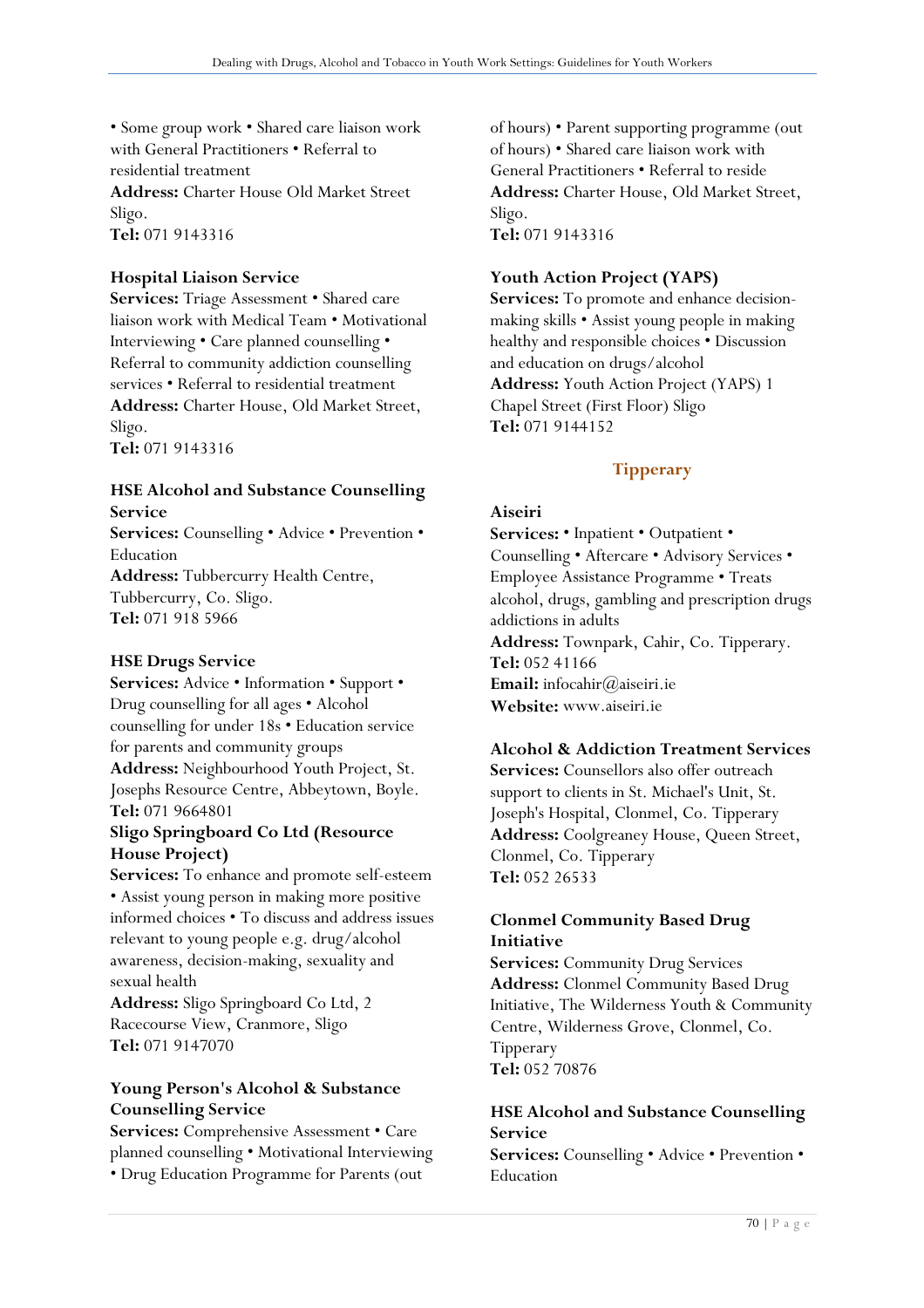**Address:** Day Centre, The Rock, Ballymote, Co. Tipperary. **Tel:** 071 9183002

# **HSE South Tipperary Alcohol & Addiction Service**

**Services:** Outpatient • Aftercare • Counselling • Advisory Services • Employee Assistance Programme • Treats alcohol, drugs, gambling and prescription drugs addictions in adults. **Address:** Coolgreaney House, Queen Street, Clonmel, Co. Tipperary. **Tel:** 052 23015

# **Mid West Tipperary Drug Initiative**

**Services: Community Drug Services Address:** Mid West Tipperary Drug Initiative, Tipperary Regional Youth Service, 17 Bank Place, Tipperary **Tel:** 062 52604 / 087 6188075

# **North Tipperary Drug and Alcohol Service**

**Services:** • Counselling • Advice • Outreach work **Address:** 94a Silver Street, Nenagh, Co. Tipperary. **Tel:** 067 42220 / 422221

# **North Tipperary Mental Health Services**

**Services:** • Counselling • Assessment • Detoxification • Advice **Address:** Dromin House, 2 Dromin Road, Nenagh, Co. Tipperary. **Tel:** 067 46811

# **South Tipperary Outreach Project**

**Services:** To provide services and responses for 13 year olds and upwards who are involved in high risk substance misuse and are experiencing social exclusion because of their substance misuse and socio economic background.

**Address:** South Tipperary Outreach Project, Irish Town, Clonmel, Co. Tipperary **Tel:** 086 8561683

# **South Tipperary Substance Misuse Department**

**Services:** Substance Misuse Co-ordinator •

Drug Education • Counselling Clinics: Carrickon-Suir Health Centre, St. Brigid's Hospital • Tuesday and Friday afternoons Mullinahone, Health Centre Fri,day afternoons Knockanrawley Family Resource Centre, Tipperary Wednesday. Polish / Russian drop in service every Tuesday evening from 6:00pm - 9:00pm for advice, information and / or treatment for addiction. **Address:** South Tipperary Substance Misuse Team, Health Service Executive, 11-12 Peter Street, Clonmel Co. Tipperary **Tel:** 052 77900

# **Suir Valley Community Based Drug Initiative**

**Services:** Community Drug Services **Address:** Suir Valley Community Based Drug Initiative, 56 New Street, Carrick-on-Suir, Co. Waterford **Tel:** 051 645775 / 086 8557212

# **Thurles Addiction Counselling Service**

**Services:** Counselling • Assessment • Detoxification • Advice **Address:** St. Mary's Health Centre, Upper Parnell Street, Thurles, Co. Tipperary. **Tel:** 0504 23828

# **Waterford**

# **A.C.C.E.P.T. Addiction Treatment**

**Services:** Clinics: Cappoquin Health Centre: Every Monday, 1.00 p.m. to 4.00 p.m. Dungarvan Health Centre: Every Thursday, 10.00 a.m. to 1.00 p.m. Tramore Health Centre **Address:** Brook House, Cork Road,

Waterford. **Tel:** 051 842790

# **Aiseiri (Ceim Eile Waterford)**

**Services:** Inpatient • Outpatient • Counselling • Aftercare • Advisory Services • Employee Assistance Programme • Treats Alcohol, Drugs, Gambling, Prescription Drugs Addictions in Adults **Tel:** 051 853974

**Email:** aiseiri@eircom.net **Website:** www.aiseiri.ie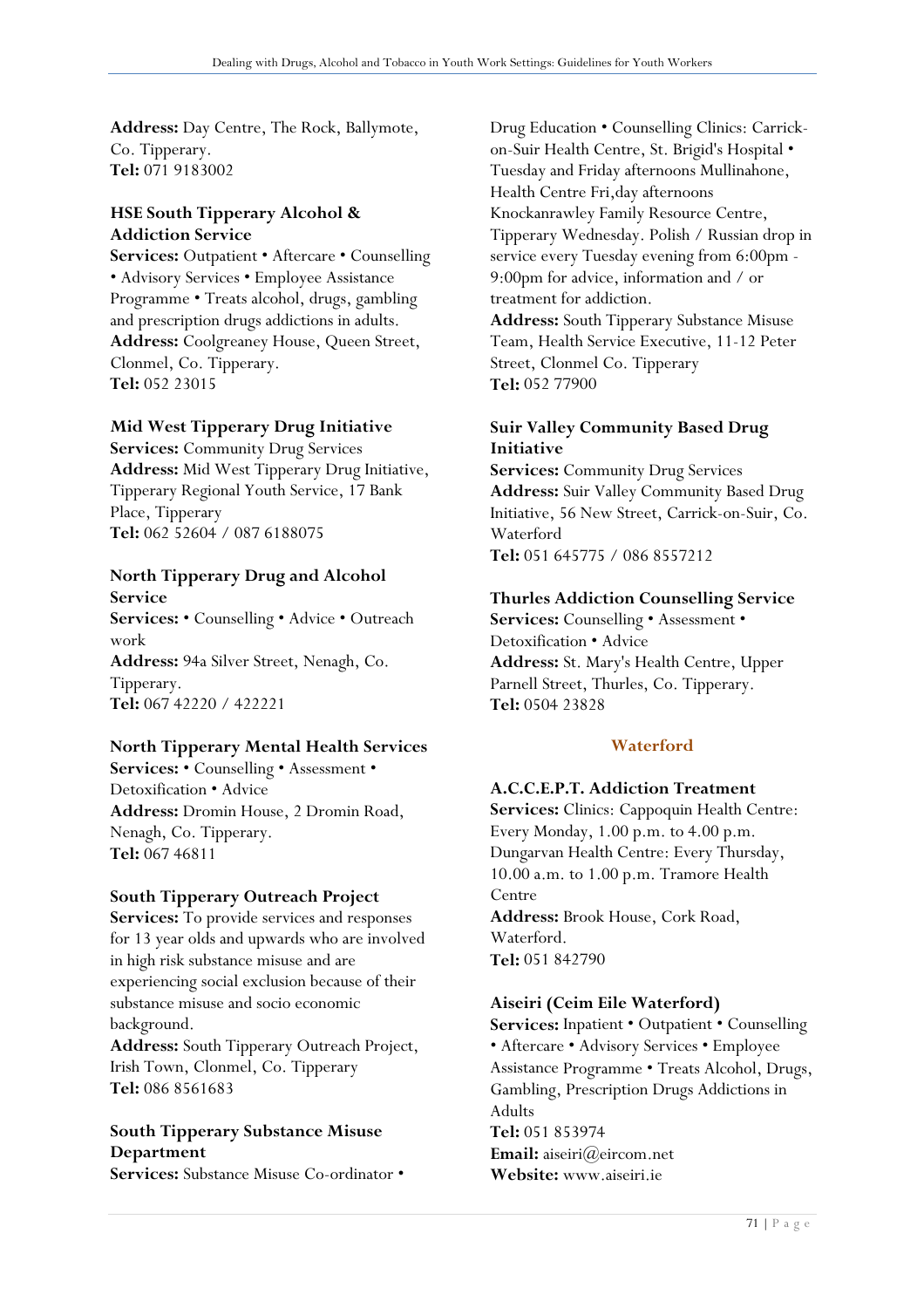## **Axis Youth Project**

**Services:** This Project will focus on widening access to existing community-based youth facilities for young people aged 10 to 19 years who live in the Ballybeg estate and who are at risk of substance misuse.

**Address:** Ballybeg Youth Resource Centre, Clonard Park, Ballybeg, Waterford **Tel:** 051 358638

## **Cityside Community Based Drug Initiative**

**Services:** Community Based Drugs Initiatives • Promote drug prevention • Family Support **Address:** Abbeylands Community Building, No 1 & 2, Ferrybank, Waterford **Tel:** 086 8561641

## **Community Based Drug Worker**

**Services:** Providing Community Based Drug Information Education **Address:** Community Building, Ard An Ghleanna, Tramore, Co. Waterford **Tel:** 086 3886936

# **County Waterford Community Based Drug Initiative**

**Services:** Community Based Drugs Initiatives **Address:** C/o Dungarvan Youth Resource Centre, Rinnasillogue, Dungarvan, Co. Waterford **Tel:** 058 48946

#### **Drug Treatment (Methadone) Clinic**

**Services:** Methadone Clinic **Address:** Waterford Community Services, Cork Road, Waterford **Tel:** 051 842835

#### **Frontline Drugs Worker**

**Services:** Services and responses for young people between the ages of 13-21 involved in high-risk drug misuse who are experiencing exclusion because of their drug use and socioeconomic background.

**Address:** Millennium Youth & Community Centre, Church Road, Lisduggan, Waterford **Tel:** 051 351105

# **HSE South East Regional Drug Service**

**Services:** • Counselling • Advisory Services • Treats alcohol, drugs, gambling and prescription drug addictions in adults **Address:** 52 Upper Yellow Road, Waterford. **Tel:** 051 373333

#### **HSE Substance Misuse Team**

**Services:** • Counselling for adults and adolescents • Drug education and awareness **Address:** 10A Waterside, Waterford. **Tel:** 051 301201

## **Making Connections Programme**

**Services:** A FAS funded programme providing rehabilitation services focusing on general life skills, as well as vocational opportunities. **Address:** Millennium Youth & Community Centre, Church Road, Lisduggan, Waterford **Tel:** 051 351105

## **Millennium Youth & Community Centre**

**Services:** To provide services and responses for young people between the ages of 13-21 involved in high-risk drug misuse who are experiencing exclusion because of their drug use and socio-economic background. **Address:** Millennium Youth & Community Centre, Church Road, Lisduggan Waterford **Tel:** 051 351105 / 087 2235218

## **Southside Community Based Drugs Initiative**

**Services:** Community Based Drugs Initiatives **Address:** Southside Community Based Drugs Initiative, Youth Resource Centre, John's Park Waterford

**Tel:** 051 843525/087 6394065

# **Special Community Drug Education Programme**

**Services:** Community based Drug Education **Address:** Millennium Youth & Community Centre, Church Road, Lisduggan, Waterford **Tel:** 051 351105 086 8589872

#### **Special FAS CE Drug Programme**

**Address:** Millennium Youth & Community Centre, Church Road, Lisduggan, Waterford **Tel:** 051 351105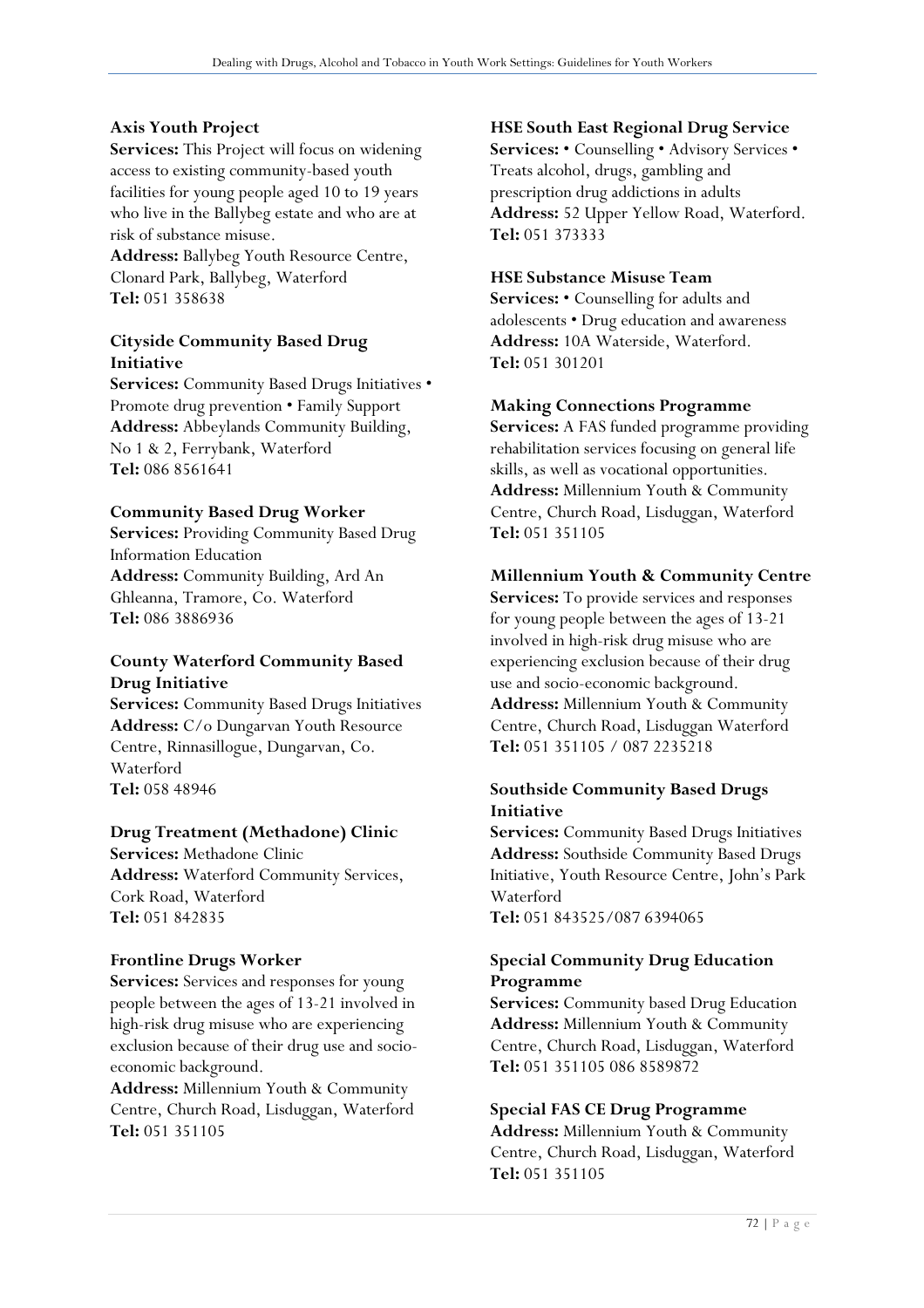### **TREO**

**Services:** Offers basic education •Training and life skills programmes • Support for participants in accessing appropriate community based responses.

**Address:** 34 Tycor Business Centre, Tycor, Waterford. **Tel:** 051 379740

#### **Waterford Outreach Drug Project**

**Services:** To provide services and responses for 13 year olds and upwards who are involved in high risk substance misuse and are experiencing social exclusion because of their substance misuse and socio economic background.

**Address:** C/o Youth Resource Centre, 2 Friary Street, Dungarvan, Co. Waterford **Tel:** 086 8561681

### **Westmeath**

**HSE Community Alcohol & Drug Service Services:** Outpatient • Aftercare • Counselling • Advisory Services • Treats alcohol, drugs,

gambling and prescription drug addictions **Address:** Rea Nua, St. Vincent's Hospital, Athlone, Co. Westmeath. **Tel:** 090 475301

### **HSE Community Alcohol & Drug Service**

**Services:** Outpatient • Counselling • Advisory Services • Treats alcohol, drugs, gambling and prescription drug addictions in adults **Address:** Bishopsgate Street, Mullingar, Co. Westmeath. **Tel:** 044 9341630

#### **St. Loman's Hospital**

**Services:** Inpatient • Outpatient • Aftercare • Counselling • Advisory Services • Treats alcohol, drugs, gambling and prescription drugs addictions in adults **Address:** Mullingar, Co. Westmeath. **Tel:** 044 40191

#### **Wexford**

#### **Aiseiri**

**Services:** Inpatient • Aftercare • Counselling • Advisory Services • Treats alcohol, drugs,

gambling and prescription drug addictions in adults. **Address:** Roxborough, Wexford. **Tel:** 053 9141818 **Email:** infowexford@aiseiri.ie **Website:** www.aiseiri.ie

#### **Community Alcohol/ Drug Services**

**Services:** Catchment area: Wexford Town and County Opening Hours: Monday - Friday from 9.00 a.m. to 5.00 p.m.

**Address:** Wexford Mental Health Services, St. Senan's Hospital, Enniscorthy, Co. Wexford **Tel:** 053 9243200 / 053 9123899 ext 225

### **Cornmarket Project**

**Services:** Personal and Family Counselling • Core Skills Development • Personal and Social Development • Work Experience • Job Search assistance • Drop-in centre **Address:** Cornmarket, Mallin Street, Wexford. **Tel:** 053 9155800 **Confidential Tel.:** 053 9144931

#### **HSE Counselling Service**

**Services:** Inpatient • Outpatient • Aftercare • Counselling • Advisory Services • Employee Assistance Programme • Treats alcohol, drugs, gambling and prescription drugs addictions in adults **Address:** St. Senan's Hospital, Enniscorthy,

Co. Wexford. **Tel:** 053 9233110

### **HSE Wexford Substance Misuse Service**

**Services:** • Counselling • Family therapy • Education.

**Address:** Park House, New Ross, Co. Wexford. **Tel:** 051 426600 / 087 9825816

#### **Treo Nua**

**Services:** Advocacy • Counselling •Drug Education Programme and Relapse Prevention • ECDL Computers • Educational support and training • Health and Fitness • Healthy Eating • Holistic therapies including acupuncture, chi gong, massage, meditation and relaxation • Life skills activities and personal development • One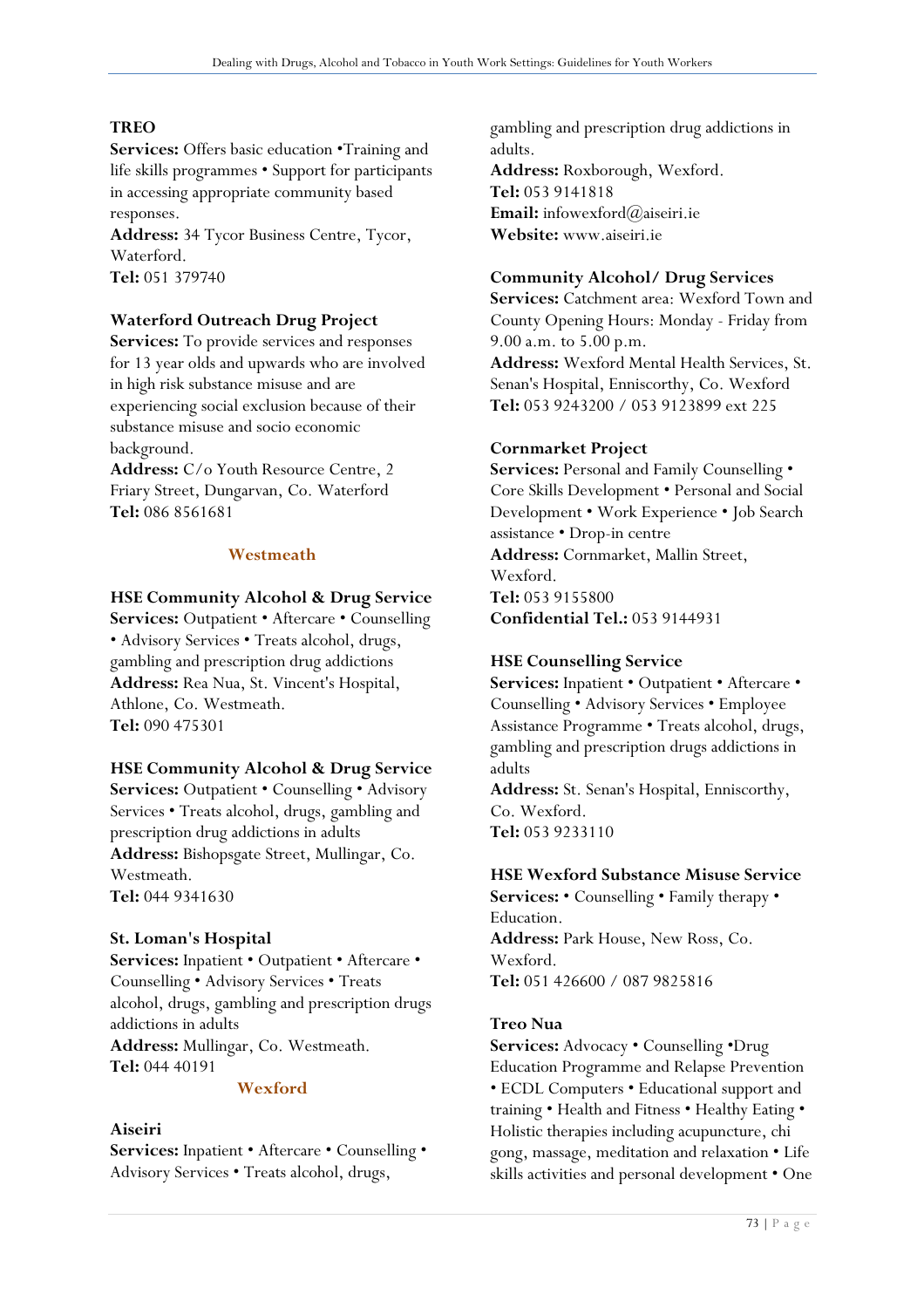to One support • Vocational support and training. **Address:** 39 Wexford Road, Arklow, Co Wexford **Tel:** 0402 31312 **Email:** cwcasltd@gmail.com

### **Wexford Community Based Drug Initiative**

**Services:** Opening Hours: Monday - Friday 9.00 a.m. until 5.00 p.m. Drug Project Worker Attends: New Ross: 051 420044 Wexford: 053 9121691 Gorey: 053 9480749 (Tuesday and Wednesday a.m.) Enniscorthy: 053 9234574 (Wednesday pm & Thursday am) **Address:** C/o FDYS Youth Work Ireland, Francis Street, Wexford **Tel:** 053 9121691

### **Wicklow**

### **Betel of Ireland**

**Services:** Residential Rehabilitation Centre for Men • Drugs & Alcohol **Address:** Southlands, Alleys River Road, Bray Co. Wicklow **Tel:** 01 2821207 **Email:** Ireland@betel.org **Website:** www.betel.org

### **Bray Community Addiction Team (The Bara Project)**

**Services:** • Counselling • Referral for individuals or families directly affected by alcohol or drug use • One to one support • Family support • Addiction counselling •

Referral to rehabilitation • Prison links work. **Address:** 37 Beechwood Close, Boghall Road, Bray, Co. Wicklow. **Tel:** 01 2764692 **Email:** brayaddictionteam@eircom.net

### **County Wicklow Community Addiction Services Ltd**

#### **Services**

Advocacy • Counselling •Drug Education Programme and Relapse Prevention • ECDL Computers • Educational support and training (FETAC.) • Health and Fitness • Healthy Eating • Holistic therapies including acupuncture, chi gong, massage, meditation and relaxation • Life skills activities and personal development • One to One support • Vocational support and training. **Address:** Marlton Road, Wicklow Town, Co. Wicklow. **Tel:** 0404 65700

**Email:** cwcasltd@gmail.com

### **Killarney Road Clinic**

**Services:** • Addiction Services • Counselling referral • Outreach • Needle exchange **Address:** Killarney Road, Bray, Co. Wicklow. **Tel:** 01 276 2918

### **Teen Challenge**

**Services:** Rehabilitation service for men aged 18 - 40 with addiction issues • 14 month drug free **Address:** Tiglin, Ashford, Co. Wicklow **Tel:** 040 440010 **Website:** www.teenchallenge.ie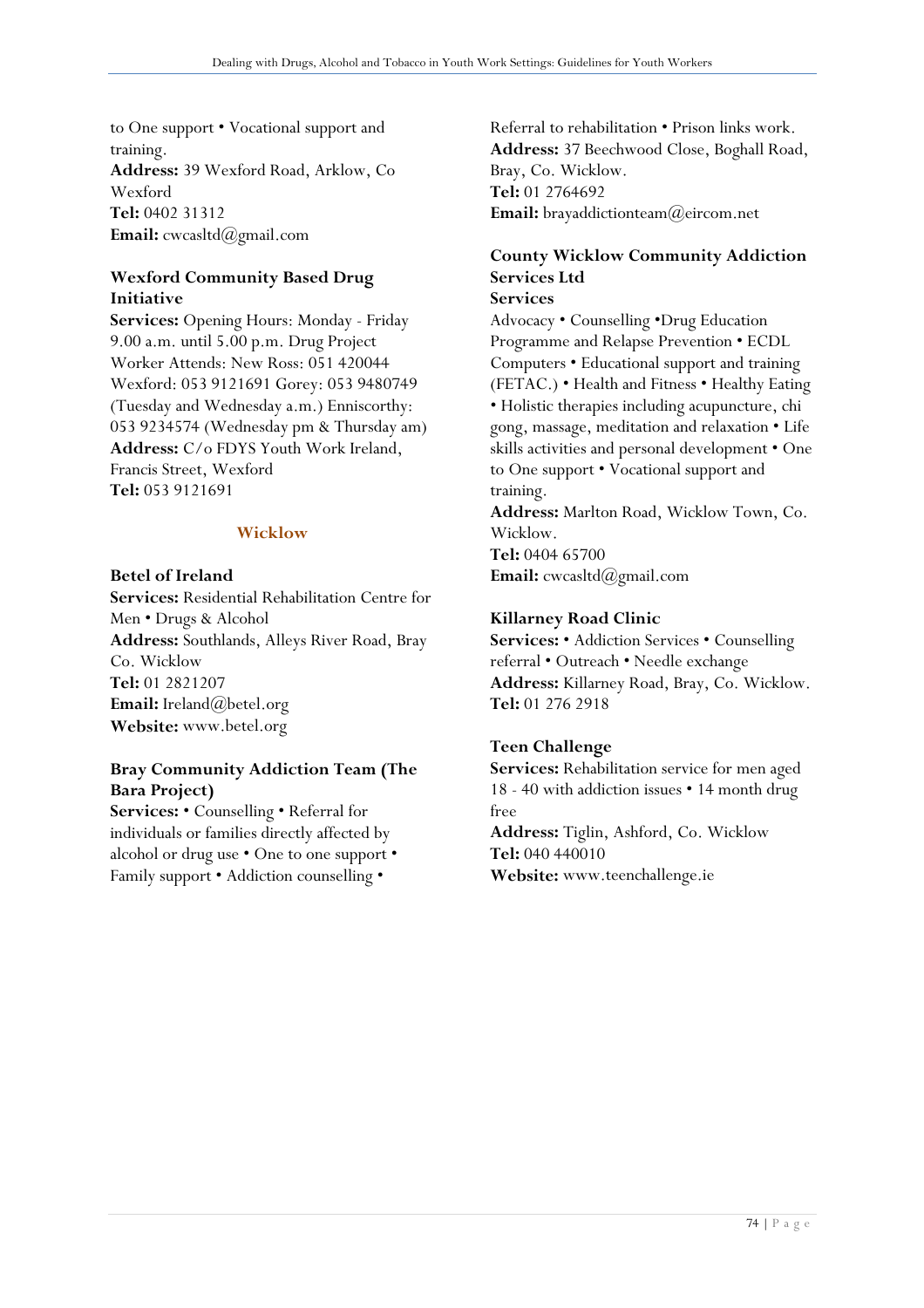# **APPENDIX 5: EDUCATION AND INFORMATION BASED AGENCIES**

### **Aisling Group International**

Counselling/ Recovery programme. Nationwide referral service. • Drug/Alcohol training/education • Community Group development • Drug policy development • Safe passage programme • Family/Organisation Support • Early intervention programme

**Address:** P.O. Box 26, Bradan House, Navan, Co. Meath.

**Tel:** 046 9074300

**Website:** www.aislinggroupinternational.ie

### **Alanon/Alateen**

A fellowship of people whose lives have been or are being affected by other peoples drinking. Alanon/Alateen hold weekly meetings all over Ireland

**Address:** Al Anon/Alateen Information Centre, 5/6 Capel Street, Dublin 1 **Tel:** 01-8732699

### **Drugscope**

DrugScope is the UK's leading independent centre of expertise on drugs and the national membership organisation for the drug field. Our aim is to inform policy development and reduce drug-related harms - to individuals, families and communities. They provide quality drug information, promote effective responses to drug taking, undertake research, advise on policy-making, encourage informed debate particularly in the media.

**Address:** Prince Consort House, Suite 204, 2nd Floor, 109/111 Farringdon Road, London EC1R 3BW **Tel:** 00442075207550 **Email:** info@drugscope.org.uk **Website:** www.drugscope.org.uk

### **Drug and Alcohol Programme**

Training and drug education • Support • Counselling • Advocacy • Confidential interactive website • Text service **Address:** Red House, Cloniffe College, Drumcondra, Dublin 3 **Tel:** 01 8360911

### **Drug Education Workers' Forum**

Voluntary network committed to identifying and responding to the needs of voluntary, community and statutory drug education workers in Ireland.

**Address:** PO Box 9364, Dublin 1. Email: dewfireland@lycos.com **Website:** www.dublin.ie/dewf

### **Drugs HIV Helpline - Rep of Ireland**

Providing free and confidential guidance to anyone concerned with drug use or HIV infection. Offers information on drugs, HIV testing, safer sex and sexually transmitted infections.

**FreeTel:** 1800 459459

### **Drug Misuse Research Division**

The Drug Misuse Research Division (DMRD) of the HRB is involved in national and international research, information gathering and disseminating on drugs and their misuse in Ireland. Through its activities the DMRD aims to inform policy and contribute to the academic understanding of drug misuse. The DMRD is funded by national and EU sources and by contract research.

**Address:** Health Research Board, Holbrook House, Holles Street, Dublin 2. **Tel:** 01 6761176 **Email:** dmrd@hrb.ie **Website:** www.hrb.ie

### **Drug Treatment Centre Board**

Inpatient treatment • Outpatient treatment • Aftercare programmes for drug users • Advisory service to professionals • Advice for parents and teachers **Address:** Trinity Court, 30/31 Pearse Street, Dublin 2. **Tel:** 01 6488600 **Email:** info@dtcb.ie **Website:** www.dtcb.ie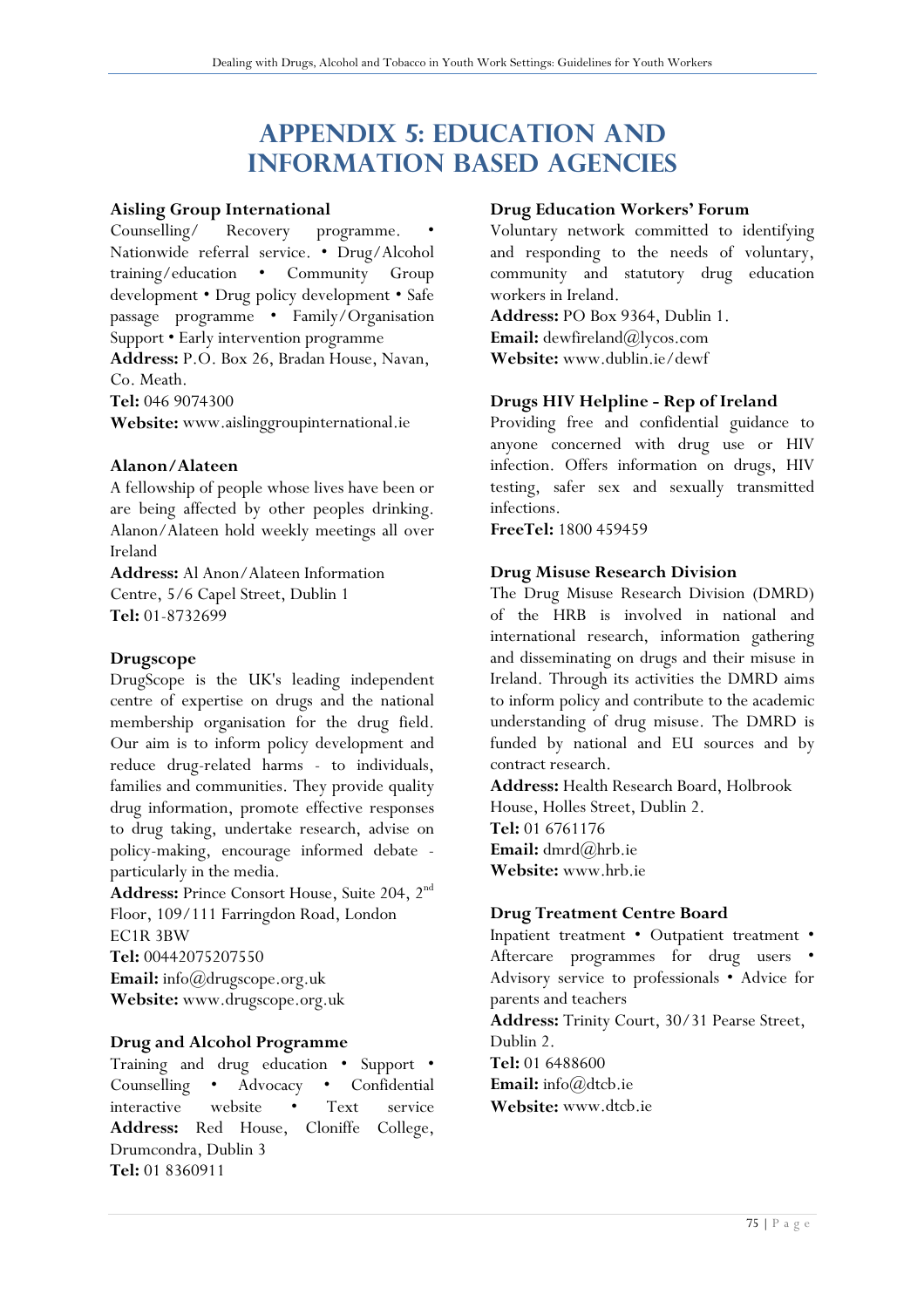### **EURAD**

EURAD is a volunteer non-profit drug information network and advocacy organization that promotes the creation of healthy drug-free cultures in the world and opposes the legalization of drugs. EURAD upholds a comprehensive approach to drug issues involving prevention, education, intervention /treatment, and law enforcement interdiction. EURAD's aim is to provide policymakers, the media, and the public with current information, factual research, expert resources, and to counter drug advocacy propaganda.

**Address:** 8 Waltersland Road, Stillorgan, Co. Dublin.

**Tel:** 01 2756766 **Email:** eurad@eurad.se **Website:** www.eurad.net

### **Garda National Drug Unit**

The Garda National Drugs Unit (GNDU) is a specialist agency that investigates domestic and international drug trafficking. Its remit also includes strategically reducing the demand for drugs in conjunction with Government agencies.

**Address:** Dublin Castle, Dublin 2 **Tel:** 01 6669900 **FreeTel:** 1800 666111

#### **Health Promotion Unit**

Engaged in programmes dealing with health promotion issues, such as immunisation, drugs, smoking, alcohol, hygiene, cancer and HIV/AIDS. Public office is on ground floor of Hawkins House from which a wide range of promotional material is available.

**Address:** Department of Health, Hawkins House, Hawkins Street, Dublin 2. **Tel:** 01 6354354 **Infoline:** 1850241850 **Website:** www.healthpromotion.ie

### **Irish Association of Alcohol and Addiction Counsellors (IAAAC)**

National professional body whose aims include: to promote high ethical and professional standards in the field of addiction counselling; to provide ongoing support, education and training for members; to represent the views and interests of members; and to establish a communications network. IAAAC also produce a quarterly newsletter.

**Address:** Senior House, All Hallows College, Drumcondra, Dublin 9 **Tel:** 01 7979187 **Email:** info@iaaac.org **Website:** www.iaaac.org

### **Irish Medicines Board**

Established in 1966 under the Health (Corporate Bodies) Act 1961. Assesses the safety, quality and efficacy of marketed drugs for human and veterinary use. Inspection of pharmaceutical manufacturers and whole-salers and advising the Minister on the issue of manufacturing and wholesale licenses. Organising and administering a system for the recording and assessing of side effects to drugs. Advises the Minister for Health on precautions, restrictions, testing, manufacture, etc. Disseminates information on drugs and produces publications primarily for medical practitioners and pharmacists. **Address:** Kevin O'Malley House, Earlsfort Centre, Earlsfort Terrace, Dublin 2

**Tel:** 01 6764971 **Email:** imb@imb.ie **Website:** www.imb.ie

### **Lifeline**

Produces an extensive range of publications, posters, card sets, cartoons/comics on all aspects of illicit drug use, particularly dance drugs. The publications are specifically aimed at young people currently engaged in drug use. Much of the information is written with young people in mind and thus some of the language is explicit in content and should only be used with an appropriate adult. Also provide an advice service and undertake research projects.

**Address:** 101-103 Oldham Street, Manchester M4 ILA

**Website:** www.lifeline.org.uk

### **Narcotics Anonymous**

Community based organisation for recovering addicts. NA members learn from one another how to live drug-free and recover from the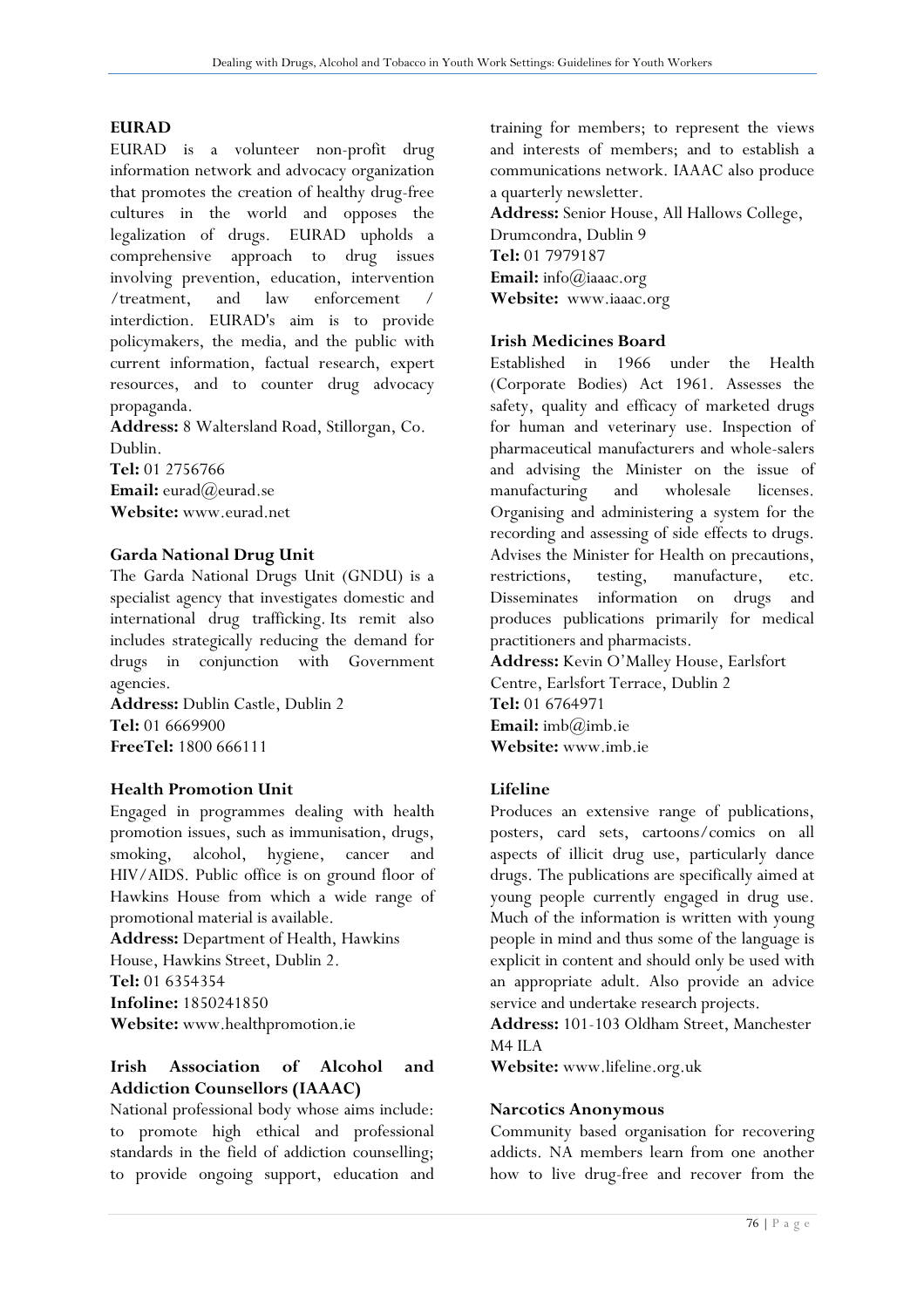effects of addiction in their lives. **Address:** Irish Regional Services Committee, 29 Bride Street, Dublin 8. **Tel:** 01 6728000 **Email:** info@na-ireland.org **Website:** www.na-ireland.org

### **National Documentation Centre on Drug Use in Ireland**

Provides information support to researchers in substance use and addiction in Ireland. The Centre is a unique information resource with easily accessible online documentation and a valuable collection of books, serials and other print material. Electronic copies of Irish research and policy documentation on drug use are available online at www.hrb.ie/ndc. The documentation centre makes up-to-date international research available to its users. All aspects of drug use are covered in the book and reports collection, and the library has an extensive collection of periodicals specifically devoted to addiction and substance use.

Address: Health Research Board, 3<sup>rd</sup> Floor Knockmaun House, 42-47 Lower Mount Street, Dublin 2 **Tel:** 01-2345175 **Email:** ndc@hrb.ie **Website:** www.drugsandalcohol.ie

### **National Youth Health Programme**

The National Youth Health Programme is a partnership between the NYCI, the Health Promotion Unit and the Youth Affairs Section of the Department of Education. The aim of the Programme is to develop Health Education resources and provide training in health issues specific to young people. This includes drug education and prevention.

**Address:** National Youth Council of Ireland, 3 Montague Street, Dublin 2. **Tel:** 01 4784122 **Email:** nyhp@nyci.ie **Website:** www.youthhealth.ie

### **Transform Drug Policy Foundation**

Transform Drug Policy Foundation exists to promote sustainable health and wellbeing by bringing about a just, effective and humane system to regulate and control drugs at local, national and international levels. Raising the debate on the prohibition, legalisation and regulation of all drugs including heroin, cocaine and cannabis.

**Address:** Easton Business Centre, Felix Road, Bristol, BS5 OHE **Tel:** 00441179415810 **Email:** info@tdpf.org.uk **Website:** www.tdpf.org.uk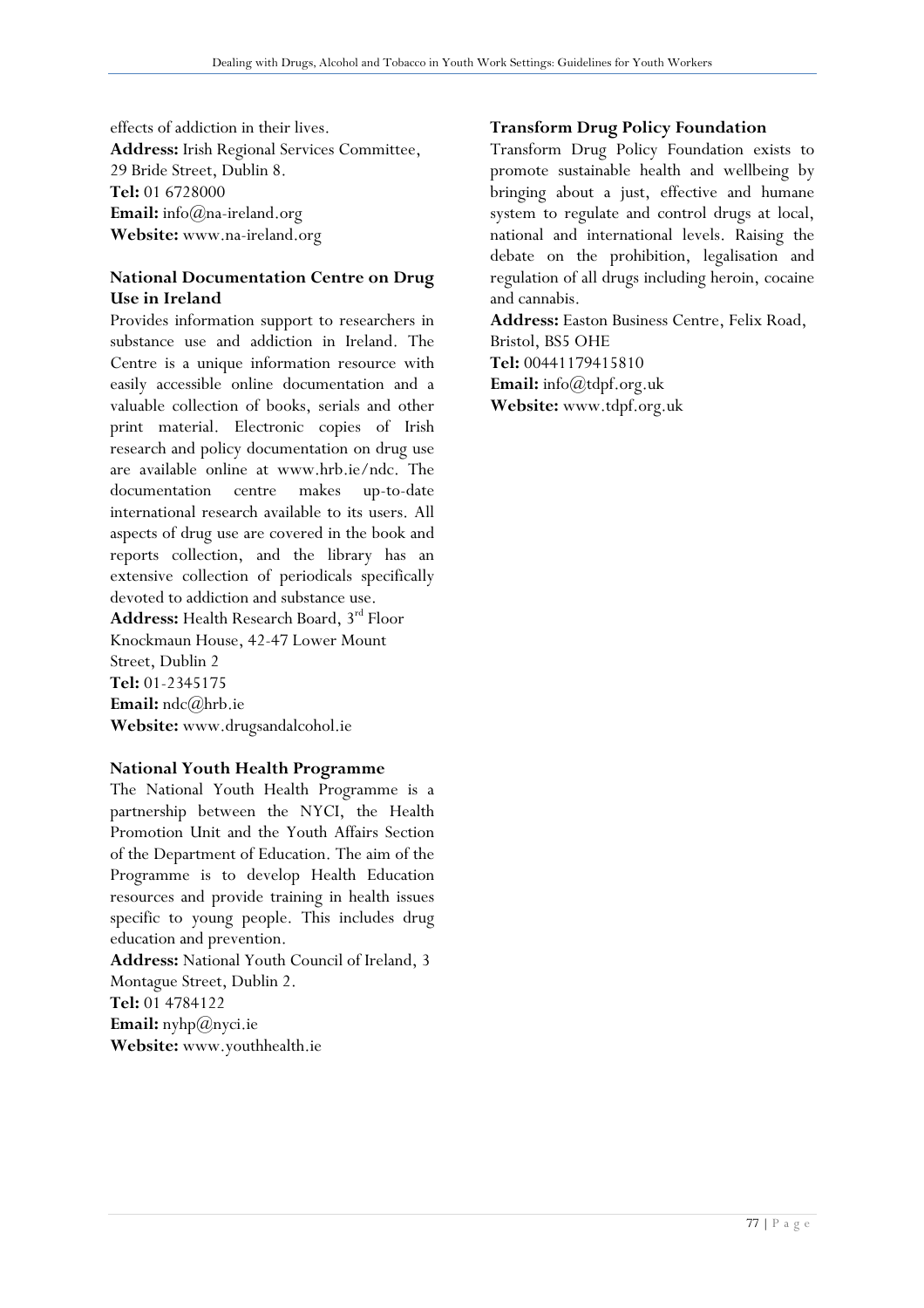# **ApPENDIX 6: Drug Education and Training Resources**

This section on resources is divided into two sections: *Education and Training Materials; Research and information Resources.* Neither section is an exhaustive list. Each section provides a reasonably comprehensive range of materials, which can be used by people to assist them in sourcing resources for drug education, & prevention and general information on drug related issues. Where possible publisher/availability details have been included for non-Irish materials.

### **EDUCATION AND TRAINING MATERIALS**

### **A Little Book of Alcohol**

### **by Vanessa Rogers**

Booklet containing activities for the youth work to explore issues around alcohol misuse with young people.

Published by **Russell House Publishing**, 2006

### **A Little Book of Drugs**

### **by Vanessa Rogers**

Booklet containing activities for the youth work to explore issues around drugs with young people. Published by **Russell House Publishing**, 2006

### **Adolescent Substance Misuse: Why one young person may be more at risk than another, and what you can do to help.**

### **by Dr. Ian Sutherland**

Book looks at why one young person may be more at risk of drug abuse than another and advises the youth worker on what can be done to help prevention.

Published by **Russell House Publishing**, 2004

# **Be Cool, Obey the Rule – Two No Drink / Driving Ads**

### **by Carrick Youth Club**

DVD made by Carrick Youth Club, which aims at sending out a message to young adult drivers about the risks of drink or drunk driving.

Available from the Irish **YouthWork Centre**, 2007

### **Cigarette, Alcohol & Drug Use Among Second Level Students by Kiran Sarma, Mary Walker & William Ryan**

Research report examining the prevalence & nature of tobacco, alcohol & drug use among second level students in Waterford, Kilkenny & Kerry Garda Diversion Project. Published by **Garda Research Unit**, 2002

### **Cocaine** *to* **Crack**

### **by Educational Media International**

Video relating a story of how two teenagers develop an addiction to cocaine and eventually crack. Available from: *Educational Media International, 235 Imperial Drive, Rayners Lane, Harrow, Middlesex, HA2 7HE.*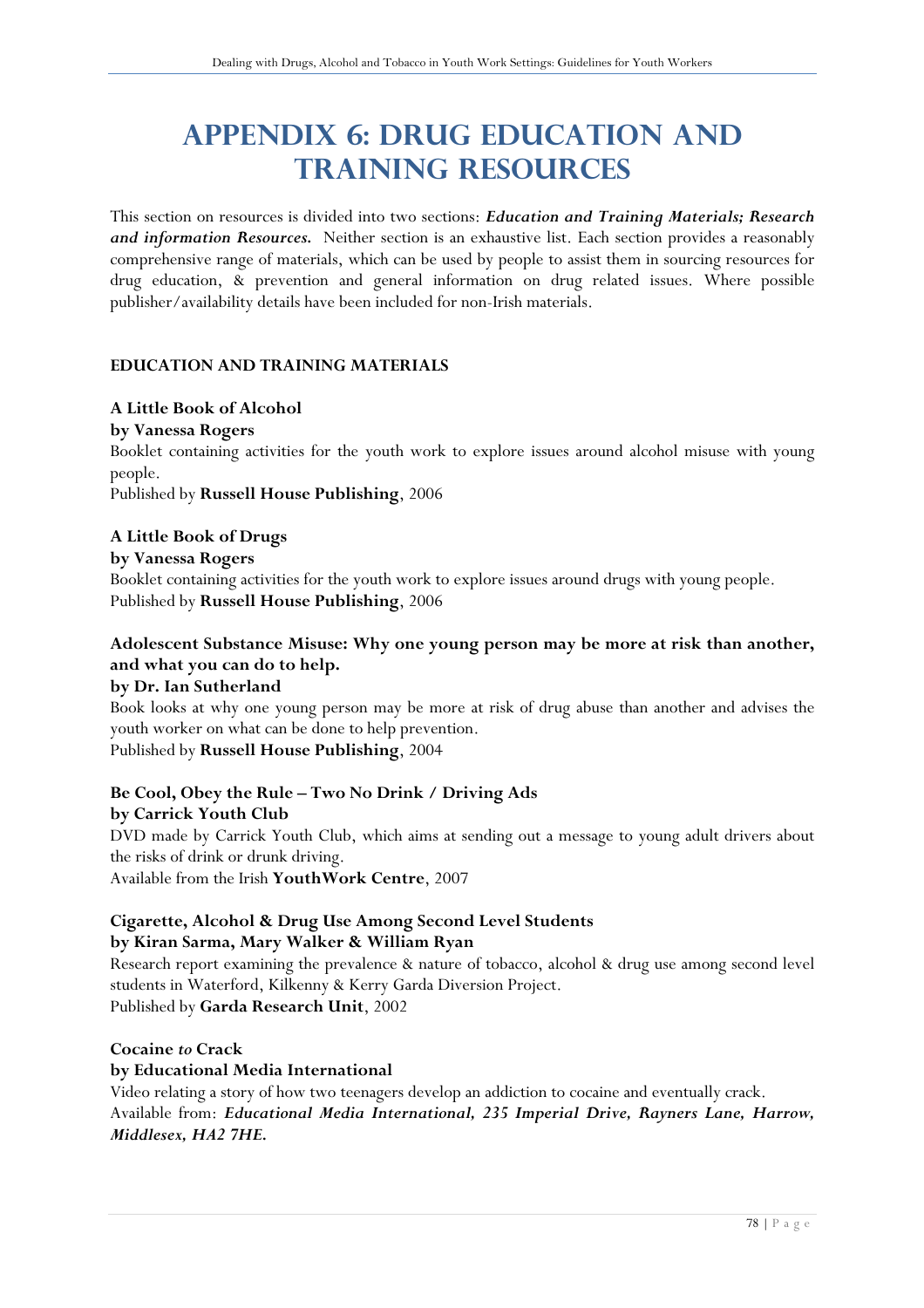### **Drinking - Know the Score (2002)**

### **by Garda Schools Programme and the Cider Industry Council**

Video aid for schools, youth groups and sports clubs aimed at 12-18 year olds. Produced to facilitate members of an Garda Siochana, Juvenile Liaison Officers, teachers and group leaders in opening up the issue of underage drinking to young people to assist them in their decision making and outlining the problems that can be associated with binge drinking. It comprises a series of vox pops and four separate scenarios to be used as standalone items or as discussion starters.

### **Drug Education for Young Offenders**

### **by TACADE**

Specialist pack containing a compendium of learning activities for drug education with young offending drug users. The manual is made up of five units with detailed guidelines. Suitable for group or one to one work it includes handouts, reference materials and a reading list.

Available from: *TACADE, 1 Hulme Place, The Crescent, Salford, Greater Manchester, MS 4QA.*

### **Drug Education: A Handbook for Teachers and Youth Leaders**

### **by Graham T. and Linda Davies**

Designed to provide support materials for teachers and youth workers involved in drug education. It contains a record of training, easy reference to drug related facts and the primary considerations involved in implementing a drug education programme.

Available from: *Health Promotion and Education Centre, Carville House, Rookwood Hospital, Liandaif, Cardiff, Wales.* 

### **Drug Myths: A Parent's Guide**

#### **by Lifeline**

Guide for parents on the common myths around drug use that can lead to fear and misunderstanding. Published by: *Lifeline Manchester, 101-103 Oldham Street, Manchester MW ILW* 

### **Drug Questions - Local Answers?**

### **by Health Promotion Unit, Department of Health**

Community-based training programme for health/education professionals, Gardai, youth workers and others interested in drug-related problems, which they meet in their own work. The Health Promotion Unit runs convenor training programmes for this pack in conjunction with the eight regional health boards. As a result of these courses a large number of convenors have been trained to use this pack. Available from: *Health Promotion Unit, Department of Health, Hawkins Street, Dublin 2.* 

### **Drug Warning**

### **by David Stockley**

Practical guide to identifying and recognising illicit drugs such as analgesics, heroin/opium, hallucinogens, tranquillisers, cannabis & solvents. Easy to use with colour coding to help find the chapter on drugs required with pictures and information on what one needs to know about them. Available on loan from: *The Breakthru Project.* 

#### **Drugs**

Covers some of the most important issues surrounding young people's use of drugs including information on trends, the dangers, drug education, drug-related crime and what can be done about drug use. Each chapter tackles a different issue and focuses on key questions which young people can discuss with other young people, teachers and parents. It also includes a list of other publications on drug use as well as National & Local organisations who can be contacted for help and information. Available on loan from: *The Breakthru Project.*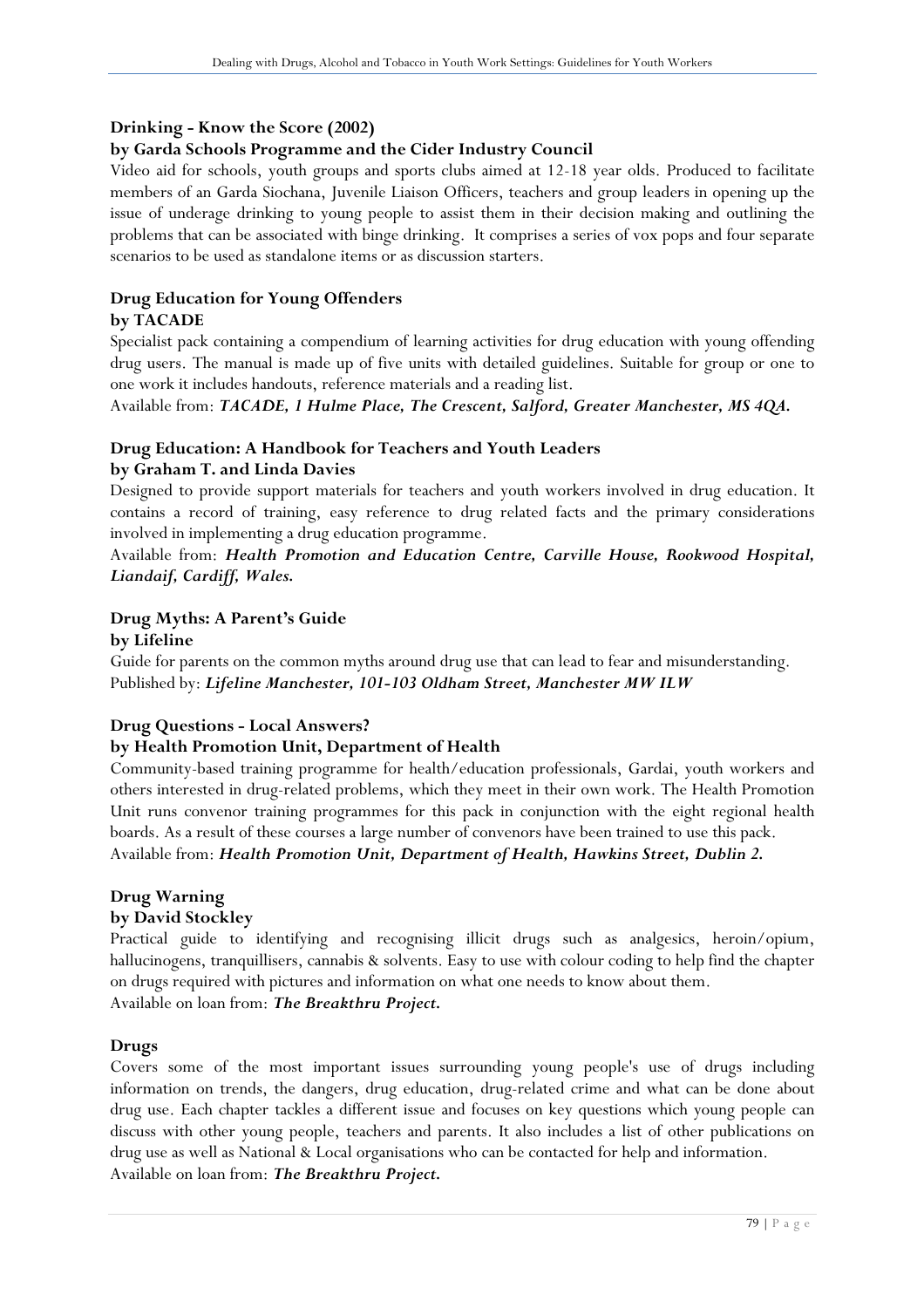### **Drugs Issues for Schools**

### **by John Chapman, 1992**

Complete guide to drugs and the issues surrounding them, which directly affect schools. It includes a section on drug education, which evaluates the different approaches from deterrence to peer-led education. It also offers sound practical advice on how to cope with drugs problems within schools including how to develop a coherent drugs policy. The final section contains useful background information on why young people use drugs, trends in drug use, information on drugs and their effects. Published by: *ISDD, Waterbridge House, 32-36 Loman Street, London SEI OEE.* 

### **Drugs: Your Questions Answered by ISDD**

Provides a selection of short chapters from other longer works dealing with illegal drugs and is a very good introduction to a wide range of drugs issues. Topics covered include effects of drugs on the family, drugs and crime, the legalisation debate, existing drugs strategy for the UK. It also includes a final chapter exploding myths, which have developed about drugs.

Published by: *ISDD, Waterbridge House, 32-36 Loman Street, London SEI OEE.* 

### **Drugwise Drug Free - A Drug Education Programme for 14-18 Year Olds by Scottish Office**

Video and training manual aimed at 14-18 year olds. It is complete with photocopiable activity sheets, which aid the students to be more aware that the substances, which are sold on the streets, are often of unknown purity, that dealers are only interested in making money. It also explores the legal difference between possessing and supplying drugs and the legal penalties, which accompany. These issues are explored through group activities and group discussion in order to enable the young person to develop a clearer understanding of the implications for them.

Available on loan from: *The Breakthru Project.* 

### **Drugwise First - A Drug Education Programme for 5 to 10 year olds by Scottish Office**

First in the series of drug education programmes that have been specially written for use in schools. It is aimed at 5-10 year olds. The package contains a training manual and photocopiable activity sheets. The package aims to make children aware of drugs as medicines, that there are simple safety rules regarding drugs and other substances. It highlights the fact that although some people require medicines to live a normal life, drugs may have side effects and are harmful if not used properly. The package also introduces to children the basic techniques for resisting pressure from friends and others in order to be safe in situations where they may be at risk.

Available on loan from: *The Breakthru Project.* 

### **Drugwise Too - a Drug Education Programme for 10-14 year olds by Scottish Office**

Video and training manual, which is aimed at the 10-14 age bracket. It is complete with photocopiable activity worksheets which aid the students to be more aware of the risks in taking drugs (physical and social) through group discussions and enabling them to make more informed decisions if ever placed in a drug offer situation. There are two sections, one aimed at 10-12 age bracket and the other at the 12-14 age bracket. The training manual is flexible in that it realises that attitudes constantly change within our culture and especially throughout adolescence making it harder to resist peer pressure. Available on loan from: *The Breakthru Project.*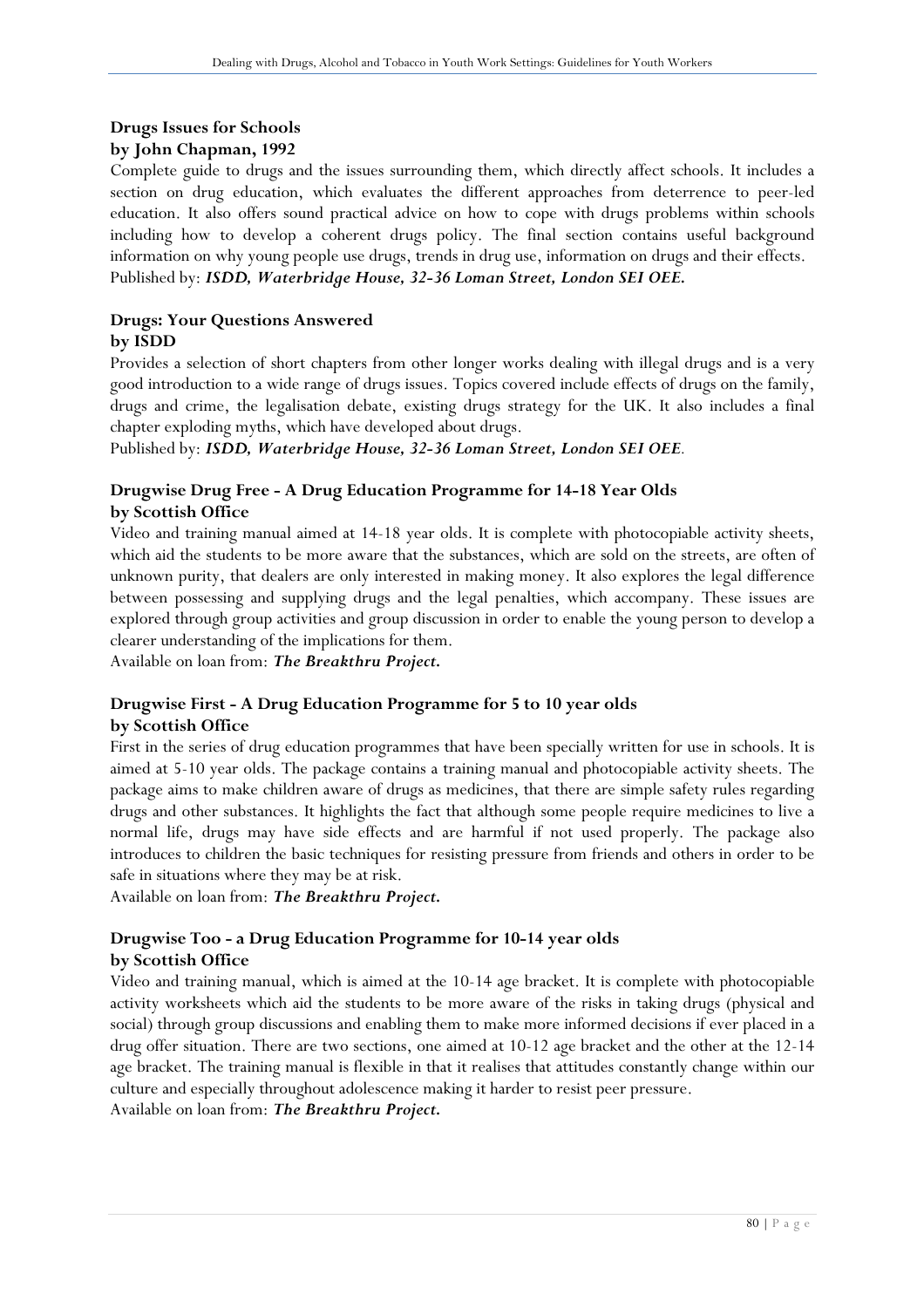### **Empathy for the Devil by Phil Harris**

The ideas and tools in this book are wide ranging and are designed to offer the reader a deep grounding in working with addiction, from the initiation of use to the establishment of the recovered life. Published by **Russell House Publishing**, 2007

### **Facts about Drug Abuse in Ireland by Health Promotion Unit**

Third edition of this book aimed at giving people in a non-technical way background information on legal, medical, social and historical facts on drugs used for non-medical purposes in Ireland. Available from: *HPU, Department of Health, Hawkins House, Hawkins Street, Dublin 2.* 

### **Guidelines for Good Practice at Dance Events by Scottish Drugs Forum, 1995**

Guide to all aspects of running a safe dance venue. All aspects are covered including availability of free water, air conditioning and the reduction of heat levels inside venues, staff training, medical/first aid provision and guidelines on stewarding and security.

Available on loan from: *The Breakthru Project.* 

### **Hammered: Young People & Alcohol**

### **by Fast Forward Positive Lifestyles**

Training resource designed to help the youth worker feel confident in working with youth groups around the issues of alcohol.

Published by **Russell House Publishing**, 2004

### **Joint Effort: A Training Game Promoting Awareness & Development of Drug Policy (2002)**

### **by Lancashire County Council**

Joint Efforts is a board game designed to assist in the promotion and development of drug policy by enabling youth and community workers, school personnel and young people to become familiar with existing policy and guidelines around dealing with drug related incidents and by enabling youth and community groups to identify areas of existing policy which need to be developed.

### **Lets Act**

### **by NYCI/HEB**

Training and resource pack for youth leaders to help them in tackling the issue of drug and substance abuse among young people.

Available from: *NYCI, 3 Montague Street, Dublin 2 (OR) HPU, Department of Health, Hawkins House, Hawkins Street, Dublin 2.* 

### **Locating Drug Education by Health Education Council**

Resource pack aimed at youth and community groups in both club and detached work to assist groups to assess the starting point of young people on this issue and to plan their own programme as a result. Available from: *TACADE, 1 Hulme Place, The Crescent, Salford, Greater Manchester, M5 4QA.*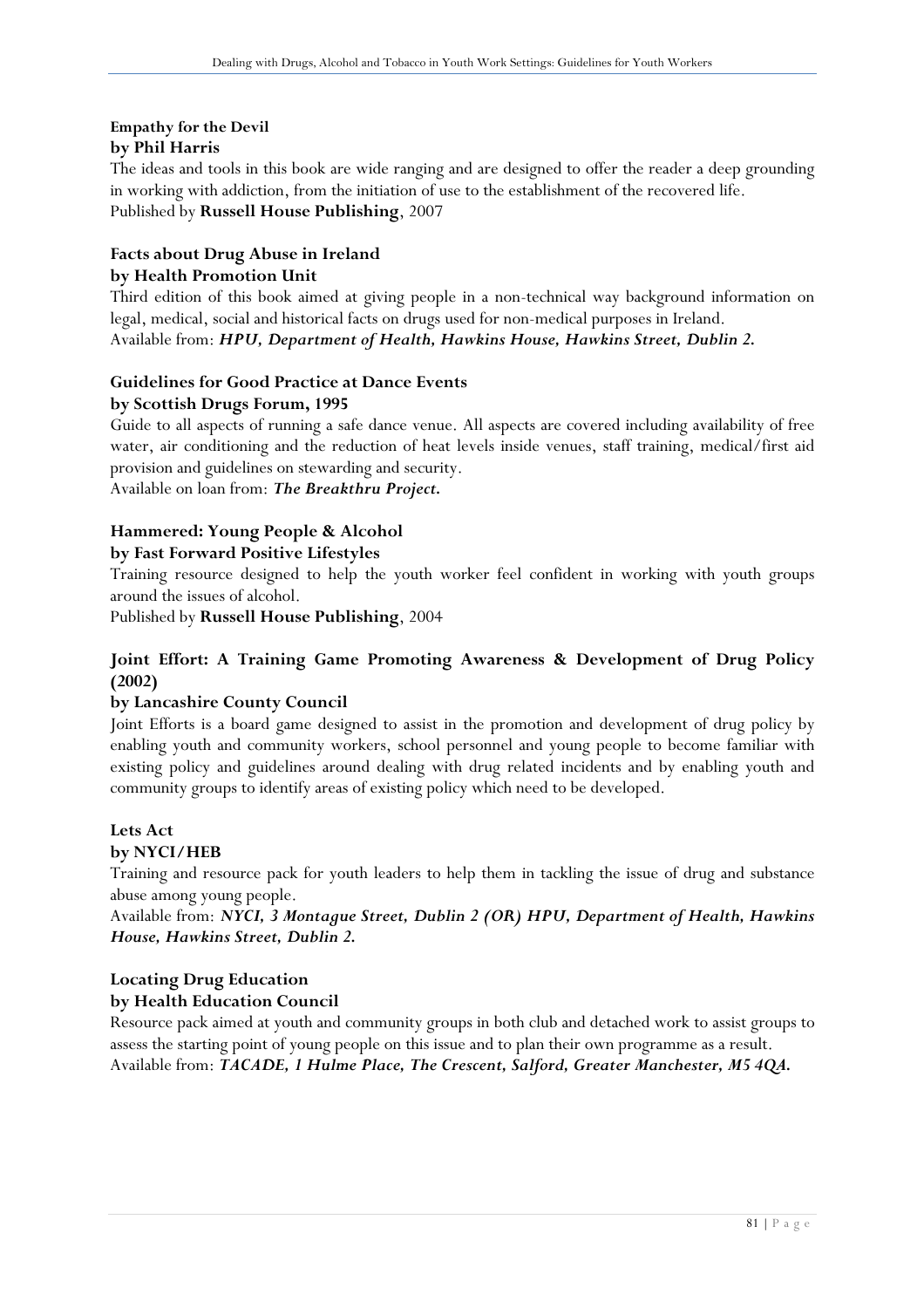### **My Best Friend: A Drug Education Story**

### **by Health Promotion Unit (HPU, 1996)**

Video & booklet produced to assist schools, youth organisations and other educational environments. Primarily aimed at 13-17 year olds but can be used with a variety of groups in formal and informal educational settings. Designed to be used as part of an ongoing drug education programme.

Available from: *HPU, Department of Health, Hawkins House, Hawkins Street, Dublin 2.* 

### **On My Own Two Feet**

### **by Health Promotion Unit (HPU), Department of Health**

Comprehensive drug education programme, which involves the whole school staff of participating schools. It consists of modules on Identity and Self Esteem; Assertive Communication; Feelings; Influences on Young People and Decision Making. It is a participative programme aimed at enabling students to develop their ability to take charge of their mental health and to make informed decisions about the use of drugs in their lives.

Available from: *HPU, Department of Health, Hawkins House, Hawkins Street, Dublin 2.* 

### **Safer Dancing Guidelines**

### **by Dr. Russell Newcombe**

Written for Lifeline/Manchester City Council, the guidelines aim to promote good practice in nightclubs and raves. Covers temperature regulation, provision of cold water and training of security staff.

Published by: *Lifeline Manchester, 101-103 Oldham Street, Manchester MW ILW* 

### **Secret Lives: Growing with Substance Abuse: Working with Children and Young People Affected by Familial Substance Misuse**

### **by Fiona Harbin & Michael Murphy**

Book offers new and challenging insights into the task of working with children and young people who are affected by substance misuse, particularly those who are brought up in substance misusing households or those beginning to misuse substances themselves in this context.

Published by **Russell House Publishing**, 2006

### **Snowdrops, Snowballs and Blue Bananas**

### **by Contact Youth and N.l. Youth Forum**

Excellent, locally produced resource, which contains a training manual and video and concentrates on 'dance drugs'. The 30-minute video was scripted by Martin Lynch, one of Northern Ireland's bestknown playwrights. It is set in Belfast and tells the story of a teenager who enjoys the rave scene. He succumbs to peer pressure and gets into recreational drugs. The training manual describes what the drugs are and their side effects. It gives guidelines as to how the video can be used in a group setting. Available on loan from: *The Breakthru Project.* 

# **Solvent Abuse: A Guide for Professionals and Parents**

### **by Health Promotion Unit**

Resource handbook offering background information, recognition and prevention of solvent abuse and guidelines on helping the abuser for parents, youth leaders, teachers, social workers, probation and juvenile liaison officers, Gardaí and community and voluntary groups.

Available from: *HPU, Department of Health, Hawkins House, Hawkins Street, Dublin 2.*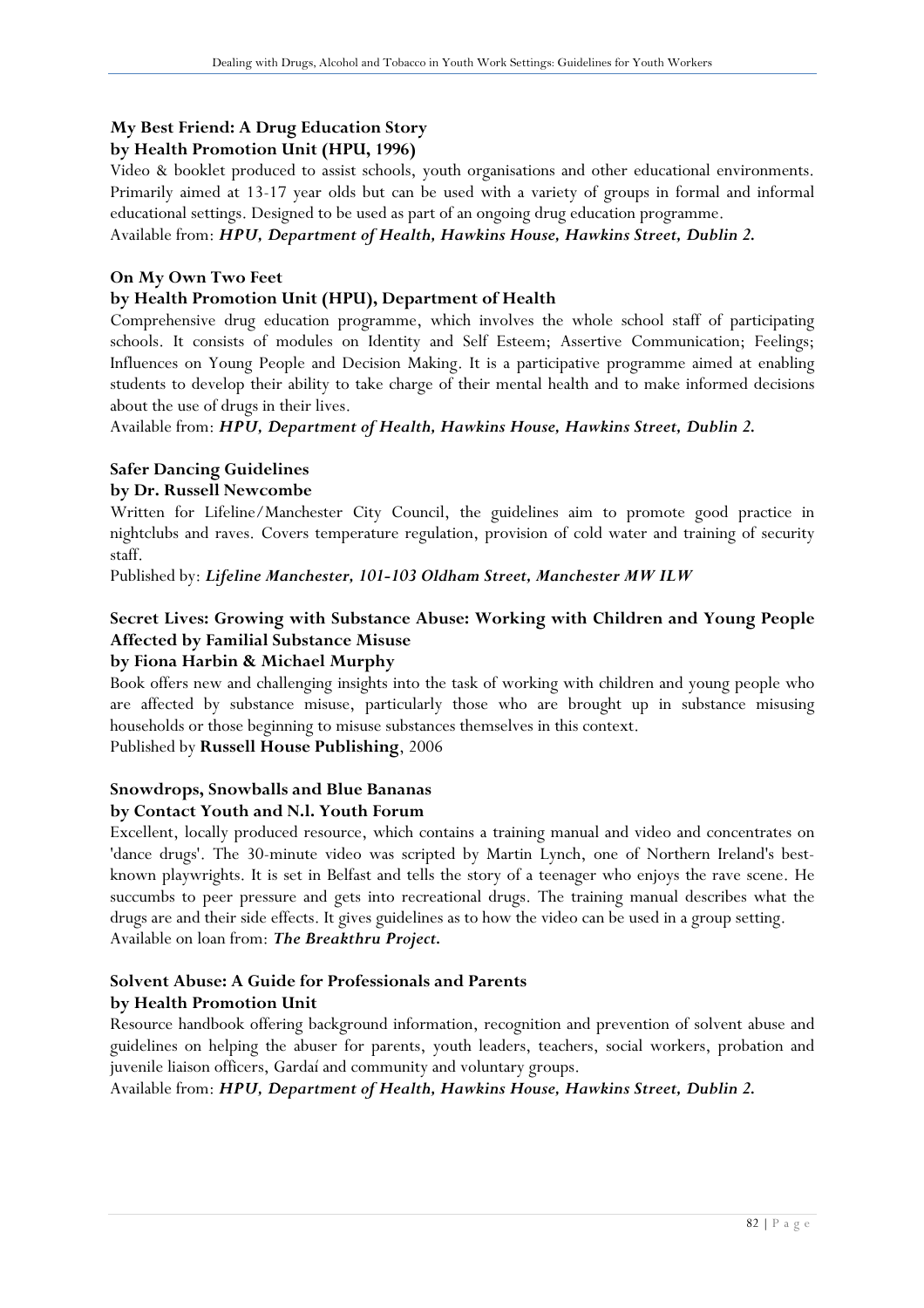### **Solvent Abuse Programme**

### **by NYCI/HPU/Youth Affairs Section (Department of Education)**

Programme designed to provide youth leaders with specially designed materials and information to plan and implement a solvent abuse programme with young people. Available from: *NYCI, 3 Montague Street, Dublin 2.* 

### **Substance Misuse and Child Care: How to Understand, Assist and Intervene when Drugs Affect Parenting.**

#### **by Fiona Harbon & Michael Murphy**

Handbook, which looks at the difficulties, that emerges when drug use by parents impact on their children and looks at how to respond.

Published by **Russell House Publishing**, 2006

### **The Big Blue Book of Dance Drugs**

#### **by Lifeline**

Provides detailed coverage of Cannabis, LSD, Ecstasy, Amphetamine, The Law, Drug Set and Setting and Drugs and Sex, (suitable for use in schools). Published by: *Lifeline Manchester, 101-103 Oldham Street, Manchester MW ILW* 

### **The Family Guide to Substance Misuse**

### **by Anne Bradshaw**

DVD developed by the Mid-Tipperary Drugs Initiative work telling a story of the effects of substance misuse on families.

Produced by: **Mid Tipperary Drugs Initiative**, 2005

### **The Substance Use Peer Educational Responses**

#### **by Bernie Roe**

Manual developed as a result of a training programme, aimed at supporting workers & young people to become key agents of change by supporting peer led approaches to drug issues in the community Published by **Irish Youth Work Press**, 2003

#### **What's the Buzz**

#### **by Farranree Alcohol & Drugs Awareness Project**

Film explores the use of drugs by young people asking questions like who takes drugs, when, where, why and what might prevent drug use.

Published by **Framework Films**, 2003

#### **Working with Solvent Snifters**

#### **by Richard Ives**

This booklet outlines some possible danger signs and details the legal position. It suggests a number of practical approaches for dealing with people who are using drugs or solvents.

Available from: *ISOD Publications, I Hatton Place, London ECIN 8ND.* 

### **Youth Work Support for Dealing With the Drugs Issue**

### **by National Youth Health Programme, NYCI, 1996**

Resource pack aimed at supporting youth organisations/workers dealing with the drugs issue and/or involved in drug education and prevention work. It is divided into four sections: Youth Work in a Drug Using Society; Youth Work Responses to Drug Use; Policy Development; and Supporting Information. Available from: *National Youth Health Programme, NYCI, 3 Montague Street, Dublin 2.*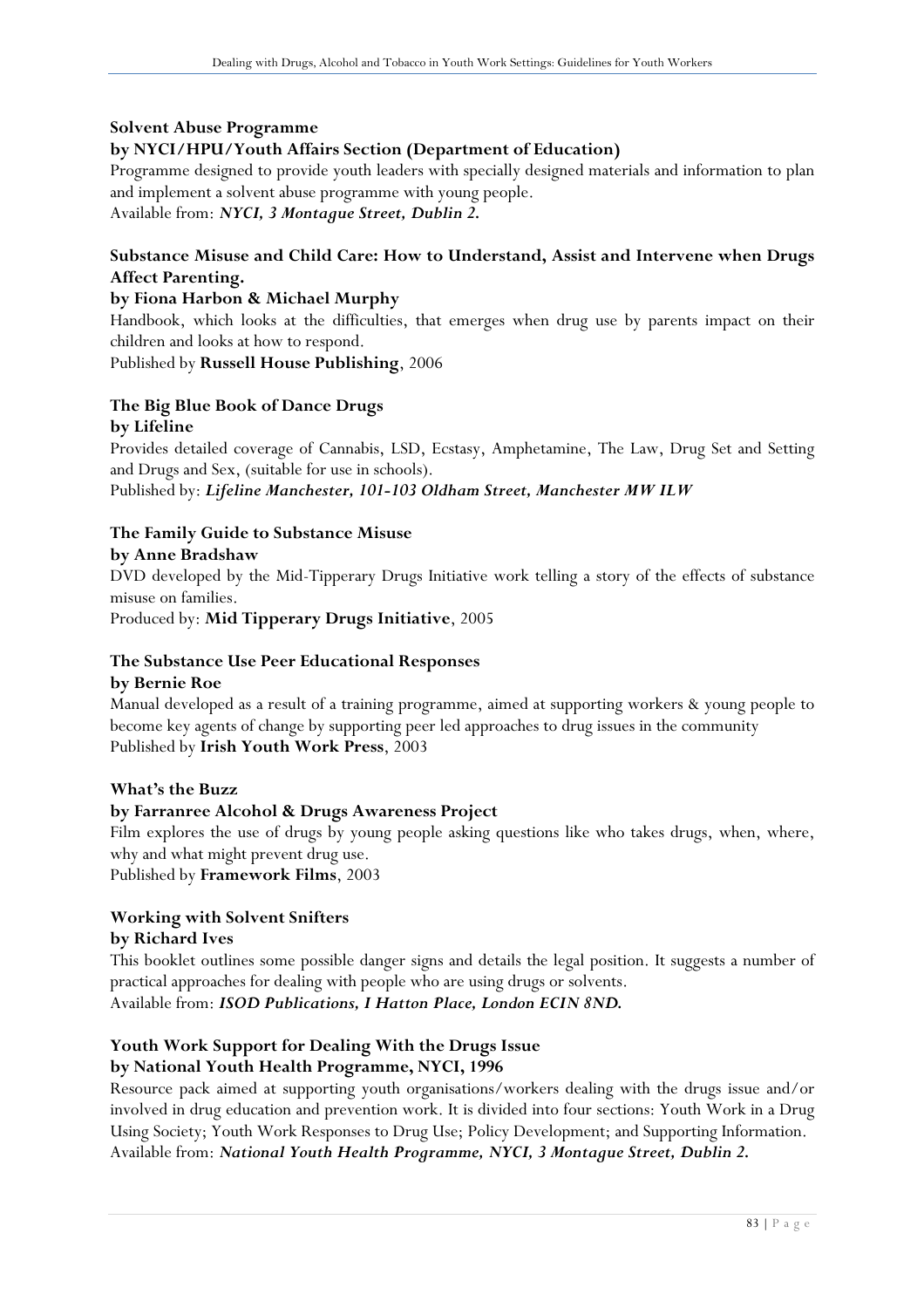# **APPENDIX 7: Research and Information Resources**

### **A Collection of Papers on Drug Issues in Ireland (2001) by Various for the Drug Misuse Research Division**

Collection of papers on drug misuse that was developed as part of the work undertaken by the Drug Misuse Research Division in the context of its work as Focal Point to the European Monitoring Centre for Drugs & Drug Addiction. Papers cover issues such as the main institutional mechanisms involved in the implementation of the Irish Government strategy in relation to illegal drugs; the current situation in Ireland in relation to drug-related infectious diseases; and it presents findings from an exploratory study of cocaine users.

Available from: *Drug Misuse Research Division, Health Research Board, Holbrook House, Holles Street, Dublin 2. Tel: 01 6761176 Fax: 01 6618567 Email: dmrd@hrb.ie Website: www.hrb.ie* 

## **An Overview of Cocaine Use in Ireland (2003)**

### **by National Advisory Committee on Drugs**

Report that provides baseline information on cocaine, its use and treatment options in addition to patterns and trends of usage in Ireland.

Available from: *NACD, 3rd Floor, Shelbourne House, Shelbourne Road, Ballsbridge, Dublin 4 Tel: 01 6670760 Fax: 01 6670828 Email: info@nacd.ie* 

### **\* Adolescents and Alcohol/Drug Addiction Services: A New Initiative is needed (2004) by The Wheel**

Report describes the extent and character of the abuse of alcohol, heroin, methadone and other drugs being used by the under 20s in Ireland. It highlights the consequences of methadone drug substitution for addicted adolescents and its counterproductive, de-motivating influence. Recommendations include services needed for parents and their children in the area of prevention, early intervention and problem solving and support facilities. The report also raises concerns about the lack of drug free recovery facilities including detoxification, day programmes, drug free residential and aftercare programmes urgently required by under 20s who become addicted.

Available from: *The Wheel, Irish Social Finance Centre, 10 Grattan Crescent, Inchicore, Dublin 8, Ireland. Tel: 01 4548727 Fax: 01 4548649 E-mail: info@wheel.ie Web: www.wheel.ie* 

## **Alcohol and the Community**

### **by MEAS**

Conference report from the Alcohol and Society conference held in 2005, which looked at the nature of alcohol consumption in the community and how a collaborative approach to dealing with it is necessary. Published by **MEAS**, 2005

### **Drug Misuse in Britain 1994**

### **by ISDD**

Gives reliable and factual information on the drugs situation in Britain, it lists all the major studies and projects. The main drawback of this book is that Ireland is not included. Published by: *ISDD, Waterbridge House, 32-36 Loman Street, London SEI OEE* 

### **Drug Use Among the Homeless Population in Ireland by National Advisory Committee on Drugs**

Report looks into the problem of drug abuse among the homeless in Ireland Published by **NACD**, 2005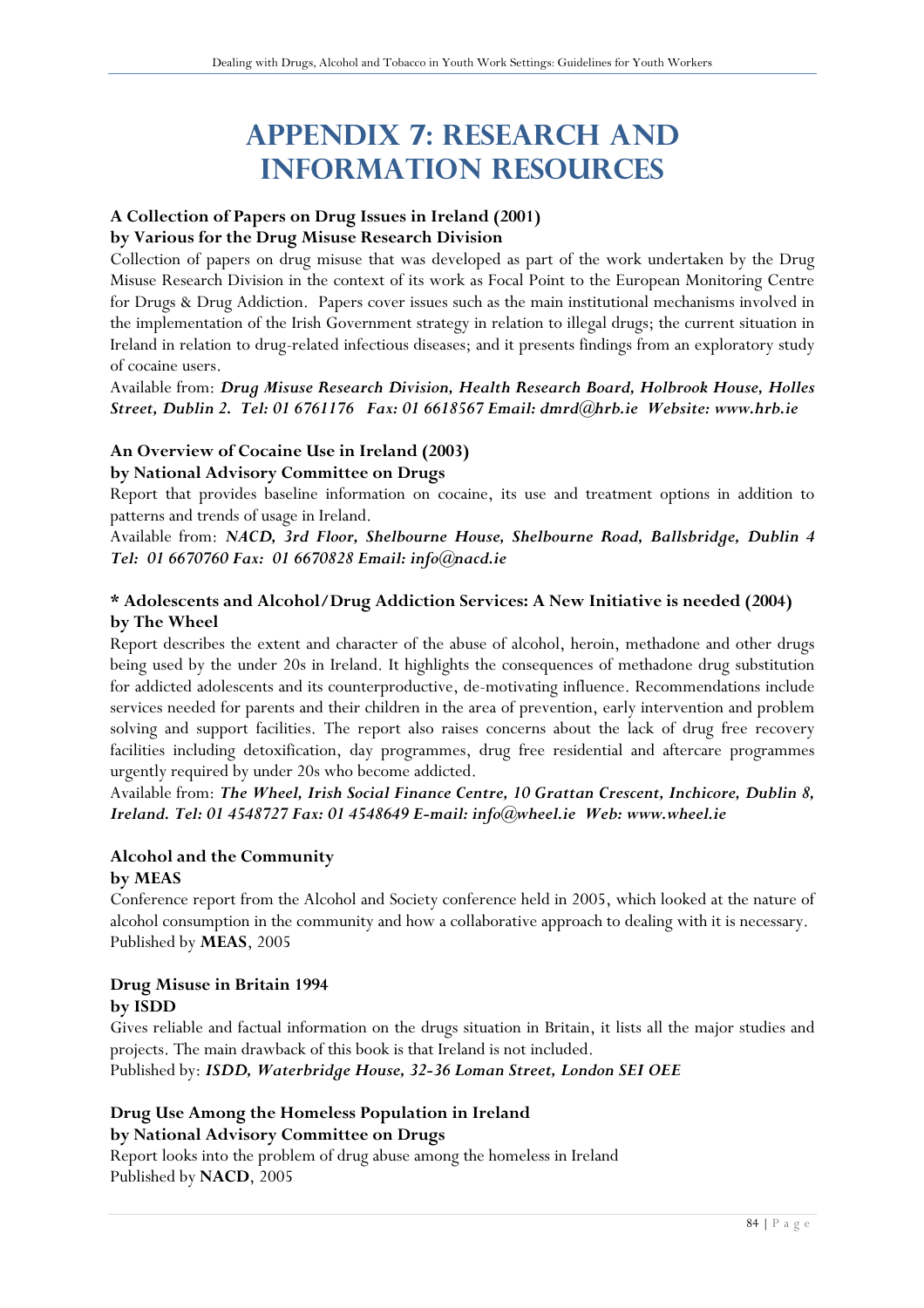### **\* Drugnet Ireland**

### **by Drug Misuse Research Division (DMRD)**

Newsletter of the DMRD produced three times a year. Aims to disseminate information, news and research findings among those involved in the drugs area in Ireland.

Available from: *Drug Misuse Research Division, Health Research Board, Holbrook House, Holles Street, Dublin 2. Tel: 01 6761176 Fax: 01 6618567 Email: dmrd@hrb.ie Website: www.hrb.ie* 

### **E Ecstasy and the Dance Culture**

#### **by Nicholas Saunders, 1995**

Probably the most comprehensive source of information about ecstasy and the dance culture ever produced. It provides a detailed background to the history of ecstasy, the dance culture, the effects of ecstasy (positive and negative), its possible uses, personal experiences, other dance drugs etc. Published by: *Self published, London.* 

### **Ecstasy and Eve: The Rainbow Series by Lifeline**

Looks at the story of ecstasy to date, latest information on ecstasy, what's bought as ecstasy can often be Eve, and what is actually in some of the more common tablets/capsules bought in Britain? Published by: *Lifeline Manchester, 101-103 Oldham Street, Manchester MW ILW* 

### **Ecstasy & Young People**

### **by Fran Bissett**

Report providing an overview of ecstasy in an Irish context, report contains detailed background on the development of ecstasy, its onset into Ireland, the effects & national response to it. Published by the **Irish Youth Work Press**, 2003

### **Fixing It: Young People, Drugs and Disadvantage**

#### **by Margaret Melrose**

Based on interviews with young people who have offended, been excluded from school or 'looked after' in public care, Fixing It describes why young people use drugs; the patterns of their drug use and the meaning it has for them. It also details the link between drug use and disadvantage Published by **Russell House Publishing**, 2000

#### **Go Ask Alice**

#### **by Anonymous**

Diary of a drug addict who didn't quite make it which has become a landmark publication. Available from: *Corgi Books, Century House, 61-63 Onbridge Road, Ealing, London, W5 55A.* 

### **If It Weren't for the Alligators: A History of Drugs, Music and Popular Culture in Manchester**

#### **by Rowdy Yates**

Funny and moving book that provides a personal account from Lifeline's ex-director of the history of Lifeline from the Barbiturate haze of the early 70s to the rave generation of the 90s. Published by: *Lifeline Manchester, 101-103 Oldham Street, Manchester MW ILW* 

### **Just Say…..Know about drugs (2000) by Paul Delaney (COAIM)**

Resource written to provide the reader with a one-stop resource for knowledge and information about drugs and substance misuse in an Irish context.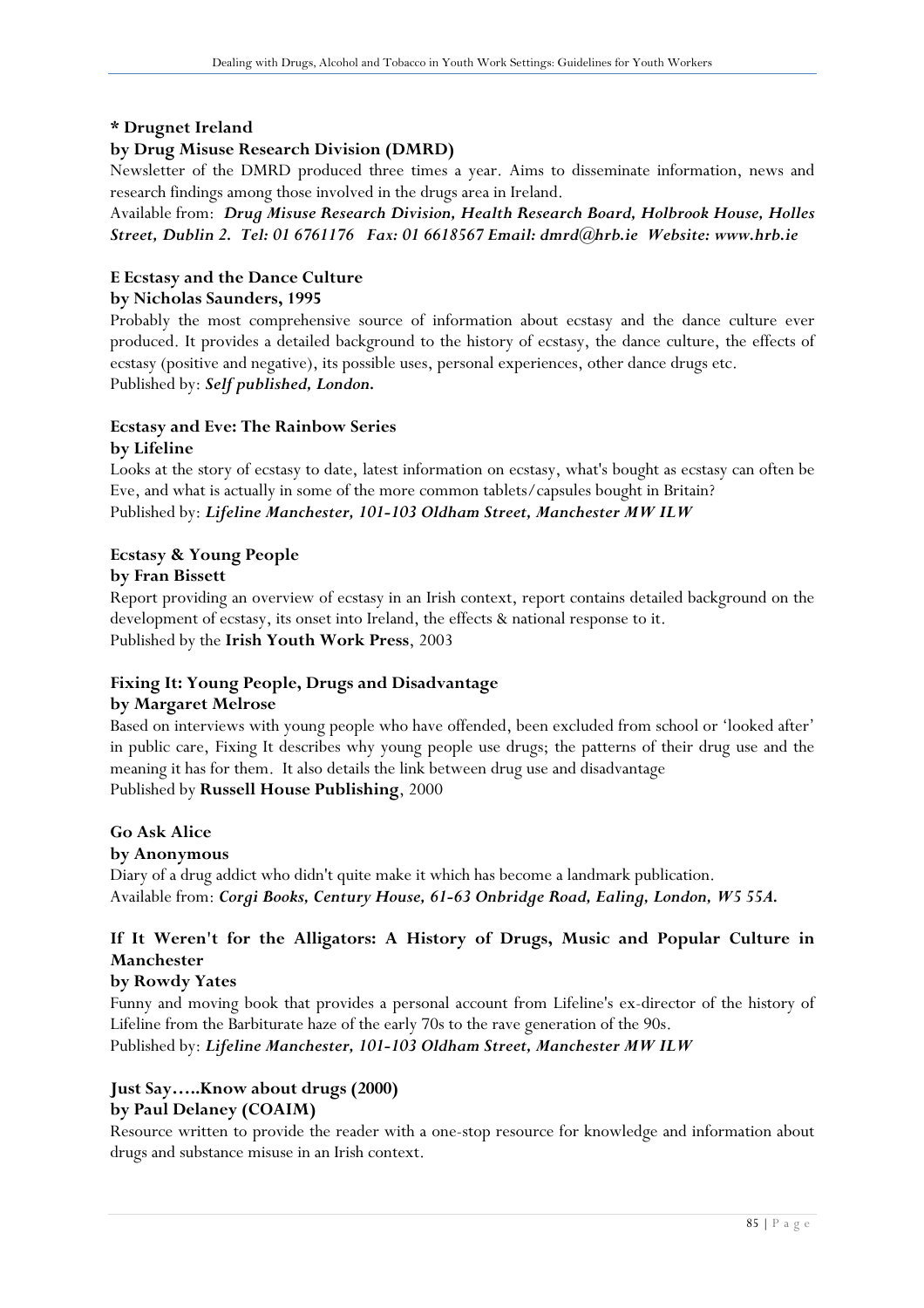### **Mid Tipperary Drugs Initiative – Report on Young People and Drug Misuse in the Mid Tipperary Region: Survey Analysis and Recommendations by Sinead O'Mahony**

Report which looks at the perceived extend of drugs misuse among young people in the Mid Tipperary region. The aims of this project were to support young people in acquiring knowledge & skills to make positive life choices; to increase awareness of drug related issues and to develop a community based strategy to identify & respond to local needs relating to drug misuse.

### Produced by **Mid-Tipperary Drugs Initiative**

### **Overview of Drug Issues in Ireland 2000: A Resource Document (2001) by Various for the Drug Misuse Research Division**

Document that provides a general overview of the situation in Ireland regarding different aspect of the drugs phenomenon. It should be of use to individuals and groups interested in the drugs area in Ireland. Various topics are covered such as Government strategies, body of legislation available, results from studies, descriptions of reduction programme and data gathered from law enforcement agencies.

### **Report of the Youth Working Group on Alcohol Policy by European Youth Forum**

Report list key recommendation relating to young people and alcohol and suggests the need for a policy mix and integrated approach in order for alcohol polices to be effective.

Published by the **European Youth Forum**, 2007

### **Smack in the Eye: An Evaluation of a Harm Reduction Comic for Drug Users by Michael Linnell, 1993**

Report that explains the rationale and theoretical basis for Lifelines publications approach. Data from over 400 drug users who responded to a questionnaire is used to evaluate what effect the comic has on its audience, does it do any good?

Published by: *Lifeline Manchester, 101-103 Oldham Street, Manchester MW ILW* 

### **Street Drugs**

### **by Andrew Tyler, 1995**

Excellent introduction to the whole range of drugs issues. It deals chapter by chapter with the different drug groups including tobacco and alcohol. It includes histories of each drug group and self-help tips and advice for coming off. The author presents all sides to each debate covered but is not afraid to give his own opinions and addresses the substantial shifts in culture, policy, treatment and services. Very readable book where complex issues are dealt with in-depth but without the scientific jargon. Available on loan from: *The Breakthru' Project, (see above).* 

### **Support Pack for Dealing with the Drugs Issue in Out-of-School Setting by National Youth Health Programme**

Support manual which aims to be a practical resource & reference guide for those who are involved in the development of drug related policy & strategy.

Published by **NYHP** 

### **Teenagers Views on Solutions to Alcohol Misuse: Report on a National Consultation by OMC & Dept. of Health & Children**

Report outlines the views of 257 teenagers between the ages of 12 & 18 who took part in consultations organised by the OMC.

Published by the **Stationery Office**, 2008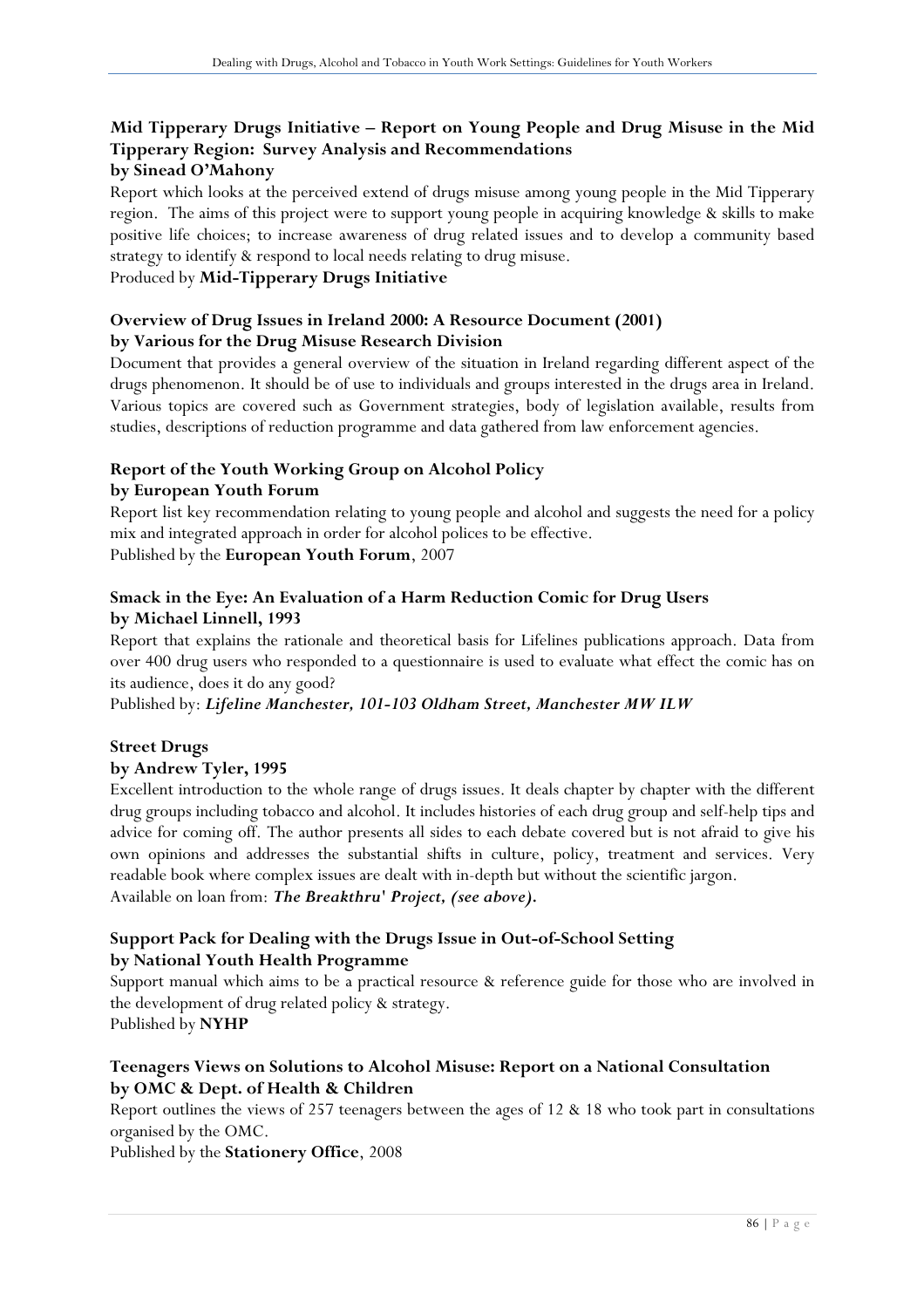### **The Agony of Ecstasy by Julian Madigan, 1996**

Insightful book written by a young Dublin man who has been through the ecstasy experience (and other drugs) and come out the other side. It provides a compelling account of his experience and a number of chapters are written by his father outlining his perspective as events were occurring. Published by: *Poolbeg Press Ltd, 123 Baldoyle Industrial Estate, Dublin 13.* 

# **The Ecstasy Papers**

### **by ISDD, 1993**

Collection of articles taken from Druglink Magazine produced by the ISDD. It gives an excellent rundown on the 'dance culture' and the drugs scene that goes with it. The articles are extremely readable, accompanied by cartoons and quotations from young users and ravers.

Published by: *ISDD, Waterbridge House, 32-36 Loman Street, London SEI OEE.* 

### **The State of the Drugs Problem in the European Union by EMCDDA**

Report outlining evidence based picture of the drug situation at a European level. Published by **EMCCA**, 2004

### **Young Women, Sexuality and Recreational Drug Use by Sheila Henderson, 1993.**

Report focused on the use of 'dance drugs' among young women, their sexual behaviour, attitude to sex and AIDS and their leisure and wider lifestyles.

Published by: *Lifeline Manchester, 101-103 Oldham Street, Manchester MW ILW* 

### **Working Together to Reduce Alcohol Related Harm – Alcohol and Society Annual Conference Series**

#### **by MEAS**

Conference report, which looked at the theme of partnership, the aims of the conference, was to promote an awareness of the partnership approach to reduce alcohol related harm. **Conference Report,** 2008

All of the above resources and those included in the Bibliography are available for loan or reference purposes from:

**Irish YouthWork Centre, Youth Work Ireland, 20 Lower Dominick Street, Dublin 1. Tel: 01 8584500 Fax: 01 8724183 Email: fbissett@youthworkireland.ie / ghalpin@youthworkireland.ie Website: www.iywc.com**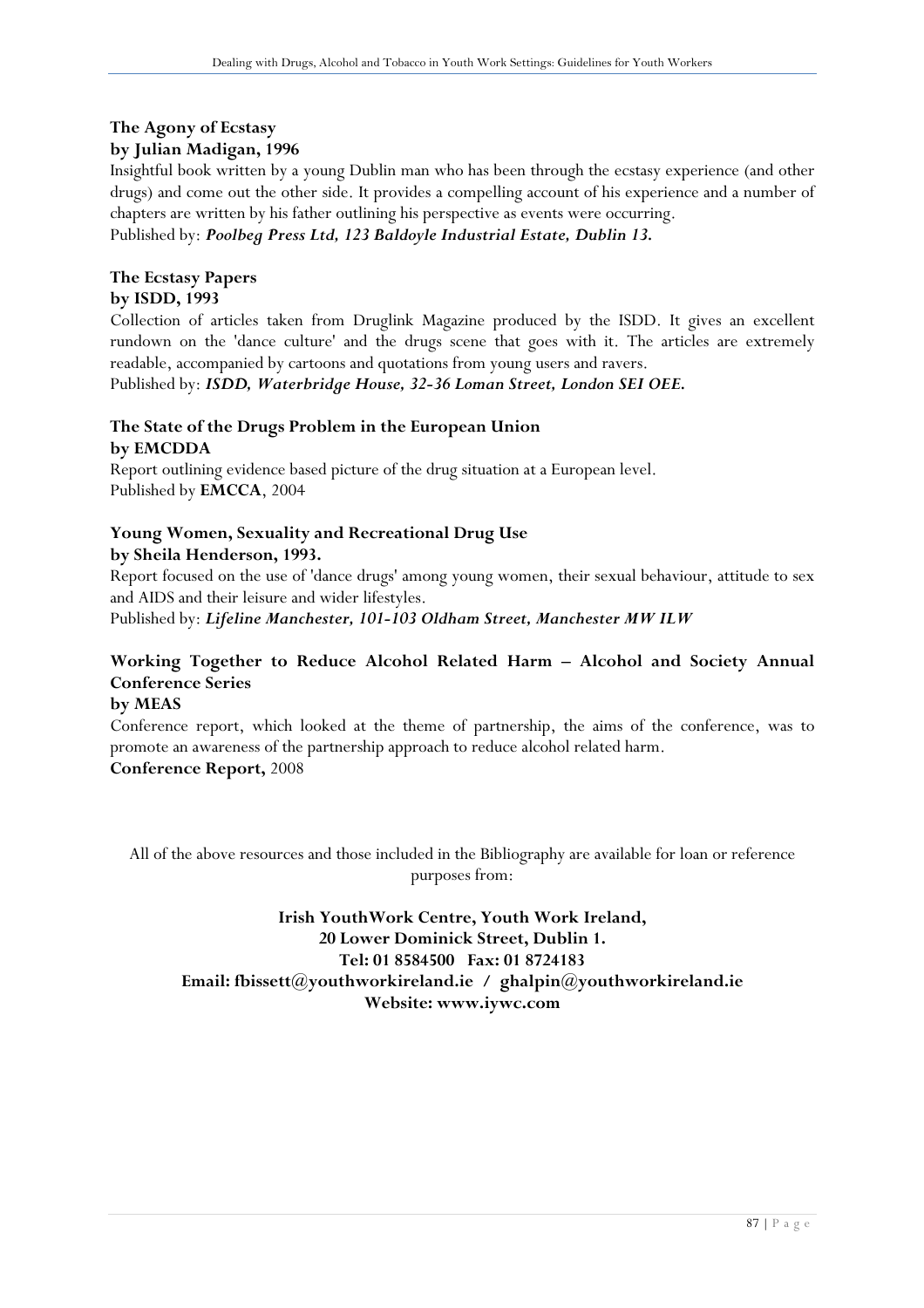# **Appendix 8: Definitions & Effects: Drug by Drug**

**Breakdown of the main drugs of use with a brief explanation on what each one is, other names for them and of the effects of each of them.**

| <b>DRUG</b>              | <b>NAMES</b>                                                          | <b>BACKGROUND</b>                                                                                                                                                                                                                                                                                                                                                                                                                                                       | <b>EFFECTS</b>                                                                                                                                                                                                                                                                                                                                                                                                                                                                                                                                                                                                                                                 |
|--------------------------|-----------------------------------------------------------------------|-------------------------------------------------------------------------------------------------------------------------------------------------------------------------------------------------------------------------------------------------------------------------------------------------------------------------------------------------------------------------------------------------------------------------------------------------------------------------|----------------------------------------------------------------------------------------------------------------------------------------------------------------------------------------------------------------------------------------------------------------------------------------------------------------------------------------------------------------------------------------------------------------------------------------------------------------------------------------------------------------------------------------------------------------------------------------------------------------------------------------------------------------|
| <b>ALCOHOL</b>           | <b>Drink</b><br><b>Booze</b><br><b>Scoops</b>                         | Alcohol is a depressant and is usually taken orally.                                                                                                                                                                                                                                                                                                                                                                                                                    | Short-term effects include relaxation, removal of inhibitions &<br>self-control, increased confidence. Blackouts/memory loss can<br>occur. Long-term effects include depression, addiction &<br>dependency, brain/liver organ damage, stomach problems &<br>ulcers.                                                                                                                                                                                                                                                                                                                                                                                            |
| <b>AMPHETAMINES</b>      | Amphetamine-<br>sulphate<br>Speed<br>Whizz                            | This is the most widely used dance drug and is generally felt to<br>be more reliable than ecstasy i.e. there is a greater likelihood that<br>the user will know what s/he is using. It is a little bit cheaper<br>than ecstasy and is usually sold in wraps (packs of silver foil). It is<br>normally cut with filler or sometimes other drugs. It can be<br>taken in a variety of ways; snorted; dabbed with a finger onto the<br>gums; added to a drink; or injected. | Provides energy and is often used for dancing. Carries the same<br>physical dangers as ecstasy but is regarded as having a high<br>potential for psychological addiction with the tendency to cause<br>binge and crash behaviour and may result in amphetamine<br>psychosis or paranoia. Overdose results in feeling irritable and<br>even violent. Its effects usually last for approximately 8 hours,<br>depending on the initial amount taken.                                                                                                                                                                                                              |
| <b>ANABOLIC STEROIDS</b> |                                                                       | Should not to be confused with the steroids used to treat<br>conditions like eczema and asthma. The most common use is by<br>athletes to build up muscle in power sports which require a level<br>of explosive energy like weightlifting, sprinting and American<br>football, and for body building competitions and in training.<br>Often injected which brings its own problems especially if<br>equipment is shared.                                                 | Heavy regular use in men can lead to problems with sexual<br>activity, can inhibit male erection or prevent erection from going<br>down and cause the testicles to shrink. Tendency to make the user<br>tense, on edge, with a short fuse and a propensity for violence.<br>Consistent use can also cause liver and blood pressure problems.<br>Heavy regular use in women can lead to the development of male<br>features such as body hair, deep voice, and reduction in breast<br>size, which are not reversible when usage is stopped. In young<br>people who are not fully grown, they can stunt growth.<br>Psychological dependence is also quite common |
| ANGEL DUST/P.C.P.        | Crystal<br>Peace pill<br>Loveboat<br><b>Rocket Fuel</b><br><b>DOA</b> | Its scientific name is Phencyclidine and it was originally produced<br>in the U.S.A. as a veterinary anaesthetic. It comes in the form of<br>a liquid, white crystalline powder in pills and capsules or sprayed<br>on leafy substances so it can be smoked. It can be swallowed,<br>smoked, snorted or injected.                                                                                                                                                       | Has the properties of a tranquillising anaesthetic with<br>hallucinogenic effects causing distortions of perception and<br>disorientation. The effects can be very long lasting and involve the<br>risk of a 'bad trip' similar to using L.S.D. Short term health risks<br>can include anxiety, panic, vomiting, convulsions, and respiratory<br>failure. Long-term health risks include kidney damage.                                                                                                                                                                                                                                                        |
| <b>BARBITURATES</b>      | <b>Barbs</b><br>Downers<br>sleepers                                   | Man-made drugs manufactured for medical use to treat anxiety<br>and depression and as sleeping tablets. Barbiturates come in<br>many different types - amytal, nembutal, seonal, soneryl and                                                                                                                                                                                                                                                                            | Strong sedative drug that acts as a 'downer'. Slows people down and<br>in small quantities helps people relax. A large dose is like being<br>drunk - slurred speech, loss of co-ordination, falling asleep.                                                                                                                                                                                                                                                                                                                                                                                                                                                    |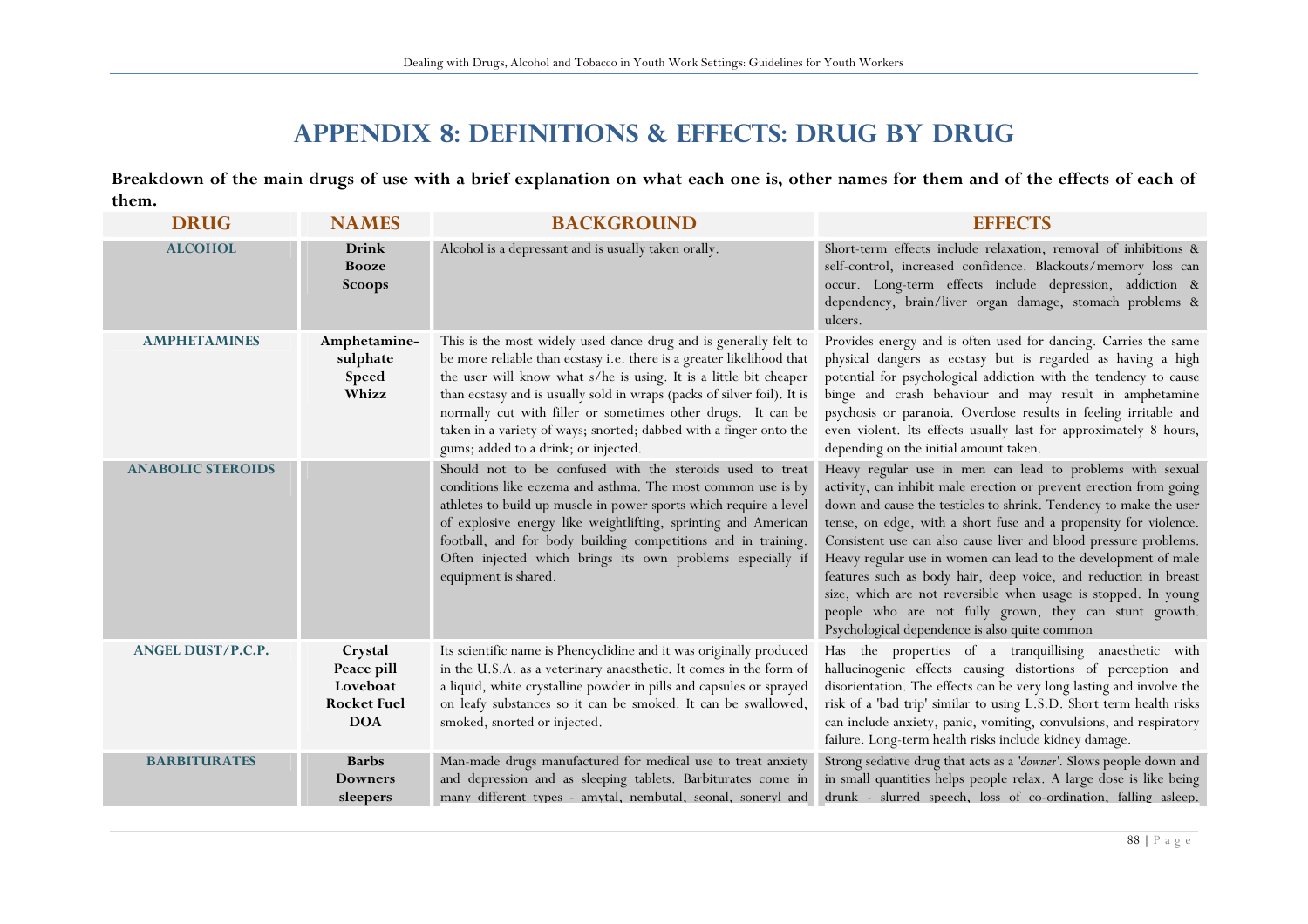|                                                            |                                                                        | tuinal. They usually come in tablet form but can be ampoules,<br>suppositories, capsules or syrup. Commonly prescribed by<br>doctors in the 1960's and 1970's as sleeping pills. Prescribing fell<br>drastically due to the number of accidental and deliberate fatal<br>overdoses. Now mainly replaced by tranquillisers.                                                                                                                                                                                                                                        | Significant risk of overdose, which can be fatal. Tolerance and<br>physical dependence can develop quite quickly. Dependent users<br>who try to stop abruptly may experience severe withdrawal<br>symptoms, fits and in some cases death. Barbiturates are<br>sometimes injected and this adds to the many dangers.                                                                                                                                                                                                                                                                                                                                                                                                            |
|------------------------------------------------------------|------------------------------------------------------------------------|-------------------------------------------------------------------------------------------------------------------------------------------------------------------------------------------------------------------------------------------------------------------------------------------------------------------------------------------------------------------------------------------------------------------------------------------------------------------------------------------------------------------------------------------------------------------|--------------------------------------------------------------------------------------------------------------------------------------------------------------------------------------------------------------------------------------------------------------------------------------------------------------------------------------------------------------------------------------------------------------------------------------------------------------------------------------------------------------------------------------------------------------------------------------------------------------------------------------------------------------------------------------------------------------------------------|
| <b>BENZODIAZEPINES</b>                                     | <b>Benzos</b><br><b>Bennys</b><br>Sleepers                             | Benzodiazepines are minor tranquillisers such as Valium,<br>Mogadon and Rohypnol and are usually taken orally but can be<br>injected.                                                                                                                                                                                                                                                                                                                                                                                                                             | Short-term effects are to calm and sedate, reduce anxiety and aid<br>sleep. They are extremely dangerous when mixed with alcohol of<br>any kind. Long-term effects can include lethargy and weight gain<br>as well as dependency/addiction.                                                                                                                                                                                                                                                                                                                                                                                                                                                                                    |
| <b>CANNABIS. MARIJUANA</b>                                 | Hash<br>Smoke<br>Blow<br>Dope<br>Pot<br>Grass<br>Draw<br>Weed<br>Ganga | Normally smoked either as dried leaves (grass/blow) or the resin<br>(hash) from a cannabis plant mixed with tobacco and rolled into a<br>'joint/spliff/reefer'. It can also be eaten but the effect is not as<br>immediate. It is also available in the form of cannabis oil although<br>this is rare. It is a liquid extracted from the plant and then<br>concentrated into a black oily substance with the consistency of<br>liquid tar. Skunk has come on the scene in recent years and is a<br>particularly potent variety of marijuana developed in Holland. | The effects are well known and include amusement, mellowness,<br>enhanced sound and colour, hunger pangs and memory loss. It can<br>also produce paranoia and hallucinations when taken in large<br>quantities. Widely regarded as harmless, but scientific medical<br>research has shown that consistent use can lead to a deterioration<br>of brain cells and that long-term chronic use of cannabis can<br>increase the risk of: developing cancers of the aero-digestive tract;<br>leukaemia in offspring; respiratory diseases; birth defects in<br>children of pregnant women who use cannabis; and cognitive<br>impairment. Cannabis has been prescribed medically in certain<br>cases as a pain reliever and relaxant. |
| <b>CAFFEINE</b>                                            | Java                                                                   | Caffeine is a stimulant derived from the cocoa bean and is found<br>in coffee, tea, cola and some over the counter medicines and is<br>taken orally.                                                                                                                                                                                                                                                                                                                                                                                                              | Its primary short-term effects are to increase alertness and delay<br>sleep. Long-term effects of consistent use can include anxiety,<br>headaches and insomnia.                                                                                                                                                                                                                                                                                                                                                                                                                                                                                                                                                               |
| <b>COCAINE</b><br><b>(COCAINE</b><br><b>HYDROCHLORIDE)</b> | Coke<br>Snow<br>Flake<br>Charlie                                       | Stimulant that usually comes in the form of white powder and is<br>snorted up a nostril. It is more expensive and less long lasting<br>than amphetamine, with the effects happening quickly but only<br>lasting about half an hour.                                                                                                                                                                                                                                                                                                                               | Cocaine is similar to amphetamine in the effect it creates but with<br>a stronger tendency to binge and crash behaviour. It sometimes<br>causes numbness where it touches the mouth or throat. Consistent<br>use may dissolve the division between nostrils.                                                                                                                                                                                                                                                                                                                                                                                                                                                                   |
| <b>CRACK COCAINE</b>                                       | Crack<br>Rocks<br>Freebase                                             | 'Crack' as it is commonly known is the name given to small<br>pieces of freebase cocaine, which is smoked in cigarettes, pipes<br>or tinfoil and gives a shorter, bigger burst of energy than cocaine.                                                                                                                                                                                                                                                                                                                                                            | Regarded as more addictive than cocaine with stronger tendencies<br>to binge and crash. The high is almost instant, but quickly<br>diminishes. The physical risks include increased heart and pulse<br>rate, chronic coughing and wheeziness, angina and in some cases<br>death due to cardiac arrhythmia or respiratory failure.                                                                                                                                                                                                                                                                                                                                                                                              |
| <b>DEXEDRINE</b>                                           | Dexys                                                                  | Comes in the form of a 5mg white scored tablet marked<br>EVANS.DBS which consists of dexamphetamine sulphate.                                                                                                                                                                                                                                                                                                                                                                                                                                                     | The effect when taken is similar to amphetamines and causes high<br>blood pressure.                                                                                                                                                                                                                                                                                                                                                                                                                                                                                                                                                                                                                                            |
| <b>ECSTASY</b>                                             | E<br><b>MDMA</b>                                                       | Ecstasy is an hallucinogenic and stimulant and is normally taken<br>in tablet form orally.                                                                                                                                                                                                                                                                                                                                                                                                                                                                        | Short-term effects included feelings of happiness, empathy and<br>euphoria, enhanced stimulation, altered sensory perception.                                                                                                                                                                                                                                                                                                                                                                                                                                                                                                                                                                                                  |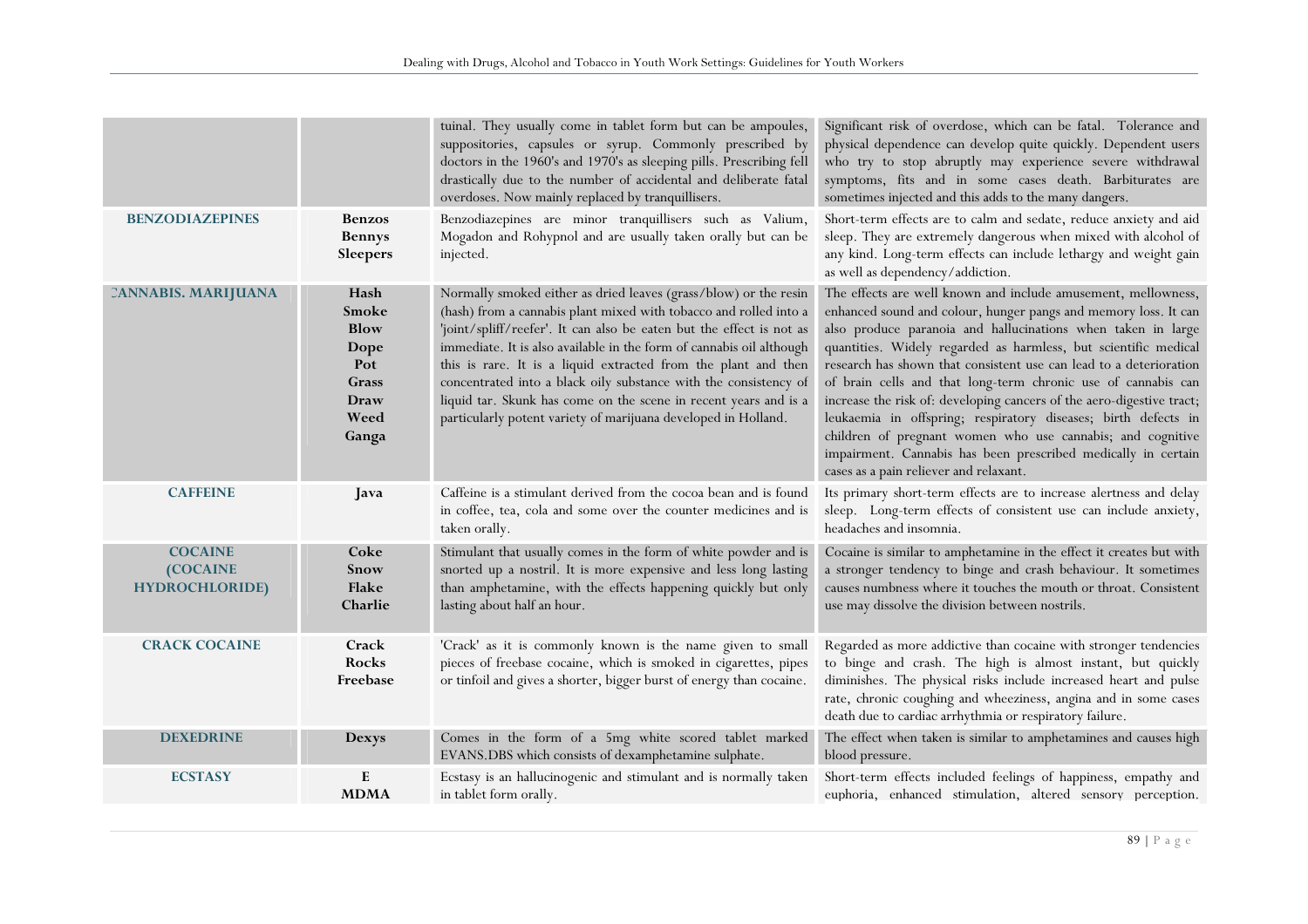|                                                  | <b>XTC</b><br>Yokes<br><b>Doves</b><br>Mitsubishis               |                                                                                                                                                                                                                                                                                                                                                                                                                                                                                        | Nausea, profuse sweating, extreme thirst, jaw clenching and<br>grinding also can occur. Rise in body temperature, which can lead<br>to heatstroke and coma or water toxification is too much water is<br>ingested. Comedown can be difficult and can cause depressive<br>tendencies. Long term damage to major organs is now being<br>documented                                                                                                                                                                                                                       |
|--------------------------------------------------|------------------------------------------------------------------|----------------------------------------------------------------------------------------------------------------------------------------------------------------------------------------------------------------------------------------------------------------------------------------------------------------------------------------------------------------------------------------------------------------------------------------------------------------------------------------|------------------------------------------------------------------------------------------------------------------------------------------------------------------------------------------------------------------------------------------------------------------------------------------------------------------------------------------------------------------------------------------------------------------------------------------------------------------------------------------------------------------------------------------------------------------------|
| <b>EPHEDRINE</b>                                 |                                                                  | Ephedrine and the related Pseudoephedrine are found in<br>prescription cough and cold remedies. About 3 tablets (6Omg<br>each) have a similar effect to caffeine or speed.                                                                                                                                                                                                                                                                                                             | Physical effects last 3-4 hours with gentle comedown, but the<br>general high can last for several days. It is a prescription drug with<br>a maximum dose of 6Omg. The recreational dose is several times<br>the prescription dose and is potentially dangerous for people with<br>weak hearts. An overdose produces restlessness, muscle spasms,<br>racing heart, dry throat and cold extremities.                                                                                                                                                                    |
| <b>GHB</b><br>(GAMMA-<br><b>HYDROXYBUTYRATE)</b> | <b>GBH</b><br>G<br>Liquid E<br>Liquid X<br><b>Blue Verve</b>     | Central nervous system depressant, which had a medical use as a<br>form of anaesthetic to help people go to sleep before an<br>operation. A colourless, odourless, liquid with a slightly salty<br>taste usually sold in small vials. It has become a very trendy drug<br>to use, particularly in Britain but is becoming increasingly<br>prevalent in Ireland, and has been predicted by some as the drug,<br>which will replace ecstasy over time. Also used as a date rape<br>drug. | Essentially a 'downer' drug in its effects. Small doses (perhaps one<br>capful) feel like the effects of having a few drinks. Larger doses<br>(perhaps a whole bottle) can cause a variety of side effects<br>including vomiting, nausea, stiff muscles, disorientation or even<br>fits and collapse with life-threatening danger. The main dangers<br>with GHB are mixing it with alcohol and the unknown strength of<br>the drug, some batches being weak, others a lot stronger.                                                                                    |
| <b>HEROIN</b>                                    | H<br>Gear<br>Junk<br><b>Smack</b><br><b>Skag</b><br><b>Brown</b> | Heroin was originally developed as a safer form of painkiller than<br>morphine whose use was limited by its addictive qualities.<br>However, heroin was ultimately found to be four times as<br>addictive and potent than morphine. It is made from the opium<br>poppy and usually comes in powder form (white or brown) and<br>is usually heavily diluted with substances like flour, talcum<br>powder, glucose, caffeine etc.                                                        | It is sniffed, smoked or injected and its immediate effects are an<br>intense rush lasting less than a minute, which involves a flushing of<br>the skin and a burst of sexual excitement. After the initial rush the<br>feelings are pleasant, peaceful and content. Pain, aggressive<br>tendencies and sexual drives are often reduced. It can cause nausea<br>and vomiting and other side effects of regular use include<br>constipation, palpitations, reduced sex drive, rashes and itching.<br>Tolerances to the effects develop thus making it highly addictive. |
| <b>ISO-BUTYL NITRATE</b><br>OR AMYL NITRATE      | Poppers<br>Rush<br><b>Liquid Gold</b>                            | Legal in most countries it comes in liquid form in small bottles. It<br>is sniffed or breathed into the mouth. A less common form of<br>poppers is amyl nitrate. It is traditionally popular among gay men<br>for sex as it acts as a muscle relaxant for the anus.                                                                                                                                                                                                                    | It gives strong rushes of euphoria for a minute or two, especially<br>while on ecstasy. It can cause blackout, headache, nausea and even<br>heart attacks in some cases.                                                                                                                                                                                                                                                                                                                                                                                               |
| <b>KETAMINE</b>                                  |                                                                  | Sometimes sold as ecstasy but usually cut with other drugs such<br>as ephedrine and caffeine or ecstasy. Ketamine is medically<br>prescribed as an anti-depressant and normally comes in tablet<br>form.                                                                                                                                                                                                                                                                               | Low doses produce a relaxed feeling but higher doses produce<br>dissociation (feeling separate from your body), near death<br>experiences and insights. Higher doses may cause hallucinations of<br>a different type to those experienced on LSD that can be confused<br>with reality and are harder to relate. Since it is used as an                                                                                                                                                                                                                                 |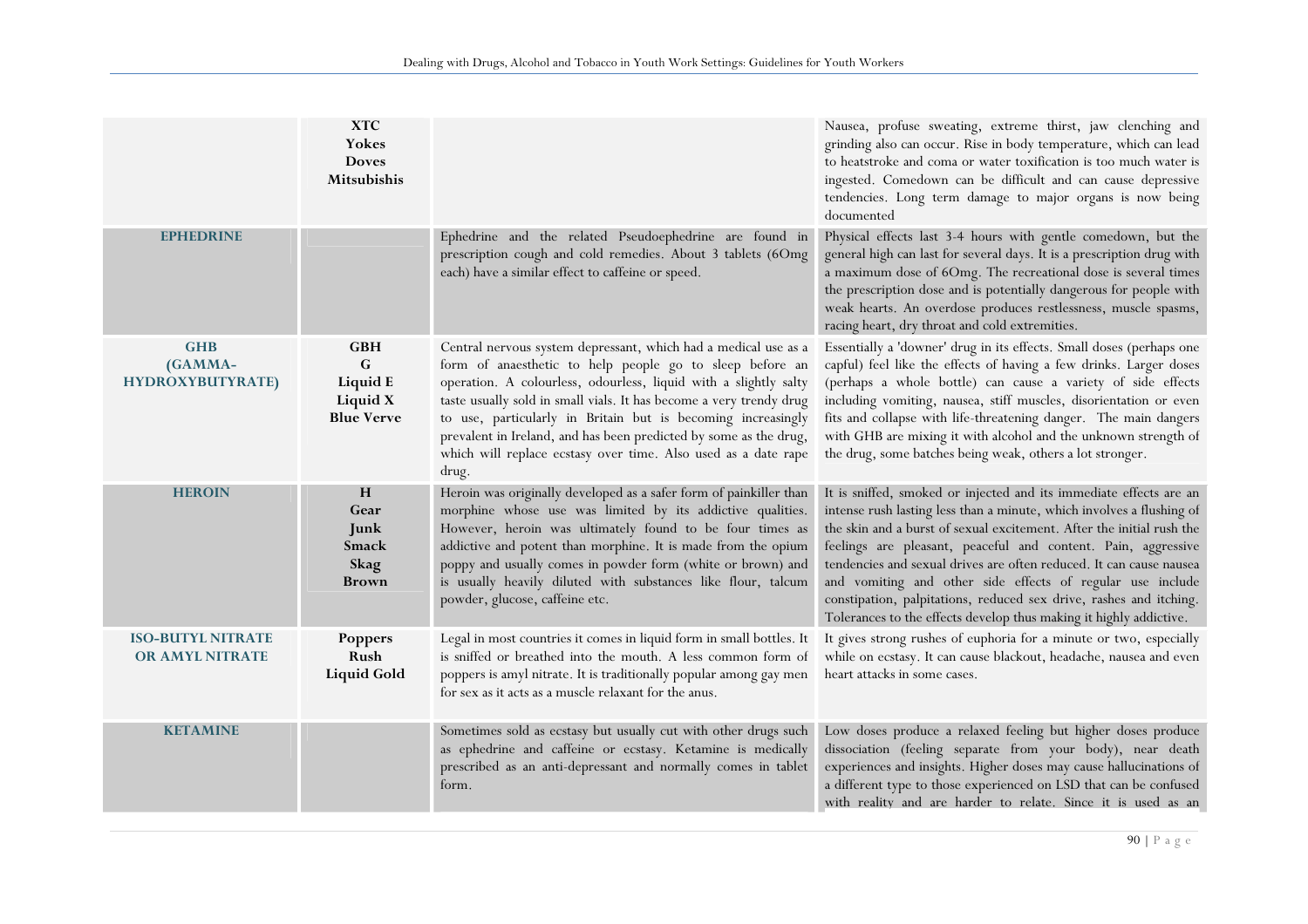|                        |                                                                            |                                                                                                                                                                                                                                                                                                                                                                                                                                                                                                                                                                                               | anaesthetic in far higher doses, ketamine is not widely regarded as<br>physically dangerous but it can result in coma, if the dosage used is<br>high enough, the mental effects may be disturbing and it can<br>become psychologically addictive.                                                                                                                                                                                                         |
|------------------------|----------------------------------------------------------------------------|-----------------------------------------------------------------------------------------------------------------------------------------------------------------------------------------------------------------------------------------------------------------------------------------------------------------------------------------------------------------------------------------------------------------------------------------------------------------------------------------------------------------------------------------------------------------------------------------------|-----------------------------------------------------------------------------------------------------------------------------------------------------------------------------------------------------------------------------------------------------------------------------------------------------------------------------------------------------------------------------------------------------------------------------------------------------------|
| <b>LSD</b>             | Acid<br>A. Trips and type<br>names such as<br>Microdots or<br>Strawberries | LSD (lysergic acid diethylamide) is an illegally manufactured<br>drug that usually comes in the form of small squares of blotting<br>paper, which are then dissolved, on the tongue. A square<br>contains about 75 micrograms of LSD.                                                                                                                                                                                                                                                                                                                                                         | In low doses it can enhance vision and sound, but in higher doses it<br>can produce strong visual and emotional effects (often negative)<br>and psychedelic and hallucinogenic effects, the strength of which<br>will depend on the amount taken. Bad 'trips' can lead to<br>depression, dizziness and panic and the hallucinogenic effects can<br>cause users to react to what they believe they are seeing thus<br>pulling themselves at personal risk. |
| <b>MAGIC MUSHROOMS</b> | Psilocybin<br><b>Liberty Caps</b><br><b>Mushies</b><br><b>Shrooms</b>      | Similar to LSD with the added attraction of being natural, free<br>and legal in some countries (not the Republic of Ireland) if eaten<br>fresh from the field. The mushrooms are dried and are usually<br>thin and dark brown in appearance, but may be powdered. They<br>are found in pasture in the autumn, but tend to be hidden in the<br>grass. They are among the smallest mushrooms, and are<br>distinguished by being an uneven grey colour with pointed caps<br>and wiggly stems. The whole stem is active and they can either<br>be eaten or stewed/strained and then drunk as tea. | The effects are similar to those caused by LSD (see above).                                                                                                                                                                                                                                                                                                                                                                                               |
| <b>METHADONE</b>       | Physeptone<br>Phy<br>Green                                                 | Methadone is an opiate substance, which usually comes in green<br>liquid form and is commonly used as a maintenance and/or<br>reduction treatment programme for heroin addiction.                                                                                                                                                                                                                                                                                                                                                                                                             | Short-term effects to counteract heroin withdrawal symptoms and<br>can include light-headedness, dizziness, nausea and vomiting.<br>Long-term effects can lead to respiratory difficulties and low<br>blood pressure                                                                                                                                                                                                                                      |
| <b>METHAMPHETAMINE</b> | <b>Ice</b><br>Crystal meth                                                 | A very pure form of amphetamine, which comes in the form of a<br>white crystalline solid. It can be smoked, snorted or injected and<br>its effects last up to 24 hours. When heated it gives off a vapour<br>which is inhaled.                                                                                                                                                                                                                                                                                                                                                                | The major risk associated with taking Methamphetamine is<br>cardiotoxicity and a magnification of all the effects one would<br>associate with taking amphetamines (speed).                                                                                                                                                                                                                                                                                |
| <b>TEMAZEPAM</b>       | <b>Jellies</b><br>Wobbly eggs                                              | Sold in 10-3Omg capsules or I 0-2Omg tablets. Medically used as<br>a muscle relaxant and sleeping pill. Becoming popular to use<br>when coming down after taking ecstasy.                                                                                                                                                                                                                                                                                                                                                                                                                     | Normally swallowed and it induces a calming effect, but when<br>melted and injected can solidify and cause circulation problems. In<br>1994, 50 deaths were linked to Temazepam in the Glasgow area<br>alone. It has a high potential for dependence and for resulting in<br>irrational behaviour.                                                                                                                                                        |
| <b>TOBACCO</b>         | Fags<br><b>Smokes Ciggies</b>                                              | Tobacco is a mild stimulant with addictive properties and is<br>normally smoked                                                                                                                                                                                                                                                                                                                                                                                                                                                                                                               | Short terms effects include relaxation, removal of stress/anxiety,<br>increased heart rate and bold pressure can occur. Long-term<br>effects include addiction/dependency, cancer, heart disease, and<br>ulcers. Discolouration of teeth and fingers and halitosis (bad                                                                                                                                                                                   |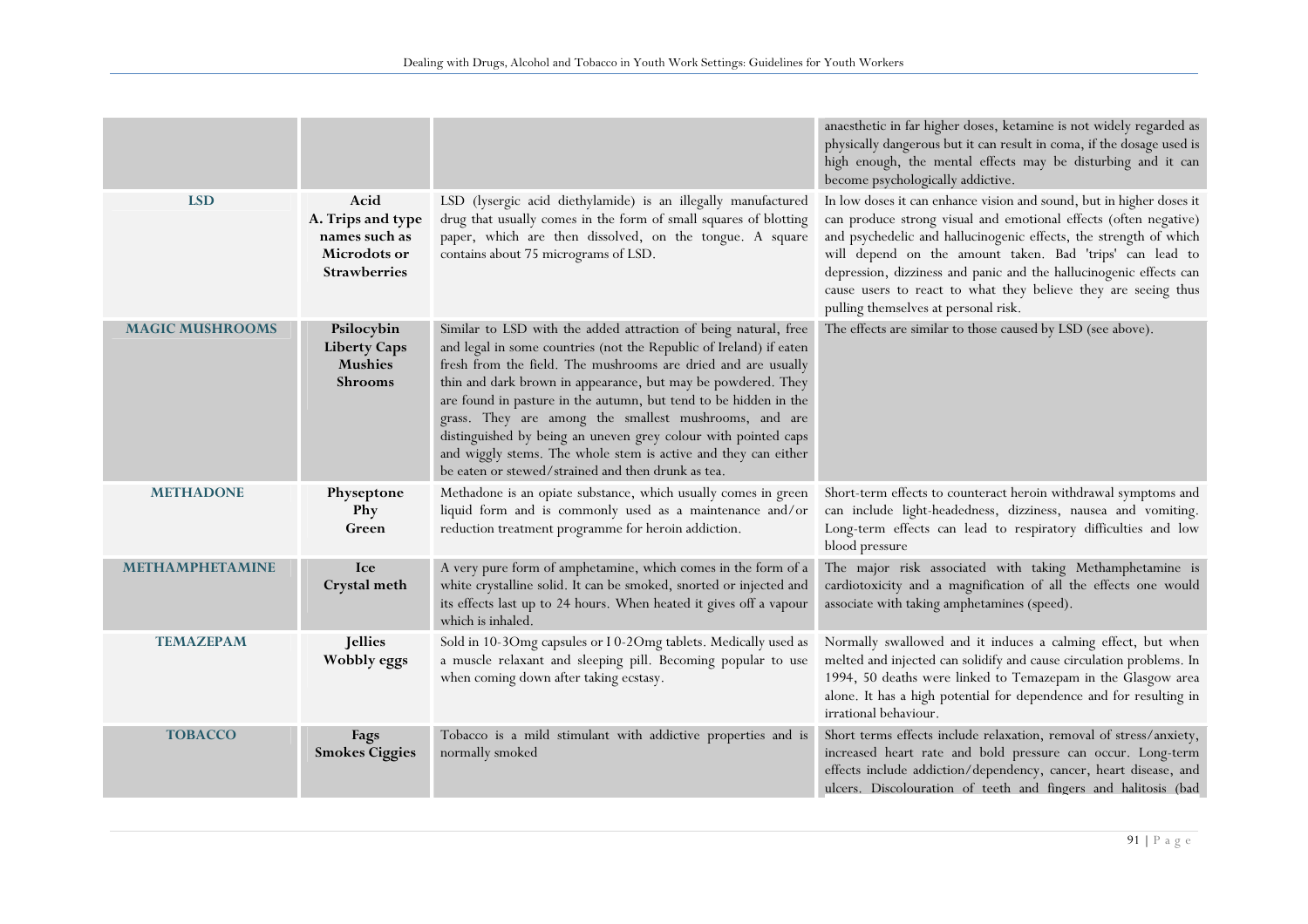|                                                    |      |                                                                                                                                                                                                                                                                                                                                                                                                                                                                                                                                                               | breath) can occur.                                                                                                                                                                                                                                                                                                                                                                                                                                                                                                                                                                                                                                                                                                                                                                                                                                                                                                                                                                                                                                                                                                                                                                                                                                                                                                     |
|----------------------------------------------------|------|---------------------------------------------------------------------------------------------------------------------------------------------------------------------------------------------------------------------------------------------------------------------------------------------------------------------------------------------------------------------------------------------------------------------------------------------------------------------------------------------------------------------------------------------------------------|------------------------------------------------------------------------------------------------------------------------------------------------------------------------------------------------------------------------------------------------------------------------------------------------------------------------------------------------------------------------------------------------------------------------------------------------------------------------------------------------------------------------------------------------------------------------------------------------------------------------------------------------------------------------------------------------------------------------------------------------------------------------------------------------------------------------------------------------------------------------------------------------------------------------------------------------------------------------------------------------------------------------------------------------------------------------------------------------------------------------------------------------------------------------------------------------------------------------------------------------------------------------------------------------------------------------|
| <b>VOLATILE SOLVENTS &amp;</b><br><b>INHALANTS</b> | Glue | Glues, butane gas, many aerosols, petrol, dry cleaning fluids,<br>typewriter correction fluids, nail varnish remover etc. Mainly<br>used amongst the younger age range and primarily in groups.<br>Although some use solvents very heavily, every day often by<br>themselves. They are inhaled through the nose and mouth from a<br>bag or some other receptacle or squirted down the throat. The<br>recent trend has been away from glue use to the more dangerous<br>use of butane gas and aerosols. Their use tends to go in and out of<br>fashion quickly | Effects come on fast but are short lived. Users often feel light<br>headed and dizzy. Some users they get dreamy and have<br>hallucinogenic visions. Others feel sick and drowsy. Their use can<br>also cause severe headaches, nausea, diarrhoea and irregular<br>heartbeats. As it wears off the after effects are similar to a<br>hangover. Accidents are more likely when people are high on<br>solvents and are hallucinating, especially, when they are used in<br>dangerous places like riverbanks or near main roads or train lines.<br>Users sometimes lose consciousness. Usually they come round<br>quickly, but there have been deaths from people choking on their<br>own vomit or suffering heart failure. Suffocation is a serious risk if<br>solvents are put in a large bag and the bag is then put over the<br>head. Squirting butane gas or aerosols straight down the throat can<br>be fatal. They can freeze the airways or cause heart failure. Long-<br>term use can result in fatigue, depression, brain, liver and kidney<br>damage and lead poisoning if sniffing leaded petrol but this<br>happens rarely. Tolerance can develop with regular use so more is<br>needed to get the same effect. Physical addiction does not result<br>but there is a high risk for psychological dependence. |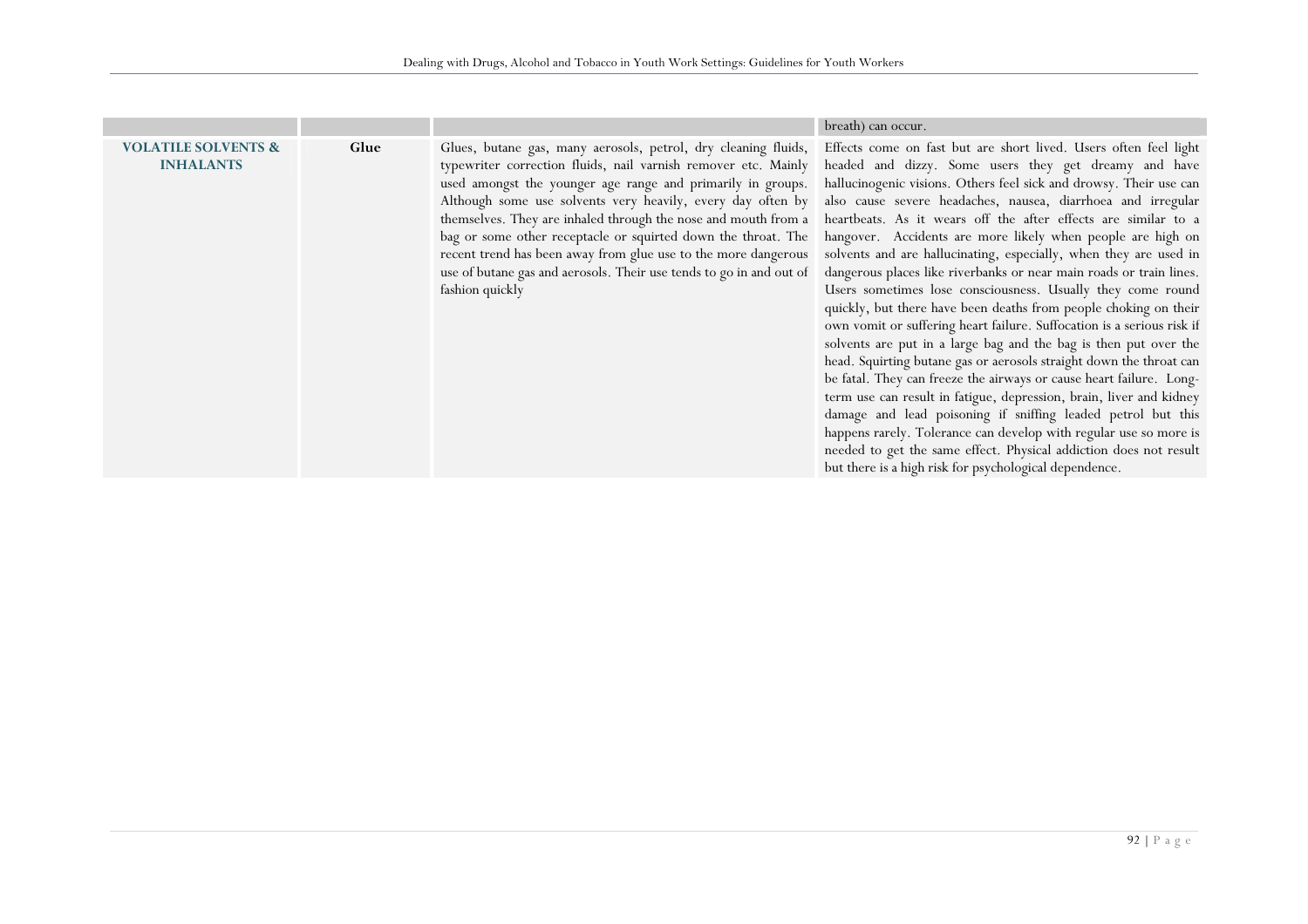# **Appendix 9: Level of Alcohol Use Indicator & Alcohol Use Disorder Identification Test**

### **LEVEL OF ALCOHOL USE INDICATOR**

| <b>BAC</b> (%) | <b>Stage</b> | <b>Clinical Symptoms</b>                                     |
|----------------|--------------|--------------------------------------------------------------|
| $0.01 - 0.05$  | Subclinical  | Behaviour nearly normal by ordinary observation              |
| $0.03 - 0.12$  | Euphoria     | Mild euphoria, sociability, talkativeness                    |
|                |              | Increased self-confidence; decreased inhibitions             |
|                |              | Diminution of attention, judgment and control                |
|                |              | Beginning of sensory-motor impairment                        |
|                |              | Loss of efficiency in finer performance tests                |
| $0.09 - 0.25$  | Excitement   | Emotional instability; loss of critical judgment             |
|                |              | Impairment of perception, memory and comprehension           |
|                |              | Decreased sensitory response; increased reaction time        |
|                |              | Reduced visual acuity; peripheral vision and glare recovery  |
|                |              | Sensory-motor incoordination; impaired balance               |
|                |              | <b>Drowsiness</b>                                            |
| $0.18 - 0.30$  | Confusion    | Disorientation, mental confusion; dizziness                  |
|                |              | Exaggerated emotional states                                 |
|                |              | Disturbances of vision and of perception of colour, form,    |
|                |              | motion and dimensions                                        |
|                |              | Increased pain threshold                                     |
|                |              | Increased muscular inco-ordination; staggering gait; slurred |
|                |              | speech                                                       |
|                |              | Apathy, lethargy                                             |
| $0.25 - 0.40$  | Stupor       | General inertia; approaching loss of motor functions         |
|                |              | Markedly decreased response to stimuli                       |
|                |              | Marked muscular inco-ordination; inability to stand or walk  |
|                |              | Vomiting; incontinence                                       |
|                |              | Impaired consciousness; sleep or stupor                      |
| $0.35 - 0.50$  | Coma         | Complete unconsciousness                                     |
|                |              | Depressed or abolished reflexes                              |
|                |              | Subnormal body temperature                                   |
|                |              | Incontinence                                                 |
|                |              | Impairment of circulation and respiration                    |
|                |              | Possible death                                               |
| $0.45 +$       | Death        | Death from respiratory arrest                                |

*\*Blood Alcohol Content Percentage*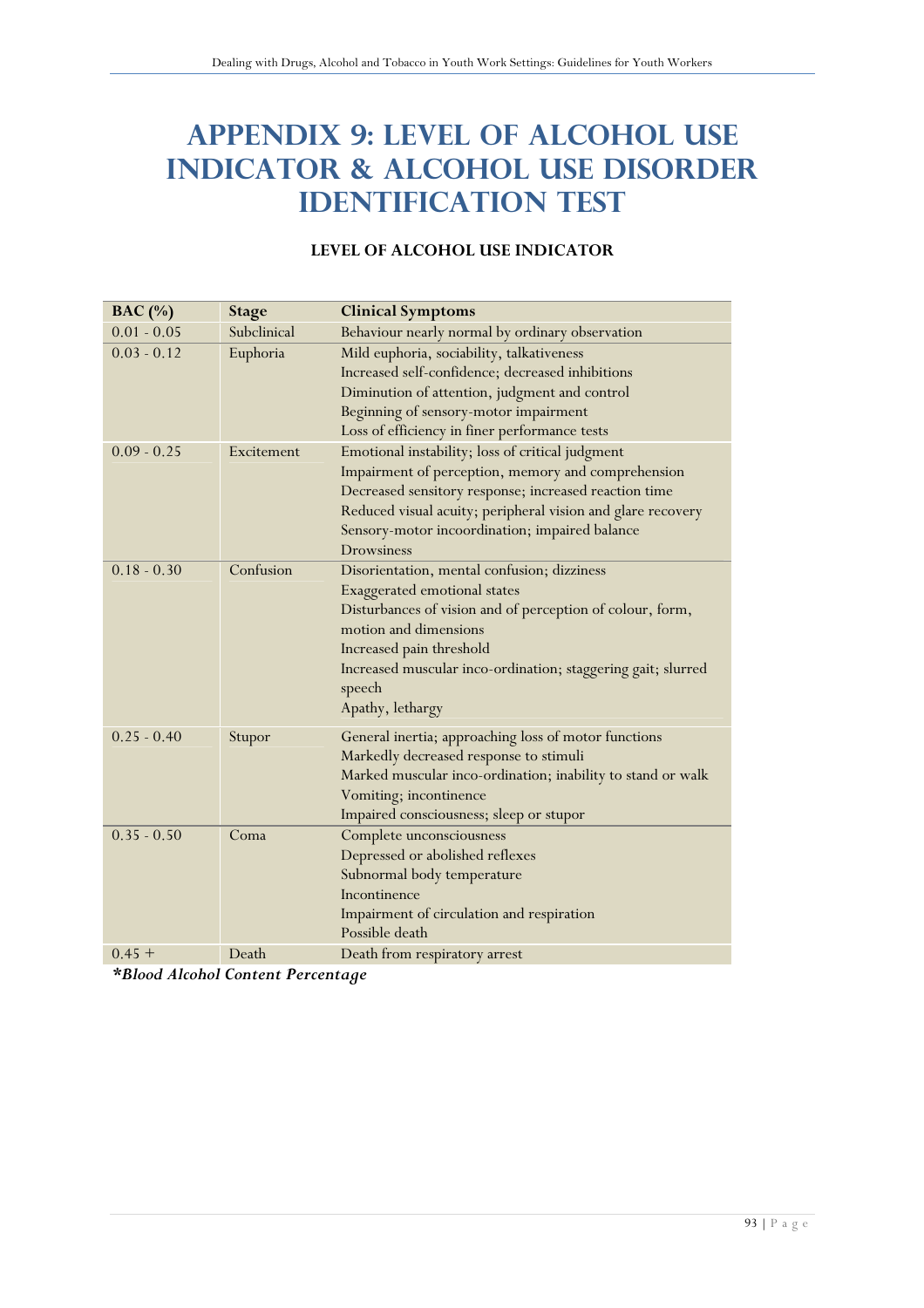### **ALCOHOL AND THE BODY: CONTRIBUTORY FACTORS**

Healthy people will eliminate alcohol at a relatively consistent rate. As a rule of thumb, a person will eliminate between 7ml and 12ml of alcohol from their body per hour, with an average of about 9.5ml/hr. The process is mainly by metabolising the alcohol through oxidation, with some alcohol eliminated directly through breathing and urination.

### **General Assumptions Used In Calculation of Blood Alcohol Content**

Alcohol Metabolism Rate: 7.0 grams/hour (male and female and assumed constant with time)

- ¾ Specific Gravity Of Alcohol: 0.79 grams/milliltre
- $\triangleright$  Water Content Of Blood: 81.57%
- ¾ Body Water Volume Adjustment Factors:
	- $\circ$  Height: ~ +0.11/cm
	- $\circ$  Weight:  $\sim +0.34/kg$  (male) and  $\sim +0.25/kg$  (female)
	- $O$  Age: ~ -0.10/yr
- ¾ No adjustments made for liver function or variations in gastric absorption levels
- $\triangleright$  No adjustments made for body temperature or ambient temperature

### **The ability of the body to eliminate alcohol is affected by several factors:**

**Age:** Total body water also tends to decrease with age, so an older person will be more affected by the same amount of alcohol. Blood alcohol concentrations may be up to 10% higher in a 60 year old individual compared to a 30 year old individual where their body compositions are similar.

**Exercise:** Strenuous exercise increases the body's metabolic rate on the one hand, while associated increases in breathing rates and air volumes increase the flow of alcohol across the lung membranes, caused the alcohol to be expelled through breathing at a greater rate. In one study the blood alcohol content of subjects before and after running up a flight of stairs decreased 11-14% after one trip, and 22-25% after two such trips. In another study, a 15% decrease in blood alcohol was reported in subjects following vigorous exercise or hyperventilation.

**Gender:** Generally women tend to have a higher percentage of body fat, and thus a lower percentage of body water, and if a man and a woman of the same weight ingest the same amount of alcohol the woman will tend to achieve a higher alcohol concentration. This, of course, would not be true if the woman was very fit and the man was somewhat obese, but on average, this is the case. The differences in alcohol concentration due to average body composition differences based on gender would be between 16% and 10% depending on age. Although not completely supported by clinical studies, another gender-based difference is in the elimination of alcohol. Studies appear to show that women eliminate alcohol from their bodies at a rate 10% greater than that of men, which may counteract gender differences in body composition.

**Level Of Fitness:** For people of the same weight, a well-muscled individual will be less affected by the same volume of alcohol than someone with a higher fat percentage. Fatty tissue does not contain much water and will not absorb very much alcohol; hence more alcohol makes its way into the bloodstream.

**Weight**: In general, the less you weigh the more you will be affected by a given amount of alcohol. Alcohol has a high affinity for water and one's blood alcohol concentration is a function of the total amount of alcohol in one's system divided by total body water. In two individuals with similar body compositions and different weights, the larger individual will achieve lower alcohol concentrations than the smaller one if ingesting the same amount of alcohol. *Taken and adapted from: www.rupissed.com*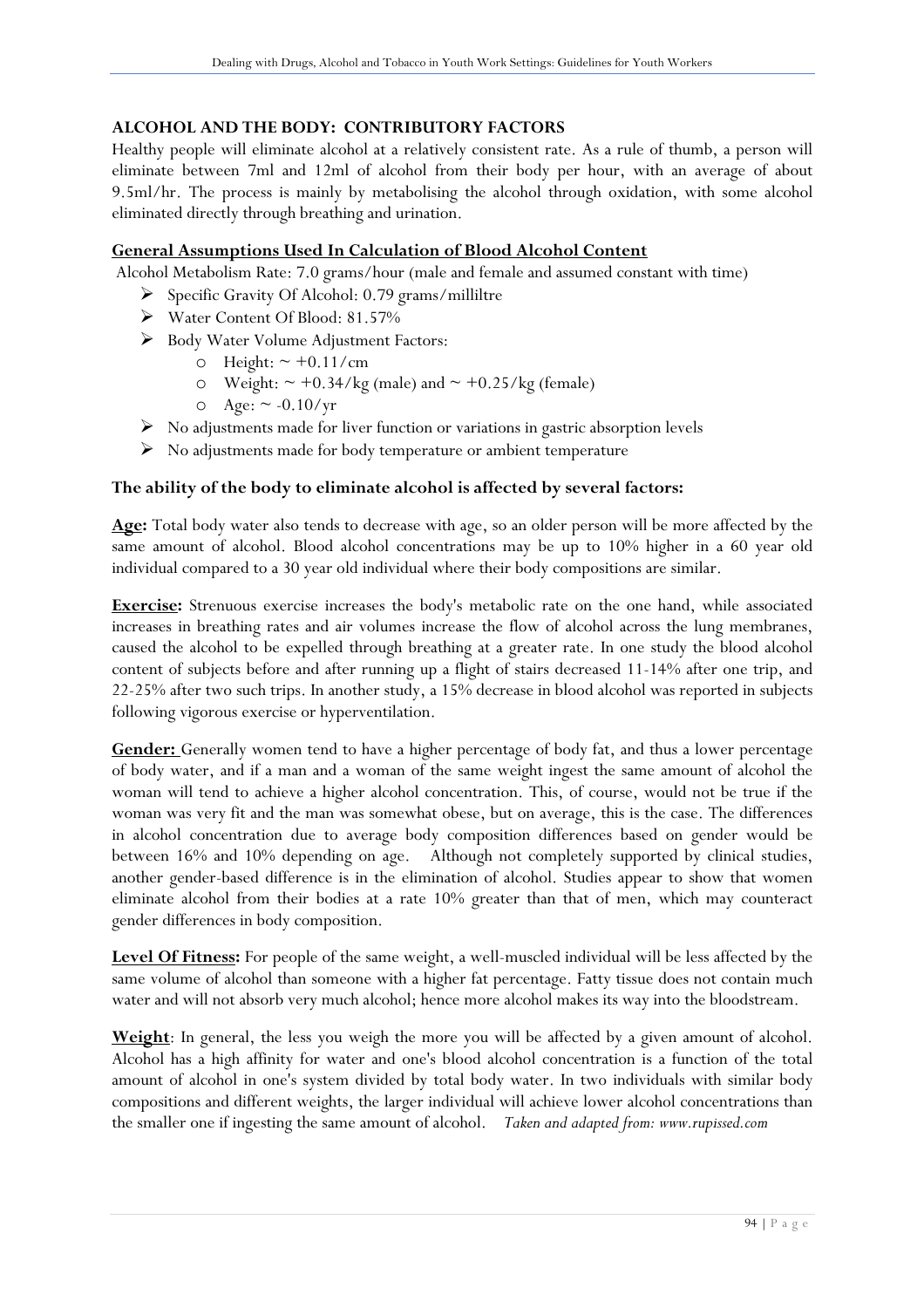# **ALCOHOL USE DISORDER IDENTIFICATION TEST**

#### **Please circle the answer that is correct for you**

- **1.** How often do you have a drink containing alcohol?
	- Never
	- Monthly or less
	- 2-4 times a month
	- 2-3 times a week
	- 4 or more times a week
- **2.** How many standard drinks containing alcohol do you have on a typical day when drinking?
	- 1 or 2 3 or 4 5 or 6 7 to 9 10 or more
- **3.** How often do you have six or more drinks on one occasion?
	- Never Less than monthly Monthly Weekly Daily or almost daily
- **4.** How often during the last year have you found that you were not able to stop drinking once you had started? Never
	- Less than monthly Monthly Weekly Daily or almost daily
- **5.** How often during the last year have you failed to do what was normally expected from you because of drinking?
	- Never Less than monthly Monthly Weekly Daily or almost daily
- **6.** How often during the last year have you needed a drink in the morning to get yourself going after a heavy drinking session?

Never Less than monthly Monthly Weekly Daily or almost daily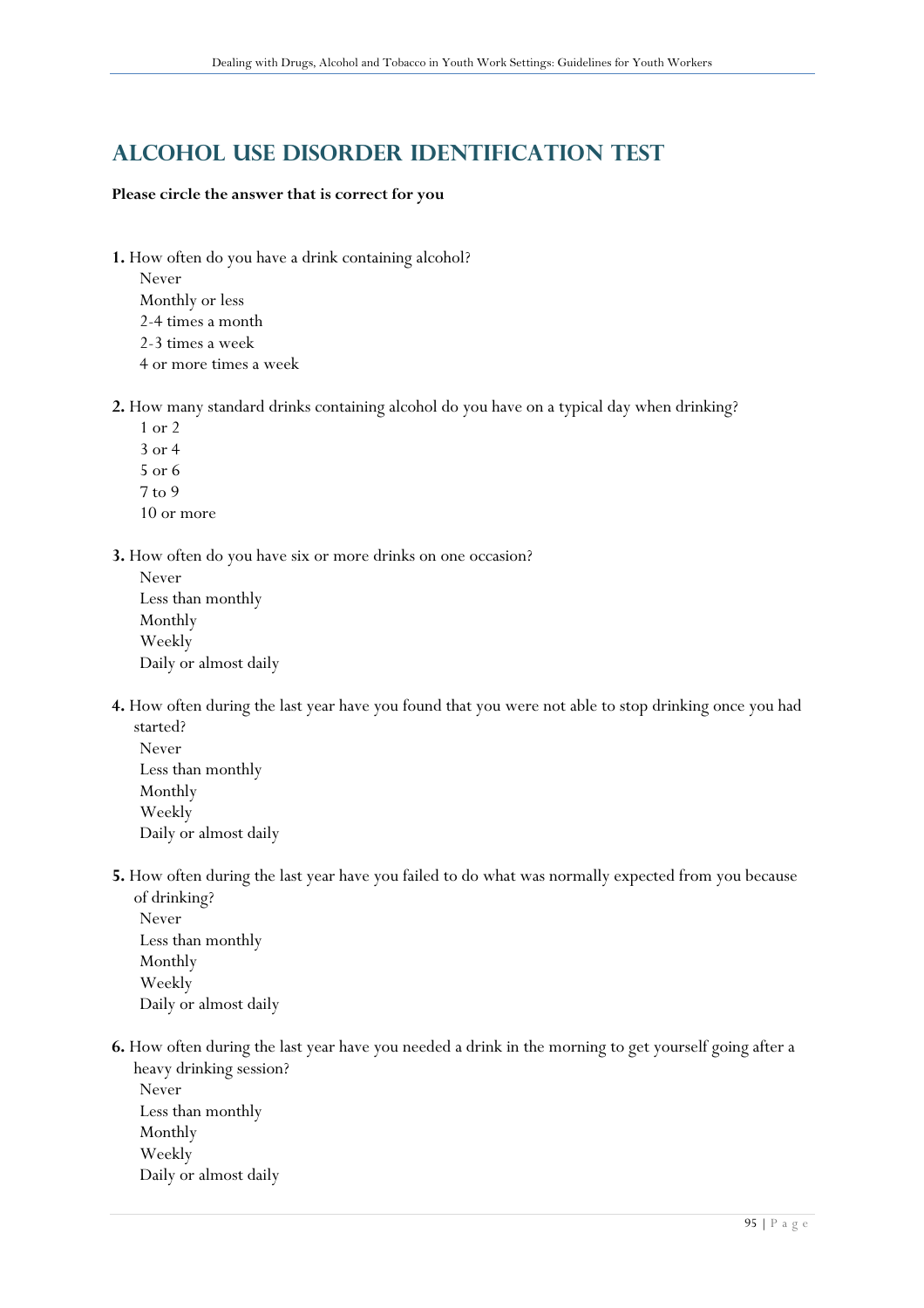- **7.** How often during the last year have you had a feeling of guilt or remorse after drinking?
	- Never Less than monthly Monthly Weekly Daily or almost daily
- **8.** How often during the last year have you been unable to remember what happened the night before because you had been drinking?
	- Never Less than monthly Monthly Weekly Daily or almost daily
- **9.** Have you or someone else been injured as a result of your drinking?
	- No Yes, but not in the last year Yes, during the last year
- **10.** Has a relative or friend or a doctor or other health worker been concerned about your drinking or suggested you cut down?

No Yes, but not in the last year Yes, during the last year

### **Scoring the AUDIT**

Scores for each question range from 0 to 4, with the first response for each question (e.g. never) scoring 0, the second (e.g. less than monthly) scoring 1, the third (e.g. monthly) scoring 2, the fourth (e.g. weekly) scoring 3, and the last response (e.g. daily or almost daily) scoring 4. For questions 9 and 10, which only have 3 responses, the scoring is 0, 2 and 4 (from left to right).

A score of 8 or more is associated with harmful or hazardous drinking, a score of 13 or more in women, and 15 or more in men, is likely to indicate alcohol dependence.

### **Saunders, J. B., Aasland, O. G., Babor, T. F., de le Fuente, J. R. and Grant, M.,** (1993), *Development of the alcohol use disorders identification test (AUDIT): WHO collaborative project on early detection*

*of persons with harmful alcohol consumption - II*, (*Addiction, 88,* 791–803)

### **© World Health Organisation, 1998-2001**